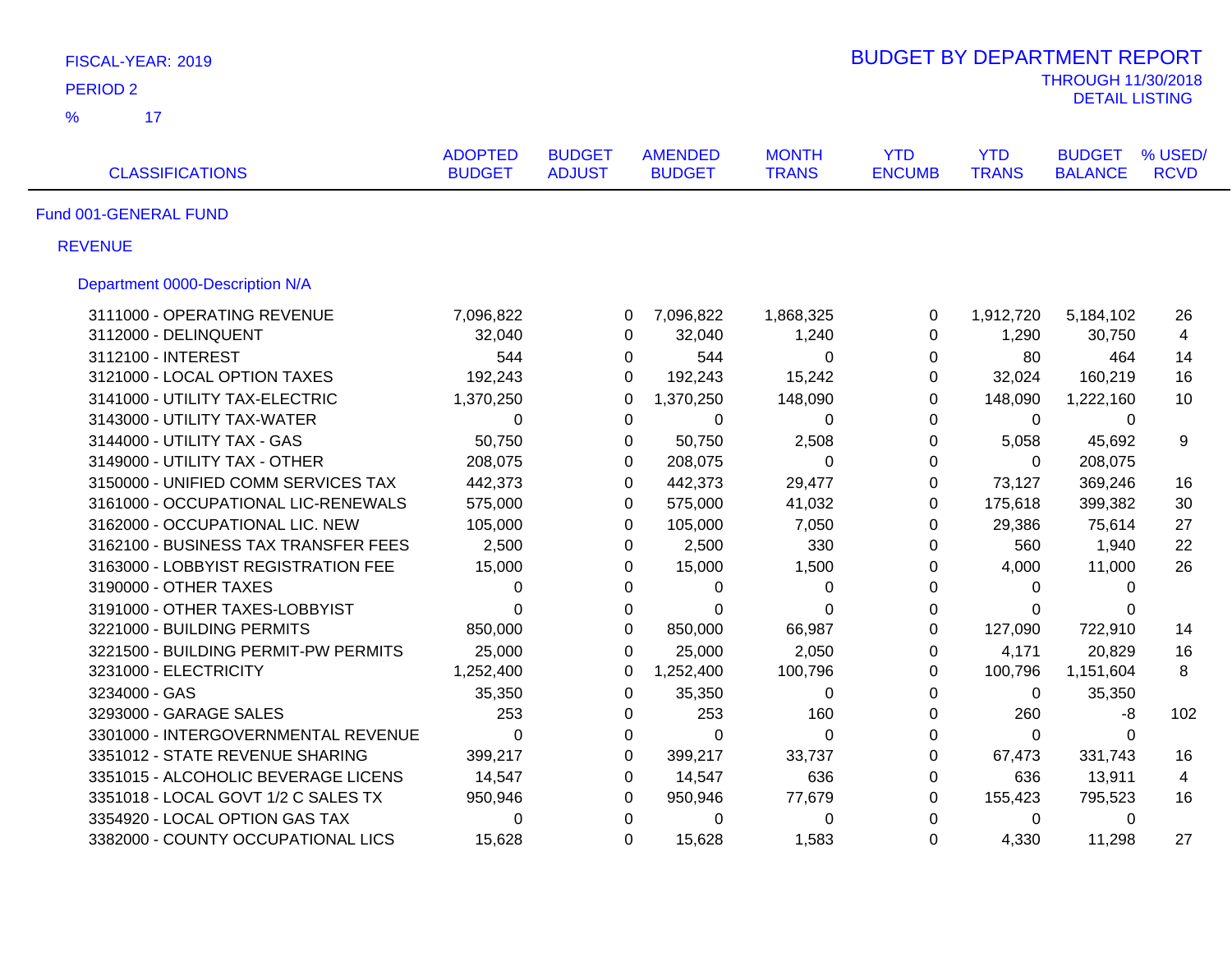$\overline{17}$ %

|                                      | <b>ADOPTED</b> | <b>BUDGET</b> | <b>AMENDED</b> | <b>MONTH</b>   | <b>YTD</b>    | <b>YTD</b>   | <b>BUDGET</b>  | % USED/         |
|--------------------------------------|----------------|---------------|----------------|----------------|---------------|--------------|----------------|-----------------|
| <b>CLASSIFICATIONS</b>               | <b>BUDGET</b>  | <b>ADJUST</b> | <b>BUDGET</b>  | <b>TRANS</b>   | <b>ENCUMB</b> | <b>TRANS</b> | <b>BALANCE</b> | <b>RCVD</b>     |
| 3412000 - ZONING HEARING FEES        | 32,960         | $\mathbf{0}$  | 32,960         | $\overline{0}$ | $\mathbf 0$   | 4,500        | 28,460         | $\overline{13}$ |
| 3413000 - PLANNING & ZONING FEES     | 41,200         | 0             | 41,200         | 6,092          | 0             | 10,492       | 30,708         | 25              |
| 3413001 - LIEN SEARCH FEES           | 14,412         | 0             | 14,412         | 1,215          | 0             | 2,905        | 11,507         | 20              |
| 3413002 - SPECIAL EVENTS APP         | 3,390          | 0             | 3,390          | $\Omega$       | 0             | 960          | 2,430          | 28              |
| 3414000 - MICROFILM SALES            | 1,315          | $\Omega$      | 1,315          | 84             | 0             | 201          | 1,115          | 15              |
| 3419010 - BLDG & ZON REINSPECT FEES  | 300            | $\Omega$      | 300            | 50             | 0             | 50           | 250            | 16              |
| 3419030 - CERT OF USE/OCCUPANCY      | 22,000         | $\Omega$      | 22,000         | 2,700          | 0             | 4,550        | 17,450         | 20              |
| 3419040 - CODE ENFORCEMENT FINES     | 109,844        | $\Omega$      | 109,844        | 11,872         | 0             | 15,321       | 94,523         | 13              |
| 3419051 - BACKGROUND, NOTARY, COPIES | 21,124         | 0             | 21,124         | 839            | 0             | 2,565        | 18,559         | 12              |
| 3421010 - POLICE SERVICES            | 38,360         | 0             | 38,360         | 1,596          | $\Omega$      | 3,878        | 34,482         | 10              |
| 3421021 - TOWING ADMIN FEE           | 5,558          | 0             | 5,558          | $\Omega$       | $\Omega$      | $\Omega$     | 5,558          |                 |
| 3421025 - SCHL CRSNG GRDS- CTY REIM  | 25,000         | $\Omega$      | 25,000         | $\Omega$       | 0             | 224          | 24,776         |                 |
| 3434100 - SOLID WASTE CHARGES        | 21,512         | 0             | 21,512         | $\Omega$       | 0             | $\Omega$     | 21,512         |                 |
| 3434200 - PRIVATE HAULERS PERMIT FE  | 607,289        | 0             | 607,289        | 57,506         | 0             | 164,757      | 442,532        | 27              |
| 3445100 - PARKING PERMITS            | 113,506        | 0             | 113,506        | 6,015          | 0             | 14,582       | 98,924         | 12              |
| 3445200 - PARKING METERS FRANCHISE   | 1,778,925      | $\Omega$      | 1,778,925      | 153,327        | 0             | 326,486      | 1,452,439      | 18              |
| 3445210 - VALET PARKING              | 20,000         | 0             | 20,000         | 1,350          | 0             | 2,775        | 17,225         | 13              |
| 3445220 - PARKING FUND REVENUE       | 36,750         | 0             | 36,750         | 2,814          | 0             | 9,656        | 27,094         | 26              |
| 3445300 - PARKING VIOLATIONS         | 762,020        | 0             | 762,020        | 0              | 0             | 54,381       | 707,639        | $\overline{7}$  |
| 3445400 - PARKING METER CASH KEY     | 0              | 0             | 0              | $\Omega$       | 0             | 0            | 0              |                 |
| 3472620 - TENNIS COURT FEES          | 450,000        | $\Omega$      | 450,000        | 30,057         | 0             | 78,418       | 371,582        | 17              |
| 3472630 - RECREATION PROGRAM FEES    | 46,658         | $\Omega$      | 46,658         | 6,562          | $\Omega$      | 10,008       | 36,650         | 21              |
| 3472631 - MULTIPURPOSE CNTR-RENTAL   | 18,682         | 0             | 18,682         | 762            | 0             | 1,463        | 17,219         | 7               |
| 3472632 - MULTIPRPOSE CNTR-MEMBSHIP  | 12,500         | 0             | 12,500         | 2,516          | 0             | 3,557        | 8,943          | 28              |
| 3472635 - REC FEES/ MURRAY PARK POOL | 6,000          | 0             | 6,000          | 0              | 0             | 152          | 5,848          | $\overline{2}$  |
| 3472650 - S MIAMI PARK - RENTAL      | 40,000         | 0             | 40,000         | $\Omega$       | 0             | $\Omega$     | 40,000         |                 |
| 3472660 - CONCESSION STANDS          | 3,000          | $\Omega$      | 3,000          | 40             | $\Omega$      | 40           | 2,960          | 1               |
| 3511200 - METRO COURT FINES          | 58,421         | 0             | 58,421         | $\mathbf 0$    | 0             | 6,708        | 51,713         | 11              |
| 3511210 - RED LIGHT CAMERAS          | 480,000        | 0             | 480,000        | 32,801         | 0             | 62,588       | 417,412        | 13              |
| 3540000 - VIOLATIONS LOCAL ORD.      | 49,616         | 0             | 49,616         | 4,567          | 0             | 5,164        | 44,452         | 10              |
| 3541000 - BURGLAR ALARM FINES        | 33,685         | 0             | 33,685         | 1,050          | 0             | 372,314      | $-338,629$     | 1105            |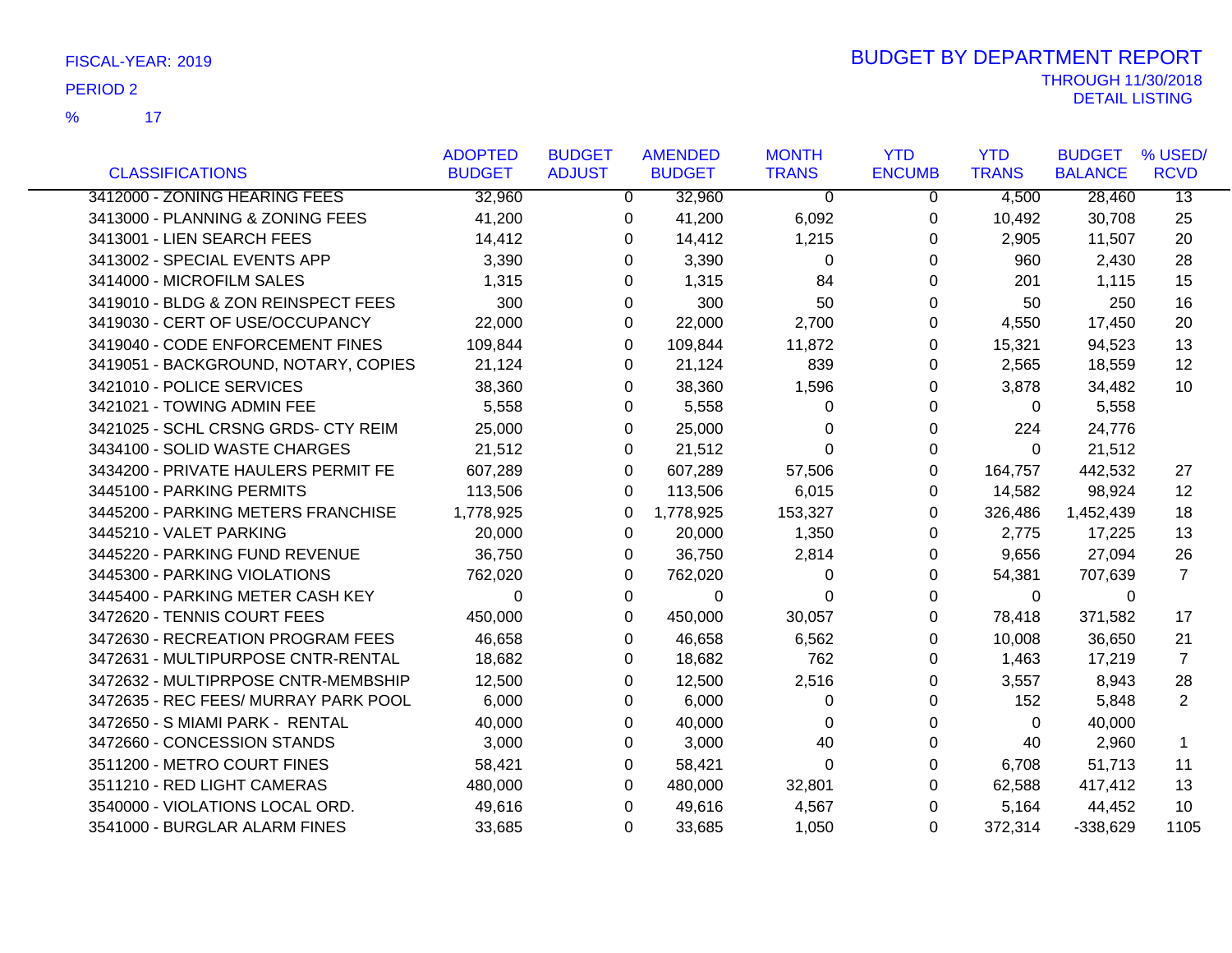|                                         | <b>ADOPTED</b> | <b>BUDGET</b>  | <b>AMENDED</b>            | <b>MONTH</b> | <b>YTD</b>     | <b>YTD</b>   | <b>BUDGET</b>  | % USED/         |
|-----------------------------------------|----------------|----------------|---------------------------|--------------|----------------|--------------|----------------|-----------------|
| <b>CLASSIFICATIONS</b>                  | <b>BUDGET</b>  | <b>ADJUST</b>  | <b>BUDGET</b>             | <b>TRANS</b> | <b>ENCUMB</b>  | <b>TRANS</b> | <b>BALANCE</b> | <b>RCVD</b>     |
| 3541050 - ALARM REGISTRATION CHG        | 29,682         | $\overline{0}$ | 29,682                    | 1,050        | $\overline{0}$ | 2,800        | 26,882         | ॺ               |
| 3612000 - INTEREST INCOME               | 95,790         | 0              | 95,790                    | 6,416        | 0              | 13,503       | 82,287         | 14              |
| 3614000 - DIVIDENDS INCOME              | $\Omega$       | 0              | $\Omega$                  | 0            | 0              | 0            | 0              |                 |
| 3621100 - PARKING GARAGE RENT           | 72,625         | 0              | 72,625                    | 6,333        | 0              | 12,666       | 59,959         | 17              |
| 3622000 - FASCELL PARK                  | 25,000         | 0              | 25,000                    | 2,625        | 0              | 4,910        | 20,090         | 19              |
| 3623000 - BUS BENCH ADS                 | 16,939         | 0              | 16,939                    | 0            | $\Omega$       | 0            | 16,939         |                 |
| 3625000 - RENT C.A.A.                   | 26,227         | 0              | 26,227                    | 0            | $\Omega$       | 0            | 26,227         |                 |
| 3627500 - SOUTH MIAMI MIDDLE SCHOOL     | 21,168         | 0              | 21,168                    | 0            | 0              | 0            | 21,168         |                 |
| 3629000 - PALMER PARK RENTALS           | 26,212         | 0              | 26,212                    | 1,282        | 0              | 1,282        | 24,931         | 4               |
| 3669000 - HOSPITAL LANDSCAPE REVENU     | 4,754          | 0              | 4,754                     | 0            | $\Omega$       | $\mathbf{0}$ | 4,754          |                 |
| 3669100 - DONATION                      | $\Omega$       | 0              | 0                         | 0            | 0              | 2,100        | $-2,100$       |                 |
| 3695000 - REIMB WORKERS COMP.           | $\Omega$       | 0              | 0                         | 173          | 0              | 173          | $-173$         |                 |
| 3695400 - REIMBSMNT-PUB WORKS LABOR     | $\Omega$       | 0              | $\Omega$                  | $\Omega$     | $\Omega$       | 6,752        | $-6,752$       |                 |
| 3697000 - GAIN/LOSS ON ASSET SALE       | $\Omega$       | 0              | $\Omega$                  | 4,876        | $\Omega$       | 4,876        | $-4,876$       |                 |
| 3699201 - MISC. OTHERS                  | 15,300         | 0              | 15,300                    | 177          | 0              | 155          | 15,145         |                 |
| 3699225 - SUNSET DR MTCE-FDOT REIMB     | 3,980          | 0              | 3,980                     | 995          | 0              | 995          | 2,985          | 25              |
| 3699250 - INSURANCE CLAIMS RECOVERY     | $\Omega$       | 0              | $\Omega$                  | 0            | $\Omega$       | 22,982       | $-22,982$      |                 |
| 3699501 - SECTION 185 STATE CONTRIB     | 106,000        | $\Omega$       | 106,000                   | 0            | 0              | 0            | 106,000        |                 |
| 3811000 - CONTRIB. FROM OTHER FUNDS     | 25,000         | 0              | 25,000                    | 0            | 0              | 0            | 25,000         |                 |
| 3811500 - TRANSFER WATER/SEWER FUND     | 150,000        | 0              | 150,000                   | 0            | 0              | $\Omega$     | 150,000        |                 |
| 3811700 - TRANSFER FROM CRA             | 110,965        | $\Omega$       | 110,965                   | 0            | 0              | 110,965      | $\Omega$       | 100             |
| Department 0000-Description N/A TOTAL   | 19,217,607     |                | $\overline{0}$ 19,217,607 | 2,746,164    | $\overline{0}$ | 4,184,986    | 15,032,621     | $\overline{21}$ |
| <b>REVENUE TOTAL</b>                    | 19,217,607     |                | 0 19,217,607              | 2,746,164    | $\mathbf{0}$   | 4,184,986    | 15,032,621     | 21              |
| <b>EXPENSE</b>                          |                |                |                           |              |                |              |                |                 |
| Department 1100-MAYOR & CITY COMMISSION |                |                |                           |              |                |              |                |                 |
| 5111110 - EXECUTIVE SALARIES            | 62,000         | 0              | 62,000                    | 5,167        | 0              | 10,333       | 51,667         | 16              |
| 5112110 - F.I.C.A.                      | 4,743          | 0              | 4,743                     | 522          | 0              | 960          | 3,783          | 20              |
| 5112310 - GROUP HEALTH INSURANCE        | 38,192         | 0              | 38,192                    | 2,772        | $\Omega$       | 4,481        | 33,711         | 11              |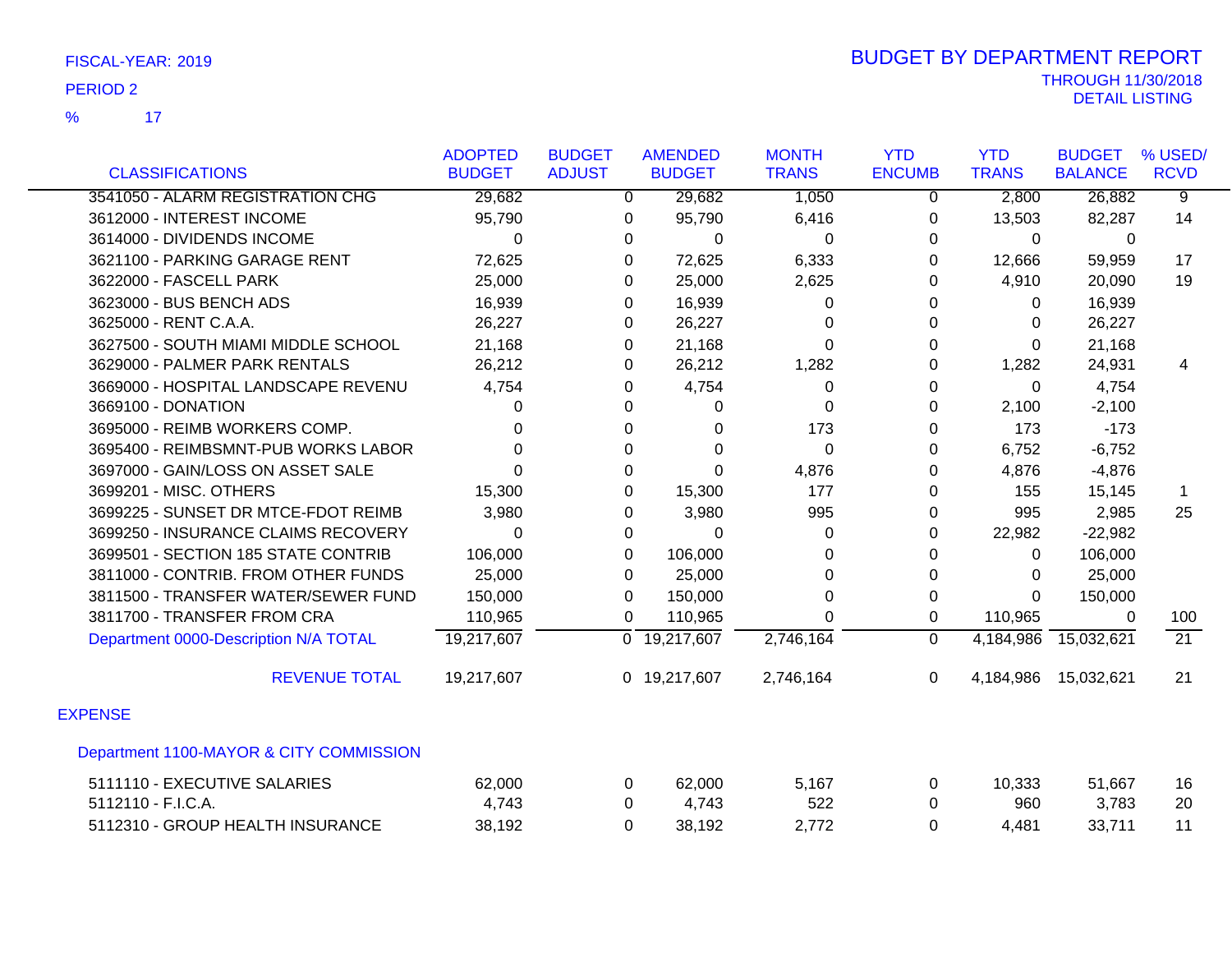|                                         | <b>ADOPTED</b> | <b>BUDGET</b>  | <b>AMENDED</b> | <b>MONTH</b>    | <b>YTD</b>     | <b>YTD</b>      | <b>BUDGET</b>  | % USED/         |
|-----------------------------------------|----------------|----------------|----------------|-----------------|----------------|-----------------|----------------|-----------------|
| <b>CLASSIFICATIONS</b>                  | <b>BUDGET</b>  | <b>ADJUST</b>  | <b>BUDGET</b>  | <b>TRANS</b>    | <b>ENCUMB</b>  | <b>TRANS</b>    | <b>BALANCE</b> | <b>RCVD</b>     |
| 5112410 - WORKERS' COMPENSATION         | 186            | $\overline{0}$ | 186            | $\overline{10}$ | $\overline{0}$ | $\overline{39}$ | 147            | $\overline{20}$ |
| 5114010 - MAYOR'S EXPENSE               | 2,000          | 0              | 2,000          | 0               | $\pmb{0}$      | 0               | 2,000          |                 |
| 5114020 - COMMISSIONER'S EXP -ONE       | 1,500          | $\Omega$       | 1,500          | $\Omega$        | $\Omega$       | 0               | 1,500          |                 |
| 5114030 - COMMISSIONER'S EXP-FOUR       | 1,500          | 0              | 1,500          | 153             | 0              | 495             | 1,005          | 33              |
| 5114040 - COMMISSIONER'S EXP-THREE      | 1,500          | $\Omega$       | 1,500          | 0               | $\Omega$       | 0               | 1,500          |                 |
| 5114050 - COMMISSIONER'S EXP TWO        | 1,500          | 0              | 1,500          | 0               | 0              | 0               | 1,500          |                 |
| 5114060 - AUTO ALLOWANCE                | 500            | $\Omega$       | 500            | 42              | 0              | 83              | 417            | 16              |
| 5114071 - MAYOR                         | 1,200          | $\Omega$       | 1,200          | 0               | 0              | $\Omega$        | 1,200          |                 |
| 5114072 - COMM. ONE                     | 1,200          | 0              | 1,200          | 0               | 0              | 0               | 1,200          |                 |
| 5114073 - COMM. TWO                     | 1,200          | 0              | 1,200          | 0               | 0              | 0               | 1,200          |                 |
| 5114074 - COMM. THREE                   | 1,200          | $\Omega$       | 1,200          | $\Omega$        | 0              | 0               | 1,200          |                 |
| 5114075 - COMM. FOUR                    | 1,200          | $\Omega$       | 1,200          | 0               | 0              | 0               | 1,200          |                 |
| 5114120 - TELEPHONE SERVICE             | 5,000          | 0              | 5,000          | 336             | $\Omega$       | 673             | 4,327          | 13              |
| 5114830 - KEYS AND FLOWERS              | 750            | 0              | 750            | 0               | 0              | 0               | 750            |                 |
| 5115210 - SUPPLIES                      | 4,750          | 0              | 4,750          | 0               | 0              | 0               | 4,750          |                 |
| 5115410 - MEMBER. & SUBSCRIPTIONS       | 6,217          | 0              | 6,217          | $\Omega$        | 0              | 1,746           | 4,471          | 28              |
| Department 1100-MAYOR & CITY COMMISSION | 136,338        | 0              | 136,338        | 9,002           | 0              | 18,810          | 117,528        | $\overline{13}$ |
| Department 1200-CITY CLERK              |                |                |                |                 |                |                 |                |                 |
| 5121210 - REGULAR                       | 189,501        | 0              | 189,501        | 14,007          | 0              | 22,971          | 166,531        | 12              |
| 5122110 - F.I.C.A.                      | 14,497         | $\Omega$       | 14,497         | 1,059           | 0              | 1,736           | 12,761         | 11              |
| 5122210 - PENSION PLAN-CONTRIBUTION     | 8,293          | 0              | 8,293          | 0               | 0              | 0               | 8,293          |                 |
| 5122220 - DEFERRED COMP CONTRIB.        | 4,025          | 0              | 4,025          | 296             | 0              | 296             | 3,729          | 7               |
| 5122310 - GROUP HEALTH INSURANCE        | 22,915         | 0              | 22,915         | 2,267           | 0              | 2,867           | 20,048         | 12              |
| 5122410 - WORKERS' COMPENSATION         | 569            | 0              | 569            | 30              | 0              | 121             | 448            | 21              |
| 5123450 - CONTRACTUAL SERVICES          | 48,850         | 0              | 48,850         | 4,071           | 44,779         | 48,850          | $\Omega$       | 100             |
| 5123480 - DIGITIZING                    | 45,000         | 0              | 45,000         | 0               | 0              | 0               | 45,000         |                 |
| 5124070 - TRAVEL & CONFERENCE           | 7,400          | 0              | 7,400          | 0               | 0              | 0               | 7,400          |                 |
| 5124110 - POSTAGE                       | 500            | 0              | 500            | 0               | 0              | 0               | 500            |                 |
| 5124120 - TELEPHONE SERVICES            | 360            | 0              | 360            | 90              | 0              | 135             | 225            | 37              |
| 5124632 - INTERNET SERVICES             | 0              | $\Omega$       | 0              | 0               | 0              | 0               | $\mathbf{0}$   |                 |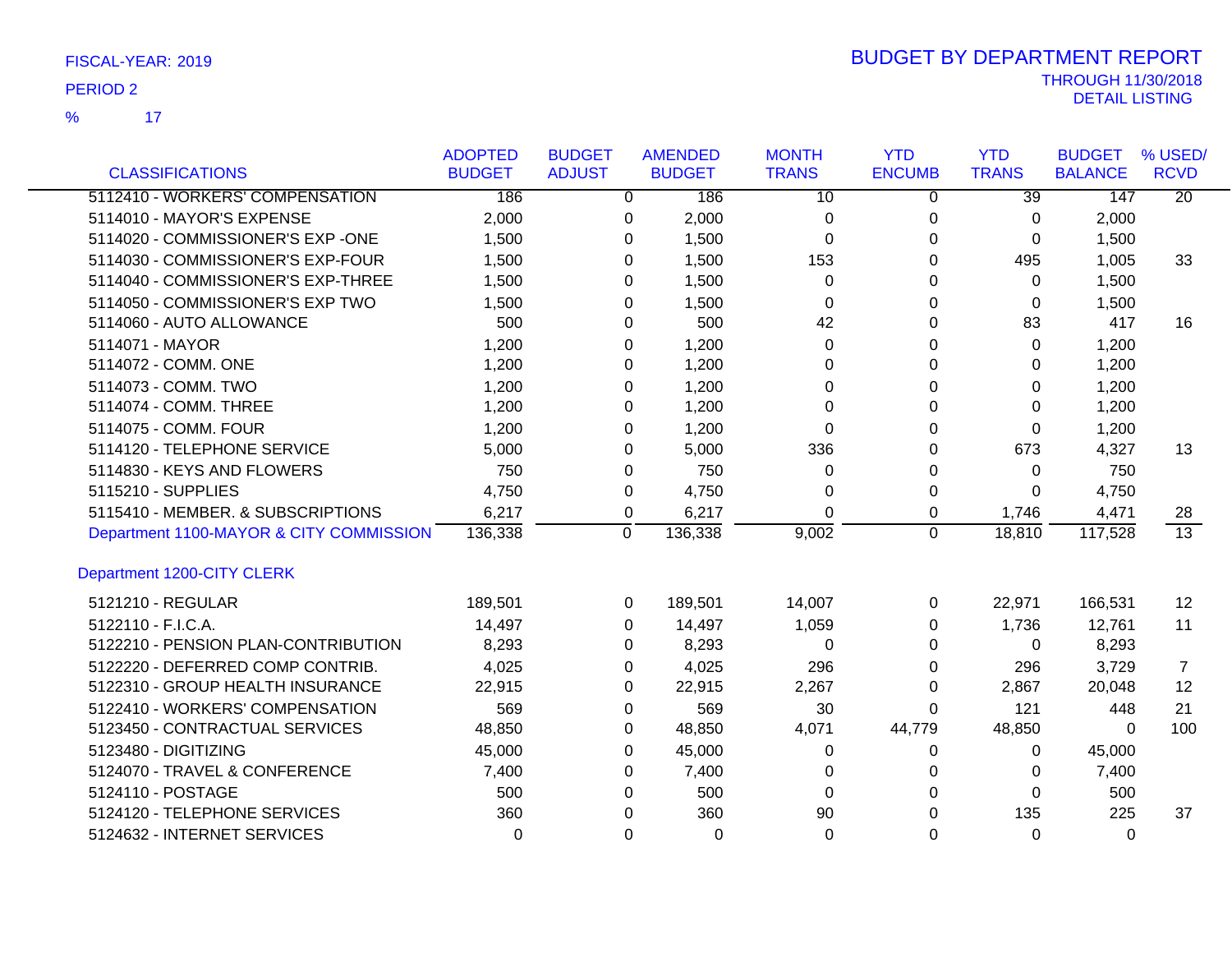| <b>CLASSIFICATIONS</b>              | <b>ADOPTED</b><br><b>BUDGET</b> | <b>BUDGET</b><br><b>ADJUST</b> | <b>AMENDED</b><br><b>BUDGET</b> | <b>MONTH</b><br><b>TRANS</b> | <b>YTD</b><br><b>ENCUMB</b> | <b>YTD</b><br><b>TRANS</b> | <b>BUDGET</b><br><b>BALANCE</b> | % USED/<br><b>RCVD</b> |
|-------------------------------------|---------------------------------|--------------------------------|---------------------------------|------------------------------|-----------------------------|----------------------------|---------------------------------|------------------------|
| 5124710 - PRINTING MATERIAL-INFRAST | 1,230                           | $\mathbf{0}$                   | 1,230                           | 0                            | 0                           | $\overline{0}$             | 1,230                           |                        |
| 5124910 - LEGAL ADS/COMP PLAN ATTON | 90,000                          | 0                              | 90,000                          | 6,783                        | 0                           | 7,097                      | 82,903                          | $\overline{7}$         |
| 5124920 - ELECTIONS                 | 0                               | 0                              | 0                               | 0                            | 0                           | 0                          | 0                               |                        |
| 5124950 - CODIFICATIONS             | 5,000                           | 0                              | 5,000                           | 0                            | 0                           | $\Omega$                   | 5,000                           |                        |
| 5125210 - SUPPLIES                  | 2,180                           | 0                              | 2,180                           | 0                            | 0                           | $\Omega$                   | 2,180                           |                        |
| 5125410 - MEMBER. & SUBSCRIPTIONS   | 835                             | 0                              | 835                             | 220                          | 0                           | 395                        | 440                             | 47                     |
| 5129920 - GENERAL CONTINGENCY       | 5,000                           | 0                              | 5,000                           | $\Omega$                     | 0                           | 0                          | 5,000                           |                        |
| Department 1200-CITY CLERK TOTAL    | 446,155                         | $\mathbf 0$                    | 446,155                         | 28,823                       | 44,779                      | 84,468                     | 361,688                         | $\overline{18}$        |
| Department 1310-CITY MANAGER        |                                 |                                |                                 |                              |                             |                            |                                 |                        |
| 5131210 - REGULAR                   | 463,568                         | 0                              | 463,568                         | 34,469                       | 0                           | 60,320                     | 403,248                         | 13                     |
| 5131310 - PART-TIME                 | $\Omega$                        | 0                              | $\Omega$                        | 0                            | 0                           | 0                          | 0                               |                        |
| 5132110 - F.I.C.A.                  | 34,411                          | 0                              | 34,411                          | 909                          | 0                           | 1,589                      | 32,822                          | 4                      |
| 5132210 - PENSION PLAN CONTRIBUTION | 29,237                          | 0                              | 29,237                          | 1,107                        | 0                           | 1,937                      | 27,300                          | 6                      |
| 5132220 - DEFERRED COMP CONTRIB.    | 0                               | 0                              | 0                               | 0                            | 0                           | $\Omega$                   | 0                               |                        |
| 5132310 - GROUP HEALTH INSURANCE    | 40,480                          | 0                              | 40,480                          | 2,638                        | 0                           | 4,022                      | 36,458                          | 9                      |
| 5132410 - WORKERS' COMPENSATION     | 1,349                           | 0                              | 1,349                           | 71                           | 0                           | 286                        | 1,063                           | 21                     |
| 5133450 - CONTRACTUAL SERVCS-INFRA  | 150,000                         | 21,490                         | 171,490                         | 18,595                       | 55,390                      | 78,485                     | 93,005                          | 45                     |
| 5134060 - AUTO ALLOWANCE            | 11,002                          | 0                              | 11,002                          | 968                          | 0                           | 1,602                      | 9,400                           | 14                     |
| 5134065 - CITY MANAGER'S EXPENSE    | 7,000                           | 0                              | 7,000                           | 680                          | 0                           | 680                        | 6,320                           | 9                      |
| 5134070 - TRAVEL & CONFERENCE       | 10,000                          | 0                              | 10,000                          | 0                            | 0                           | 1,274                      | 8,726                           | 12                     |
| 5134080 - EMPLOYEE EDUCATION        | 5,000                           | 0                              | 5,000                           | 0                            | 0                           | 0                          | 5,000                           |                        |
| 5134110 - POSTAGE                   | 1,500                           | 0                              | 1,500                           | 0                            | 0                           | 0                          | 1,500                           |                        |
| 5134120 - TELEPHONE SERVICE         | 3,912                           | 0                              | 3,912                           | 230                          | 0                           | 305                        | 3,607                           | 7                      |
| 5134515 - AUTO INSURANCE            | 750                             | 0                              | 750                             | 247                          | 0                           | 247                        | 503                             | 32                     |
| 5134634 - MAINTENANCE-INTERNET SFTW | $\Omega$                        | 0                              | $\Omega$                        | 0                            | $\Omega$                    | 0                          | $\Omega$                        |                        |
| 5134710 - PRINTING MATERIALS-INFRAS | 2,000                           | 0                              | 2,000                           | 0                            | 0                           | 0                          | 2,000                           |                        |
| 5135205 - COMPUTER EQUIPMENT        | 0                               | 0                              | $\Omega$                        | $\Omega$                     | 0                           | $\Omega$                   | 0                               |                        |
| 5135210 - SUPPLIES                  | 10,000                          | 0                              | 10,000                          | 110                          | 0                           | 110                        | 9,890                           |                        |
| 5135230 - FUEL & LUBRICANT          | 750                             | $\Omega$                       | 750                             | $\Omega$                     | 0                           | 90                         | 660                             | 12                     |
| 5135410 - MEMBER. & SUBSCRIPTIONS   | 12,000                          | 0                              | 12,000                          | 0                            | $\Omega$                    | 1,321                      | 10,679                          | 11                     |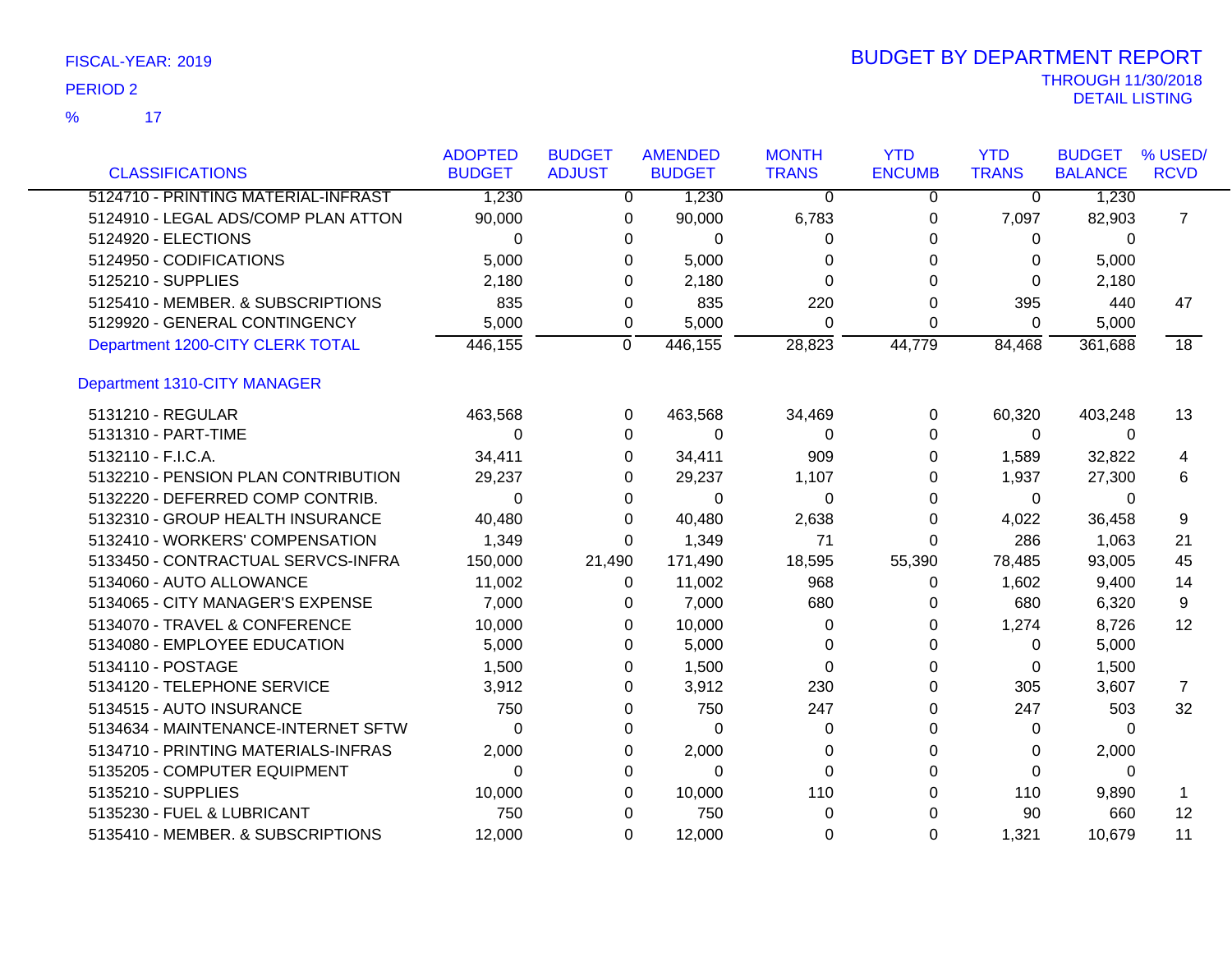| <b>CLASSIFICATIONS</b>                             | <b>ADOPTED</b><br><b>BUDGET</b> | <b>BUDGET</b><br><b>ADJUST</b> | <b>AMENDED</b><br><b>BUDGET</b> | <b>MONTH</b><br><b>TRANS</b> | <b>YTD</b><br><b>ENCUMB</b> | <b>YTD</b><br><b>TRANS</b> | <b>BUDGET</b><br><b>BALANCE</b> | % USED/<br><b>RCVD</b> |
|----------------------------------------------------|---------------------------------|--------------------------------|---------------------------------|------------------------------|-----------------------------|----------------------------|---------------------------------|------------------------|
| 5139920 - GENERAL CONTINGENCY                      | 100,000                         | 0                              | 100,000                         | 0                            | $\mathbf 0$                 | $\overline{0}$             | 100,000                         |                        |
| Department 1310-CITY MANAGER TOTAL                 | 882,959                         | 21,490                         | 904,449                         | 60,024                       | 55,390                      | 152,268                    | 752,181                         | 16                     |
| Department 1320-PROCUREMENT DIVISION               |                                 |                                |                                 |                              |                             |                            |                                 |                        |
| 5131210 - REGULAR                                  | 121,868                         | 0                              | 121,868                         | 9,437                        | 0                           | 16,579                     | 105,289                         | 13                     |
| 5131310 - PART-TIME                                | 0                               | 0                              | $\mathbf 0$                     | 0                            | $\Omega$                    | 0                          | 0                               |                        |
| 5131410 - OVERTIME                                 | 7,445                           | 0                              | 7,445                           | 147                          | 0                           | 295                        | 7,150                           | 3                      |
| 5132110 - F.I.C.A.                                 | 9,893                           | 0                              | 9,893                           | 807                          | 0                           | 1,394                      | 8,499                           | 14                     |
| 5132210 - PENSION PLAN CONTRIBUTION                | 8,405                           | 0                              | 8,405                           | $\Omega$                     | 0                           | $\Omega$                   | 8,405                           |                        |
| 5132220 - DEFERRED COMP CONTRIB.                   | $\Omega$                        | 0                              | 0                               | $\Omega$                     | $\Omega$                    | $\Omega$                   | $\Omega$                        |                        |
| 5132310 - GROUP HEALTH INSURANCE                   | 15,277                          | 0                              | 15,277                          | 1,159                        | $\Omega$                    | 1,760                      | 13,517                          | 11                     |
| 5132410 - WORKERS' COMPENSATION                    | 366                             | 0                              | 366                             | 19                           | 0                           | 78                         | 288                             | 21                     |
| 5133450 - CONTRACTUAL SERVCS-INFRA                 | 6,100                           | 0                              | 6,100                           | 0                            | $\Omega$                    | $\Omega$                   | 6,100                           |                        |
| 5134110 - POSTAGE                                  | 3,000                           | 0                              | 3,000                           | $\Omega$                     | $\Omega$                    | 100                        | 2,900                           | 3                      |
| 5134120 - TELEPHONE SERVICE                        | 1,080                           | 0                              | 1,080                           | 46                           | 0                           | 69                         | 1,011                           | 6                      |
| 5134125 - TELEPHONE                                | 40,520                          | 0                              | 40,520                          | 2,222                        | 0                           | 2,222                      | 38,298                          | 5                      |
| 5134420 - LEASE PURCH-POSTAGE MACHN                | 2,904                           | 0                              | 2,904                           | 0                            | 0                           | $\Omega$                   | 2,904                           |                        |
| 5134615 - REPAIR & MAINT. OFFC EQUI                | 1,020                           | 0                              | 1,020                           | 0                            | $\Omega$                    | $\Omega$                   | 1,020                           |                        |
| 5134620 - REPAIR & MAINT. OPER EQUI                | 250                             | 0                              | 250                             | 0                            | $\Omega$                    | $\Omega$                   | 250                             |                        |
| 5134634 - MAINTENANCE-INTERNET SFTW                | 0                               | $\Omega$                       | $\Omega$                        | 0                            | 0                           | 0                          | $\Omega$                        |                        |
| 5134710 - PRINTING MATERIALS-INFRAS                | 2,461                           | 0                              | 2,461                           | 0                            | 0                           | $\Omega$                   | 2,461                           |                        |
| 5134720 - PRINTING - CONTRACTUAL                   | 2,000                           | 0                              | 2,000                           | $\Omega$                     | $\Omega$                    | $\Omega$                   | 2,000                           |                        |
| 5135210 - SUPPLIES                                 | 16,150                          | 0                              | 16,150                          | 1,572                        | $\Omega$                    | 1,572                      | 14,578                          | 9                      |
| 5135410 - MEMBER. & SUBSCRIPTIONS                  | 330                             | 0                              | 330                             | 0                            | 0                           | 0                          | 330                             |                        |
| 5139920 - GENERAL CONTINGENCY                      | 5,000                           | 0                              | 5,000                           | 0                            | 0                           | 0                          | 5,000                           |                        |
| Department 1320-PROCUREMENT DIVISION TOTAL 244,069 |                                 | $\mathbf 0$                    | 244,069                         | 15,409                       | $\overline{0}$              | 24,069                     | 220,000                         | $\overline{9}$         |
| Department 1330-PERSONNEL DIVISION                 |                                 |                                |                                 |                              |                             |                            |                                 |                        |
| 5131210 - REGULAR                                  | 134,574                         | 0                              | 134,574                         | 9,876                        | $\Omega$                    | 17,283                     | 117,291                         | $12 \overline{ }$      |
| 5131310 - PART-TIME                                | 0                               | 0                              | 0                               | 0                            | 0                           | 0                          | 0                               |                        |
| 5132110 - F.I.C.A.                                 | 10,295                          | $\Omega$                       | 10,295                          | 755                          | $\Omega$                    | 1,312                      | 8,983                           | $12 \overline{ }$      |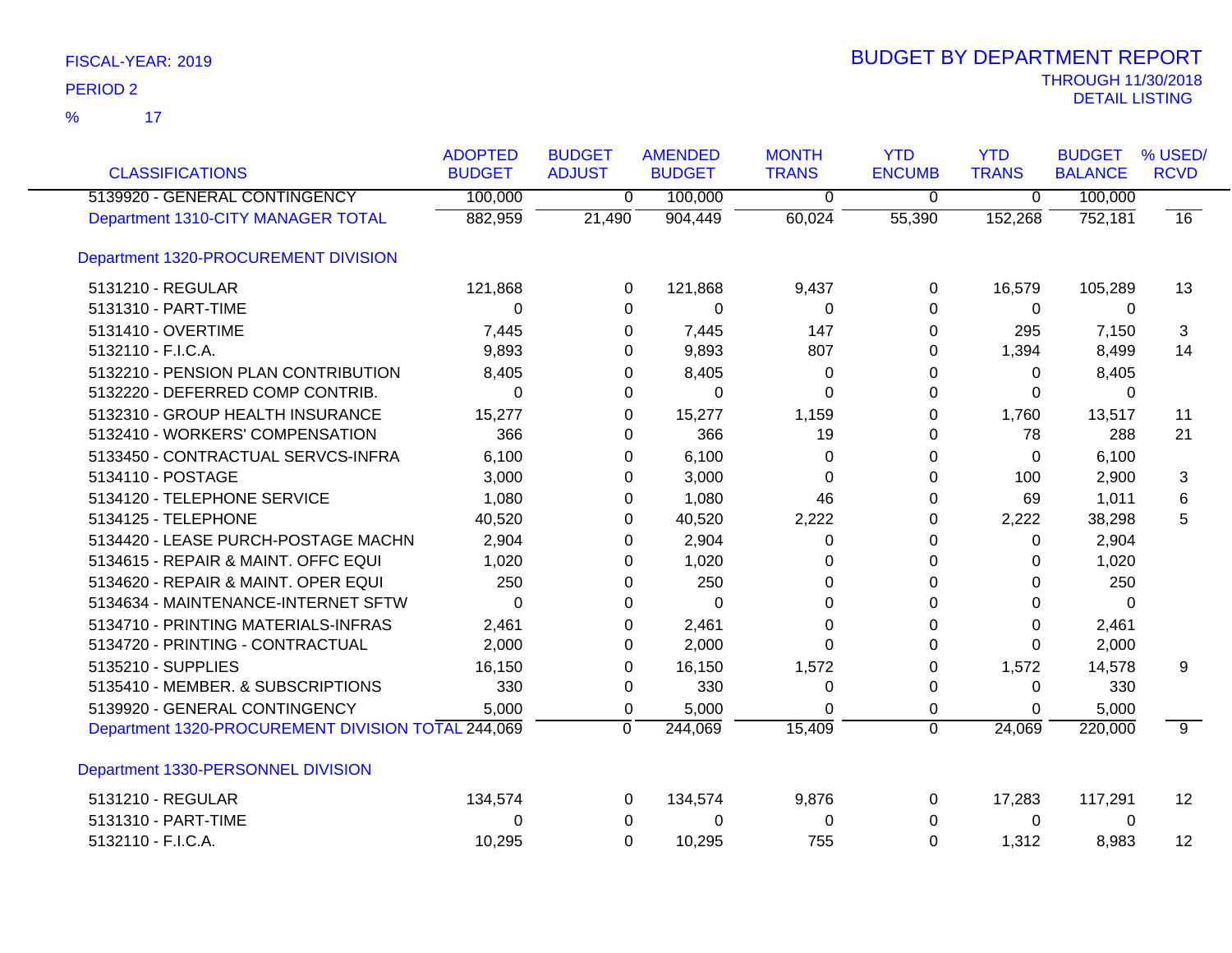| FISCAL-YEAR: 2019 |  |
|-------------------|--|
|-------------------|--|

|                                          | <b>ADOPTED</b> | <b>BUDGET</b> | <b>AMENDED</b> | <b>MONTH</b> | <b>YTD</b>    | <b>YTD</b>   | <b>BUDGET</b>  | % USED/         |
|------------------------------------------|----------------|---------------|----------------|--------------|---------------|--------------|----------------|-----------------|
| <b>CLASSIFICATIONS</b>                   | <b>BUDGET</b>  | <b>ADJUST</b> | <b>BUDGET</b>  | <b>TRANS</b> | <b>ENCUMB</b> | <b>TRANS</b> | <b>BALANCE</b> | <b>RCVD</b>     |
| 5132210 - PENSION PLAN CONTRIBUTION      | 5,401          |               | 5,401<br>0     | 0            | 0             | 0            | 5,401          |                 |
| 5132220 - DEFERRED COMP CONTRIB.         | 3,604          |               | 3,604<br>0     | 276          | 0             | 483          | 3,121          | 13              |
| 5132310 - GROUP HEALTH INSURANCE         | 15,277         |               | 15,277<br>0    | 1,166        | 0             | 1,774        | 13,503         | 11              |
| 5132410 - WORKERS' COMPENSATION          | 404            |               | 0              | 404<br>21    | 0             | 86           | 318            | 21              |
| 5132510 - UNEMPLOYMENT COMPENSATION      | 20,000         |               | 20,000<br>0    | 1,224        | 0             | 906          | 19,094         | 4               |
| 5132610 - EMPLOYEE ASSISTANCE PROGR      | 10,000         |               | 10,000<br>0    | 63           | 0             | 63           | 9,937          |                 |
| 5133160 - RANDOM & PRE=EMPLOY TESTING    | 15,000         |               | 15,000<br>0    | 215          | $\Omega$      | 335          | 14,665         | 2               |
| 5133450 - CONTRACTUAL SERVCS-INFRA       | 63,000         |               | 63,000<br>0    | 6,473        | 20,833        | 29,674       | 33,326         | 47              |
| 5134080 - EMPLOYEE EDUCATION             | 10,000         |               | 10,000<br>0    | 695          | 0             | 695          | 9,305          | 6               |
| 5134110 - POSTAGE                        | 300            |               | 0              | 300<br>0     | 0             | 0            | 300            |                 |
| 5134120 - TELEPHONE SERVICE              | 1,080          |               | 1,080<br>0     | 46           | 0             | 69           | 1,011          | 6               |
| 5134510 - EXCESS LIABILITY COVERAGE      | 500,000        |               | 500,000<br>0   | 233,822      | 0             | 234,632      | 265,369        | 46              |
| 5134634 - MAINTENANCE-INTERNET SFTW      | 0              |               | 0              | 0<br>0       | 0             | 0            | 0              |                 |
| 5134710 - PRINTING MATERIALS-INFRAS      | 2,460          |               | 2,460<br>0     | 0            | 0             | 0            | 2,460          |                 |
| 5134850 - NON-LEGAL ADVERTISING          | 5,000          |               | 5,000<br>0     | 0            | 0             | 0            | 5,000          |                 |
| 5135205 - COMPUTER EQUIPMENT             | 0              |               | 0              | 0<br>0       | 0             | 0            | $\Omega$       |                 |
| 5135210 - SUPPLIES                       | 5,000          |               | 5,000<br>0     | 0            | 0             | 0            | 5,000          |                 |
| 5135410 - MEMBER. & SUBSCRIPTIONS        | 1,000          |               | 1,000<br>0     | 0            | 0             | 0            | 1,000          |                 |
| 5139920 - GENERAL CONTINGENCY            | 5,000          |               | 0<br>5,000     | 0            | $\Omega$      | 0            | 5,000          |                 |
| Department 1330-PERSONNEL DIVISION TOTAL | 807,395        |               | 807,395<br>0   | 254,632      | 20,833        | 287,312      | 520,084        | $\overline{35}$ |
| Department 1340-MANAGEMENT INFO. SYSTEMS |                |               |                |              |               |              |                |                 |
| 5133450 - CONTRACTUAL SERVCS-INFRA       | 246,150        |               | 246,150<br>0   | 0            | 0             | 0            | 246,150        |                 |
| 5134632 - INTERNET SERVICE               | 74,171         |               | 74,171<br>0    | 1,892        | 47,400        | 52,341       | 21,830         | 70              |
| 5134634 - MAINTENANCE-INTERNET SFTW      | 108,371        |               | 0<br>108,371   | 15,497       | 3,260         | 18,776       | 89,595         | 17              |
| 5135205 - COMPUTER EQUIPMENT             | 22,375         |               | 22,375<br>0    | 0            | 0             | 0            | 22,375         |                 |
| 5135210 - SUPPLIES                       | 2,055          |               | 2,055<br>0     | 243          | 0             | 243          | 1,812          | 11              |
| 5136430 - EQUIPMENT-OPERATING            | 0              |               | 0              | 0<br>0       | 0             | 0            | 0              |                 |
| Department 1340-MANAGEMENT INFO. SYSTEMS | 453,122        |               | 453,122<br>0   | 17,632       | 50,660        | 71,360       | 381,762        | $\overline{15}$ |

Department 1410-FINANCE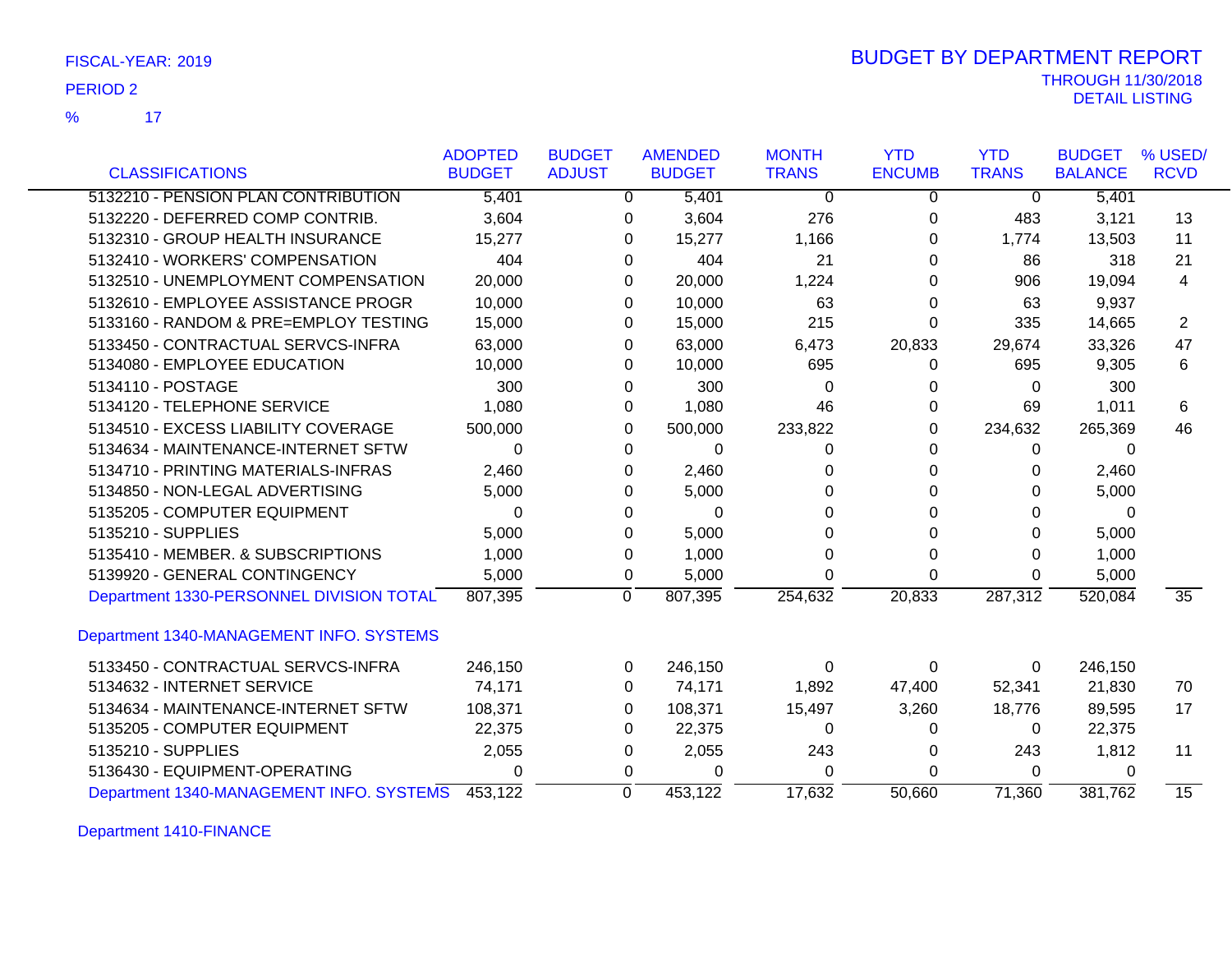|                                      | <b>ADOPTED</b> | <b>BUDGET</b> | <b>AMENDED</b> | <b>MONTH</b> | <b>YTD</b>    | <b>YTD</b>   | <b>BUDGET</b>  | % USED/         |
|--------------------------------------|----------------|---------------|----------------|--------------|---------------|--------------|----------------|-----------------|
| <b>CLASSIFICATIONS</b>               | <b>BUDGET</b>  | <b>ADJUST</b> | <b>BUDGET</b>  | <b>TRANS</b> | <b>ENCUMB</b> | <b>TRANS</b> | <b>BALANCE</b> | <b>RCVD</b>     |
| 5131210 - REGULAR                    | 410,390        | 0             | 410,390        | 31,832       | 0             | 58,360       | 352,030        | $\overline{14}$ |
| 5131310 - PART-TIME                  | 16,045         | 0             | 16,045         | 1,187        | 0             | 2,086        | 13,959         | 13              |
| 5132110 - F.I.C.A.                   | 32,622         | 0             | 32,622         | 1,817        | 0             | 3,552        | 29,070         | 10              |
| 5132210 - PENSION PLAN CONTRIBUTION  | 23,321         | 0             | 23,321         | 0            | 0             | 0            | 23,321         |                 |
| 5132220 - DEFERRED COMP CONTRIB.     | 3,612          | 0             | 3,612          | 277          | 0             | 484          | 3,128          | 13              |
| 5132310 - GROUP HEALTH INSURANCE     | 38,192         | 0             | 38,192         | 2,913        | 0             | 4,434        | 33,758         | 11              |
| 5132410 - WORKERS' COMPENSATION      | 1,279          | 0             | 1,279          | 68           | 0             | 271          | 1,008          | 21              |
| 5133100 - PROFESSIONAL SERVICES      | 10,000         | 0             | 10,000         | 0            | 9,986         | 9,986        | 14             | 99              |
| 5133210 - AUDITOR'S FEE              | 79,000         | 0             | 79,000         | $\Omega$     | 54,000        | 54,000       | 25,000         | 68              |
| 5133450 - CONTRACTUAL SERVCS-INFRA   | 17,860         | 0             | 17,860         | 1,106        | 0             | 1,649        | 16,211         | 9               |
| 5133459 - CONTRACTUAL SERVCS-PARKING | 532,627        | 27,035        | 559,662        | 58,903       | 252,906       | 328,314      | 231,348        | 58              |
| 5134070 - TRAVEL & CONFERENCE        | 3,710          | $\Omega$      | 3,710          | 0            | 0             | 0            | 3,710          |                 |
| 5134110 - POSTAGE                    | 7,030          | 0             | 7,030          | $\Omega$     | 0             | 0            | 7,030          |                 |
| 5134120 - TELEPHONE SERVICE          | 1,080          | 0             | 1,080          | 90           | 0             | 135          | 945            | 12              |
| 5134515 - AUTO INSURANCE             | 3,084          | 0             | 3,084          | 1,014        | 0             | 1,014        | 2,070          | 32              |
| 5134634 - MAINTENANCE-INTERNET SFTW  | 46,437         | 0             | 46,437         | 0            | 0             | 41,436       | 5,001          | 89              |
| 5134710 - PRINTING MATERIALS-INFRAS  | 1,230          | 0             | 1,230          | 0            | 0             | 0            | 1,230          |                 |
| 5135205 - COMPUTER EQUIPMENT         | 1,500          | 0             | 1,500          | 0            | 0             | 0            | 1,500          |                 |
| 5135210 - SUPPLIES                   | 8,900          | 0             | 8,900          | 35           | 0             | 194          | 8,706          | $\overline{2}$  |
| 5135230 - FUEL & LUBRICANT           | 1,505          | 0             | 1,505          | 0            | 0             | 180          | 1,325          | 11              |
| 5135410 - MEMBER. & SUBSCRIPTIONS    | 1,660          | 0             | 1,660          | 335          | 0             | 425          | 1,235          | 25              |
| 5137110 - DEBT SERVICE-PRINCIPAL     | 0              | 0             | 0              | 0            | 0             | 0            | 0              |                 |
| 5137210 - DEBT SERVICE-INTEREST      | 0              | 0             | $\Omega$       | 0            | 0             | 0            | 0              |                 |
| 5139920 - GENERAL CONTINGENCY        | 5,000          | 0             | 5,000          | 0            | $\Omega$      | 0            | 5,000          |                 |
| Department 1410-FINANCE TOTAL        | 1,246,084      | 27,035        | 1,273,119      | 99,577       | 316,892       | 506,520      | 766,599        | $\overline{39}$ |
| Department 1500-CITY ATTORNEY        |                |               |                |              |               |              |                |                 |
| 5143120 - LEGAL SERVICES- RETAINER   | 243,597        | $\Omega$      | 243,597        | 35,070       | 0             | 35,070       | 208,527        | 14              |
| 5143410 - OUTSIDE COST               | 100,000        | $\Omega$      | 100,000        | 0            | 0             | 0            | 100,000        |                 |
| 5143440 - EMPLOYMENT LAW             | 60,775         | $\Omega$      | 60,775         | 0            | $\Omega$      | 0            | 60,775         |                 |
| 5144065 - CITY ATTORNEY'S EXPENSE    | 103,180        | 0             | 103,180        | 1,583        | $\Omega$      | 1,583        | 101,597        |                 |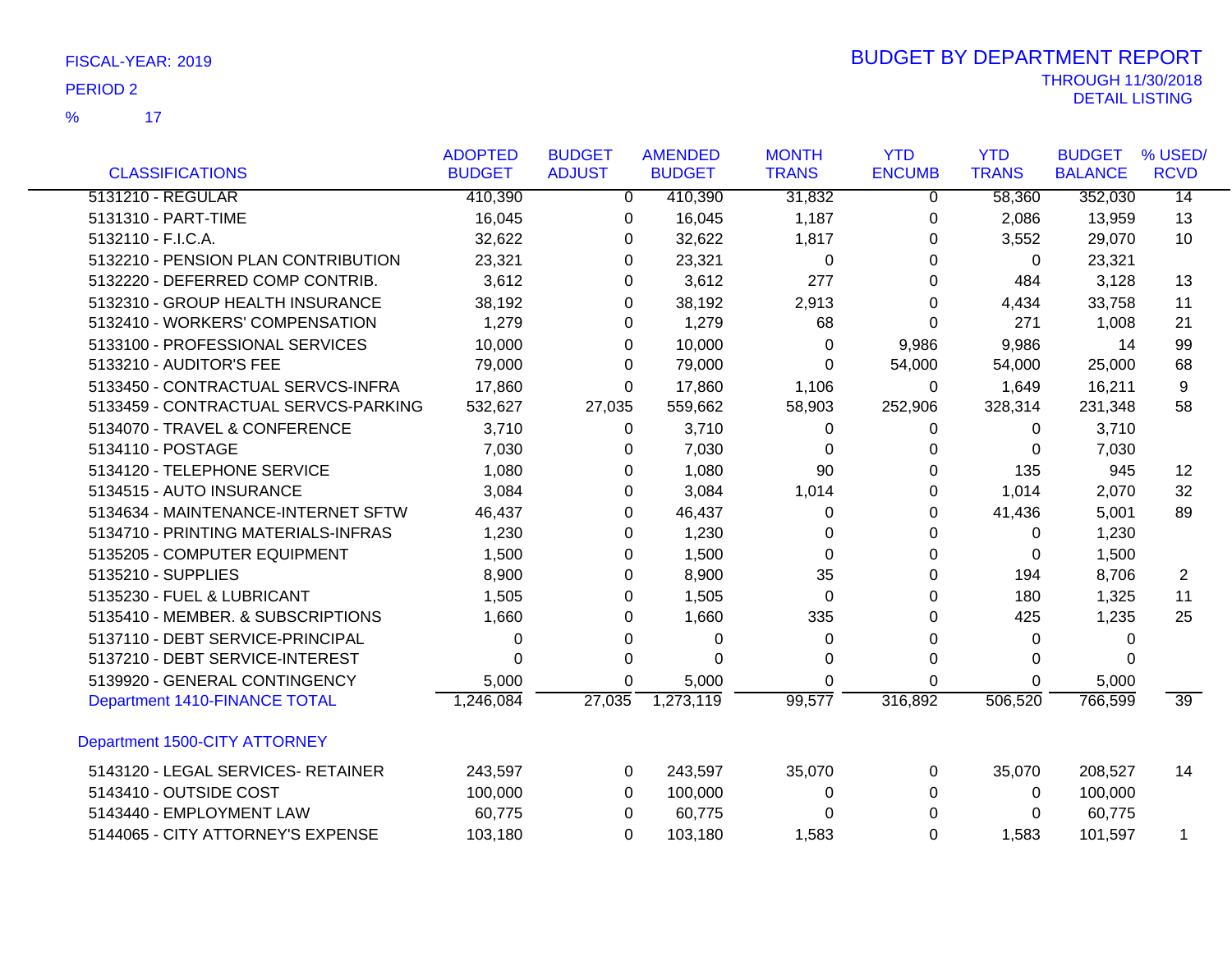| <b>CLASSIFICATIONS</b>              | <b>ADOPTED</b><br><b>BUDGET</b> | <b>BUDGET</b><br><b>ADJUST</b> | <b>AMENDED</b><br><b>BUDGET</b> | <b>MONTH</b><br><b>TRANS</b> | <b>YTD</b><br><b>ENCUMB</b> | <b>YTD</b><br><b>TRANS</b> | <b>BUDGET</b><br><b>BALANCE</b> | % USED/<br><b>RCVD</b> |
|-------------------------------------|---------------------------------|--------------------------------|---------------------------------|------------------------------|-----------------------------|----------------------------|---------------------------------|------------------------|
| Department 1500-CITY ATTORNEY TOTAL | 507,552                         | $\overline{0}$                 | 507,552                         | 36,653                       | $\overline{0}$              | 36,653                     | 470,899                         | $\overline{7}$         |
| Department 1610-BUILDING            |                                 |                                |                                 |                              |                             |                            |                                 |                        |
| 5241210 - REGULAR                   | 269,496                         | 0                              | 269,496                         | 20,583                       | 0                           | 36,093                     | 233,403                         | 13                     |
| 5241310 - PART-TIME                 | 142,311                         | $\Omega$                       | 142,311                         | 10,905                       | 0                           | 19,010                     | 123,301                         | 13                     |
| 5242110 - F.I.C.A.                  | 31,503                          | 0                              | 31,503                          | 2,410                        | 0                           | 4,261                      | 27,242                          | 13                     |
| 5242210 - PENSION PLAN CONTRIBUTION | 4,932                           | 0                              | 4,932                           | 0                            | 0                           | 0                          | 4,932                           |                        |
| 5242220 - DEFERRED COMP CONTRIB.    | 13,554                          | 0                              | 13,554                          | 917                          | 0                           | 1,605                      | 11,949                          | 11                     |
| 5242310 - GROUP HEALTH INSURANCE    | 30,554                          | 0                              | 30,554                          | 2,315                        | 0                           | 3,517                      | 27,037                          | 11                     |
| 5242410 - WORKERS' COMPENSATION     | 8,815                           | 0                              | 8,815                           | 465                          | 0                           | 1,868                      | 6,947                           | 21                     |
| 5243150 - CONTRACT INSPECT/ENGINEER | 3,000                           | 0                              | 3,000                           | 0                            | 0                           | 0                          | 3,000                           |                        |
| 5243450 - CONTRACTUAL SERVICES      | 1,000                           | 0                              | 1,000                           | $\Omega$                     | 0                           | 0                          | 1,000                           |                        |
| 5244110 - POSTAGE                   | 200                             | 0                              | 200                             | $\Omega$                     | 0                           | 0                          | 200                             |                        |
| 5244120 - TELEPHONE SERVICES        | 4,020                           | 0                              | 4,020                           | $\Omega$                     | 0                           | 0                          | 4,020                           |                        |
| 5244515 - AUTO INSURANCE            | 767                             | 0                              | 767                             | 252                          | 0                           | 252                        | 515                             | 32                     |
| 5244710 - PRINTING MATERIALS-INFRAS | 1,640                           | 0                              | 1,640                           | 0                            | 0                           | 0                          | 1,640                           |                        |
| 5245206 - COMPUTER-SOFTWARE         | 7,000                           | 0                              | 7,000                           | 0                            | 0                           | 0                          | 7,000                           |                        |
| 5245210 - SUPPLIES                  | 5,000                           | 0                              | 5,000                           | 319                          | 0                           | 319                        | 4,681                           | 6                      |
| 5245220 - UNIFORMS                  | 1,840                           | 0                              | 1,840                           | 0                            | 0                           | 0                          | 1,840                           |                        |
| 5245230 - FUEL                      | 1,204                           | 0                              | 1,204                           | $\Omega$                     | 0                           | 144                        | 1,060                           | 11                     |
| 5245410 - MEMBER. & SUBSCRIPTIONS   | 160                             | 0                              | 160                             | 12                           | 0                           | 12                         | 148                             | $\overline{7}$         |
| 5249920 - GENERAL CONTINGENCY       | 5,000                           | 0                              | 5,000                           | $\Omega$                     | 0                           | $\Omega$                   | 5,000                           |                        |
| Department 1610-BUILDING TOTAL      | 531,996                         | $\overline{0}$                 | 531,996                         | 38,178                       | $\overline{0}$              | 67,081                     | 464,915                         | $\overline{12}$        |
| Department 1620-PLANNING & ZONING   |                                 |                                |                                 |                              |                             |                            |                                 |                        |
| 5241210 - REGULAR                   | 324,078                         | 0                              | 324,078                         | 24,834                       | 0                           | 43,337                     | 280,741                         | 13                     |
| 5241310 - PART-TIME                 | $\Omega$                        | 0                              | $\Omega$                        | $\Omega$                     | 0                           | $\Omega$                   | $\Omega$                        |                        |
| 5242110 - F.I.C.A.                  | 24,792                          | 0                              | 24,792                          | 1,979                        | 0                           | 3,437                      | 21,355                          | 13                     |
| 5242210 - PENSION PLAN CONTRIBUTION | 17,803                          | 0                              | 17,803                          | 0                            | 0                           | 0                          | 17,803                          |                        |
| 5242220 - DEFERRED COMP CONTRIB.    | 3,513                           | 0                              | 3,513                           | 269                          | 0                           | 463                        | 3,050                           | 13                     |
| 5242310 - GROUP HEALTH INSURANCE    | 38,192                          | 0                              | 38,192                          | 2,366                        | $\Omega$                    | 3,588                      | 34,604                          | 9                      |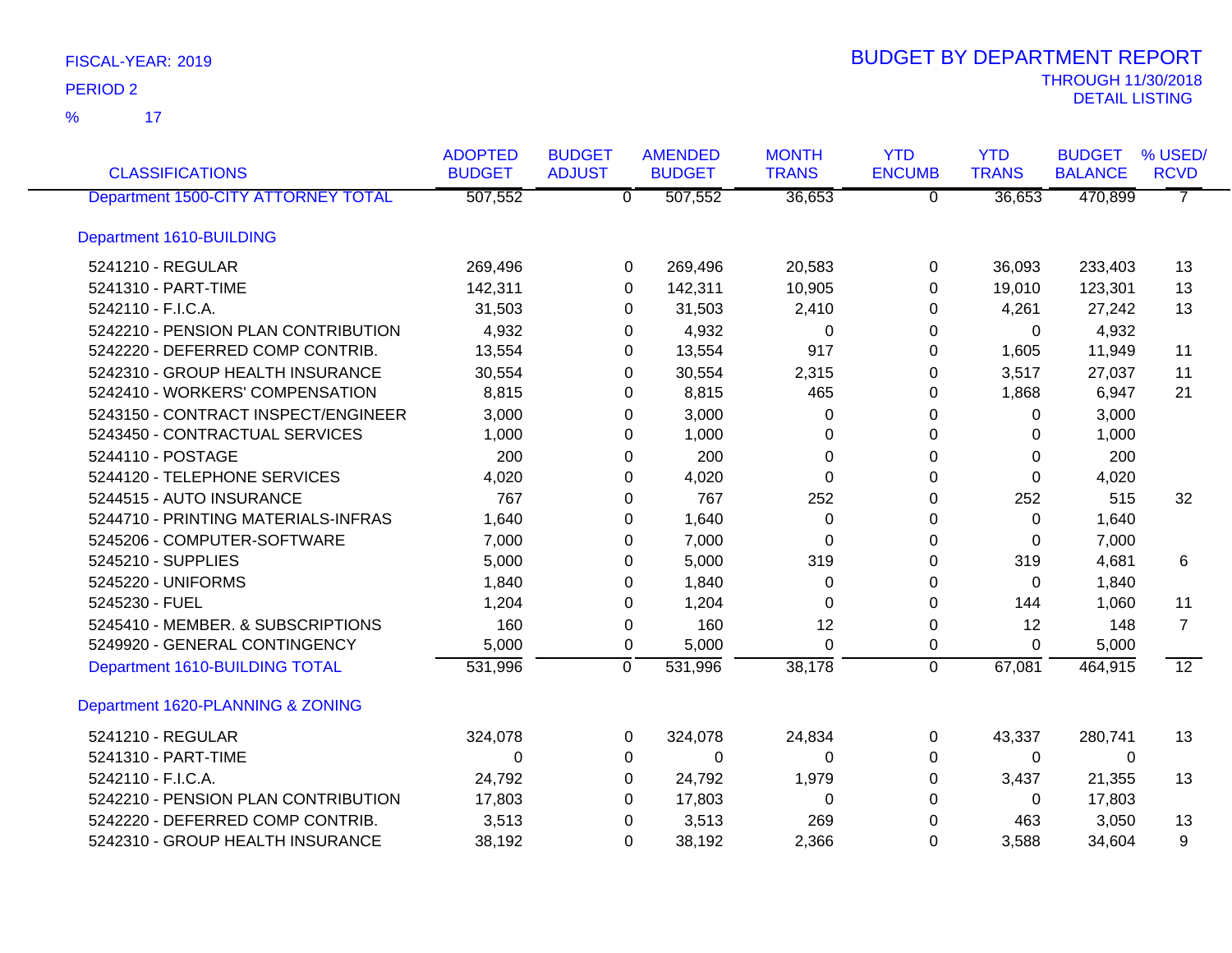17 **17** %

| <b>CLASSIFICATIONS</b>                  | <b>ADOPTED</b><br><b>BUDGET</b> | <b>BUDGET</b><br><b>ADJUST</b> | <b>AMENDED</b><br><b>BUDGET</b> | <b>MONTH</b><br><b>TRANS</b> | <b>YTD</b><br><b>ENCUMB</b> | <b>YTD</b><br><b>TRANS</b> | <b>BUDGET</b><br><b>BALANCE</b> | % USED/<br><b>RCVD</b> |
|-----------------------------------------|---------------------------------|--------------------------------|---------------------------------|------------------------------|-----------------------------|----------------------------|---------------------------------|------------------------|
| 5242410 - WORKERS' COMPENSATION         | $\overline{972}$                | $\overline{0}$                 | $\overline{972}$                | $\overline{51}$              | $\Omega$                    | 206                        | 766                             | $\overline{21}$        |
| 5243100 - PROFESSIONAL SERVICES         | 1,290                           | 0                              | 1,290                           | 0                            | 0                           | 0                          | 1,290                           |                        |
| 5243450 - CONTRACTUAL SERVICES          | 148,400                         | 58,096                         | 206,496                         | 17,406                       | 41,643                      | 59,081                     | 147,415                         | 28                     |
| 5243480 - DIGITIZING                    | 0                               | 0                              | 0                               | 0                            | 0                           | 0                          | 0                               |                        |
| 5244070 - TRAVEL & CONFERENCE           | 1,400                           | 0                              | 1,400                           | 0                            | 0                           | 0                          | 1,400                           |                        |
| 5244110 - POSTAGE                       | 2,500                           | 0                              | 2,500                           | 0                            | 0                           | 0                          | 2,500                           |                        |
| 5244120 - TELEPHONE SERVICES            | 1,620                           | 0                              | 1,620                           | 45                           | 0                           | 68                         | 1,553                           | 4                      |
| 5244515 - AUTO INSURANCE                | 477                             | $\Omega$                       | 477                             | 166                          | $\Omega$                    | 166                        | 311                             | 34                     |
| 5244620 - MAINT.&REP.OPER. EQUIPMNT     | 5,500                           | $\Omega$                       | 5,500                           | $\Omega$                     | 0                           | 950                        | 4,550                           | 17                     |
| 5244634 - PLANNING- INTERNET            | 4,000                           | 0                              | 4,000                           | 0                            | 0                           | 0                          | 4,000                           |                        |
| 5244710 - PRINTING MATERIALS-INFRAS     | 1,640                           | 0                              | 1,640                           | 0                            | 0                           | 0                          | 1,640                           |                        |
| 5244910 - LEGAL ADS                     | 7,000                           | 0                              | 7,000                           | $\Omega$                     | 0                           | 0                          | 7,000                           |                        |
| 5245205 - COMPUTERS                     | 1,000                           | 0                              | 1,000                           | 0                            | 0                           | 0                          | 1,000                           |                        |
| 5245210 - SUPPLIES                      | 2,750                           | 0                              | 2,750                           | 10                           | 0                           | 10                         | 2,740                           |                        |
| 5245230 - FUEL                          | 108                             | 0                              | 108                             | 0                            | 0                           | 13                         | 95                              | 12 <sup>2</sup>        |
| 5245410 - MEMBER. & SUBSCRIPTIONS       | 1,749                           | $\Omega$                       | 1,749                           | 0                            | 0                           | $\Omega$                   | 1,749                           |                        |
| 5249920 - GENERAL CONTINGENCY           | 5,000                           | $\Omega$                       | 5,000                           | 0                            | $\Omega$                    | $\Omega$                   | 5,000                           |                        |
| Department 1620-PLANNING & ZONING TOTAL | 593,784                         | 58,096                         | 651,880                         | 47,126                       | 41,643                      | 111,319                    | 540,562                         | $\overline{17}$        |
| Department 1640-CODE ENFORCEMENT        |                                 |                                |                                 |                              |                             |                            |                                 |                        |
| 5241210 - REGULAR                       | 250,487                         | 0                              | 250,487                         | 18,979                       | 0                           | 33,213                     | 217,274                         | 13                     |
| 5241310 - PART-TIME                     | 0                               | 0                              | 0                               | 0                            | 0                           | 0                          | 0                               |                        |
| 5241410 - OVERTIME                      | 0                               | 0                              | 0                               | 0                            | 0                           | 0                          | 0                               |                        |
| 5242110 - F.I.C.A.                      | 19,162                          | 0                              | 19,162                          | 1,449                        | 0                           | 2,524                      | 16,638                          | 13                     |
| 5242210 - PENSION PLAN CONTRIBUTION     | 16,230                          | $\Omega$                       | 16,230                          | $\Omega$                     | 0                           | 0                          | 16,230                          |                        |
| 5242220 - DEFERRED COMP CONTRIB.        | $\Omega$                        | 0                              | $\Omega$                        | 0                            | 0                           | 0                          | $\mathbf{0}$                    |                        |
| 5242310 - GROUP HEALTH INSURANCE        | 30,554                          | 0                              | 30,554                          | 2,329                        | 0                           | 3,542                      | 27,012                          | 11                     |
| 5242410 - WORKERS' COMPENSATION         | 7,790                           | 0                              | 7,790                           | 411                          | 0                           | 1,650                      | 6,140                           | 21                     |
| 5243111 - SPECIAL MASTERS               | 3,600                           | 0                              | 3,600                           | 250                          | 0                           | 850                        | 2,750                           | 23                     |
| 5243450 - CONTRACTUAL SERVICES          | 10,000                          | 0                              | 10,000                          | 0                            | 0                           | 0                          | 10,000                          |                        |
| 5244070 - TRAVEL & CONFERENCE           | 1,200                           | 0                              | 1,200                           | 0                            | 0                           | 0                          | 1,200                           |                        |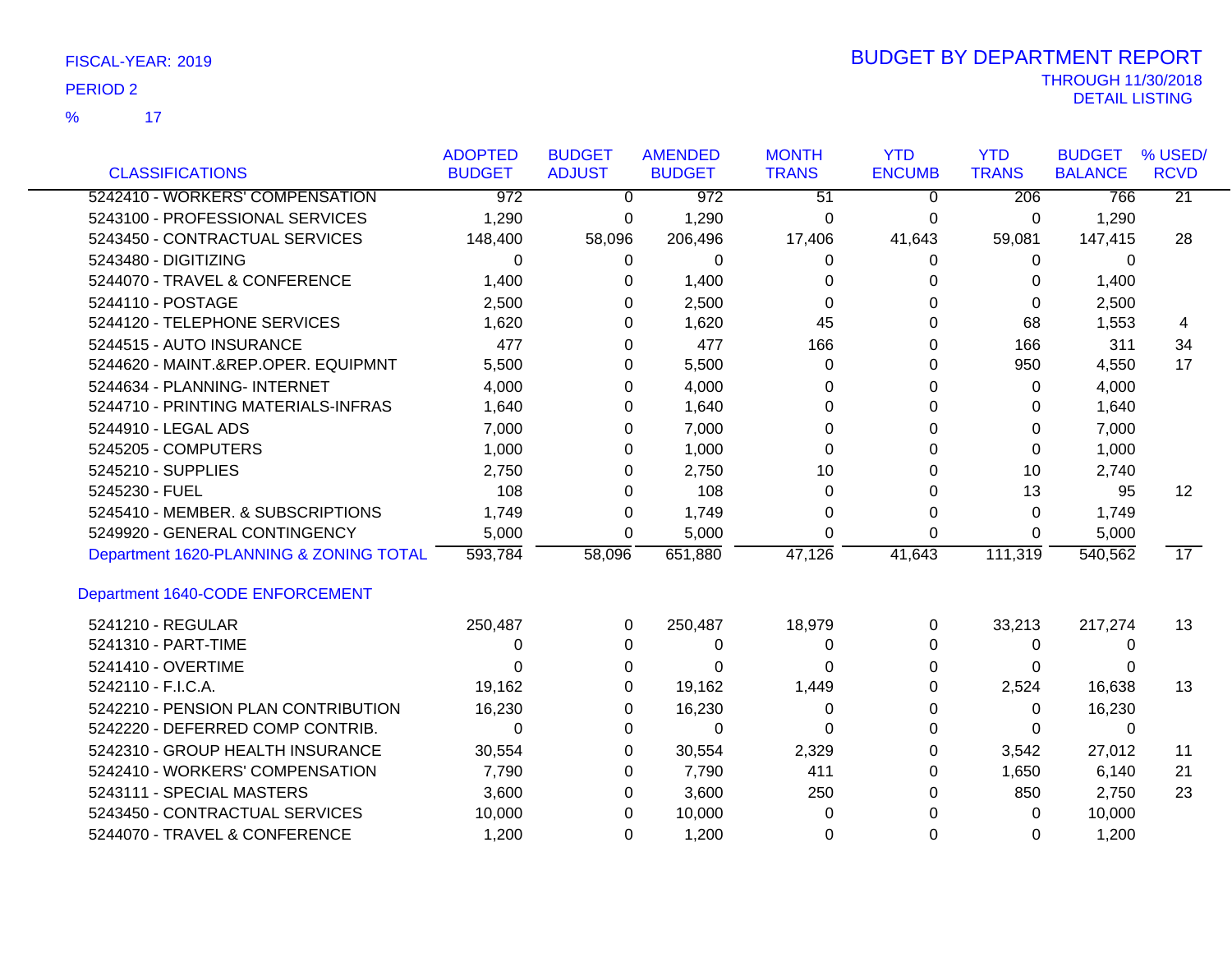17 %

|                                        | <b>ADOPTED</b> | <b>BUDGET</b> | <b>AMENDED</b>        | <b>MONTH</b> | <b>YTD</b>    | <b>YTD</b>   | <b>BUDGET</b>  | % USED/         |
|----------------------------------------|----------------|---------------|-----------------------|--------------|---------------|--------------|----------------|-----------------|
| <b>CLASSIFICATIONS</b>                 | <b>BUDGET</b>  | <b>ADJUST</b> | <b>BUDGET</b>         | <b>TRANS</b> | <b>ENCUMB</b> | <b>TRANS</b> | <b>BALANCE</b> | <b>RCVD</b>     |
| 5244080 - EMPLOYEE EDUCATION           | 2,500          |               | 2,500<br>$\mathbf{0}$ | $\Omega$     | 0             | $\Omega$     | 2,500          |                 |
| 5244110 - POSTAGE                      | 7,000          | 0             | 7,000                 | 0            | 0             | 0            | 7,000          |                 |
| 5244120 - TELEPHONE SERVICES           | 2,670          | 0             | 2,670                 | $\Omega$     | 0             | 0            | 2,670          |                 |
| 5244515 - AUTO INSURANCE               | 3,030          |               | 3,030<br>0            | 996          | 0             | 996          | 2,034          | 32              |
| 5244710 - PRINTING MATERIALS-INFRAS    | 1,640          |               | 0<br>1,640            | 0            | 0             | 0            | 1,640          |                 |
| 5244920 - LIENS                        | 1,640          | 0             | 1,640                 | 0            | 0             | 0            | 1,640          |                 |
| 5245205 - COMPUTERS                    | 1,000          | 0             | 1,000                 | $\Omega$     | 0             | 0            | 1,000          |                 |
| 5245210 - SUPPLIES                     | 3,500          |               | 3,500<br>0            | 31           | 0             | 75           | 3,425          | $\overline{2}$  |
| 5245220 - UNIFORMS                     | 2,000          | 0             | 2,000                 | 0            | 0             | 0            | 2,000          |                 |
| 5245230 - FUEL                         | 2,065          | 0             | 2,065                 | 0            | 0             | 247          | 1,818          | 11              |
| 5245410 - MEMBER. & SUBSCRIPTIONS      | 600            | 0             | 600                   | $\Omega$     | 0             | 0            | 600            |                 |
| 5249920 - GENERAL CONTINGENCY          | 5,000          | 0             | 5,000                 | 0            | 0             | 0            | 5,000          |                 |
| Department 1640-CODE ENFORCEMENT TOTAL | 371,668        | 0             | 371,668               | 24,445       | 0             | 43,097       | 328,571        | $\overline{11}$ |
| Department 1710-BUILDING MAINTENANCE   |                |               |                       |              |               |              |                |                 |
| 5191210 - FULL-TIME                    | 91,300         | 0             | 91,300                | 6,966        | 0             | 12,189       | 79,111         | 13              |
| 5191410 - OVERTIME                     | 4,000          | 0             | 4,000                 | 1,643        | 0             | 2,016        | 1,984          | 50              |
| 5192110 - F.I.C.A.                     | 7,290          |               | 7,290<br>0            | 740          | 0             | 1,208        | 6,082          | 16              |
| 5192210 - PENSION PLAN CONTRIBUTION    | 6,169          | 0             | 6,169                 | 0            | 0             | 0            | 6,169          |                 |
| 5192310 - GROUP HEALTH INSURANCE       | 15,277         | 0             | 15,277                | 1,143        | 0             | 1,731        | 13,546         | 11              |
| 5192410 - WORKERS' COMPENSATION        | 4,275          | 0             | 4,275                 | 226          | 0             | 906          | 3,369          | 21              |
| 5193450 - CONT. SVCS.                  | 87,960         | 0             | 87,960                | 5,013        | 52,377        | 58,079       | 29,881         | 66              |
| 5194070 - TRAVEL                       | 0              | 0             | 0                     | 0            | 0             | 0            | 0              |                 |
| 5194080 - EMPLOYEE EDUCATION           | 250            | 0             | 250                   | 0            | 0             | 0            | 250            |                 |
| 5194120 - TELEPHONE SERVICE            | 780            | 0             | 780                   | $\Omega$     | 0             | 0            | 780            |                 |
| 5194310 - ELECTRICITY-FACILITIES       | 115,000        | 0             | 115,000               | 7,774        | 102,535       | 110,309      | 4,691          | 95              |
| 5194320 - WATER                        | 45,000         | 0             | 45,000                | 1,701        | 35,848        | 37,589       | 7,411          | 83              |
| 5194620 - REPAIR & MAINT. OPER EQUI    | 2,500          | 0             | 2,500                 | 0            | 0             | 0            | 2,500          |                 |
| 5194670 - MAINT & REP - STRUCTURES     | 66,000         |               | 66,000<br>0           | 2,504        | 0             | 5,390        | 60,610         | 8               |
| 5195210 - SUPPLIES                     | 20,000         |               | 0<br>20,000           | 1,232        | 0             | 1,502        | 18,498         | $\overline{7}$  |
| 5195220 - UNIFORMS                     | 1,000          | $\Omega$      | 1,000                 | 0            | 0             | 0            | 1,000          |                 |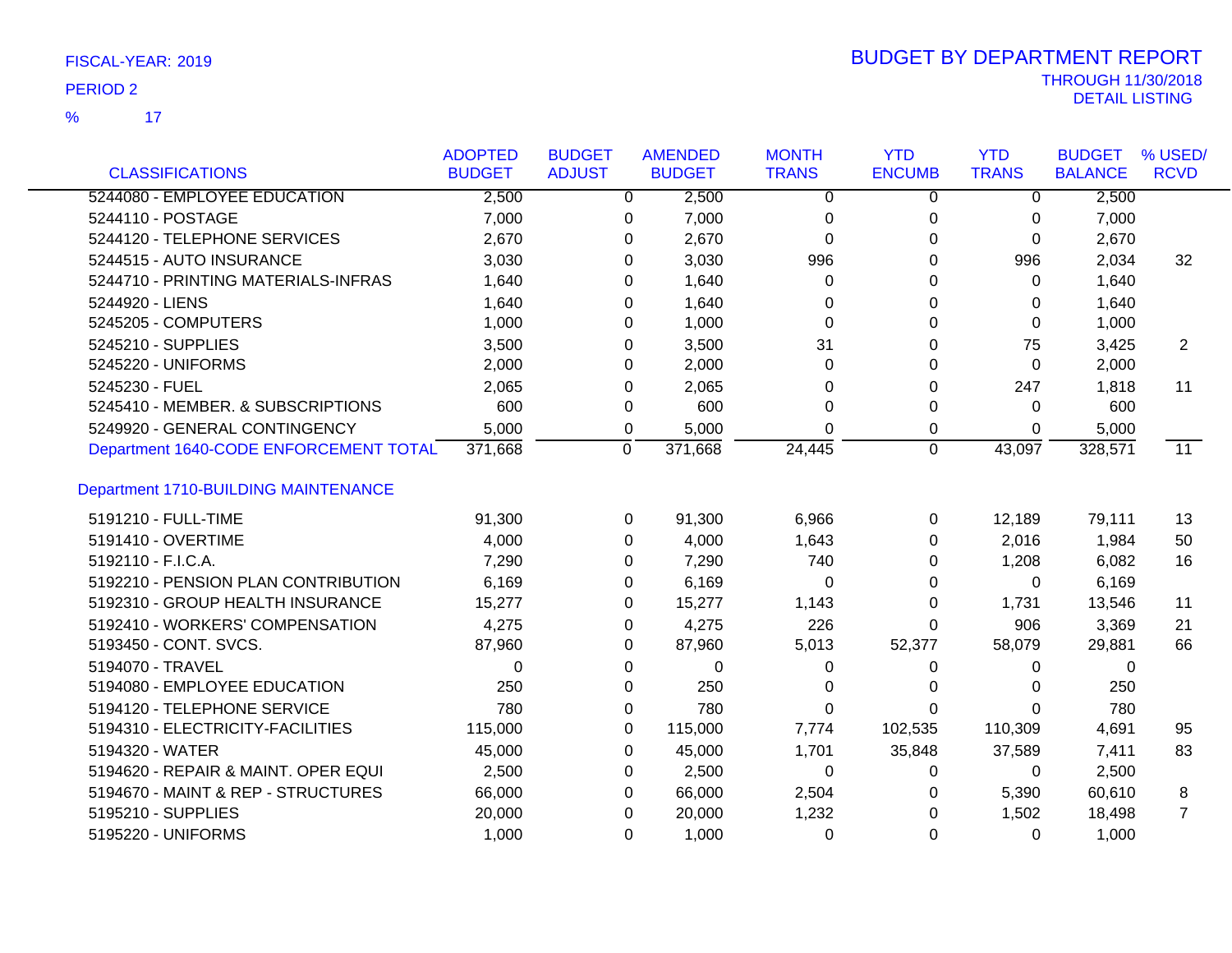| <b>CLASSIFICATIONS</b>                             | <b>ADOPTED</b><br><b>BUDGET</b> | <b>BUDGET</b><br><b>ADJUST</b> | <b>AMENDED</b><br><b>BUDGET</b> | <b>MONTH</b><br><b>TRANS</b> | <b>YTD</b><br><b>ENCUMB</b> | <b>YTD</b><br><b>TRANS</b> | <b>BUDGET</b><br><b>BALANCE</b> | % USED/<br><b>RCVD</b> |
|----------------------------------------------------|---------------------------------|--------------------------------|---------------------------------|------------------------------|-----------------------------|----------------------------|---------------------------------|------------------------|
| 5199920 - GENERAL CONTINGENCY                      | 5,000                           | 0                              | 5,000                           | 0                            | $\mathbf 0$                 | $\overline{0}$             | 5,000                           |                        |
| Department 1710-BUILDING MAINTENANCE TOTAL 471,801 |                                 | $\mathbf 0$                    | 471,801                         | 28,942                       | 190,760                     | 230,919                    | 240,882                         | $\overline{48}$        |
| Department 1720-SOLID WASTE                        |                                 |                                |                                 |                              |                             |                            |                                 |                        |
| 5341210 - REGULAR                                  | 362,017                         | 0                              | 362,017                         | 27,694                       | 0                           | 48,400                     | 313,617                         | 13                     |
| 5341410 - OVERTIME                                 | 8,000                           | 0                              | 8,000                           | 1,999                        | $\Omega$                    | 1,999                      | 6,001                           | 24                     |
| 5342110 - F.I.C.A.                                 | 29,684                          | 0                              | 29,684                          | 2,228                        | 0                           | 3,779                      | 25,905                          | 12                     |
| 5342210 - PENSION PLAN CONTRIBUTION                | 23,414                          | 0                              | 23,414                          | 0                            | 0                           | $\Omega$                   | 23,414                          |                        |
| 5342220 - ICMA                                     | 0                               | 0                              | 0                               | 0                            | $\Omega$                    | $\mathbf{0}$               | 0                               |                        |
| 5342310 - GROUP HEALTH INSURANCE                   | 68,746                          | 0                              | 68,746                          | 5,145                        | 0                           | 7,813                      | 60,933                          | 11                     |
| 5342410 - WORKERS' COMPENSATION                    | 31,591                          | 0                              | 31,591                          | 1,668                        | $\Omega$                    | 6,693                      | 24,898                          | 21                     |
| 5343470 - INTERLCL AGREE-RECYCLING                 | 93,000                          | 0                              | 93,000                          | 7,776                        | 85,224                      | 93,000                     | $\Omega$                        | 100                    |
| 5344070 - TRAVEL & CONFERENCE                      | $\Omega$                        | 0                              | $\Omega$                        | 0                            | $\Omega$                    | $\Omega$                   | $\Omega$                        |                        |
| 5344080 - EMPLOYEE EDUCATION                       | 250                             | 0                              | 250                             | 0                            | $\Omega$                    | $\Omega$                   | 250                             |                        |
| 5344340 - REFUSE DISPOSAL FEE                      | 769,000                         | 0                              | 769,000                         | 79,607                       | 689,393                     | 769,000                    | $\Omega$                        | 100                    |
| 5345210 - SUPPLIES                                 | 68,500                          | 0                              | 68,500                          | 150                          | 0                           | 739                        | 67,761                          | 1                      |
| 5345220 - UNIFORMS                                 | 4,000                           | 0                              | 4,000                           | 0                            | 0                           | $\mathbf{0}$               | 4,000                           |                        |
| 5347110 - DEBT SERVICE-PRINCIPAL                   | 0                               | 0                              | 0                               | 0                            | $\Omega$                    | $\Omega$                   | $\Omega$                        |                        |
| 5347210 - DEBT SERVICE-INTEREST                    | 0                               | 0                              | $\Omega$                        | 0                            | $\Omega$                    | $\mathbf{0}$               | $\Omega$                        |                        |
| Department 1720-SOLID WASTE TOTAL                  | 1,458,202                       | $\mathbf 0$                    | 1,458,202                       | 126,267                      | 774,617                     | 931,423                    | 526,779                         | 63                     |
| Department 1730-STREET MAINTENANCE                 |                                 |                                |                                 |                              |                             |                            |                                 |                        |
| 5411210 - REGULAR                                  | 277,022                         | 0                              | 277,022                         | 19,008                       | 0                           | 33,253                     | 243,769                         | $12 \,$                |
| 5411310 - PART TIME                                | $\Omega$                        | 0                              | $\Omega$                        | $\Omega$                     | $\Omega$                    | $\mathbf{0}$               | $\mathbf{0}$                    |                        |
| 5411410 - OVERTIME                                 | 5,000                           | 0                              | 5,000                           | 2,706                        | 0                           | 2,706                      | 2,294                           | 54                     |
| 5412110 - F.I.C.A.                                 | 21,575                          | 0                              | 21,575                          | 1,710                        | $\Omega$                    | 2,824                      | 18,751                          | 13                     |
| 5412210 - PENSION PLAN CONTRIBUTION                | 16,106                          | 0                              | 16,106                          | 0                            | $\Omega$                    | $\mathbf 0$                | 16,106                          |                        |
| 5412220 - DEFERRED COMP CONTRIB                    | 1,949                           | 0                              | 1,949                           | 157                          | 0                           | 269                        | 1,680                           | 13                     |
| 5412310 - GROUP HEALTH INSURANCE                   | 53,469                          | 0                              | 53,469                          | 3,425                        | 0                           | 5,183                      | 48,286                          | 9                      |
| 5412410 - WORKERS' COMPENSATION                    | 19,211                          | 0                              | 19,211                          | 1,014                        | 0                           | 4,070                      | 15,141                          | 21                     |
| 5413450 - CONTRACTUAL SERVICES                     | 65,000                          | $\Omega$                       | 65,000                          | 1,820                        | 17,730                      | 19,550                     | 45,450                          | 30                     |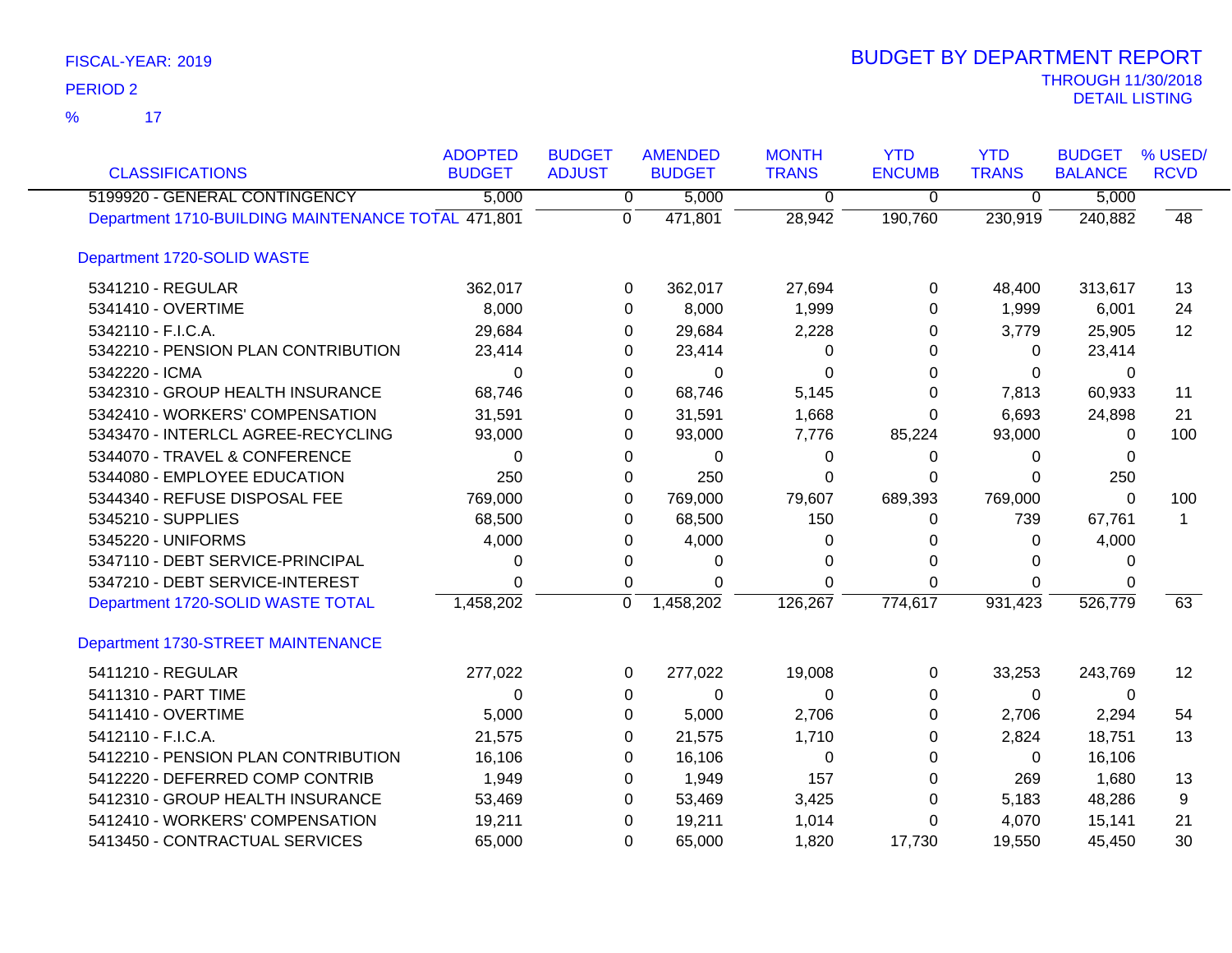| FISCAL-YEAR: 2019 |
|-------------------|
| $P-P12222$        |

|                                          | <b>ADOPTED</b> | <b>BUDGET</b> | <b>AMENDED</b> | <b>MONTH</b> | <b>YTD</b>    | <b>YTD</b>   | <b>BUDGET</b>  | % USED/         |
|------------------------------------------|----------------|---------------|----------------|--------------|---------------|--------------|----------------|-----------------|
| <b>CLASSIFICATIONS</b>                   | <b>BUDGET</b>  | <b>ADJUST</b> | <b>BUDGET</b>  | <b>TRANS</b> | <b>ENCUMB</b> | <b>TRANS</b> | <b>BALANCE</b> | <b>RCVD</b>     |
| 5414070 - TRAVEL & CONFERENCE            | 250            | 0             | 250            | $\Omega$     | $\Omega$      | $\Omega$     | 250            |                 |
| 5414080 - EMPLOYEE EDUCATION             | 500            | 0             | 500            | 0            | 0             | $\Omega$     | 500            |                 |
| 5414120 - TRAVEL & CONFERENCE            | 1,080          | 0             | 1,080          | $\Omega$     | 0             | $\Omega$     | 1,080          |                 |
| 5414625 - LANDSCAPE MAINTENANCE          | 50,000         | 0             | 50,000         | 518          | 0             | 1,065        | 48,935         | 2               |
| 5414640 - MAINT & REP STRS & PARKWY      | 20,000         | 0             | 20,000         | 1,043        | 0             | 1,135        | 18,865         | 5               |
| 5414650 - ELECTRICITY-STREET LIGHTS      | 140,000        | 0             | 140,000        | 12,268       | 117,919       | 130,188      | 9,812          | 92              |
| 5414670 - MAINT & REP-GRDS & STRUCT      | 10,000         | 0             | 10,000         | 995          | 0             | 1,425        | 8,575          | 14              |
| 5415210 - SUPPLIES                       | 4,000          | 0             | 4,000          | 75           | 0             | 300          | 3,700          | $\overline{7}$  |
| 5415220 - UNIFORMS                       | 3,500          | 0             | 3,500          | $\Omega$     | 0             | $\Omega$     | 3,500          |                 |
| 5415245 - TOOLS                          | 500            | 0             | 500            | 0            | 0             | $\Omega$     | 500            |                 |
| 5417110 - DEBT SERVICE- PRINCIPAL        | 0              | 0             | 0              | 0            | 0             | 0            | 0              |                 |
| 5417210 - DEBT SERVICE-INTEREST          | 0              | 0             | 0              | 0            | 0             | 0            | 0              |                 |
| Department 1730-STREET MAINTENANCE TOTAL | 689,162        | $\mathbf 0$   | 689,162        | 44,739       | 135,649       | 201,968      | 487,194        | $\overline{29}$ |
| Department 1750-LANSCAPE MAINTENANCE     |                |               |                |              |               |              |                |                 |
| 5191210 - FULL-TIME                      | 139,752        | 0             | 139,752        | 10,752       | 0             | 18,815       | 120,937        | 13              |
| 5191410 - OVERTIME                       | 4,000          | $\Omega$      | 4,000          | $\Omega$     | 0             | $\Omega$     | 4,000          |                 |
| 5192110 - F.I.C.A.                       | 10,997         | 0             | 10,997         | 818          | 0             | 1,421        | 9,576          | 12              |
| 5192210 - PENSION PLAN CONTRIBUTION      | 9,497          | 0             | 9,497          | 0            | 0             | 0            | 9,497          |                 |
| 5192220 - DEFERRED COMP CONTRIB.         | 0              | 0             | 0              | 0            | 0             | $\Omega$     | $\Omega$       |                 |
| 5192310 - GROUP HEALTH INSURANCE         | 22,915         | 0             | 22,915         | 1,727        | 0             | 2,617        | 20,298         | 11              |
| 5192410 - WORKERS' COMPENSATION          | 5,691          | 0             | 5,691          | 300          | 0             | 1,206        | 4,485          | 21              |
| 5193450 - CONT. SVCS.                    | 176,138        | 23,702        | 199,840        | 22,839       | 123,230       | 147,670      | 52,170         | 73              |
| 5194070 - TRAVEL                         | 355            | 0             | 355            | 165          | 0             | 165          | 190            | 46              |
| 5194120 - TELEPHONE SERVICE              | 780            | 0             | 780            | 45           | 0             | 68           | 713            | 8               |
| 5194350 - ELECTRICITY-CITY PARKS         | 50,000         | 0             | 50,000         | 146          | 46,440        | 50,000       | 0              | 100             |
| 5194420 - OUTSIDE SERV RENTAL            | 1,000          | 0             | 1,000          | 0            | 0             | 0            | 1,000          |                 |
| 5194515 - AUTO INSURANCE                 | 1,233          | 0             | 1,233          | 405          | 0             | 405          | 828            | 32              |
| 5194620 - REPAIR & MAINT. OPER EQUI      | 80,000         | 1,977         | 81,977         | 1,299        | 4,610         | 8,121        | 73,856         | 9               |
| 5194670 - MAINT & REP - STRUCTURES       | 0              | 0             | 0              | 0            | 0             | 0            | 0              |                 |
| 5195210 - SUPPLIES                       | 9,348          | 0             | 9,348          | 512          | 0             | 2,311        | 7,037          | 24              |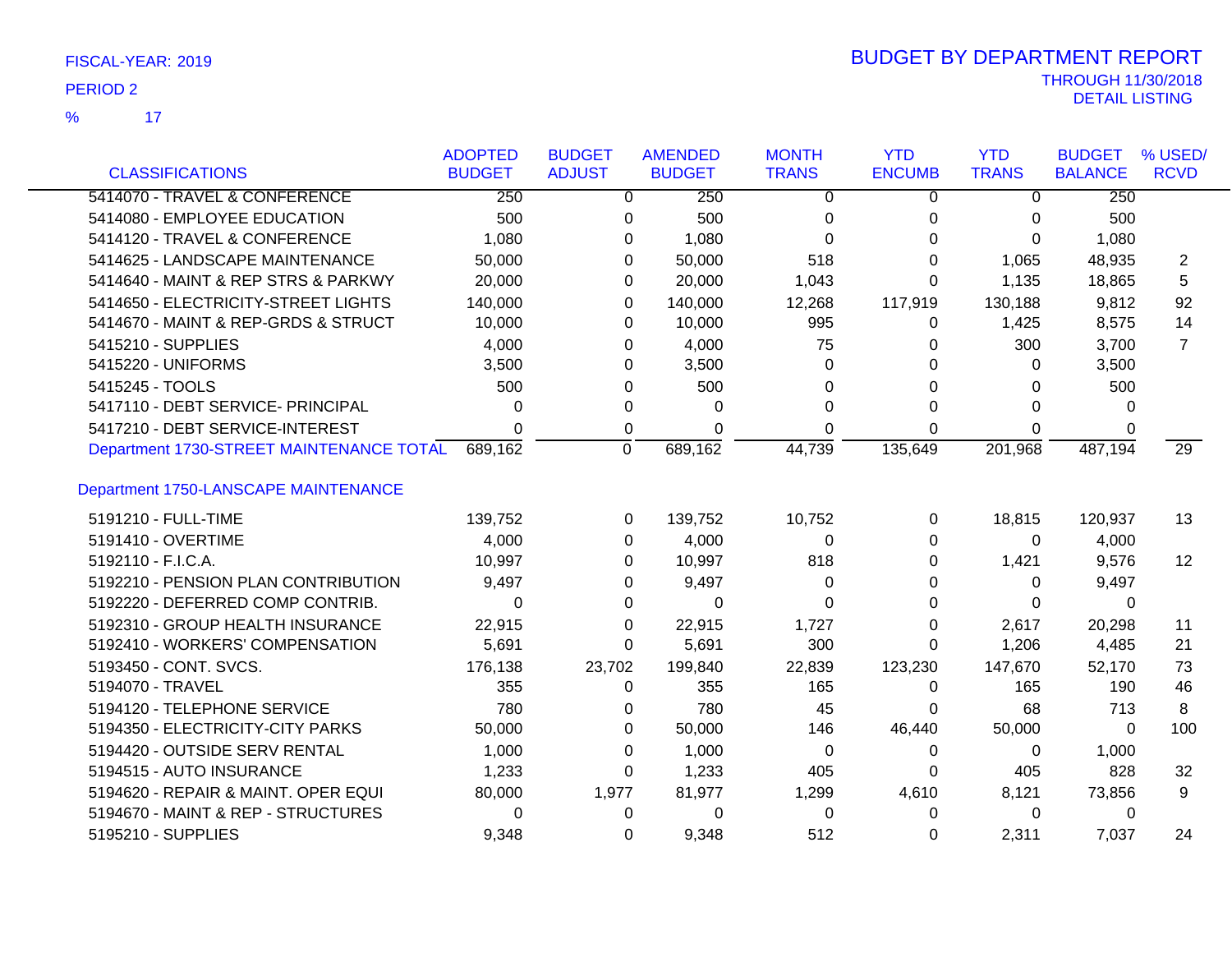| FISCAL-YEAR: 2019 |  |
|-------------------|--|
|-------------------|--|

| <b>CLASSIFICATIONS</b>                    | <b>ADOPTED</b><br><b>BUDGET</b> | <b>BUDGET</b><br><b>ADJUST</b> | <b>AMENDED</b><br><b>BUDGET</b> | <b>MONTH</b><br><b>TRANS</b> | <b>YTD</b><br><b>ENCUMB</b> | <b>YTD</b><br><b>TRANS</b> | <b>BUDGET</b><br><b>BALANCE</b> | % USED/<br><b>RCVD</b> |
|-------------------------------------------|---------------------------------|--------------------------------|---------------------------------|------------------------------|-----------------------------|----------------------------|---------------------------------|------------------------|
| 5195220 - UNIFORMS                        | 2,475                           | $\overline{0}$                 | 2,475                           | $\overline{0}$               | $\overline{0}$              | $\overline{0}$             | 2,475                           |                        |
| 5195230 - FUEL & LUBRICANT                | 8,047                           | 0                              | 8,047                           | 0                            | 0                           | 961                        | 7,086                           | 11                     |
| 5195410 - MEMBER. & SUBSCRIPTIONS         | 365                             | 0                              | 365                             | 0                            | 0                           | 0                          | 365                             |                        |
| Department 1750-LANSCAPE MAINTENANCE      | 522,593                         | 25,679                         | 548,272                         | 39,008                       | 174,280                     | 233,760                    | 314,513                         | 42                     |
| Department 1760-MOTOR POOL                |                                 |                                |                                 |                              |                             |                            |                                 |                        |
| 5191210 - FULL-TIME                       | 143,605                         | 0                              | 143,605                         | 10,958                       | 0                           | 19,177                     | 124,428                         | 13                     |
| 5191410 - OVERTIME                        | 4,000                           | 0                              | 4,000                           | 0                            | 0                           | 0                          | 4,000                           |                        |
| 5192110 - F.I.C.A.                        | 11,292                          | 0                              | 11,292                          | 782                          | 0                           | 1,368                      | 9,924                           | 12                     |
| 5192210 - PENSION PLAN CONTRIBUTION       | 9,555                           | 0                              | 9,555                           | $\Omega$                     | 0                           | 0                          | 9,555                           |                        |
| 5192220 - DEFERRED COMP CONTRIB.          | 0                               | 0                              | $\Omega$                        | $\Omega$                     | 0                           | $\Omega$                   | 0                               |                        |
| 5192310 - GROUP HEALTH INSURANCE          | 22,915                          | 0                              | 22,915                          | 1,730                        | $\Omega$                    | 2,623                      | 20,292                          | 11                     |
| 5192410 - WORKERS' COMPENSATION           | 5,091                           | 0                              | 5,091                           | 269                          | 0                           | 1,079                      | 4,012                           | 21                     |
| 5194070 - TRAVEL                          | $\Omega$                        | 0                              | $\Omega$                        | $\Omega$                     | 0                           | 0                          | $\Omega$                        |                        |
| 5194080 - EMPLOYEE EDUCATION              | 250                             | 0                              | 250                             | $\Omega$                     | 0                           | $\Omega$                   | 250                             |                        |
| 5194120 - TELEPHONE SERVICE               | 780                             | 0                              | 780                             | $\Omega$                     | 0                           | $\Omega$                   | 780                             |                        |
| 5194515 - AUTO INSURANCE                  | 40,000                          | 0                              | 40,000                          | 13,151                       | 0                           | 13,151                     | 26,849                          | 32                     |
| 5194620 - REPAIR & MAINT. OPER EQUI       | 25,000                          | 0                              | 25,000                          | 360                          | 0                           | 360                        | 24,640                          | $\mathbf 1$            |
| 5194680 - MAINT & REP-OUTSIDE SVCS        | 75,000                          | 0                              | 75,000                          | 3,905                        | 0                           | 3,905                      | 71,095                          | 5                      |
| 5195220 - UNIFORMS                        | 3,000                           | 0                              | 3,000                           | 180                          | 0                           | 361                        | 2,639                           | 12                     |
| 5195230 - FUEL & LUBRICANT                | 150,000                         | 0                              | 150,000                         | 0                            | 137,243                     | 150,000                    | 0                               | 100                    |
| 5195240 - PARTS                           | 60,000                          | 0                              | 60,000                          | 9,722                        | 0                           | 15,293                     | 44,707                          | 25                     |
| 5195245 - OPERATING TOOLS                 | 1,000                           | 0                              | 1,000                           | 144                          | 0                           | 144                        | 856                             | 14                     |
| 5195250 - TIRES                           | 30,000                          | 0                              | 30,000                          | 536                          | 0                           | 536                        | 29,464                          | $\mathbf 1$            |
| 5195260 - GENERAL                         | 1,800                           | 0                              | 1,800                           | 0                            | 0                           | $\Omega$                   | 1,800                           |                        |
| Department 1760-MOTOR POOL TOTAL          | 583,288                         | $\overline{0}$                 | 583,288                         | 41,737                       | 137,243                     | 207,997                    | 375,291                         | $\overline{35}$        |
| Department 1770-PUBLIC WORKS DIRECTOR OFF |                                 |                                |                                 |                              |                             |                            |                                 |                        |
| 5191210 - FULL-TIME                       | 69,497                          | 0                              | 69,497                          | 4,465                        | 0                           | 6,503                      | 62,994                          | 9                      |
| 5191410 - OVERTIME                        | 0                               | 0                              | 0                               | 0                            | 0                           | 0                          | 0                               |                        |
| 5192110 - F.I.C.A.                        | 5,317                           | 0                              | 5,317                           | 335                          | $\overline{0}$              | 487                        | 4,830                           | 9                      |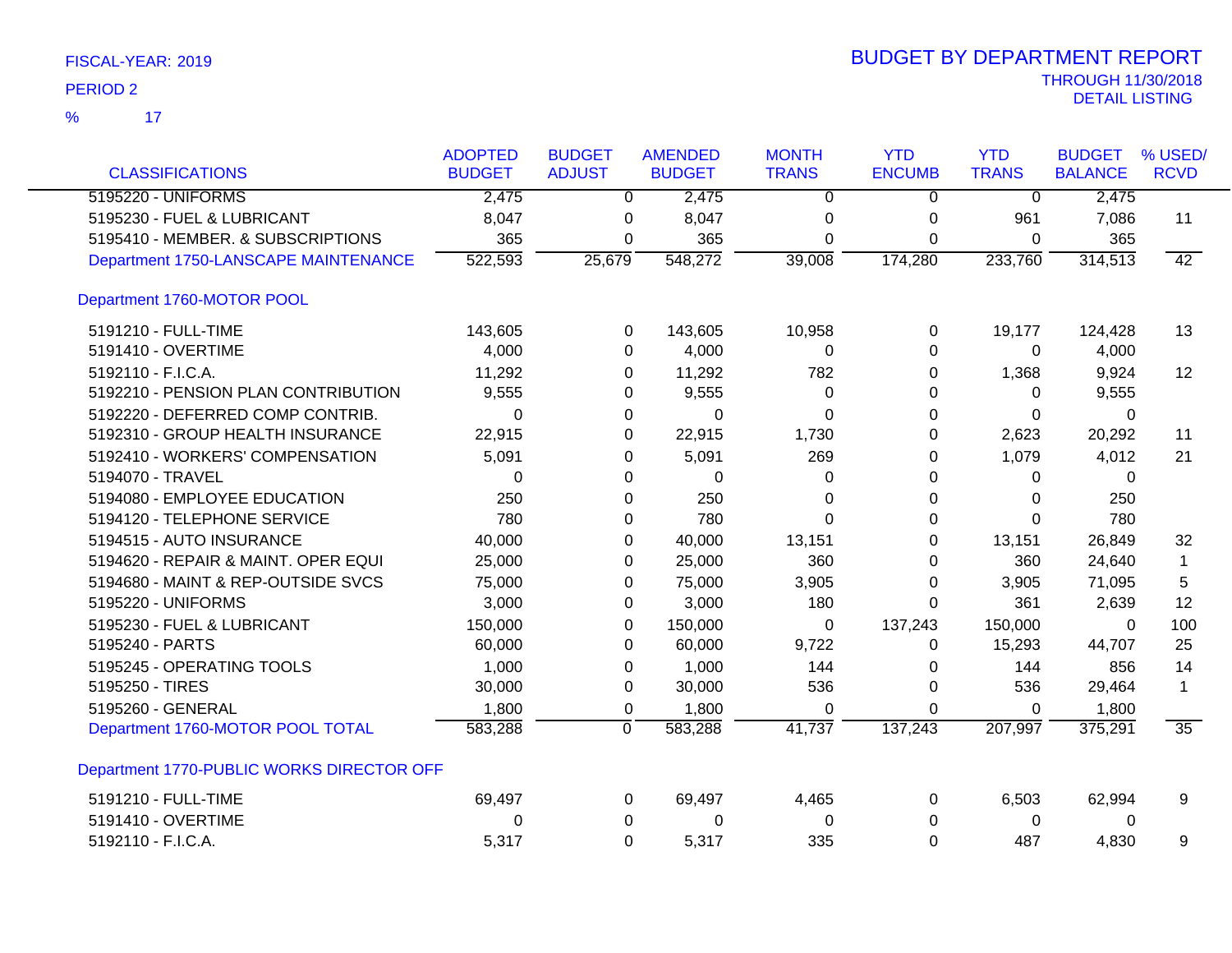| FISCAL-YEAR: 2019 |  |
|-------------------|--|
|-------------------|--|

|                                                   | <b>ADOPTED</b> | <b>BUDGET</b> | <b>AMENDED</b> | <b>MONTH</b> | <b>YTD</b>    | <b>YTD</b>   | <b>BUDGET</b>  | % USED/        |
|---------------------------------------------------|----------------|---------------|----------------|--------------|---------------|--------------|----------------|----------------|
| <b>CLASSIFICATIONS</b>                            | <b>BUDGET</b>  | <b>ADJUST</b> | <b>BUDGET</b>  | <b>TRANS</b> | <b>ENCUMB</b> | <b>TRANS</b> | <b>BALANCE</b> | <b>RCVD</b>    |
| 5192210 - PENSION PLAN CONTRIBUTION               | 2,849          | 0             | 2,849          | $\Omega$     | 0             | $\Omega$     | 2,849          |                |
| 5192220 - DEFERRED COMP CONTRIB.                  | 1,797          | 0             | 1,797          | 0            | 0             | 0            | 1,797          |                |
| 5192310 - GROUP HEALTH INSURANCE                  | 22,915         | 0             | 22,915         | 1,675        | 0             | 1,963        | 20,952         | 8              |
| 5192410 - WORKERS' COMPENSATION                   | 296            | 0             | 296            | 16           | $\Omega$      | 63           | 233            | 21             |
| 5194070 - TRAVEL                                  | 250            | 0             | 250            | 0            | $\Omega$      | 0            | 250            |                |
| 5194080 - EMPLOYEE EDUCATION                      | 250            | 0             | 250            | 0            | $\Omega$      | 0            | 250            |                |
| 5194110 - POSTAGE                                 | $\Omega$       | 0             | $\Omega$       | $\Omega$     | $\Omega$      | 0            | $\Omega$       |                |
| 5194120 - TELEPHONE SERVICE                       | 780            | 0             | 780            | 0            | 0             | 0            | 780            |                |
| 5194540 - BOILER & MACHINERY                      | 1,000          | 0             | 1,000          | 0            | $\Omega$      | 0            | 1,000          |                |
| 5194710 - COPY MACHINE                            | 5,000          | 0             | 5,000          | 0            | $\Omega$      | 0            | 5,000          |                |
| 5195205 - COMPUTER - EQUIPMENT                    | 1,000          | 0             | 1,000          | 0            | $\Omega$      | 0            | 1,000          |                |
| 5195210 - SUPPLIES                                | 1,000          | 0             | 1,000          | 0            | $\Omega$      | 0            | 1,000          |                |
| 5195270 - PERMITS                                 | 1,000          | 0             | 1,000          | 0            | 0             | 0            | 1,000          |                |
| 5195410 - MEMBER, & SUBSCRIPTIONS                 | 500            | 0             | 500            | 0            | 0             | 0            | 500            |                |
| Department 1770-PUBLIC WORKS DIRECTOR OFF 113,451 |                | $\Omega$      | 113,451        | 6,491        | $\mathbf 0$   | 9,016        | 104,435        | $\overline{7}$ |
|                                                   |                |               |                |              |               |              |                |                |
| Department 1790-ENGINEERING & CONSTRUCTN          |                |               |                |              |               |              |                |                |
| 5191210 - FULL-TIME                               | 160,785        | 0             | 160,785        | 11,431       | 0             | 20,004       | 140,781        | 12             |
| 5192110 - F.I.C.A.                                | 12,300         | 0             | 12,300         | 835          | 0             | 1,461        | 10,839         | 11             |
| 5192210 - PENSION PLAN CONTRIBUTION               | $\Omega$       | 0             | 0              | 0            | $\Omega$      | $\Omega$     | 0              |                |
| 5192220 - DEFERRED COMP CONTRIB.                  | 11,227         | 0             | 11,227         | 800          | 0             | 1,400        | 9,827          | 12             |
| 5192310 - GROUP HEALTH INSURANCE                  | 15,277         | 0             | 15,277         | 1,162        | 0             | 1,770        | 13,507         | 11             |
| 5192410 - WORKERS' COMPENSATION                   | 481            | 0             | 481            | 25           | $\Omega$      | 102          | 379            | 21             |
| 5193450 - CONT. SVCS.                             | $\Omega$       | 0             | 0              | 0            | 0             | 0            | 0              |                |
| 5194070 - TRAVEL                                  | 250            | 0             | 250            | 0            | 0             | 0            | 250            |                |
| 5194080 - EMPLOYEE EDUCATION                      | 1,000          | 0             | 1,000          | 0            | $\Omega$      | 0            | 1,000          |                |
| 5194120 - TELEPHONE SERVICE                       | 1,560          | 0             | 1,560          | 0            | $\Omega$      | 0            | 1,560          |                |
| 5195205 - COMPUTER - EQUIPMENT                    | 300            | 0             | 300            | 0            | $\Omega$      | 0            | 300            |                |
| 5195210 - SUPPLIES                                | 2,500          | 0             | 2,500          | 808          | 0             | 808          | 1,692          | 32             |
| 5195410 - MEMBER. & SUBSCRIPTIONS                 | 1,000          | 0             | 1,000          | 310          | $\Omega$      | 310          | 690            | 31             |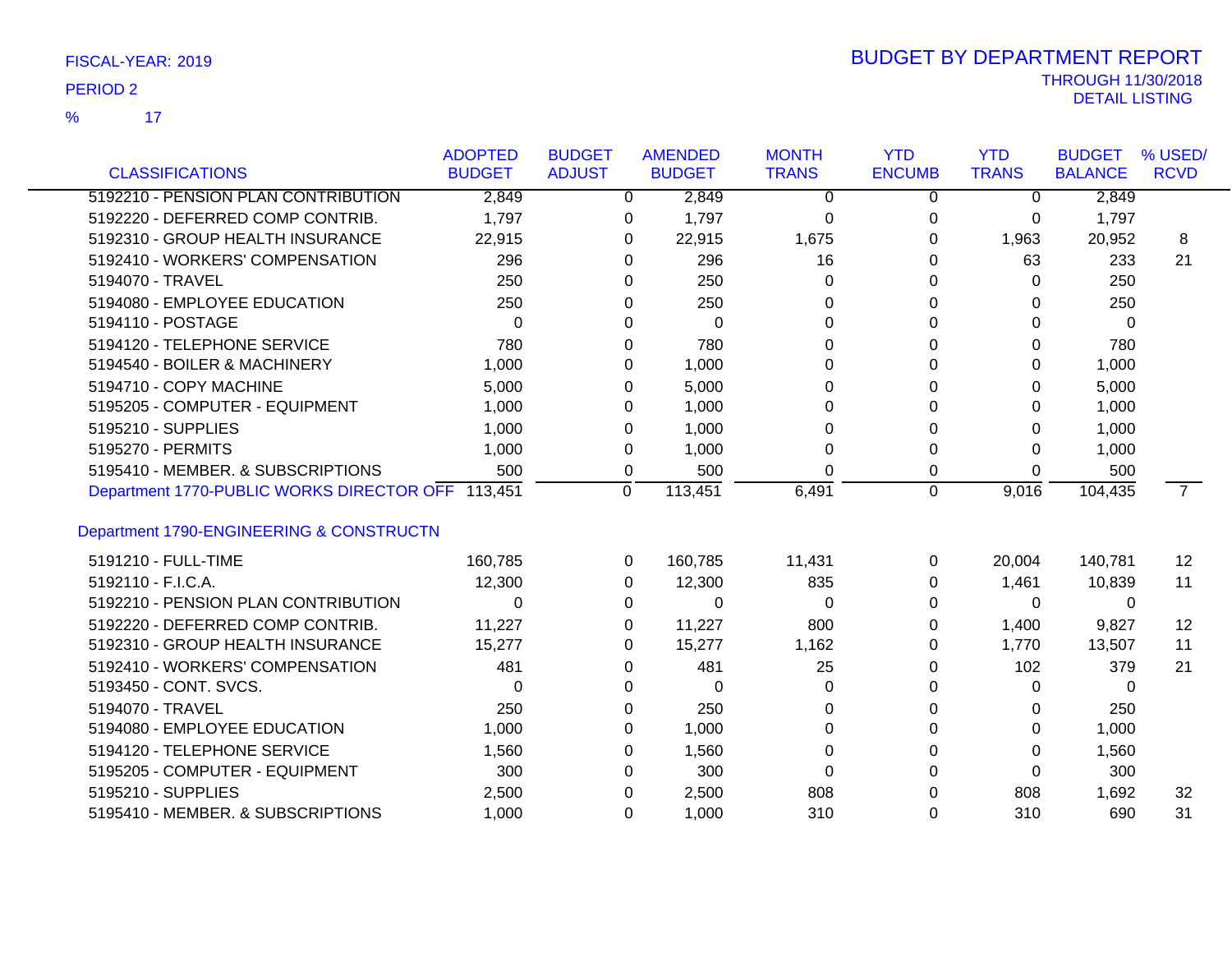17 %

|                                                  | <b>ADOPTED</b> | <b>BUDGET</b>  | <b>AMENDED</b> | <b>MONTH</b> | <b>YTD</b>    | <b>YTD</b>   | <b>BUDGET</b>  | % USED/         |
|--------------------------------------------------|----------------|----------------|----------------|--------------|---------------|--------------|----------------|-----------------|
| <b>CLASSIFICATIONS</b>                           | <b>BUDGET</b>  | <b>ADJUST</b>  | <b>BUDGET</b>  | <b>TRANS</b> | <b>ENCUMB</b> | <b>TRANS</b> | <b>BALANCE</b> | <b>RCVD</b>     |
| Department 1790-ENGINEERING & CONSTRUCTN 206,680 |                | $\overline{0}$ | 206,680        | 15,371       | $\Omega$      | 25,855       | 180,825        | $\overline{12}$ |
| Department 1910-POLICE                           |                |                |                |              |               |              |                |                 |
| 5211210 - REGULAR                                | 3,843,224      | 0              | 3,843,224      | 286,730      | 0             | 503,825      | 3,339,399      | 13              |
| 5211310 - PART-TIME                              | $\Omega$       | 0              | 0              | $\Omega$     | $\Omega$      | $\Omega$     | 0              |                 |
| 5211410 - OVERTIME                               | 150,000        | 0              | 150,000        | 12,876       | $\Omega$      | 19,625       | 130,375        | 13              |
| 5211411 - OVERTIME- HOLIDAY PAY                  | 62,000         | 0              | 62,000         | 3,657        | 0             | 7,912        | 54,088         | 12              |
| 5211413 - OVERTIME-RED LIGHT CAMERAS             | 10,000         | 0              | 10,000         | 851          | 0             | 1,346        | 8,654          | 13              |
| 5211510 - SPEC PAY - EDUC INCENTIVE              | 31,958         | 0              | 31,958         | 2,258        | 0             | 3,938        | 28,020         | 12              |
| 5211530 - HAZARD PAY                             | 65,250         | $\Omega$       | 65,250         | 4,900        | 0             | 8,600        | 56,650         | 13              |
| 5212110 - F.I.C.A.                               | 318,409        | 0              | 318,409        | 25,585       | 0             | 44,937       | 273,472        | 14              |
| 5212210 - PENSION PLAN CONTRIBUTION              | 500,190        | 0              | 500,190        | $\Omega$     | $\Omega$      | $\Omega$     | 500,190        |                 |
| 5212220 - DEFERRED COMP CONTRIB.                 | 25,246         | $\Omega$       | 25,246         | 1,618        | $\Omega$      | 2,833        | 22,413         | 11              |
| 5212310 - GROUP HEALTH INSURANCE                 | 450,642        | $\Omega$       | 450,642        | 32,967       | $\Omega$      | 50,391       | 400,251        | 11              |
| 5212410 - WORKERS' COMPENSATION                  | 88,323         | 0              | 88,323         | 4,663        | 0             | 18,713       | 69,610         | 21              |
| 5213116 - ANNUAL PHYSICALS                       | 15,340         | 0              | 15,340         | 1,720        | 0             | 1,720        | 13,620         | 11              |
| 5213450 - CONTRACTUAL SERVICES                   | 204,932        | 0              | 204,932        | 1,850        | 82,100        | 165,957      | 38,975         | 80              |
| 5213452 - RED LIGHT CAMERA                       | 307,440        | 0              | 307,440        | 15,473       | 291,967       | 307,440      | 0              | 100             |
| 5213456 - SCHOOL CROSSING                        | 130,442        | 0              | 130,442        | 0            | 130,442       | 130,442      | 0              | 100             |
| 5213459 - PARKING                                | $\Omega$       | 0              | 0              | 0            | 0             | $\Omega$     | $\Omega$       |                 |
| 5213490 - CRIME PREVENTION PROGRAMS              | 9,000          | 0              | 9,000          | 95           | 0             | 1,979        | 7,021          | 21              |
| 5214070 - TRAVEL & CONFERENCE                    | 14,490         | 0              | 14,490         | 1,279        | 0             | 2,825        | 11,665         | 19              |
| 5214080 - EMPLOYEE EDUCATION                     | 37,494         | 0              | 37,494         | 1,215        | 0             | 1,215        | 36,279         | 3               |
| 5214110 - POSTAGE                                | 1,800          | 0              | 1,800          | 0            | $\Omega$      | 0            | 1,800          |                 |
| 5214120 - TELEPHONE SERVICE                      | 61,440         | 0              | 61,440         | 90           | 34,560        | 34,695       | 26,745         | 56              |
| 5214450 - LEASE -POL VEHCLE                      | 0              | 0              | $\Omega$       | $\Omega$     | 0             | $\Omega$     | $\Omega$       |                 |
| 5214515 - AUTO INSURANCE                         | 74,557         | 0              | 74,557         | 24,503       | 0             | 24,503       | 50,054         | 32              |
| 5214591 - POLICE OFF ACC DTH & DIS.              | 2,000          | 0              | 2,000          | 0            | 0             | 0            | 2,000          |                 |
| 5214620 - REPAIR & MAINT. OPER EQUI              | 22,500         | 0              | 22,500         | 0            | $\Omega$      | 40           | 22,460         |                 |
| 5214630 - MAINT & REP-COMM EQUIP                 | 14,500         | 0              | 14,500         | 0            | 2,500         | 2,500        | 12,000         | 17              |
| 5214632 - INTERNET SERVICES                      | 3,200          | 0              | 3,200          | $\Omega$     | $\Omega$      | $\Omega$     | 3,200          |                 |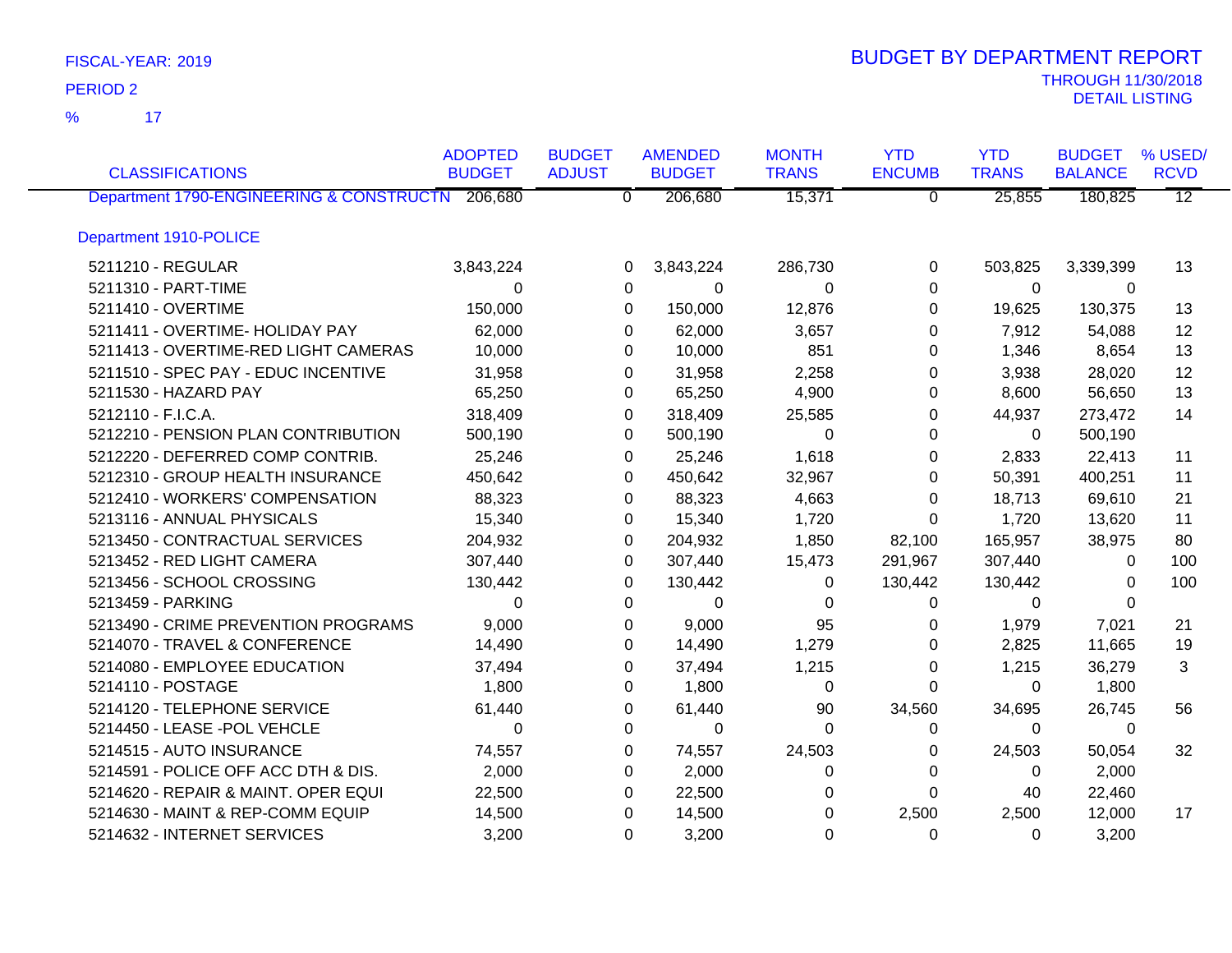17 %

| <b>CLASSIFICATIONS</b>              | <b>ADOPTED</b><br><b>BUDGET</b> | <b>BUDGET</b><br><b>ADJUST</b> | <b>AMENDED</b><br><b>BUDGET</b> | <b>MONTH</b><br><b>TRANS</b> | <b>YTD</b><br><b>ENCUMB</b> | <b>YTD</b><br><b>TRANS</b> | <b>BUDGET</b><br><b>BALANCE</b> | % USED/<br><b>RCVD</b> |
|-------------------------------------|---------------------------------|--------------------------------|---------------------------------|------------------------------|-----------------------------|----------------------------|---------------------------------|------------------------|
| 5214710 - PRINTING MATERIALS-INFRAS | 7,380                           | $\Omega$                       | 7,380                           | $\overline{0}$               | $\mathbf{0}$                | $\Omega$                   | 7,380                           |                        |
|                                     |                                 |                                |                                 |                              |                             |                            |                                 |                        |
| 5214960 - SPECIAL INVESTIGATIONS    | 8,000                           | 0                              | 8,000                           | 0                            | 0                           | 0                          | 8,000                           |                        |
| 5214970 - EMPLOYEE TESTING          | 21,890                          | 0                              | 21,890                          | 777                          | 0                           | 852                        | 21,038                          | 3                      |
| 5215205 - COMPUTER SUPPLIES         | 6,995                           | 0                              | 6,995                           | 0                            | 0                           | 0                          | 6,995                           |                        |
| 5215210 - SUPPLIES                  | 159,248                         | 4,963                          | 164,211                         | 2,902                        | 4,010                       | 8,085                      | 156,125                         | 4                      |
| 5215212 - PARKING                   | 0                               | 0                              | 0                               | 0                            | 0                           | 0                          | 0                               |                        |
| 5215220 - UNIFORMS                  | 90,800                          | 0                              | 90,800                          | 324                          | 0                           | 2,239                      | 88,561                          | $\mathbf{2}$           |
| 5215230 - FUEL & LUBRICANT          | 133,383                         | 0                              | 133,383                         | 25                           | 0                           | 15,988                     | 117,395                         | 11                     |
| 5215410 - MEMBER. & SUBSCRIPTIONS   | 7,815                           | 0                              | 7,815                           | 390                          | 0                           | 390                        | 7,425                           | 4                      |
| 5215940 - PRISONER DETENTION        | 0                               | $\Omega$                       | 0                               | 0                            | 0                           | 0                          | 0                               |                        |
| 5217110 - DEBT SERVICE- PRINCIPAL   | 0                               | 0                              | 0                               | 0                            |                             | 0                          |                                 |                        |
| 5217210 - DEBT SERVICE- INTEREST    | 0                               | 0                              | $\Omega$                        | 0                            | 0                           | 0                          | $\Omega$                        |                        |
| 5219920 - GENERAL CONTINGENCY       | 5,000                           | 0                              | 5,000                           | 0                            | 0                           | 0                          | 5,000                           |                        |
| Department 1910-POLICE TOTAL        | 6,884,888                       | 4,963                          | 6,889,851                       | 426,748                      | 545,579                     | 1,362,990                  | 5,526,860                       | 19                     |
| Department 2000-PARKS & RECREATION  |                                 |                                |                                 |                              |                             |                            |                                 |                        |
| 5721210 - FULL-TIME                 | 337,237                         | 0                              | 337,237                         | 25,739                       | 0                           | 45,044                     | 292,193                         | 13                     |
| 5721310 - PART-TIME                 | 0                               | 0                              | 0                               | 0                            | 0                           | 0                          | 0                               |                        |
| 5721410 - OVERTIME                  | ი                               | 0                              | 0                               | 0                            | 0                           | 0                          | 0                               |                        |
| 5722110 - F.I.C.A.                  | 25,799                          | 0                              | 25,799                          | 1,981                        | 0                           | 3,457                      | 22,342                          | 13                     |
| 5722210 - PENSION PLAN CONTRIBUTION | 16,502                          | 0                              | 16,502                          | $\Omega$                     | 0                           | 0                          | 16,502                          |                        |
| 5722220 - DEFERRED COMP CONTRIB     | 5,836                           | 0                              | 5,836                           | 447                          | 0                           | 783                        | 5,053                           | 13                     |
| 5722310 - GROUP HEALTH INSURANCE    | 38,192                          | 0                              | 38,192                          | 2,902                        | 0                           | 4,412                      | 33,780                          | 11                     |
| 5722410 - WORKERS' COMPENSATION     | 13,793                          | 0                              | 13,793                          | 728                          | 0                           | 2,922                      | 10,871                          | 21                     |
| 5723450 - CONTRACTUAL               | 32,372                          | 0                              | 32,372                          | 999                          | 2,816                       | 6,715                      | 25,657                          | 20                     |
| 5724070 - TRAVEL & CONFERENCE       | 448                             | 0                              | 448                             | 344                          | 0                           | 344                        | 104                             | 76                     |
| 5724080 - EMPLOYEE EDUCATION        | 3,925                           | 0                              | 3,925                           | 100                          | 0                           | 100                        | 3,825                           | 2                      |
| 5724110 - POSTAGE                   | 2,250                           | 0                              | 2,250                           | 0                            | 0                           | 0                          | 2,250                           |                        |
| 5724120 - TELEPHONE SERVICE         | 5,100                           | 0                              | 5,100                           | 45                           | 0                           | 68                         | 5,033                           |                        |
| 5724350 - ELECTRIC - CITY PARKS     | 0                               | 0                              | 0                               | 0                            |                             | 0                          | 0                               |                        |
| 5724515 - AUTO INSURANCE            | 8,357                           | 0                              | 8,357                           | 2,748                        | 0                           | 2,748                      | 5,609                           | 32                     |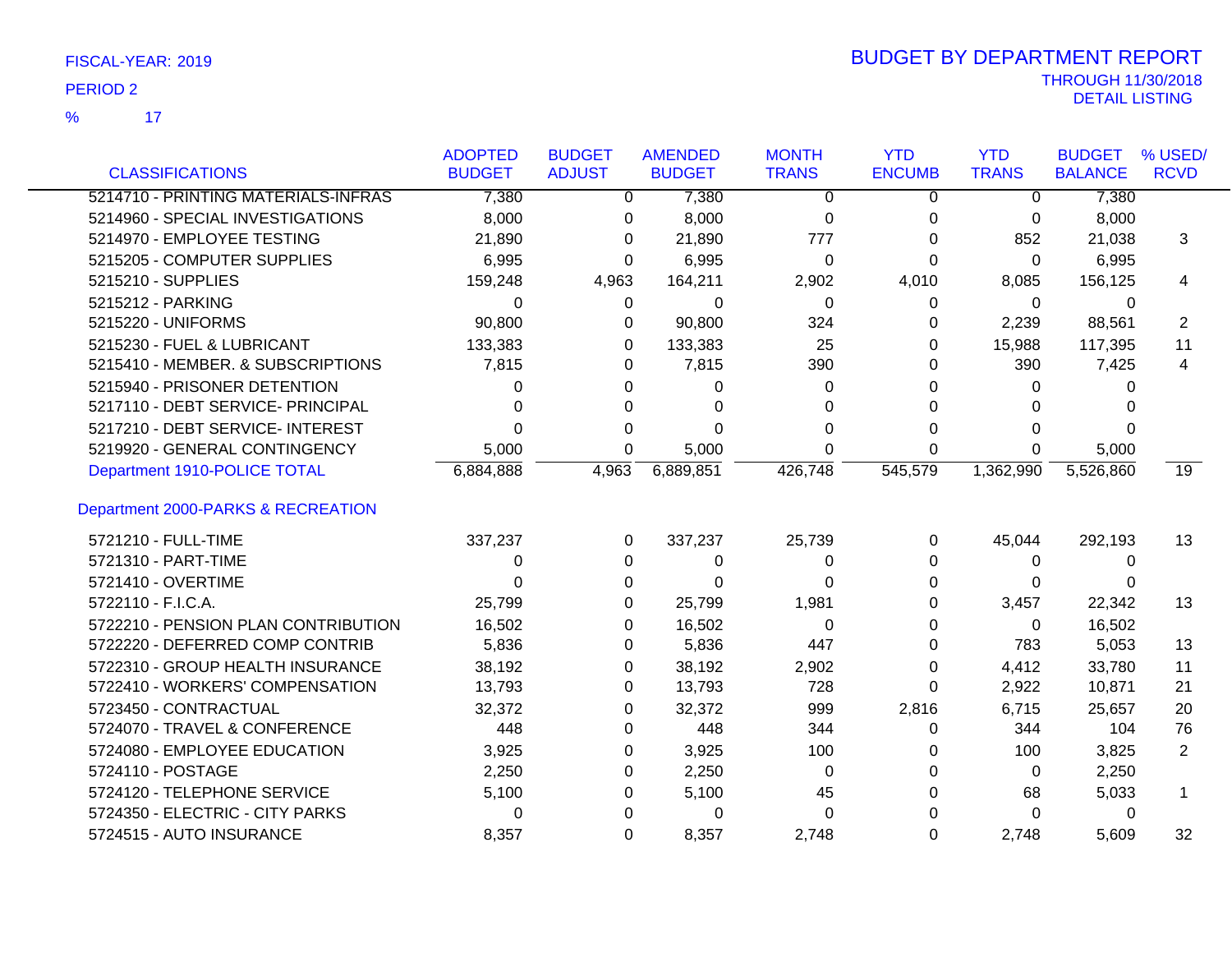|                                          | <b>ADOPTED</b> | <b>BUDGET</b> | <b>AMENDED</b> | <b>MONTH</b> | <b>YTD</b>    | <b>YTD</b>   | <b>BUDGET</b>  | % USED/     |
|------------------------------------------|----------------|---------------|----------------|--------------|---------------|--------------|----------------|-------------|
| <b>CLASSIFICATIONS</b>                   | <b>BUDGET</b>  | <b>ADJUST</b> | <b>BUDGET</b>  | <b>TRANS</b> | <b>ENCUMB</b> | <b>TRANS</b> | <b>BALANCE</b> | <b>RCVD</b> |
| 5724632 - INTERNET SERVICES              | 0              | 0             | 0              | 0            | 0             | 0            | 0              |             |
| 5724634 - INTERNET MAINTENANCE           | 0              | 0             | 0              | 0            | 0             | 0            | 0              |             |
| 5724670 - MAINT & REP - PARK FACIL       | 0              | $\Omega$      | 0              | 0            | 0             | 0            | 0              |             |
| 5724690 - MAINT & REP-TENNIS FACLTY      | 0              | 0             | $\Omega$       | 0            | 0             | 0            | 0              |             |
| 5724710 - COPY MACHINE                   | 5,003          | $\Omega$      | 5,003          | $\Omega$     | $\Omega$      | 0            | 5,003          |             |
| 5724820 - SPECIAL EVENTS                 | 53,400         | 1,900         | 55,300         | 1,513        | 0             | 1,953        | 53,347         | 3           |
| 5725205 - COMPUTER EQUIPMENT             | 8,780          | $\Omega$      | 8,780          | 0            | 0             | 0            | 8,780          |             |
| 5725210 - SUPPLIES                       | 5,900          | 0             | 5,900          | 14           | 0             | 823          | 5,077          | 13          |
| 5725220 - UNIFORMS                       | 4,490          | 0             | 4,490          | 0            | 0             | 0            | 4,490          |             |
| 5725230 - FUEL                           | 9,378          | 0             | 9,378          | 0            | 0             | 1,120        | 8,258          | 11          |
| 5725410 - MEMBER. & SUBSCRIPTIONS        | 1,000          | 0             | 1,000          | 0            | 0             | 0            | 1,000          |             |
| 5725630 - FOOTBALL                       | 54,885         | 0             | 54,885         | 3,326        | 8,280         | 16,983       | 37,902         | 30          |
| 5725631 - CHEERLEADERS                   | 18,186         | 200           | 18,386         | 3,732        | 2,348         | 7,065        | 11,321         | 38          |
| 5725635 - DANCE/MODELING                 | 0              | 0             | 0              | 0            | 0             | 0            | 0              |             |
| 5725650 - SOCCER                         | 0              | 0             | 0              | 0            | 0             | 0            | 0              |             |
| 5725670 - SPECIAL RECREATION PROG.       | 18,620         | 0             | 18,620         | 1,368        | 0             | 2,601        | 16,019         | 13          |
| 5725680 - SENIOR CITIZENS PROGRAM        | 47,317         | 0             | 47,317         | 4,092        | 0             | 4,719        | 42,598         | 9           |
| 5729920 - GENERAL CONTINGENCY            | 5,000          | 0             | 5,000          | 0            | 0             | 0            | 5,000          |             |
| Department 2000-PARKS & RECREATION TOTAL | 721,770        | 2,100         | 723,870        | 50,078       | 13,444        | 101,857      | 622,014        | 14          |
| Department 2010-RECREATION-TENNIS        |                |               |                |              |               |              |                |             |
| 5721210 - FULL-TIME                      | 128,439        | 0             | 128,439        | 10,994       | 0             | 16,740       | 111,699        | 13          |
| 5721310 - PART-TIME                      | 36,222         | 0             | 36,222         | 1,215        | 0             | 1,915        | 34,307         | 5           |
| 5722110 - F.I.C.A.                       | 12,597         | $\Omega$      | 12,597         | 933          | 0             | 1,426        | 11,171         | 11          |
| 5722210 - PENSION PLAN CONTRIBUTION      | 1,804          | 0             | 1,804          | 0            | 0             | 0            | 1,804          |             |
| 5722220 - DEFERRED COMP CONTRIB          | 7,048          | 0             | 7,048          | 621          | 0             | 911          | 6,137          | 12          |
| 5722310 - GROUP HEALTH INSURANCE         | 15,277         | 0             | 15,277         | 1,155        | 0             | 1,752        | 13,525         | 11          |
| 5722410 - WORKERS' COMPENSATION          | 6,735          | 0             | 6,735          | 356          | 0             | 1,427        | 5,308          | 21          |
| 5723450 - CONTRACTUAL                    | 162,000        | 0             | 162,000        | 11,018       | 138,065       | 160,206      | 1,795          | 98          |
| 5724120 - TELEPHONE SERVICE              | 1,020          | 0             | 1,020          | 0            | 0             | 0            | 1,020          |             |
| 5724125 - TELEPHONE SERVICES             | 2,280          | $\Omega$      | 2,280          | 130          | 0             | 130          | 2,150          | 5           |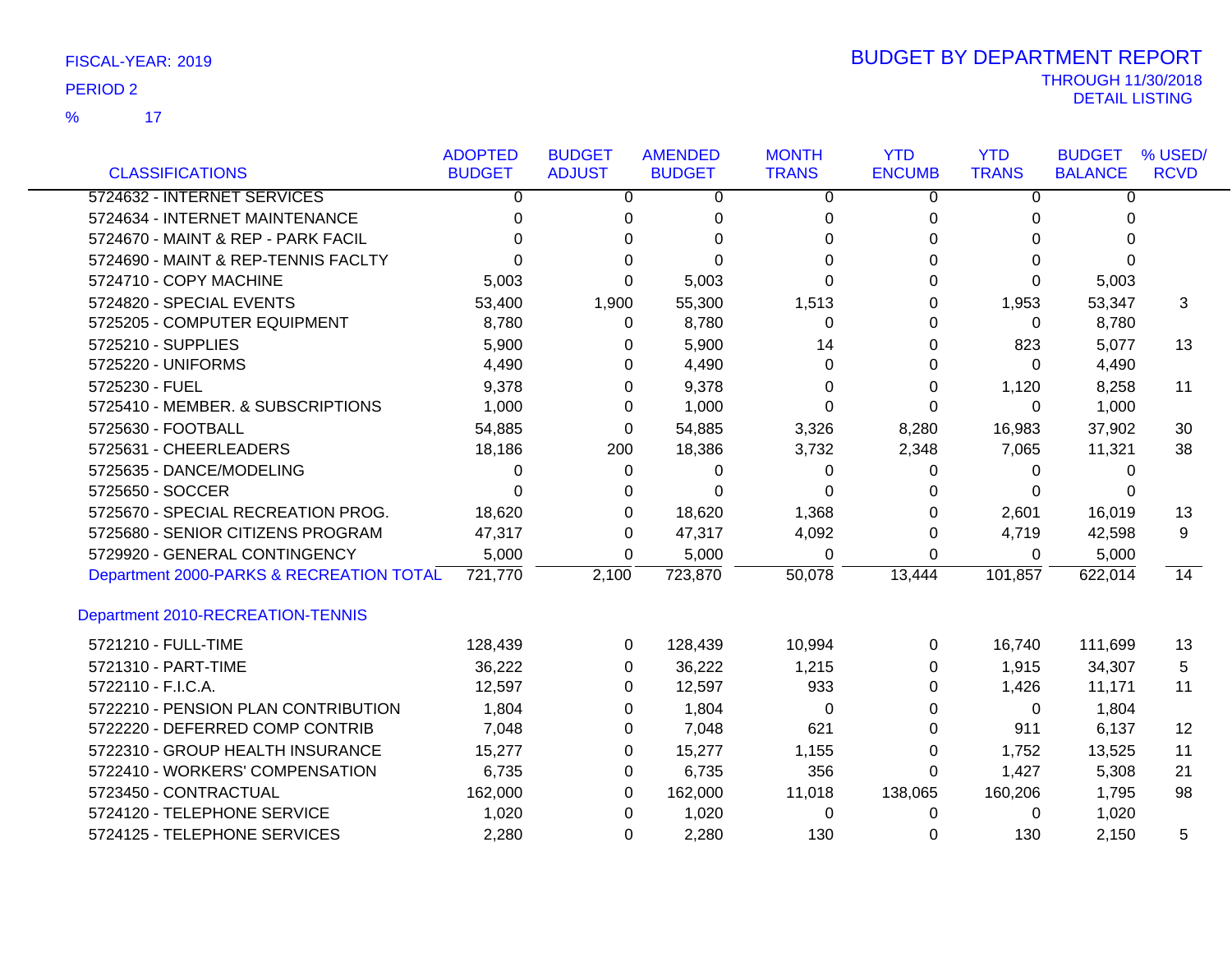| <b>CLASSIFICATIONS</b>                  | <b>ADOPTED</b><br><b>BUDGET</b> | <b>BUDGET</b><br><b>ADJUST</b> | <b>AMENDED</b><br><b>BUDGET</b> | <b>MONTH</b><br><b>TRANS</b> | <b>YTD</b><br><b>ENCUMB</b> | <b>YTD</b><br><b>TRANS</b> | <b>BUDGET</b><br><b>BALANCE</b> | % USED/<br><b>RCVD</b> |
|-----------------------------------------|---------------------------------|--------------------------------|---------------------------------|------------------------------|-----------------------------|----------------------------|---------------------------------|------------------------|
|                                         |                                 |                                |                                 |                              |                             |                            |                                 |                        |
| 5724620 - REPAIR & MAINT. OPER EQUI     | 7,145                           |                                | $\overline{0}$<br>7,145         | 0                            | 0                           | 0                          | 7,145                           |                        |
| 5724634 - INTERNET MAINTENANCE          | $\Omega$                        | 0                              | 0                               | $\Omega$                     | 0                           | 0                          | 0                               |                        |
| 5724670 - MAINT & REP - PARK FACIL      | 10,700                          |                                | 10,700<br>0                     | $\Omega$                     | 0                           | 0                          | 10,700                          |                        |
| 5725205 - COMPUTER EQUIPMENT            | 2,189                           | $\Omega$                       | 2,189                           | $\Omega$                     | $\Omega$                    | $\Omega$                   | 2,189                           |                        |
| 5725210 - SUPPLIES                      | 4,650                           | 0                              | 4,650                           | $\Omega$                     | 0                           | $\Omega$                   | 4,650                           |                        |
| 5725220 - UNIFORMS                      | 1,300                           | 0                              | 1,300                           | $\Omega$                     | $\Omega$                    | 0                          | 1,300                           |                        |
| Department 2010-RECREATION-TENNIS TOTAL | 399,406                         | 0                              | 399,406                         | 26,422                       | 138,065                     | 184,507                    | 214,900                         | 46                     |
| Department 2020-MULTI PURPOSE CENTER    |                                 |                                |                                 |                              |                             |                            |                                 |                        |
| 5721210 - FULL-TIME                     | 183,035                         |                                | 183,035<br>0                    | 13,473                       | 0                           | 23,578                     | 159,457                         | 12                     |
| 5721310 - PART-TIME                     | 266,831                         | 0                              | 266,831                         | 17,511                       | 0                           | 30,199                     | 236,632                         | 11                     |
| 5721410 - OVERTIME                      | $\Omega$                        | $\Omega$                       | 0                               | $\Omega$                     | 0                           | 0                          | 0                               |                        |
| 5722110 - F.I.C.A.                      | 34,415                          | $\Omega$                       | 34,415                          | 2,318                        | 0                           | 4,022                      | 30,393                          | 11                     |
| 5722210 - PENSION PLAN CONTRIBUTION     | 3,923                           |                                | 3,923<br>0                      | $\Omega$                     | 0                           | 0                          | 3,923                           |                        |
| 5722220 - DEFERRED COMP CONTRIB         | 8,588                           | 0                              | 8,588                           | 496                          | 0                           | 868                        | 7,720                           | 10                     |
| 5722310 - GROUP HEALTH INSURANCE        | 38,192                          |                                | 38,192<br>0                     | 2,860                        | 0                           | 4,323                      | 33,869                          | 11                     |
| 5722410 - WORKERS' COMPENSATION         | 18,400                          | $\Omega$                       | 18,400                          | 971                          | 0                           | 3,898                      | 14,502                          | 21                     |
| 5723450 - CONTRACTUAL                   | 18,025                          |                                | 0<br>18,025                     | 151                          | 0                           | 302                        | 17,723                          | $\mathbf 1$            |
| 5724125 - TELEPHONE SERVICES            | $\Omega$                        | $\Omega$                       | 0                               | $\Omega$                     | 0                           | $\Omega$                   | 0                               |                        |
| 5724310 - UTILITIES- ELECTRICITY        | 60,000                          | $\Omega$                       | 60,000                          | 5,476                        | 54,524                      | 60,000                     | 0                               | 100                    |
| 5724320 - UTILITIES- WATER              | $\Omega$                        | $\Omega$                       | 0                               | $\Omega$                     | 0                           | 0                          | 0                               |                        |
| 5724670 - MAINT & REP - PARK FACIL      | 15,524                          |                                | 0<br>15,524                     | 791                          | 0                           | 1,531                      | 13,993                          | 9                      |
| 5724710 - COPY MACHINE                  | 2,460                           | 0                              | 2,460                           | 0                            | 0                           | 0                          | 2,460                           |                        |
| 5725205 - COMPUTER EQUIPMENT            | 4,000                           | $\Omega$                       | 4,000                           | 0                            | 0                           | 0                          | 4,000                           |                        |
| 5725210 - SUPPLIES                      | 6,400                           | $\Omega$                       | 6,400                           | $\Omega$                     | 0                           | 0                          | 6,400                           |                        |
| 5725550 - SCHOOL PROGRAM                | 18,000                          | 0                              | 18,000                          | 209                          | 0                           | 579                        | 17,421                          | 3                      |
| 5725640 - BASKETBALL                    | 4,350                           | 0                              | 4,350                           | 0                            | 0                           | 0                          | 4,350                           |                        |
| 5725660 - SUMMER PROGRAMS               | 13,700                          | $\Omega$                       | 13,700                          | 0                            | 0                           | 0                          | 13,700                          |                        |
| 5725670 - SPECIAL RECREATION PROG.      | 0                               | $\Omega$                       | 0                               | $\Omega$                     | $\Omega$                    | 0                          | 0                               |                        |
| 5726410 - EQPT LESS THAN \$500 VALUE    | 0                               | $\Omega$                       | $\Omega$                        | $\Omega$                     | $\Omega$                    | $\Omega$                   | 0                               |                        |
| 5726430 - EQUIPMENT-OPERATING           | 0                               | $\Omega$                       | $\Omega$                        | $\Omega$                     | $\Omega$                    | $\Omega$                   | $\Omega$                        |                        |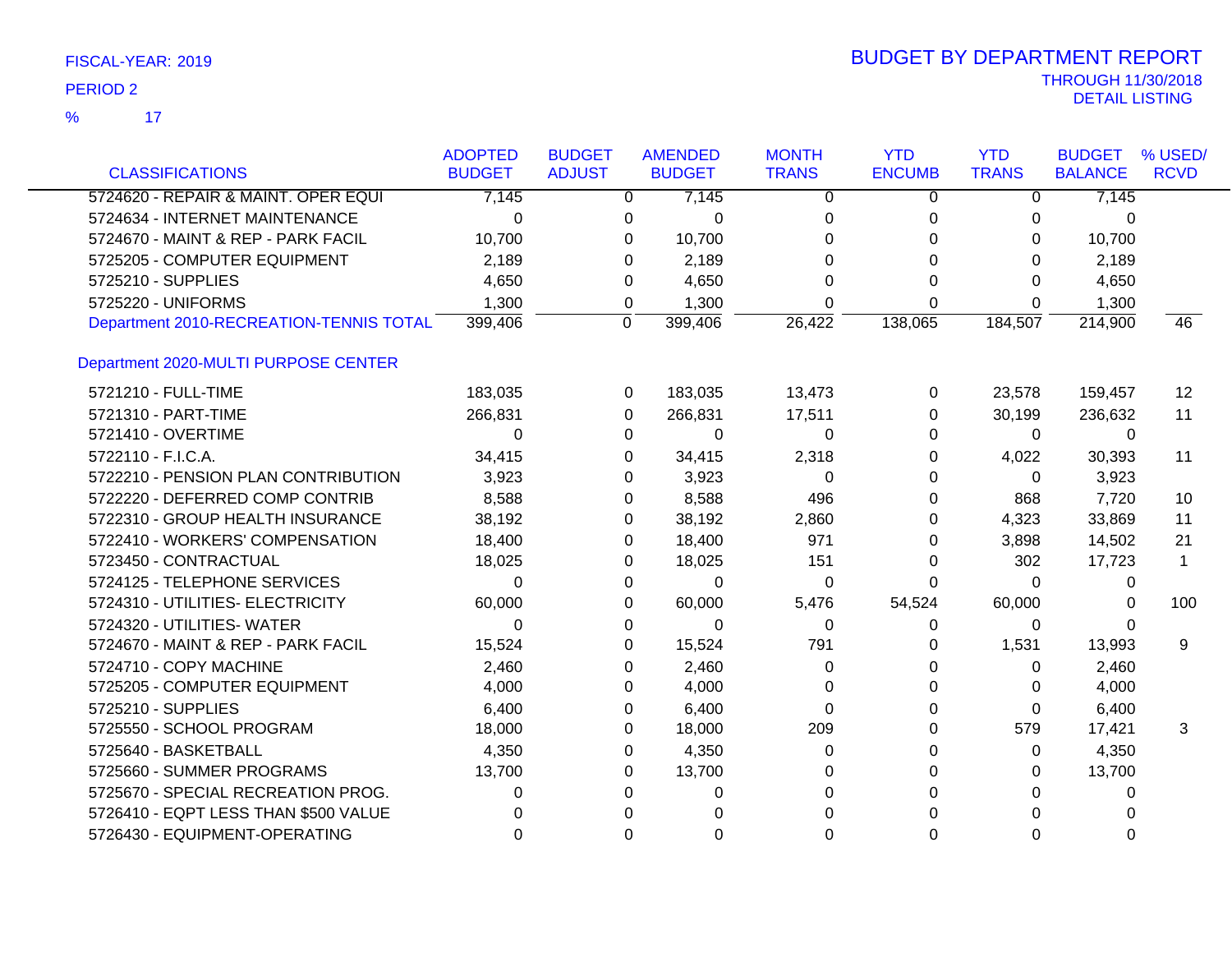17 %

| <b>CLASSIFICATIONS</b>                             | <b>ADOPTED</b><br><b>BUDGET</b> | <b>BUDGET</b><br><b>ADJUST</b> | <b>AMENDED</b><br><b>BUDGET</b> | <b>MONTH</b><br><b>TRANS</b> | <b>YTD</b><br><b>ENCUMB</b> | <b>YTD</b><br><b>TRANS</b> | <b>BUDGET</b><br><b>BALANCE</b> | % USED/<br><b>RCVD</b> |
|----------------------------------------------------|---------------------------------|--------------------------------|---------------------------------|------------------------------|-----------------------------|----------------------------|---------------------------------|------------------------|
| Department 2020-MULTI PURPOSE CENTER TOTAL 695,843 |                                 |                                | 695,843<br>$\overline{0}$       | 44,256                       | 54,524                      | 129,300                    | 566,543                         | $\overline{18}$        |
| Department 2030-Community Pool                     |                                 |                                |                                 |                              |                             |                            |                                 |                        |
| 5721210 - FULL-TIME                                | 0                               |                                | 0<br>0                          | 0                            | 0                           | 0                          | 0                               |                        |
| 5721310 - PART-TIME                                | 53,056                          |                                | 53,056<br>0                     | 726                          | 0                           | 1,702                      | 51,354                          | 3                      |
| 5722110 - F.I.C.A.                                 | 4,059                           |                                | 4,059<br>0                      | 56                           | 0                           | 130                        | 3,929                           | 3                      |
| 5722220 - DEFERRED COMP CONTRIB                    | 0                               |                                | 0<br>0                          | 0                            | 0                           | 0                          | 0                               |                        |
| 5722310 - GROUP HEALTH INSURANCE                   | $\Omega$                        |                                | $\Omega$<br>0                   | $\Omega$                     | 0                           | $\Omega$                   | 0                               |                        |
| 5722410 - WORKERS' COMPENSATION                    | 2,170                           |                                | 2,170<br>0                      | 115                          | 0                           | 460                        | 1,710                           | 21                     |
| 5723450 - CONTRACTUAL                              | 23,795                          |                                | 23,795<br>0                     | 225                          | 12,500                      | 13,747                     | 10,048                          | 57                     |
| 5724080 - EMPLOYEE EDUCATION                       | 2,065                           |                                | 2,065<br>0                      | 0                            | 0                           | 125                        | 1,940                           | 6                      |
| 5724120 - TELEPHONE SERVICE                        | $\Omega$                        |                                | $\Omega$<br>0                   | 0                            | 0                           | $\Omega$                   | 0                               |                        |
| 5724320 - UTILITIES- WATER                         | 25,000                          |                                | 25,000<br>0                     | 0                            | 24,094                      | 25,000                     | $\Omega$                        | 100                    |
| 5724350 - ELECTRIC - CITY PARKS                    | 9,600                           |                                | 9,600<br>0                      | 585                          | 0                           | 585                        | 9,015                           | 6                      |
| 5724632 - INTERNET SERVICES                        | 0                               |                                | $\Omega$<br>0                   | 0                            | 0                           | $\Omega$                   | 0                               |                        |
| 5724634 - INTERNET MAINTENANCE                     | $\Omega$                        |                                | $\Omega$<br>0                   | 0                            | 0                           | 0                          | $\Omega$                        |                        |
| 5724670 - MAINT & REP - PARK FACIL                 | 10,000                          |                                | 10,000<br>0                     | $\Omega$                     | 0                           | $\Omega$                   | 10,000                          |                        |
| 5724820 - SPECIAL EVENTS                           | 1,500                           |                                | 1,500<br>0                      | 721                          | 0                           | 721                        | 779                             | 48                     |
| 5725205 - COMPUTER EQUIPMENT                       | 0                               |                                | $\Omega$<br>0                   | $\Omega$                     | 0                           | $\Omega$                   | 0                               |                        |
| 5725210 - SUPPLIES                                 | 11,000                          |                                | 11,000<br>0                     | 1,443                        | 0                           | 1,443                      | 9,557                           | 13                     |
| 5725220 - UNIFORMS                                 | 885                             |                                | 885<br>0                        | 0                            | 0                           | 0                          | 885                             |                        |
| Department 2030-Community Pool TOTAL               | 143,130                         | $\mathbf 0$                    | 143,130                         | 3,871                        | 36,594                      | 43,913                     | 99,217                          | $\overline{30}$        |
| Department 2100-NON-DEPARTMENTAL                   |                                 |                                |                                 |                              |                             |                            |                                 |                        |
| 5192210 - PENSION PLAN CONTRIBUTION                | 0                               |                                | 0<br>$\Omega$                   | $\Omega$                     | 0                           | $\Omega$                   | $\Omega$                        |                        |
| 5192250 - SECTION 185 CONTRIBUTION                 | 106,000                         |                                | 106,000<br>0                    | 0                            | 0                           | 110,419                    | $-4,419$                        | 104                    |
| 5199120 - DEBT SERVICE                             | 0                               |                                | 0<br>0                          | 0                            | 0                           | 0                          | 0                               |                        |
| 5199140 - CIP FUND                                 | O                               |                                | 0<br>U                          | $\Omega$                     | 0                           | 0                          | 0                               |                        |
| 5199150 - CRA FUND                                 |                                 |                                | 0<br>0                          | U                            | 0                           | 0                          | 0                               |                        |
| 5199924 - SETTLEMENTS                              |                                 |                                |                                 |                              |                             | 0                          |                                 |                        |
| 5819120 - INTRA-GOV TRANSFER-DEBT SERVIC           | 329.345                         |                                | 329,345<br>0                    | U                            | $\Omega$                    | 329,345                    | $\Omega$                        | 100                    |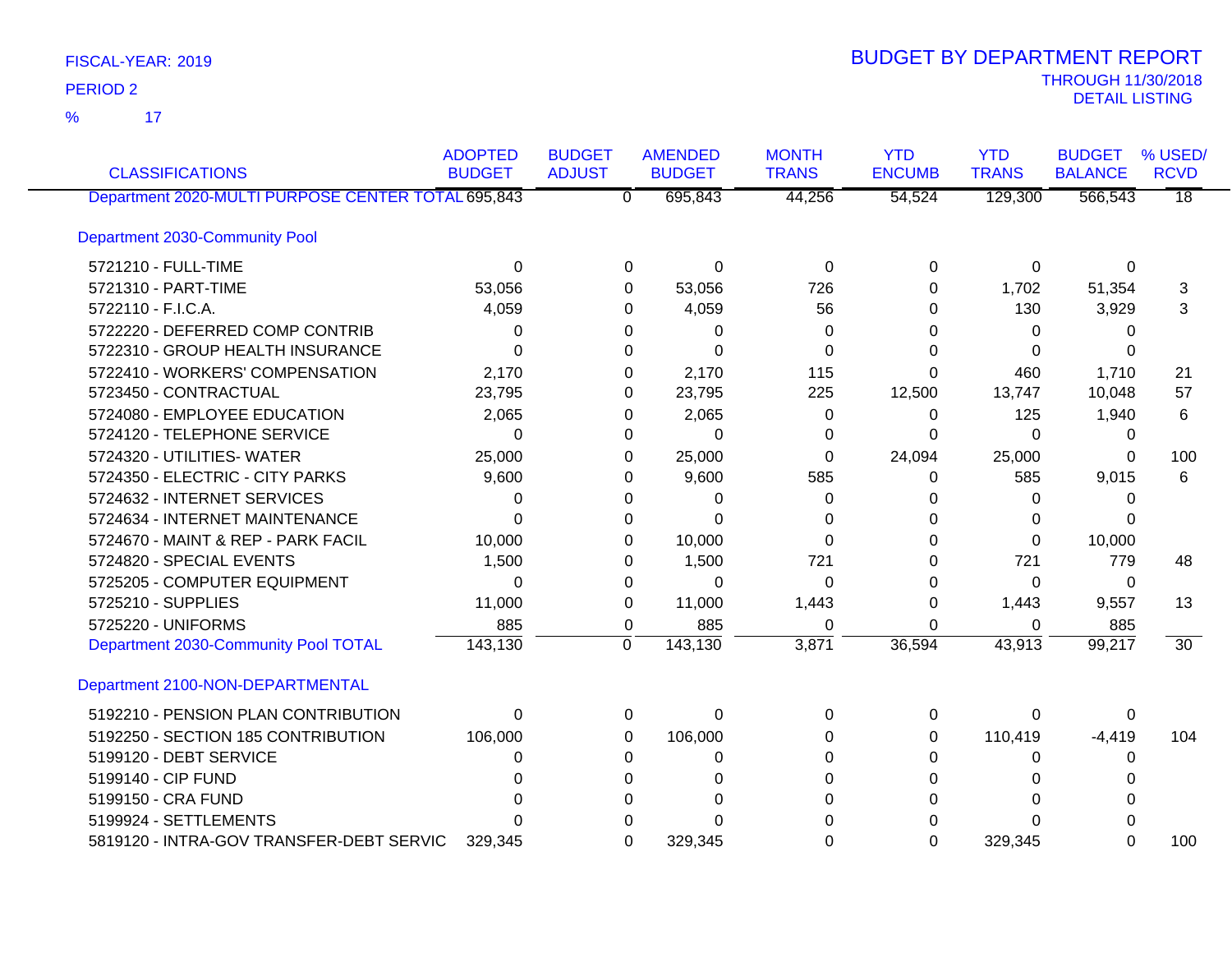17 %

| <b>CLASSIFICATIONS</b>                            | <b>ADOPTED</b><br><b>BUDGET</b> | <b>BUDGET</b><br><b>ADJUST</b> | <b>AMENDED</b><br><b>BUDGET</b> | <b>MONTH</b><br><b>TRANS</b> | <b>YTD</b><br><b>ENCUMB</b> | <b>YTD</b><br><b>TRANS</b> | <b>BUDGET</b><br><b>BALANCE</b> | % USED/<br><b>RCVD</b> |
|---------------------------------------------------|---------------------------------|--------------------------------|---------------------------------|------------------------------|-----------------------------|----------------------------|---------------------------------|------------------------|
| 5819130 - INTRA-GOV EMERG RESERVES FUND           | 222,800                         | $\mathbf{0}$                   | 222,800                         | 0                            | 0                           | 0                          | 222,800                         |                        |
| 5819140 - INTRA GOV-CAPITAL IMP PROJ FUN          | 1,319,392                       | 0                              | 1,319,392                       | 0                            | 0                           | 0                          | 1,319,392                       |                        |
| 5819150 - INTRA-GOV CRA                           | 0                               | 0                              | 0                               | 0                            | 0                           | 0                          | 0                               |                        |
| 5819160 - INTRA-GOV REVENUE STABILIZATIO          |                                 | $\Omega$                       | 0                               | 0                            | 0                           | 0                          | $\Omega$                        |                        |
| 5819161 - INTRA-GOV GRANT MATCH                   |                                 | $\Omega$                       | 0                               | 0                            | 0                           | 0                          | 0                               |                        |
| 5819162 - INTRA-GOV INS RESERVE                   |                                 | $\Omega$                       | 0                               | 0                            | 0                           | 0                          | 0                               |                        |
| 5819163 - INTRA-GOV TAX EQUALIZATION              |                                 | $\Omega$                       | 0                               | 0                            | 0                           | 0                          | 0                               |                        |
| 5819164 - INTRA-GOV BLDG CAPITAL RESERVE          | <sup>0</sup>                    | $\Omega$                       | 0                               | 0                            | 0                           | 0                          | $\Omega$                        |                        |
| 5819165 - INTRA-GOV PARKS ACQUISITION DE          | 0                               | 0                              | $\Omega$                        | 0                            | 0                           | 0                          | 0                               |                        |
| Department 2100-NON-DEPARTMENTAL TOTAL 1,977,537  |                                 | $\overline{0}$                 | 1,977,537                       | 0                            | $\mathbf 0$                 | 439,764                    | 1,537,773                       | $\overline{22}$        |
| <b>EXPENSE TOTAL</b>                              | 21,088,873                      |                                | 139,363 21,228,236              | 1,485,431                    | 2,730,952                   | 5,506,226                  | 15,722,015                      | 25                     |
| Fund 001-GENERAL FUND TOTAL                       |                                 |                                |                                 |                              |                             |                            |                                 |                        |
| <b>REVENUE</b>                                    | 19,217,607                      | 0                              | 19,217,607                      | 2,746,164                    | 0                           |                            | 4,184,986 15,032,621            | 21                     |
| <b>EXPENSE</b>                                    | 21,088,873                      | 139,363                        | 21,228,236                      | 1,485,431                    | 2,730,952                   |                            | 5,506,226 15,722,015            | 25                     |
| Fund 001-GENERAL FUND TOTAL                       | $-1,871,266$                    | $-139,363$                     | $-2,010,629$                    | 1,260,733                    | $-2,730,952$                | $-1,321,240$               | $-689,394$                      |                        |
| Fund 051-EMERGENCY RESERVE FUND                   |                                 |                                |                                 |                              |                             |                            |                                 |                        |
| <b>REVENUE</b>                                    |                                 |                                |                                 |                              |                             |                            |                                 |                        |
| Department 0000-Description N/A                   |                                 |                                |                                 |                              |                             |                            |                                 |                        |
| 3612000 - INTEREST INCOME                         | 36,000                          | $\mathbf 0$                    | 36,000                          | 3,218                        | 0                           | 6,539                      | 29,461                          | 18                     |
| 3694605 - FEMA HURRICANE IRMA REIMBURSEM1,065,810 |                                 | $\Omega$                       | 1,065,810                       | 0                            | $\Omega$                    | $\Omega$                   | 1,065,810                       |                        |
| 3811000 - CONTRIB. FROM OTHER FUNDS               | 222,800                         | 0                              | 222,800                         | $\Omega$                     | 0                           | 0                          | 222,800                         |                        |
| Department 0000-Description N/A TOTAL             | 1,324,610                       | 0                              | 1,324,610                       | 3,218                        | $\Omega$                    | 6,539                      | 1,318,071                       |                        |

REVENUE TOTAL 1,324,610 0 1,324,610 3,218 0 6,539 1,318,071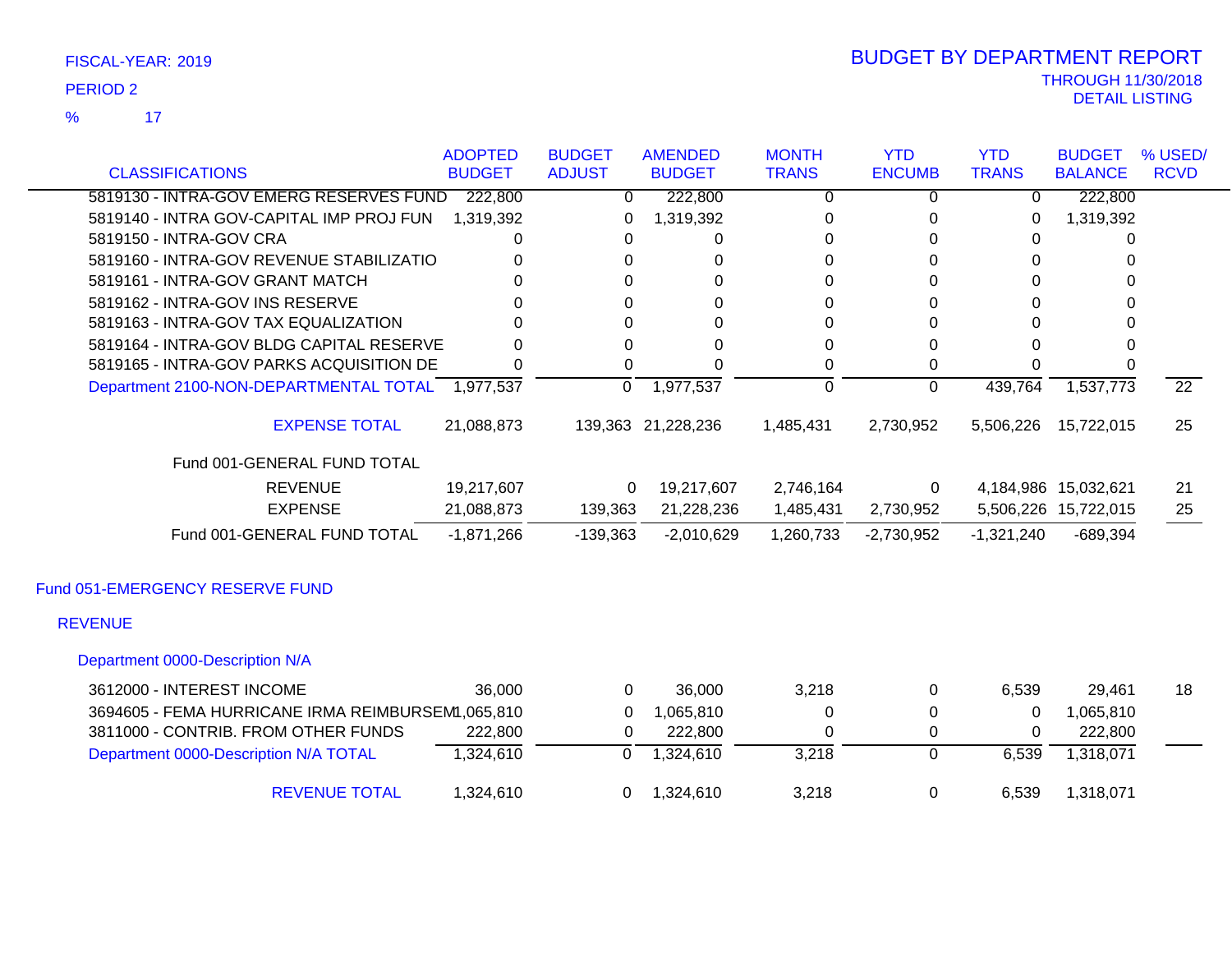| <b>CLASSIFICATIONS</b>                   | <b>ADOPTED</b><br><b>BUDGET</b> | <b>BUDGET</b><br><b>ADJUST</b> | <b>AMENDED</b><br><b>BUDGET</b> | <b>MONTH</b><br><b>TRANS</b> | <b>YTD</b><br><b>ENCUMB</b> | <b>YTD</b><br><b>TRANS</b> | <b>BUDGET</b><br><b>BALANCE</b> | % USED/<br><b>RCVD</b> |
|------------------------------------------|---------------------------------|--------------------------------|---------------------------------|------------------------------|-----------------------------|----------------------------|---------------------------------|------------------------|
| <b>EXPENSE</b>                           |                                 |                                |                                 |                              |                             |                            |                                 |                        |
| Department 1310-CITY MANAGER             |                                 |                                |                                 |                              |                             |                            |                                 |                        |
| 5131210 - REGULAR                        | 0                               |                                | 0<br>0                          | 0                            | $\Omega$                    | 0                          | 0                               |                        |
| 5133450 - CONTRACTUAL SERVCS-INFRA       | 0                               |                                | $\Omega$<br>0                   | 0                            | $\Omega$                    | 0                          | 0                               |                        |
| Department 1310-CITY MANAGER TOTAL       | $\Omega$                        |                                | $\Omega$<br>$\Omega$            | $\overline{0}$               | $\Omega$                    | $\Omega$                   | $\Omega$                        |                        |
| <b>Department 1410-FINANCE</b>           |                                 |                                |                                 |                              |                             |                            |                                 |                        |
| 5135210 - SUPPLIES                       | 0                               |                                | 0<br>0                          | 0                            | 0                           | 0                          | 0                               |                        |
| Department 1410-FINANCE TOTAL            | $\Omega$                        |                                | $\Omega$<br>$\Omega$            | 7                            | $\overline{0}$              | $\Omega$                   | $\Omega$                        |                        |
| Department 1730-STREET MAINTENANCE       |                                 |                                |                                 |                              |                             |                            |                                 |                        |
| 5413450 - CONTRACTUAL SERVICES           | $\mathbf 0$                     |                                | 0<br>0                          | 0                            | $\mathbf 0$                 | $\mathbf 0$                | 0                               |                        |
| Department 1730-STREET MAINTENANCE TOTAL | $\Omega$                        |                                | $\Omega$<br>$\Omega$            | $\Omega$                     | $\Omega$                    | $\Omega$                   | $\Omega$                        |                        |
| Department 1790-ENGINEERING & CONSTRUCTN |                                 |                                |                                 |                              |                             |                            |                                 |                        |
| 5193450 - CONT. SVCS.                    | 0                               |                                | 0<br>0                          | 0                            | $\mathbf 0$                 | 0                          | 0                               |                        |
| Department 1790-ENGINEERING & CONSTRUCTN | $\Omega$                        |                                | $\Omega$<br>$\Omega$            | $\Omega$                     | $\Omega$                    | $\Omega$                   |                                 |                        |
| Department 1910-POLICE                   |                                 |                                |                                 |                              |                             |                            |                                 |                        |
| 5215210 - SUPPLIES                       | 0                               |                                | $\mathbf 0$<br>0                | 0                            | $\overline{0}$              | $\boldsymbol{0}$           | 0                               |                        |
| Department 1910-POLICE TOTAL             | $\Omega$                        |                                | $\Omega$<br>$\Omega$            | $\Omega$                     | $\Omega$                    | $\Omega$                   | $\Omega$                        |                        |
| Department 2000-PARKS & RECREATION       |                                 |                                |                                 |                              |                             |                            |                                 |                        |
| 5725210 - SUPPLIES                       | 0                               |                                | 0<br>0                          | 0                            | 0                           | 0                          | 0                               |                        |
| Department 2000-PARKS & RECREATION TOTAL | $\Omega$                        |                                | $\Omega$<br>$\Omega$            | 0                            | $\Omega$                    | $\Omega$                   | $\Omega$                        |                        |
| <b>EXPENSE TOTAL</b>                     | 0                               |                                | 0<br>0                          | 0                            | 0                           | 0                          | 0                               |                        |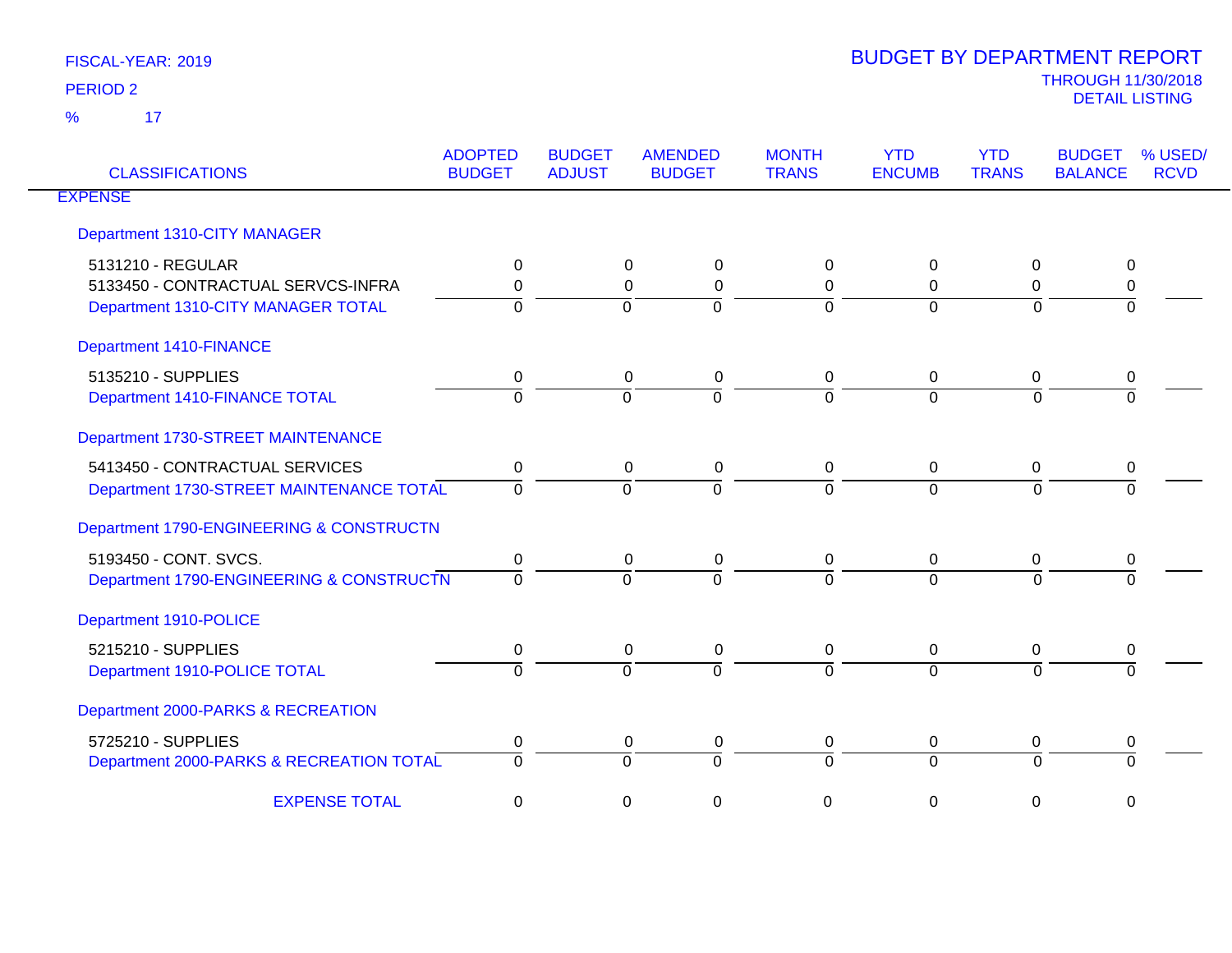| FISCAL-YEAR: 2019 |  |
|-------------------|--|
|                   |  |

## THROUGH 11/30/2018 DETAIL LISTING PERIOD <sup>2</sup> BUDGET BY DEPARTMENT REPORT

| <b>CLASSIFICATIONS</b>                   | <b>ADOPTED</b><br><b>BUDGET</b> | <b>BUDGET</b><br><b>ADJUST</b> |                | <b>AMENDED</b><br><b>BUDGET</b> | <b>MONTH</b><br><b>TRANS</b> | <b>YTD</b><br><b>ENCUMB</b> | <b>YTD</b><br><b>TRANS</b> | <b>BUDGET</b><br><b>BALANCE</b> | % USED/<br><b>RCVD</b> |
|------------------------------------------|---------------------------------|--------------------------------|----------------|---------------------------------|------------------------------|-----------------------------|----------------------------|---------------------------------|------------------------|
| Fund 051-EMERGENCY RESERVE FUND TOTAL    |                                 |                                |                |                                 |                              |                             |                            |                                 |                        |
| <b>REVENUE</b>                           | 1,324,610                       |                                | 0              | 1,324,610                       | 3,218                        | $\mathbf 0$                 | 6,539                      | 1,318,071                       |                        |
| <b>EXPENSE</b>                           | $\Omega$                        |                                | 0              | 0                               | 0                            | 0                           | $\mathbf 0$                | $\Omega$                        | 25                     |
| Fund 051-EMERGENCY RESERVE FUND TOTAL    | 1,324,610                       |                                | $\overline{0}$ | 1,324,610                       | 3,218                        | 0                           | 6,539                      | 1,318,071                       |                        |
| Fund 106-STATE GRANT FUND                |                                 |                                |                |                                 |                              |                             |                            |                                 |                        |
| <b>REVENUE</b>                           |                                 |                                |                |                                 |                              |                             |                            |                                 |                        |
| Department 0000-Description N/A          |                                 |                                |                |                                 |                              |                             |                            |                                 |                        |
| 3371000 - GENERAL GOVERNMENT             | $\Omega$                        |                                | $\Omega$       | 0                               | $\Omega$                     | 0                           | 0                          | $\mathbf{0}$                    |                        |
| 3612000 - INTEREST INCOME                | $\Omega$                        |                                | $\Omega$       | 0                               | 408                          | $\Omega$                    | 829                        | $-829$                          |                        |
| 3699201 - MISC. OTHERS                   | 0                               |                                | 0              | 0                               | $\Omega$                     | 0                           | $\Omega$                   | $\mathbf 0$                     |                        |
| Department 0000-Description N/A TOTAL    | $\mathbf 0$                     |                                | $\Omega$       | $\overline{0}$                  | 408                          | $\overline{0}$              | $\overline{829}$           | $-829$                          |                        |
| Department 2001-FRDAP FUCHS PARK PROJECT |                                 |                                |                |                                 |                              |                             |                            |                                 |                        |
| 3311000 - REVENUE                        | $\pmb{0}$                       |                                | 0              | $\mathbf 0$                     | 0                            | $\boldsymbol{0}$            | 0                          | $\pmb{0}$                       |                        |
| 3341000 - REVENUE                        | $\mathbf 0$                     |                                | $\Omega$       | 0                               | 0                            | 0                           | 0                          | $\mathbf 0$                     |                        |
| Department 2001-FRDAP FUCHS PARK PROJECT | $\overline{0}$                  |                                | $\mathbf 0$    | $\overline{0}$                  | $\overline{0}$               | $\overline{0}$              | $\Omega$                   | $\Omega$                        |                        |
| Department 2002-FRDAP-DANTE FASCELL PARK |                                 |                                |                |                                 |                              |                             |                            |                                 |                        |
| 3341000 - REVENUE                        | 0                               |                                | 0              | 0                               | 0                            | 0                           | 0                          | 0                               |                        |
| Department 2002-FRDAP-DANTE FASCELL PARK | $\mathbf{0}$                    |                                | $\mathbf 0$    | $\overline{0}$                  | $\overline{0}$               | $\overline{0}$              | $\Omega$                   | $\mathbf{0}$                    |                        |
| Department 2003-FRDAP-PALMER PARK        |                                 |                                |                |                                 |                              |                             |                            |                                 |                        |
| 3341000 - REVENUE                        | $\pmb{0}$                       |                                | $\mathbf 0$    | $\mathbf 0$                     | $\mathbf 0$                  | 0                           | 0                          | 0                               |                        |
| Department 2003-FRDAP-PALMER PARK        | $\Omega$                        |                                | $\overline{0}$ | $\Omega$                        | $\Omega$                     | $\Omega$                    | $\Omega$                   | $\Omega$                        |                        |

Department 3802-ADA FY 2011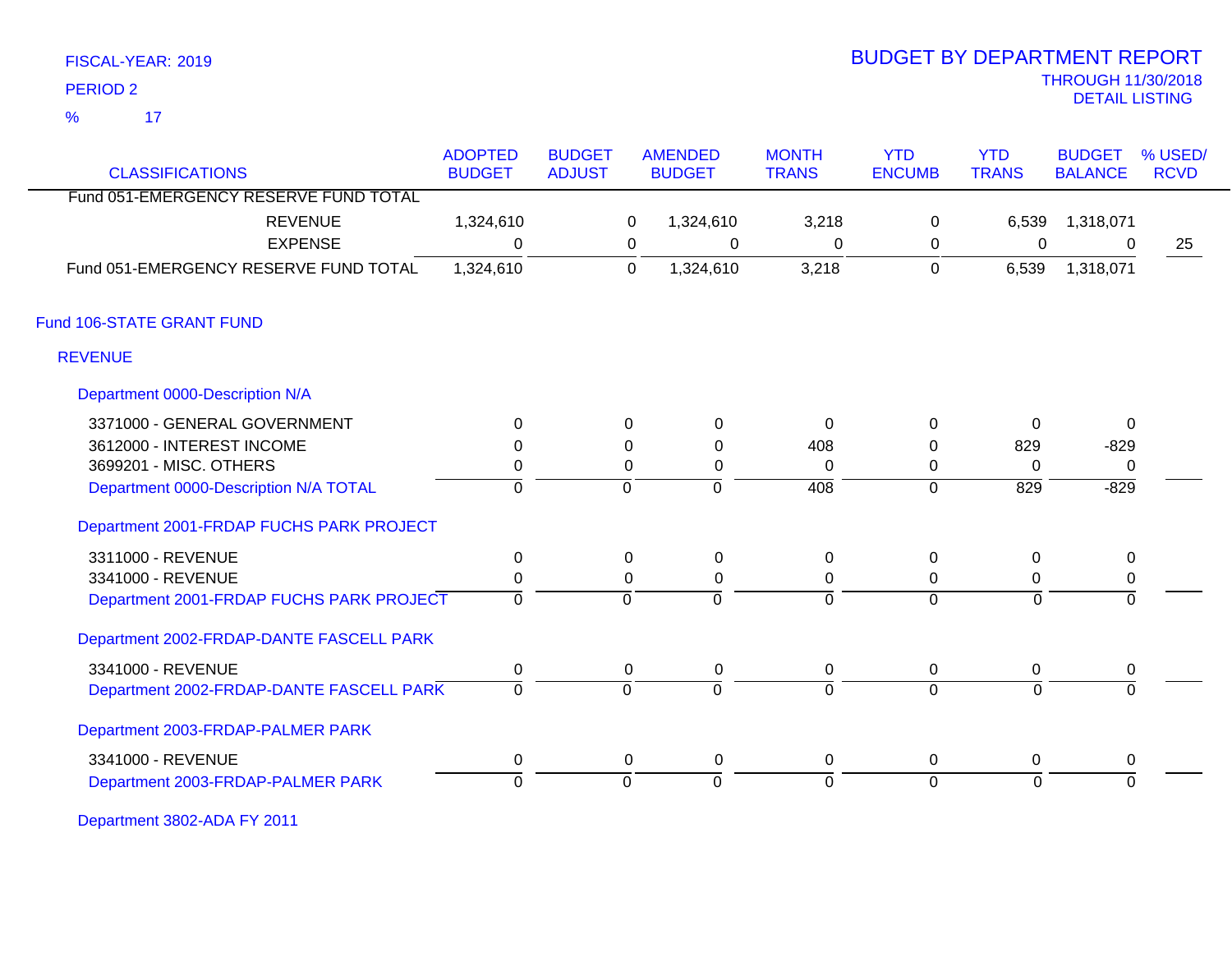|                                              | <b>ADOPTED</b> | <b>BUDGET</b> | <b>AMENDED</b> | <b>MONTH</b> | <b>YTD</b>    | <b>YTD</b>   | <b>BUDGET</b>  | % USED/     |
|----------------------------------------------|----------------|---------------|----------------|--------------|---------------|--------------|----------------|-------------|
| <b>CLASSIFICATIONS</b>                       | <b>BUDGET</b>  | <b>ADJUST</b> | <b>BUDGET</b>  | <b>TRANS</b> | <b>ENCUMB</b> | <b>TRANS</b> | <b>BALANCE</b> | <b>RCVD</b> |
| 3371000 - GENERAL GOVERNMENT                 | 0              | 0             | 0              | 0            | $\mathbf{0}$  | 0            | 0              |             |
| Department 3802-ADA FY 2011 TOTAL            | $\overline{0}$ | $\Omega$      | $\Omega$       | $\mathbf 0$  | $\mathbf 0$   | $\Omega$     | $\Omega$       |             |
| Department 3901-FDEP-TWIN LAKES GRANT        |                |               |                |              |               |              |                |             |
| 3341000 - REVENUE                            | 0              | 0             | 0              | 0            | $\mathbf 0$   | 0            | 0              |             |
| Department 3901-FDEP-TWIN LAKES GRANT TOTAL  | $\Omega$       | $\Omega$      | $\Omega$       | $\Omega$     | $\Omega$      | $\Omega$     | $\Omega$       |             |
| Department 3902-FDEP Drainage Phase VI       |                |               |                |              |               |              |                |             |
| 3341000 - REVENUE                            | 0              | 100,000       | 100,000        | 0            | $\mathbf 0$   | $\mathbf 0$  | 100,000        |             |
| Department 3902-FDEP Drainage Phase VI TOTAL | $\Omega$       | 100,000       | 100,000        | 0            | $\mathbf 0$   | $\Omega$     | 100,000        |             |
| Department 7001-FDOT-USF-BICYCLE SAFETY      |                |               |                |              |               |              |                |             |
| 3341000 - REVENUE                            | 0              | 0             | 0              | 0            | $\mathbf 0$   | 0            | 0              |             |
| Department 7001-FDOT-USF-BICYCLE SAFETY      | $\Omega$       | $\Omega$      | $\Omega$       | $\Omega$     | $\Omega$      | $\Omega$     | $\Omega$       |             |
| Department 7002-FDOT-USF-BICYCLE SAFETY      |                |               |                |              |               |              |                |             |
| 3341000 - REVENUE                            | $\pmb{0}$      | 0             | 0              | 0            | $\mathbf 0$   | 0            | $\pmb{0}$      |             |
| Department 7002-FDOT-USF-BICYCLE SAFETY      | $\Omega$       | $\Omega$      | $\Omega$       | $\Omega$     | $\Omega$      | $\Omega$     | $\Omega$       |             |
| <b>REVENUE TOTAL</b>                         | $\mathbf 0$    | 100,000       | 100,000        | 408          | $\mathbf{0}$  | 829          | 99,171         |             |
| <b>EXPENSE</b>                               |                |               |                |              |               |              |                |             |
| Department 2001-FRDAP FUCHS PARK PROJECT     |                |               |                |              |               |              |                |             |
| 5723450 - CONTRACTUAL                        | 0              | 0             | 0              | 0            | $\mathbf 0$   | 0            | 0              |             |
| Department 2001-FRDAP FUCHS PARK PROJECT     | $\Omega$       | $\Omega$      | $\Omega$       | $\Omega$     | $\Omega$      | $\Omega$     | $\Omega$       |             |
| Department 2002-FRDAP-DANTE FASCELL PARK     |                |               |                |              |               |              |                |             |
| 5726450 - MATCHING CONTRIBUTION              | $\pmb{0}$      | 0             | 0              | 0            | $\mathbf 0$   | 0            | $\mathsf 0$    |             |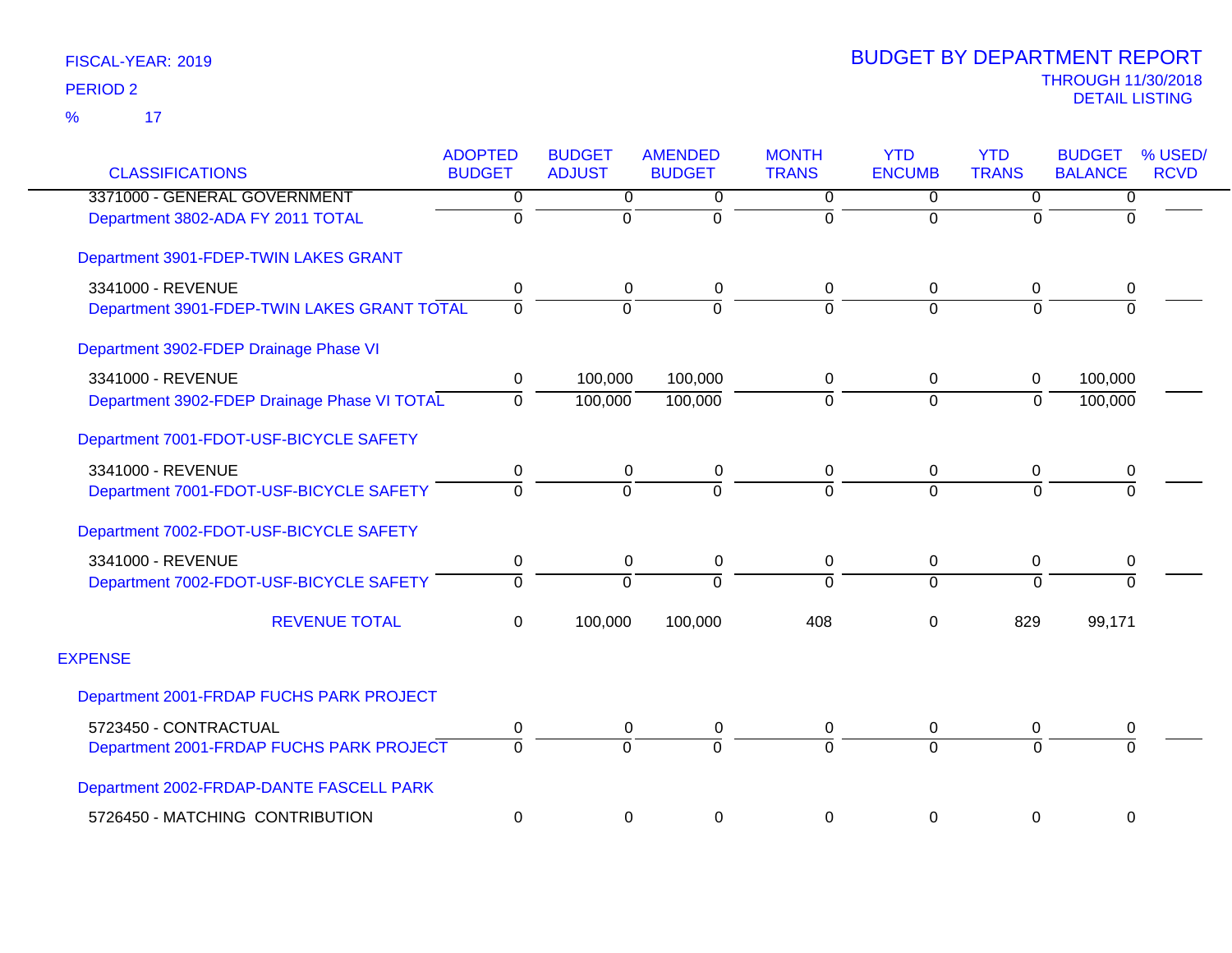17 %

| <b>CLASSIFICATIONS</b>                       | <b>ADOPTED</b><br><b>BUDGET</b> | <b>BUDGET</b><br><b>ADJUST</b> | <b>AMENDED</b><br><b>BUDGET</b> | <b>MONTH</b><br><b>TRANS</b> | <b>YTD</b><br><b>ENCUMB</b> | <b>YTD</b><br><b>TRANS</b> | <b>BUDGET</b><br><b>BALANCE</b> | % USED/<br><b>RCVD</b> |
|----------------------------------------------|---------------------------------|--------------------------------|---------------------------------|------------------------------|-----------------------------|----------------------------|---------------------------------|------------------------|
| Department 2002-FRDAP-DANTE FASCELL PARK     | n                               | $\mathbf{0}$                   | $\Omega$                        | 0                            | $\Omega$                    | $\Omega$                   | 0                               |                        |
| Department 2003-FRDAP-PALMER PARK            |                                 |                                |                                 |                              |                             |                            |                                 |                        |
| 5726450 - MATCHING CONTRIBUTION              | 0                               | 0                              | 0                               | 0                            | 0                           | 0                          | 0                               |                        |
| Department 2003-FRDAP-PALMER PARK            | $\overline{0}$                  | $\overline{0}$                 | $\overline{0}$                  | $\Omega$                     | $\Omega$                    | $\Omega$                   | $\Omega$                        |                        |
| Department 3303-CDBG SW 66 ST IMPROV PHASE   |                                 |                                |                                 |                              |                             |                            |                                 |                        |
| 5416440 - CAPITAL IMPROVEMENTS               | 0                               | 0                              | 0                               | 0                            | 0                           | 0                          | 0                               |                        |
| Department 3303-CDBG SW 66 ST IMPROV PHASE   | $\overline{0}$                  | $\Omega$                       | $\overline{0}$                  | $\Omega$                     | $\Omega$                    | $\Omega$                   | $\Omega$                        |                        |
| Department 3901-FDEP-TWIN LAKES GRANT        |                                 |                                |                                 |                              |                             |                            |                                 |                        |
| 5413100 - PROFESSIONAL SERVICES              | 0                               | 0                              | 0                               | 0                            | $\Omega$                    | $\Omega$                   | 0                               |                        |
| 5413450 - CONTRACTUAL SERVICES               | 0                               | 0                              | 0                               | 0                            | 0                           | 0                          | 0                               |                        |
| Department 3901-FDEP-TWIN LAKES GRANT TOTAL  | $\overline{0}$                  | $\Omega$                       | $\Omega$                        | $\Omega$                     | $\Omega$                    | $\Omega$                   | $\Omega$                        |                        |
| Department 3902-FDEP Drainage Phase VI       |                                 |                                |                                 |                              |                             |                            |                                 |                        |
| 5416490 - CONSTRUCTIONS PROJECTS             | 0                               | 100,000                        | 100,000                         | 0                            | 100,000                     | 100,000                    | 0                               | 100                    |
| Department 3902-FDEP Drainage Phase VI TOTAL | 0                               | 100,000                        | 100,000                         | $\mathbf 0$                  | 100,000                     | 100,000                    | $\Omega$                        | 100                    |
| Department 7001-FDOT-USF-BICYCLE SAFETY      |                                 |                                |                                 |                              |                             |                            |                                 |                        |
| 5211410 - OVERTIME                           | $\mathbf 0$                     | 0                              | 0                               | 0                            | 0                           | 0                          | 0                               |                        |
| Department 7001-FDOT-USF-BICYCLE SAFETY      | $\Omega$                        | $\Omega$                       | $\Omega$                        | $\Omega$                     | $\Omega$                    | $\Omega$                   | $\Omega$                        |                        |
| Department 7002-FDOT-USF-BICYCLE SAFETY      |                                 |                                |                                 |                              |                             |                            |                                 |                        |
| 5211410 - OVERTIME                           | 0                               | 0                              | 0                               | 0                            | 0                           | 0                          | 0                               |                        |
| Department 7002-FDOT-USF-BICYCLE SAFETY      | $\overline{0}$                  | $\overline{0}$                 | ō                               | $\overline{0}$               | $\overline{0}$              | $\overline{0}$             | $\overline{0}$                  |                        |
| <b>EXPENSE TOTAL</b>                         | 0                               | 100,000                        | 100,000                         | 0                            | 100,000                     | 100,000                    | 0                               | 100                    |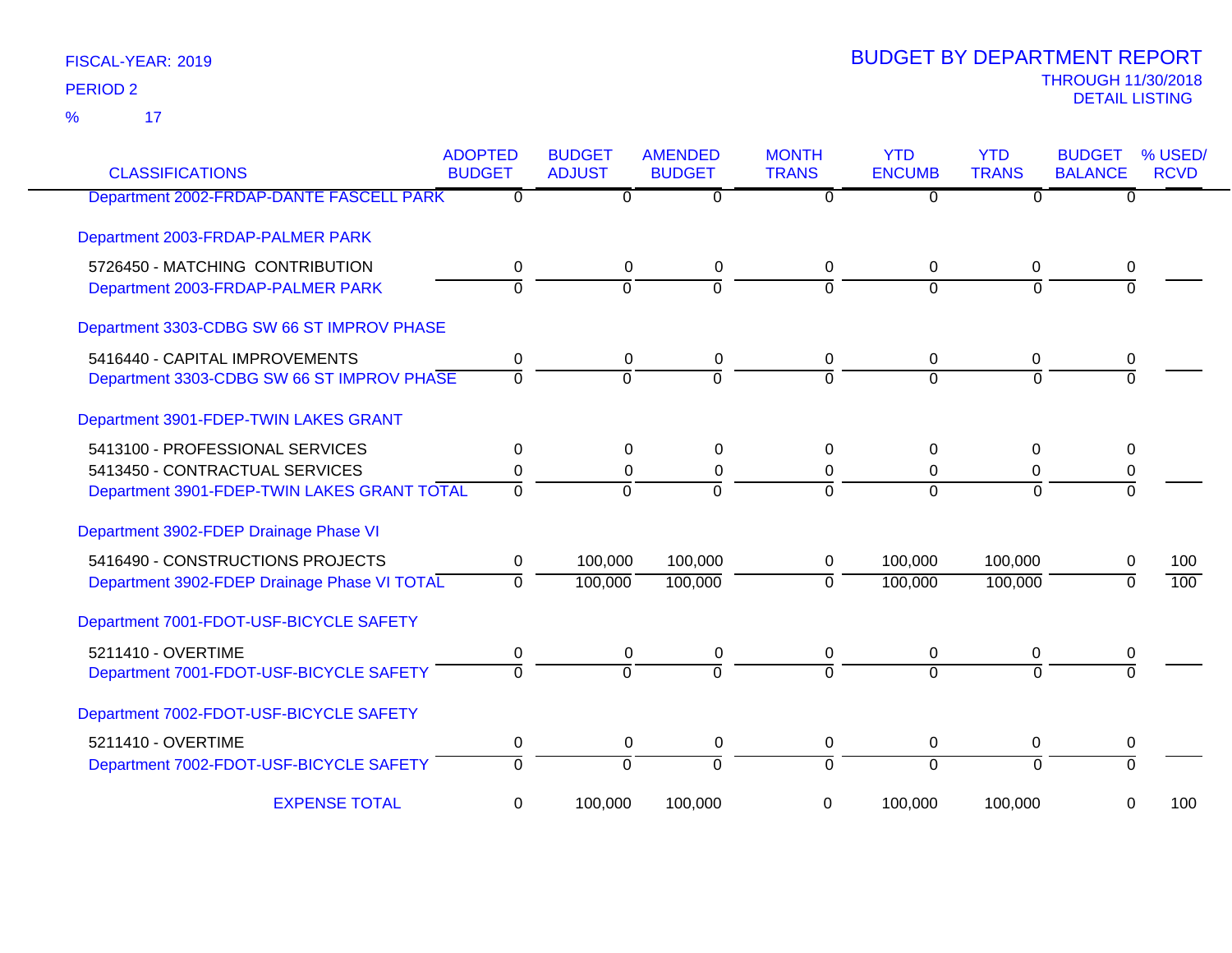| <b>PERIOD 2</b>                       |                                 |                                |                                 |                              |                             |                            | <b>THROUGH 11/30/2018</b><br><b>DETAIL LISTING</b> |                        |
|---------------------------------------|---------------------------------|--------------------------------|---------------------------------|------------------------------|-----------------------------|----------------------------|----------------------------------------------------|------------------------|
| $\frac{9}{6}$<br>17                   |                                 |                                |                                 |                              |                             |                            |                                                    |                        |
| <b>CLASSIFICATIONS</b>                | <b>ADOPTED</b><br><b>BUDGET</b> | <b>BUDGET</b><br><b>ADJUST</b> | <b>AMENDED</b><br><b>BUDGET</b> | <b>MONTH</b><br><b>TRANS</b> | <b>YTD</b><br><b>ENCUMB</b> | <b>YTD</b><br><b>TRANS</b> | <b>BUDGET</b><br><b>BALANCE</b>                    | % USED/<br><b>RCVD</b> |
| Fund 106-STATE GRANT FUND TOTAL       |                                 |                                |                                 |                              |                             |                            |                                                    |                        |
| <b>REVENUE</b>                        | 0                               | 100,000                        | 100,000                         | 408                          | 0                           | 829                        | 99,171                                             |                        |
| <b>EXPENSE</b>                        | $\pmb{0}$                       | 100,000                        | 100,000                         | $\mathbf 0$                  | 100,000                     | 100,000                    | 0                                                  | 100                    |
| Fund 106-STATE GRANT FUND TOTAL       | $\mathbf 0$                     | $\mathbf 0$                    | $\mathbf 0$                     | 408                          | $-100,000$                  | $-99,171$                  | 99,171                                             |                        |
| Fund 111-STORM WATER DRAIN TRUST      |                                 |                                |                                 |                              |                             |                            |                                                    |                        |
| <b>REVENUE</b>                        |                                 |                                |                                 |                              |                             |                            |                                                    |                        |
| Department 0000-Description N/A       |                                 |                                |                                 |                              |                             |                            |                                                    |                        |
| 3143000 - UTILITY TAX-WATER           | 10,000                          | $\pmb{0}$                      | 10,000                          | 278                          | 0                           | 278                        | 9,722                                              | $\overline{2}$         |
| 3301000 - INTERGOVERNMENTAL REVENUE   | 375,000                         | $\boldsymbol{0}$               | 375,000                         | $\pmb{0}$                    | 0                           | 0                          | 375,000                                            |                        |
| 3612000 - INTEREST INCOME             | 4,000                           | $\pmb{0}$                      | 4,000                           | 859                          | 0                           | 1,714                      | 2,286                                              | 42                     |
| 3699201 - MISC. OTHERS                | $\mathbf 0$                     | $\pmb{0}$                      | 0                               | 0                            | 0                           | 0                          | 0                                                  |                        |
| Department 0000-Description N/A TOTAL | 389,000                         | $\overline{0}$                 | 389,000                         | 1,137                        | $\mathbf 0$                 | 1,992                      | 387,008                                            |                        |
| <b>REVENUE TOTAL</b>                  | 389,000                         | $\pmb{0}$                      | 389,000                         | 1,137                        | $\pmb{0}$                   | 1,992                      | 387,008                                            |                        |
| <b>EXPENSE</b>                        |                                 |                                |                                 |                              |                             |                            |                                                    |                        |
| Department 1730-STREET MAINTENANCE    |                                 |                                |                                 |                              |                             |                            |                                                    |                        |
| 5411210 - REGULAR                     | 39,099                          | $\mathbf 0$                    | 39,099                          | 2,980                        | 0                           | 5,215                      | 33,884                                             | 13                     |
| 5411410 - OVERTIME                    | $\mathbf 0$                     | $\pmb{0}$                      | $\pmb{0}$                       | $\pmb{0}$                    | 0                           | $\mathbf 0$                | 0                                                  |                        |
| 5412110 - F.I.C.A.                    | 2,991                           | 0                              | 2,991                           | 227                          | 0                           | 398                        | 2,593                                              | 13                     |
| 5412210 - PENSION PLAN CONTRIBUTION   | 2,101                           | $\mathbf 0$                    | 2,101                           | $\boldsymbol{0}$             | 0                           | 0                          | 2,101                                              |                        |
| 5412310 - GROUP HEALTH INSURANCE      | 7,638                           | 0                              | 7,638                           | 572                          | 0                           | 851                        | 6,787                                              | 11                     |
| 5412410 - WORKERS' COMPENSATION       | 5,150                           | 0                              | 5,150                           | 272                          | 0                           | 1,091                      | 4,059                                              | 21                     |
| 5413450 - CONTRACTUAL SERVICES        | 149,045                         | 45,356                         | 194,401                         | $\pmb{0}$                    | 47,987                      | 65,356                     | 129,045                                            | 33                     |
| 5416490 - CONSTRUCTIONS PROJECTS      | 50,000                          | 105,115                        | 155,115                         | $\pmb{0}$                    | 105,115                     | 105,115                    | 50,000                                             | 67                     |
| 5417100 - BOND SERVICE- PRINCIPAL     | 27,039                          | $\pmb{0}$                      | 27,039                          | $\mathbf 0$                  | 0                           | 0                          | 27,039                                             |                        |
| 5417200 - INTEREST EXPENSE            | 1,500                           | 0                              | 1,500                           | 0                            | 0                           | 0                          | 1,500                                              |                        |

# BUDGET BY DEPARTMENT REPORT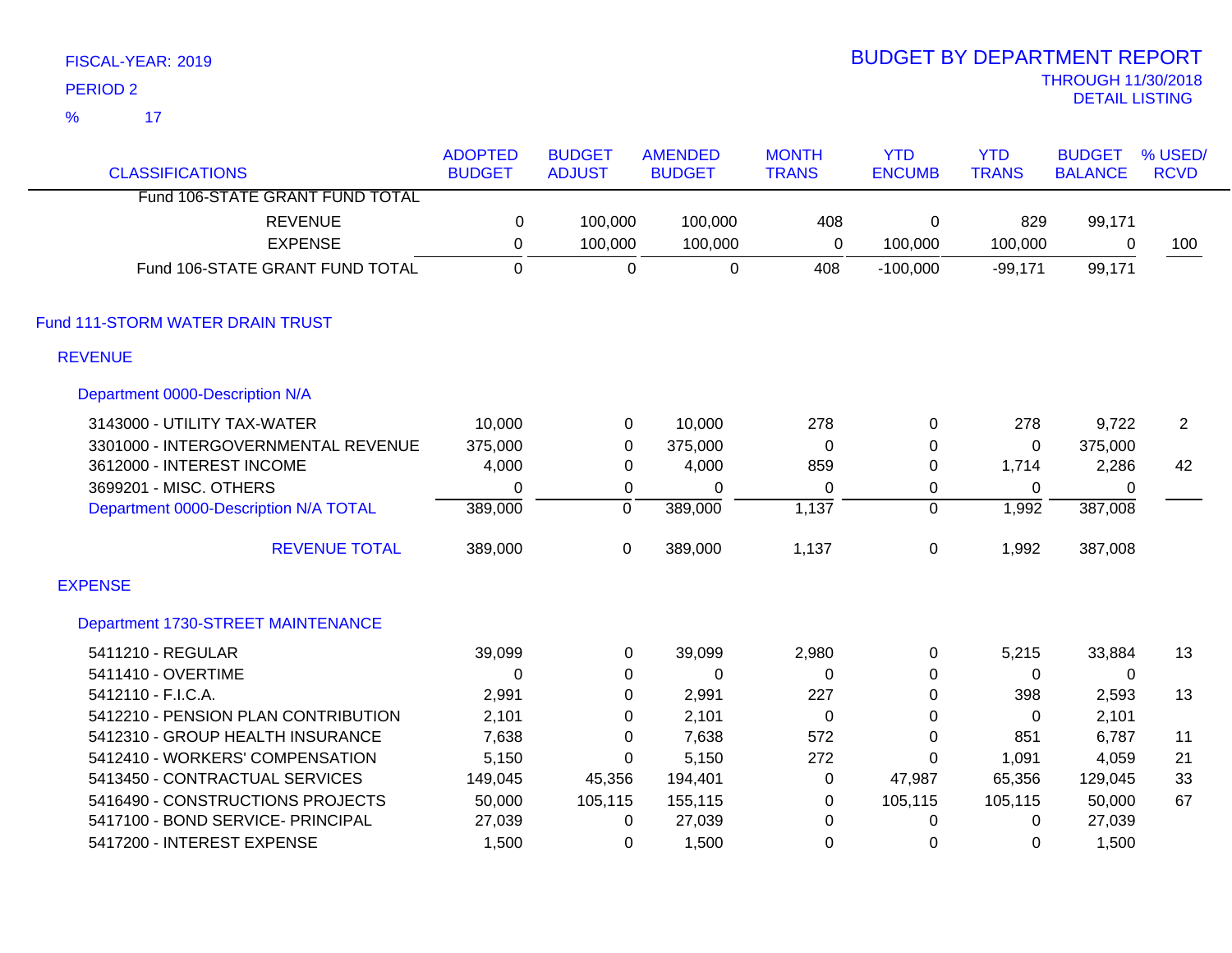| <b>CLASSIFICATIONS</b>                                              | <b>ADOPTED</b><br><b>BUDGET</b> | <b>BUDGET</b><br><b>ADJUST</b> | <b>AMENDED</b><br><b>BUDGET</b> | <b>MONTH</b><br><b>TRANS</b> | <b>YTD</b><br><b>ENCUMB</b> | <b>YTD</b><br><b>TRANS</b> | <b>BUDGET</b><br><b>BALANCE</b> | % USED/<br><b>RCVD</b> |
|---------------------------------------------------------------------|---------------------------------|--------------------------------|---------------------------------|------------------------------|-----------------------------|----------------------------|---------------------------------|------------------------|
| 5819120 - INTRA-GOV TRANSFER-DEBT SERVIC                            | 150,000                         | 0                              | 150,000                         | 0                            | 0                           | 0                          | 150,000                         |                        |
| Department 1730-STREET MAINTENANCE TOTAL                            | 434,563                         | 150,471                        | 585,034                         | 4,051                        | 153,102                     | 178,026                    | 407,008                         | $\overline{30}$        |
| <b>EXPENSE TOTAL</b>                                                | 434,563                         | 150,471                        | 585,034                         | 4,051                        | 153,102                     | 178,026                    | 407,008                         | 30                     |
| Fund 111-STORM WATER DRAIN TRUST TOTAL                              |                                 |                                |                                 |                              |                             |                            |                                 |                        |
| <b>REVENUE</b><br><b>EXPENSE</b>                                    | 389,000<br>434,563              | 0<br>150,471                   | 389,000<br>585,034              | 1,137<br>4,051               | 0<br>153,102                | 1,992<br>178,026           | 387,008<br>407,008              | 30                     |
| Fund 111-STORM WATER DRAIN TRUST TOTAL                              | $-45,563$                       | $-150,471$                     | $-196,034$                      | $-2,914$                     | $-153,102$                  | $-176,034$                 | $-20,000$                       |                        |
| Fund 112-2ND LOCAL OPTION GAS TRST<br><b>REVENUE</b>                |                                 |                                |                                 |                              |                             |                            |                                 |                        |
| Department 0000-Description N/A                                     |                                 |                                |                                 |                              |                             |                            |                                 |                        |
|                                                                     |                                 |                                |                                 |                              |                             |                            |                                 |                        |
| 3121000 - LOCAL OPTION TAXES<br>3301000 - INTERGOVERNMENTAL REVENUE | 73,686                          | 0                              | 73,686                          | 5,658                        | 0                           | 11,971                     | 61,715                          | 16                     |
| 3612000 - INTEREST INCOME                                           | 0<br>1,500                      | $\pmb{0}$<br>0                 | $\mathbf 0$<br>1,500            | 0<br>186                     | 0<br>0                      | 0<br>379                   | 0<br>1,121                      | 25                     |
| Department 0000-Description N/A TOTAL                               | 75,186                          | $\mathbf{0}$                   | 75,186                          | 5,844                        | $\Omega$                    | 12,350                     | 62,836                          | $\overline{16}$        |
| <b>REVENUE TOTAL</b>                                                | 75,186                          | $\mathbf 0$                    | 75,186                          | 5,844                        | 0                           | 12,350                     | 62,836                          | 16                     |
| <b>EXPENSE</b>                                                      |                                 |                                |                                 |                              |                             |                            |                                 |                        |
| Department 1730-STREET MAINTENANCE                                  |                                 |                                |                                 |                              |                             |                            |                                 |                        |
| 5416210 - INFRASTRUCTURE PROJECTS                                   | 85,000                          | 83,128                         | 168,128                         | 0                            | 83,128                      | 83,128                     | 85,000                          | 49                     |
| Department 1730-STREET MAINTENANCE TOTAL                            | 85,000                          | 83,128                         | 168,128                         | $\mathbf 0$                  | 83,128                      | 83,128                     | 85,000                          | 49                     |
| <b>EXPENSE TOTAL</b>                                                | 85,000                          | 83,128                         | 168,128                         | 0                            | 83,128                      | 83,128                     | 85,000                          | 49                     |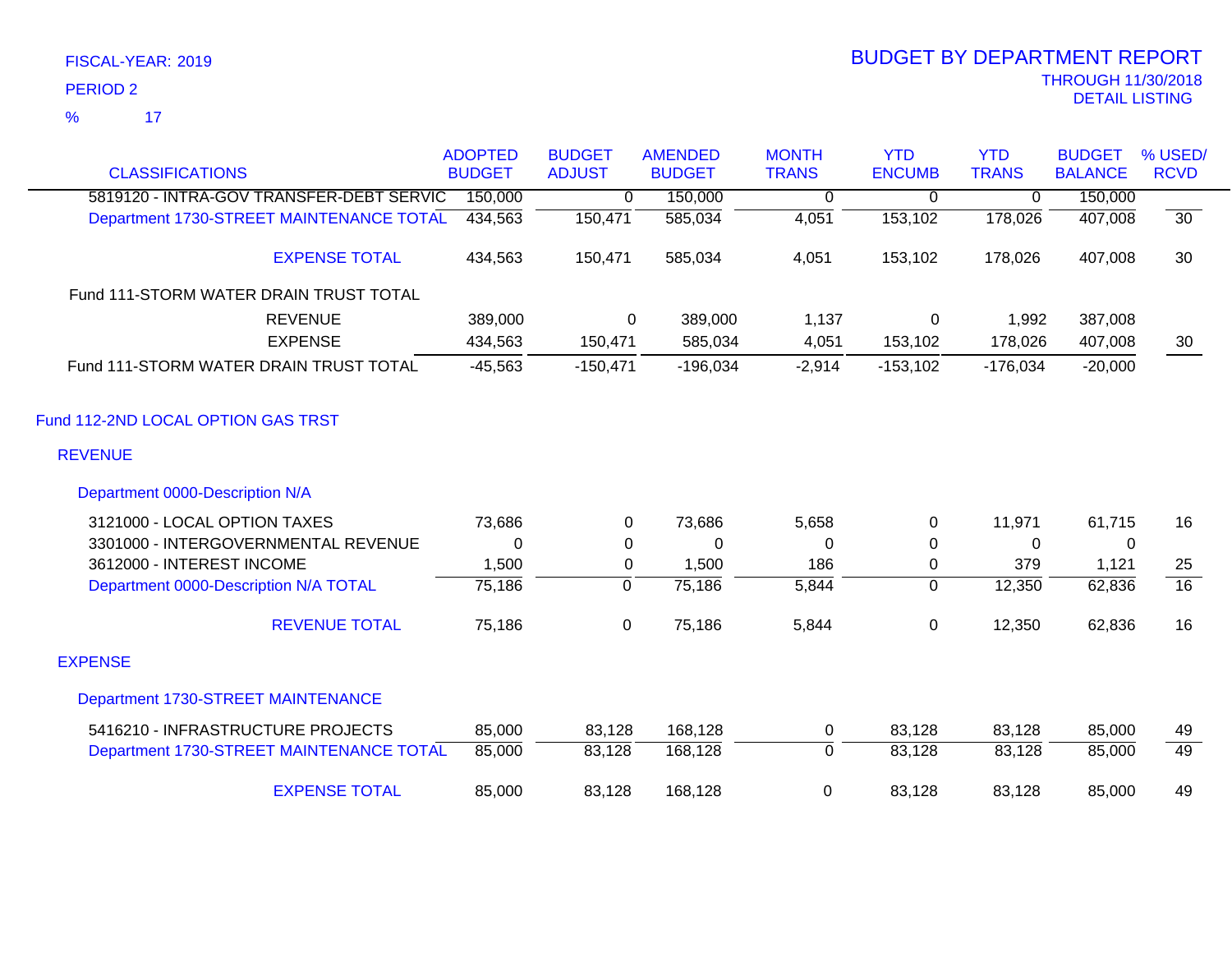|                     | FISCAL-YEAR: 2019 |  |  |
|---------------------|-------------------|--|--|
| PERIOD <sub>2</sub> |                   |  |  |
| %                   | 17                |  |  |

| <b>CLASSIFICATIONS</b>                       | <b>ADOPTED</b><br><b>BUDGET</b> | <b>BUDGET</b><br><b>ADJUST</b> | <b>AMENDED</b><br><b>BUDGET</b> | <b>MONTH</b><br><b>TRANS</b> | <b>YTD</b><br><b>ENCUMB</b> | <b>YTD</b><br><b>TRANS</b> | <b>BUDGET</b><br><b>BALANCE</b> | % USED/<br><b>RCVD</b> |
|----------------------------------------------|---------------------------------|--------------------------------|---------------------------------|------------------------------|-----------------------------|----------------------------|---------------------------------|------------------------|
| Fund 112-2ND LOCAL OPTION GAS TRST TOTAL     |                                 |                                |                                 |                              |                             |                            |                                 |                        |
| <b>REVENUE</b>                               | 75,186                          | 0                              | 75,186                          | 5,844                        | 0                           | 12,350                     | 62,836                          | 16                     |
| <b>EXPENSE</b>                               | 85,000                          | 83,128                         | 168,128                         | 0                            | 83,128                      | 83,128                     | 85,000                          | 49                     |
| Fund 112-2ND LOCAL OPTION GAS TRST TOTAL     | $-9,814$                        | $-83,128$                      | $-92,942$                       | 5,844                        | $-83,128$                   | $-70,778$                  | $-22,164$                       |                        |
| Fund 114-LOCAL GRANTS FUND                   |                                 |                                |                                 |                              |                             |                            |                                 |                        |
| <b>REVENUE</b>                               |                                 |                                |                                 |                              |                             |                            |                                 |                        |
| Department 0000-Description N/A              |                                 |                                |                                 |                              |                             |                            |                                 |                        |
| 3371000 - GENERAL GOVERNMENT                 | 0                               | $\mathbf{0}$                   | $\mathbf 0$                     | 0                            | $\mathbf 0$                 | 0                          | 0                               |                        |
| Department 0000-Description N/A TOTAL        | $\Omega$                        | $\Omega$                       | $\Omega$                        | $\Omega$                     | $\Omega$                    | $\Omega$                   | $\Omega$                        |                        |
| Department 3001-SNP-MURRAY PARK POOL         |                                 |                                |                                 |                              |                             |                            |                                 |                        |
| 3371000 - GENERAL GOVERNMENT                 | 0                               | 0                              | 0                               | 0                            | $\mathbf 0$                 | 0                          | 0                               |                        |
| Department 3001-SNP-MURRAY PARK POOL TOTAL   | $\overline{0}$                  | $\overline{0}$                 | $\overline{0}$                  | $\Omega$                     | $\overline{0}$              | $\Omega$                   | $\Omega$                        |                        |
| Department 3101-HFSF-Complete Streets Policy |                                 |                                |                                 |                              |                             |                            |                                 |                        |
| 3661000 - REVENUE                            | 0                               | 0                              | 0                               | 0                            | 0                           | 0                          | 0                               |                        |
| Department 3101-HFSF-Complete Streets Policy | $\mathbf 0$                     | $\overline{0}$                 | $\overline{0}$                  | $\overline{0}$               | $\overline{0}$              | $\Omega$                   | $\Omega$                        |                        |
| Department 3604-MDC SCHOOL & SR MEALS        |                                 |                                |                                 |                              |                             |                            |                                 |                        |
| 3371000 - GENERAL GOVERNMENT                 | 0                               | 0                              | 0                               | 0                            | 0                           | 0                          | 0                               |                        |
| Department 3604-MDC SCHOOL & SR MEALS        | $\Omega$                        | $\overline{0}$                 | $\overline{0}$                  | $\overline{0}$               | $\overline{0}$              | $\overline{0}$             | $\Omega$                        |                        |
| Department 3605-MDC SCHOOL & SR MEALS        |                                 |                                |                                 |                              |                             |                            |                                 |                        |
| 3371000 - GENERAL GOVERNMENT                 | $\pmb{0}$                       | 0                              | $\mathbf 0$                     | $\mathbf 0$                  | 0                           | 0                          | $\mathbf 0$                     |                        |
| Department 3605-MDC SCHOOL & SR MEALS        | 0                               | 0                              | $\overline{0}$                  | 0                            | $\overline{0}$              | 0                          | $\overline{0}$                  |                        |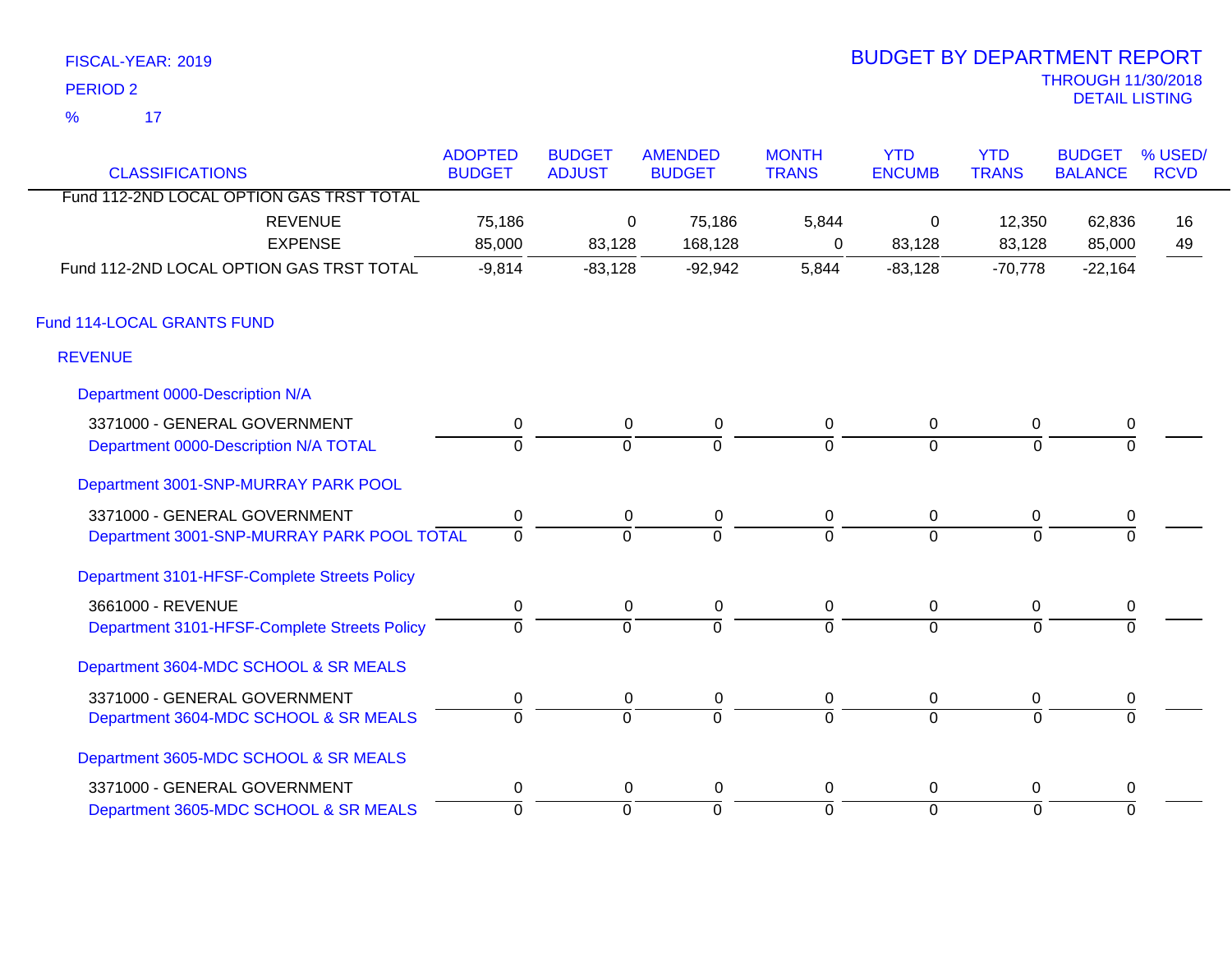| <b>CLASSIFICATIONS</b>                    | <b>ADOPTED</b><br><b>BUDGET</b> | <b>BUDGET</b><br><b>ADJUST</b> | <b>AMENDED</b><br><b>BUDGET</b> | <b>MONTH</b><br><b>TRANS</b> | <b>YTD</b><br><b>ENCUMB</b> | <b>YTD</b><br><b>TRANS</b> | <b>BUDGET</b><br><b>BALANCE</b> | % USED/<br><b>RCVD</b> |
|-------------------------------------------|---------------------------------|--------------------------------|---------------------------------|------------------------------|-----------------------------|----------------------------|---------------------------------|------------------------|
|                                           |                                 |                                |                                 |                              |                             |                            |                                 |                        |
| Department 3606-MDC SCHOOL & SR MEALS     |                                 |                                |                                 |                              |                             |                            |                                 |                        |
| 3371000 - GENERAL GOVERNMENT              | 0                               | 0                              | 0                               | 0                            | 0                           | 0                          | 0                               |                        |
| Department 3606-MDC SCHOOL & SR MEALS     | $\overline{0}$                  | $\overline{0}$                 | $\overline{0}$                  | $\overline{0}$               | $\Omega$                    | $\Omega$                   | $\overline{0}$                  |                        |
| Department 3607-SR MEAL AMENDMENT TO JUNE |                                 |                                |                                 |                              |                             |                            |                                 |                        |
| 3371000 - GENERAL GOVERNMENT              | 0                               |                                | 0<br>0                          | 0                            | $\mathbf 0$                 | $\mathbf 0$                | 0                               |                        |
| Department 3607-SR MEAL AMENDMENT TO JUNE | $\overline{0}$                  | $\overline{0}$                 | $\overline{0}$                  | $\overline{0}$               | $\overline{0}$              | $\overline{0}$             | $\Omega$                        |                        |
|                                           |                                 |                                |                                 |                              |                             |                            |                                 |                        |
| Department 3608-SR MEAL & AFTER SCHOOL    |                                 |                                |                                 |                              |                             |                            |                                 |                        |
| 3371000 - GENERAL GOVERNMENT              | 0                               | 0                              | 0                               | 0                            | 0                           | 0                          | 0                               |                        |
| Department 3608-SR MEAL & AFTER SCHOOL    | $\overline{0}$                  | $\overline{0}$                 | $\overline{0}$                  | $\Omega$                     | $\Omega$                    | $\Omega$                   | 0                               |                        |
| Department 3609-SR MEAL&AFTER SCH #2 JUL- |                                 |                                |                                 |                              |                             |                            |                                 |                        |
| 3371000 - GENERAL GOVERNMENT              | $\mathbf 0$                     | 0                              | 0                               | 0                            | $\mathbf 0$                 | 0                          | 0                               |                        |
| Department 3609-SR MEAL&AFTER SCH #2 JUL- | $\overline{0}$                  | $\overline{0}$                 | $\overline{0}$                  | $\Omega$                     | $\Omega$                    | $\overline{0}$             | $\overline{0}$                  |                        |
| Department 3610-SR MEAL&AFTER SCH         |                                 |                                |                                 |                              |                             |                            |                                 |                        |
| 3371000 - GENERAL GOVERNMENT              | 0                               |                                | 0<br>$\mathbf 0$                | 0                            | $\mathbf 0$                 | $\mathbf 0$                | 0                               |                        |
| Department 3610-SR MEAL&AFTER SCH         | $\Omega$                        | $\Omega$                       | $\Omega$                        | $\Omega$                     | $\Omega$                    | $\Omega$                   |                                 |                        |
| Department 3801-ADA-FY2010                |                                 |                                |                                 |                              |                             |                            |                                 |                        |
| 3371000 - GENERAL GOVERNMENT              | 0                               |                                | 0<br>0                          | 0                            | $\pmb{0}$                   | 0                          | 0                               |                        |
| Department 3801-ADA-FY2010 TOTAL          | $\overline{0}$                  | $\overline{0}$                 | $\overline{0}$                  | $\Omega$                     | $\overline{0}$              | $\Omega$                   | $\overline{0}$                  |                        |
| Department 3802-ADA FY 2011               |                                 |                                |                                 |                              |                             |                            |                                 |                        |
| 3371000 - GENERAL GOVERNMENT              | 0                               |                                | 0<br>0                          | 0                            | 0                           | 0                          | 0                               |                        |
| Department 3802-ADA FY 2011 TOTAL         | $\Omega$                        | $\overline{0}$                 | $\overline{0}$                  | $\overline{0}$               | $\overline{0}$              | $\Omega$                   | $\overline{0}$                  |                        |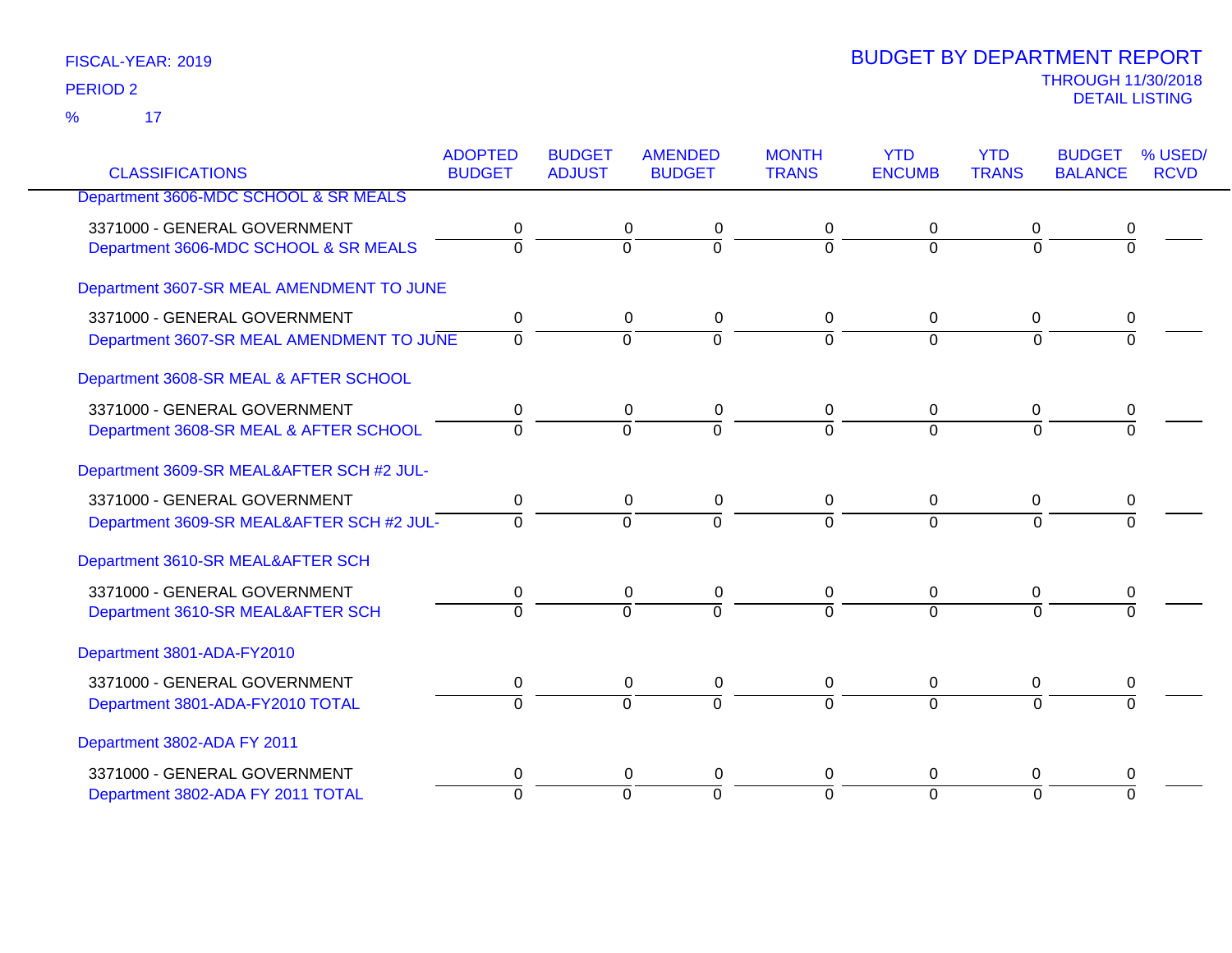17 %

| <b>CLASSIFICATIONS</b>                                            | <b>ADOPTED</b><br><b>BUDGET</b> | <b>BUDGET</b><br><b>ADJUST</b> | <b>AMENDED</b><br><b>BUDGET</b>                              | <b>MONTH</b><br><b>TRANS</b> | <b>YTD</b><br><b>ENCUMB</b>   | <b>YTD</b><br><b>TRANS</b>  | <b>BUDGET</b><br><b>BALANCE</b> | % USED/<br><b>RCVD</b> |
|-------------------------------------------------------------------|---------------------------------|--------------------------------|--------------------------------------------------------------|------------------------------|-------------------------------|-----------------------------|---------------------------------|------------------------|
| Department 3803-ADA FY 2012                                       |                                 |                                |                                                              |                              |                               |                             |                                 |                        |
| 3371000 - GENERAL GOVERNMENT<br>Department 3803-ADA FY 2012 TOTAL | 0<br>$\overline{0}$             |                                | 0<br>0<br>$\overline{0}$<br>$\overline{0}$                   | 0<br>$\overline{0}$          | 0<br>$\overline{0}$           | 0<br>$\overline{0}$         | 0<br>$\overline{0}$             |                        |
| Department 3804-ADA FY 2013                                       |                                 |                                |                                                              |                              |                               |                             |                                 |                        |
| 3371000 - GENERAL GOVERNMENT<br>Department 3804-ADA FY 2013 TOTAL | 0<br>$\overline{0}$             |                                | 0<br>0<br>$\overline{0}$<br>$\overline{0}$                   | 0<br>$\overline{0}$          | $\mathbf 0$<br>$\overline{0}$ | 0<br>$\overline{0}$         | 0<br>$\overline{0}$             |                        |
| Department 3805-ADA FY 2013                                       |                                 |                                |                                                              |                              |                               |                             |                                 |                        |
| 3371000 - GENERAL GOVERNMENT<br>Department 3805-ADA FY 2013 TOTAL | 0<br>$\overline{0}$             |                                | $\mathbf 0$<br>$\pmb{0}$<br>$\overline{0}$<br>$\overline{0}$ | 0<br>$\Omega$                | $\mathbf 0$<br>$\Omega$       | 0<br>$\overline{0}$         | 0<br>$\overline{0}$             |                        |
| Department 3806-ADA FY 2015                                       |                                 |                                |                                                              |                              |                               |                             |                                 |                        |
| 3371000 - GENERAL GOVERNMENT<br>Department 3806-ADA FY 2015 TOTAL | 0<br>$\overline{0}$             |                                | $\pmb{0}$<br>$\mathbf 0$<br>$\overline{0}$<br>$\overline{0}$ | $\pmb{0}$<br>$\Omega$        | $\mathbf 0$<br>$\overline{0}$ | $\pmb{0}$<br>$\overline{0}$ | 0<br>$\Omega$                   |                        |
| Department 3807-ADA FY 2016                                       |                                 |                                |                                                              |                              |                               |                             |                                 |                        |
| 3371000 - GENERAL GOVERNMENT<br>Department 3807-ADA FY 2016 TOTAL | 0<br>$\Omega$                   |                                | 0<br>$\pmb{0}$<br>$\overline{0}$<br>$\overline{0}$           | $\pmb{0}$<br>$\Omega$        | 0<br>$\Omega$                 | $\pmb{0}$<br>$\Omega$       | 0<br>$\Omega$                   |                        |
| Department 3808-ADA FY 2017                                       |                                 |                                |                                                              |                              |                               |                             |                                 |                        |
| 3371000 - GENERAL GOVERNMENT<br>Department 3808-ADA FY 2017 TOTAL | 0<br>$\Omega$                   |                                | $\pmb{0}$<br>0<br>$\overline{0}$<br>$\overline{0}$           | $\pmb{0}$<br>$\Omega$        | $\pmb{0}$<br>$\overline{0}$   | $\pmb{0}$<br>$\Omega$       | $\pmb{0}$<br>$\overline{0}$     |                        |
| Department 4010-GOB-WATER & SEWER                                 |                                 |                                |                                                              |                              |                               |                             |                                 |                        |
| 3311000 - REVENUE<br>3371000 - GENERAL GOVERNMENT                 | 0                               |                                | $\mathbf 0$<br>$\pmb{0}$                                     | 0                            | $\pmb{0}$                     | $\pmb{0}$                   | 0                               |                        |
| Department 4010-GOB-WATER & SEWER                                 | 0<br>$\overline{0}$             |                                | $\mathbf 0$<br>$\pmb{0}$<br>ō<br>$\overline{0}$              | $\pmb{0}$<br>$\Omega$        | $\pmb{0}$<br>$\mathbf 0$      | $\mathbf 0$<br>0            | $\pmb{0}$<br>$\Omega$           |                        |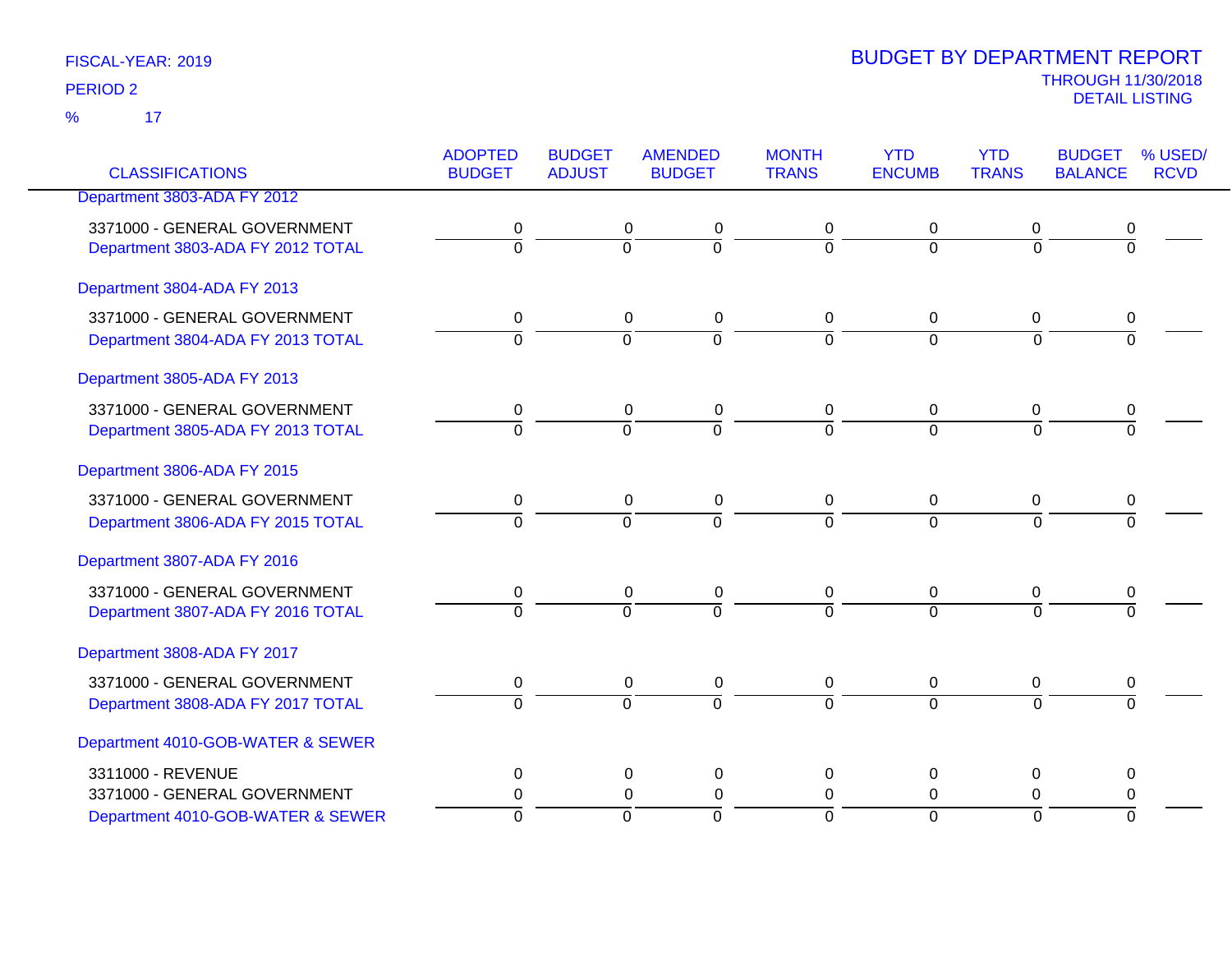17 %

|                                                  | <b>ADOPTED</b><br><b>BUDGET</b> | <b>BUDGET</b>  | <b>AMENDED</b>           | <b>MONTH</b><br><b>TRANS</b> | <b>YTD</b><br><b>ENCUMB</b> | <b>YTD</b><br><b>TRANS</b> | <b>BUDGET</b>  | % USED/<br><b>RCVD</b> |
|--------------------------------------------------|---------------------------------|----------------|--------------------------|------------------------------|-----------------------------|----------------------------|----------------|------------------------|
| <b>CLASSIFICATIONS</b>                           |                                 | <b>ADJUST</b>  | <b>BUDGET</b>            |                              |                             |                            | <b>BALANCE</b> |                        |
| Department 4011-GOB-Sanitary Sewer Master Plan   |                                 |                |                          |                              |                             |                            |                |                        |
| 3371000 - GENERAL GOVERNMENT                     | 0                               |                | 0<br>0                   | 0                            | 0                           | 0                          | 0              |                        |
| Department 4011-GOB-Sanitary Sewer Master Plan   | $\overline{0}$                  | $\mathbf 0$    | $\overline{0}$           | $\Omega$                     | $\overline{0}$              | $\Omega$                   | 0              |                        |
| Department 4100-VILLAGERS GRANT-                 |                                 |                |                          |                              |                             |                            |                |                        |
| 3371000 - GENERAL GOVERNMENT                     | 0                               |                | $\mathbf 0$<br>$\pmb{0}$ | 0                            | $\mathbf 0$                 | 0                          | 0              |                        |
| Department 4100-VILLAGERS GRANT-                 | $\overline{0}$                  | $\overline{0}$ | $\overline{0}$           | $\overline{0}$               | $\overline{0}$              | $\Omega$                   | $\Omega$       |                        |
| Department 4101-VILLAGERS GRANT-                 |                                 |                |                          |                              |                             |                            |                |                        |
| 3371000 - GENERAL GOVERNMENT                     | 0                               |                | 0<br>0                   | 0                            | 0                           | 0                          | 0              |                        |
| Department 4101-VILLAGERS GRANT-                 | $\Omega$                        | $\overline{0}$ | $\overline{0}$           | $\Omega$                     | $\Omega$                    | $\Omega$                   | $\Omega$       |                        |
| Department 4200-MPO                              |                                 |                |                          |                              |                             |                            |                |                        |
| 3371000 - GENERAL GOVERNMENT                     | $\mathbf 0$                     |                | $\mathbf 0$<br>0         | $\mathbf 0$                  | $\mathbf 0$                 | $\mathbf 0$                | 0              |                        |
| Department 4200-MPO TOTAL                        | $\Omega$                        | $\Omega$       | $\overline{0}$           | $\Omega$                     | $\Omega$                    | $\Omega$                   | 0              |                        |
| Department 4201-MPO-Complete Street Policy       |                                 |                |                          |                              |                             |                            |                |                        |
| 3371000 - GENERAL GOVERNMENT                     | 0                               |                | $\mathbf 0$<br>$\pmb{0}$ | $\mathbf 0$                  | $\mathbf 0$                 | 0                          | 0              |                        |
| Department 4201-MPO-Complete Street Policy TOTAL | $\overline{0}$                  | $\Omega$       | $\overline{0}$           | $\Omega$                     | $\overline{0}$              | $\Omega$                   | O              |                        |
| Department 4300-MDC-NEAT STREETS-CRA TREE        |                                 |                |                          |                              |                             |                            |                |                        |
| 3371000 - GENERAL GOVERNMENT                     | 0                               |                | $\pmb{0}$<br>$\pmb{0}$   | 0                            | $\mathbf 0$                 | $\mathbf 0$                | 0              |                        |
| Department 4300-MDC-NEAT STREETS-CRA TREE        | $\mathbf 0$                     | $\mathbf 0$    | $\Omega$                 | $\Omega$                     | $\Omega$                    | $\Omega$                   | $\Omega$       |                        |
| Department 4301-MDC Neat Streets-Tree Planting   |                                 |                |                          |                              |                             |                            |                |                        |
| 3371000 - GENERAL GOVERNMENT                     | 0                               |                | 0<br>0                   | 0                            | 0                           | 0                          | 0              |                        |
| Department 4301-MDC Neat Streets-Tree Planting   | $\Omega$                        | $\overline{0}$ | $\Omega$                 | $\Omega$                     | $\overline{0}$              | $\Omega$                   | $\Omega$       |                        |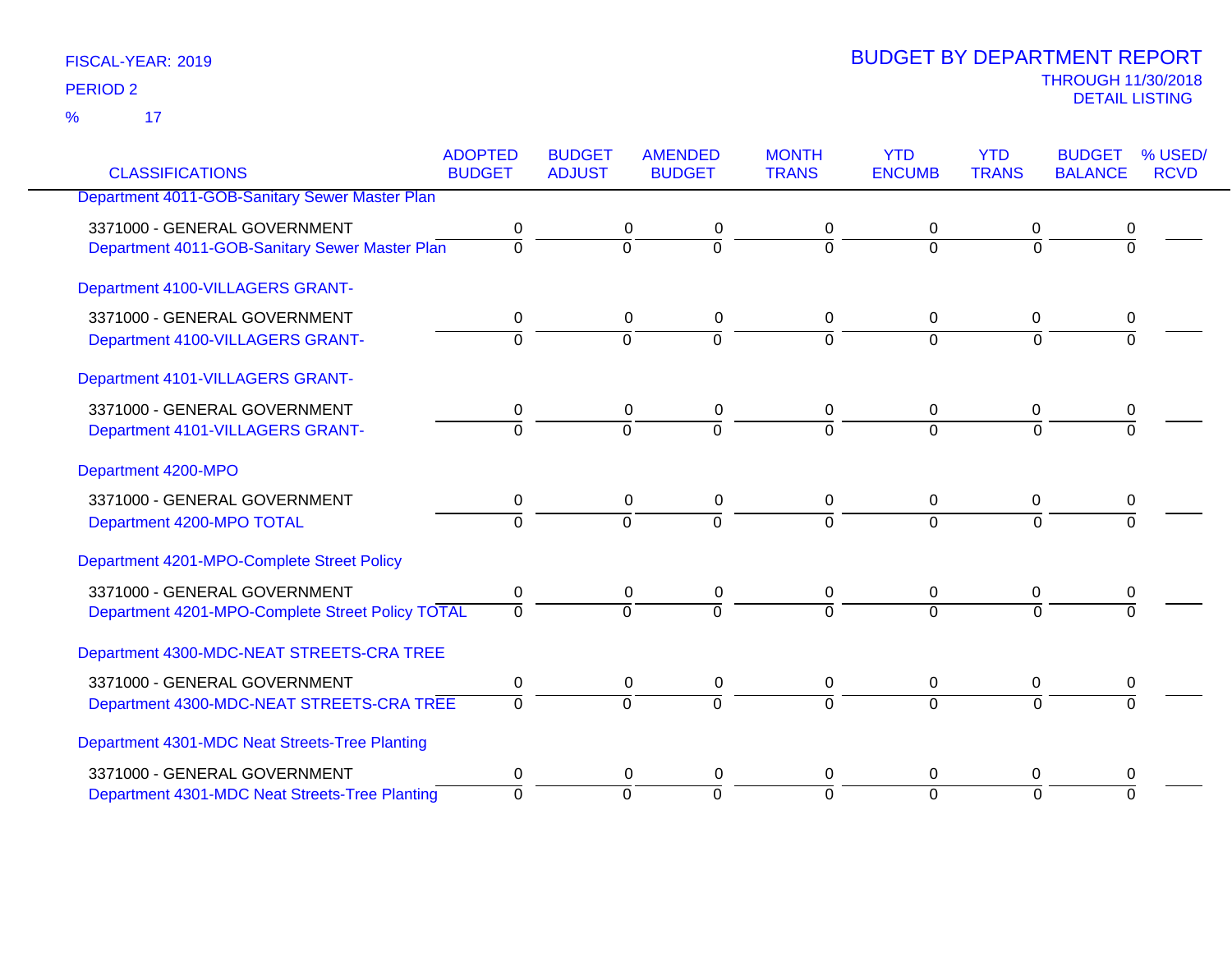|                                               | <b>ADOPTED</b><br><b>BUDGET</b> | <b>BUDGET</b> | <b>AMENDED</b> | <b>MONTH</b><br><b>TRANS</b> | <b>YTD</b><br><b>ENCUMB</b> | <b>YTD</b><br><b>TRANS</b> | <b>BUDGET</b>  | % USED/<br><b>RCVD</b> |
|-----------------------------------------------|---------------------------------|---------------|----------------|------------------------------|-----------------------------|----------------------------|----------------|------------------------|
| <b>CLASSIFICATIONS</b>                        |                                 | <b>ADJUST</b> | <b>BUDGET</b>  |                              |                             |                            | <b>BALANCE</b> |                        |
| Department 4400-South Miami Garden Club       |                                 |               |                |                              |                             |                            |                |                        |
| 3661000 - REVENUE                             | 0                               | 3,000         | 3,000          | 0                            | $\mathbf 0$                 | 3,000                      | 0              | 100                    |
| Department 4400-South Miami Garden Club TOTAL | 0                               | 3,000         | 3,000          | $\pmb{0}$                    | $\Omega$                    | 3,000                      | $\mathbf 0$    | 100                    |
| Department 4501-ORANGE BOWL YOUTH SPORTS,     |                                 |               |                |                              |                             |                            |                |                        |
| 3661000 - REVENUE                             | 0                               | $\mathbf 0$   | 0              | 0                            | $\mathbf 0$                 | 0                          | 0              |                        |
| Department 4501-ORANGE BOWL YOUTH SPORTS,     | 0                               | 0             | $\Omega$       | $\overline{0}$               | $\Omega$                    | $\overline{0}$             | $\overline{0}$ |                        |
| Department 4601-USA Swimming FY18             |                                 |               |                |                              |                             |                            |                |                        |
| 3661000 - REVENUE                             | 0                               | $\mathbf 0$   | 0              | 0                            | $\mathbf 0$                 | $\mathbf 0$                | 0              |                        |
| Department 4601-USA Swimming FY18 TOTAL       | $\Omega$                        | $\Omega$      | $\Omega$       | $\Omega$                     | $\Omega$                    | $\Omega$                   | $\overline{0}$ |                        |
| <b>REVENUE TOTAL</b>                          | 0                               | 3,000         | 3,000          | 0                            | 0                           | 3,000                      | $\Omega$       | 100                    |
| <b>EXPENSE</b>                                |                                 |               |                |                              |                             |                            |                |                        |
| Department 3001-SNP-MURRAY PARK POOL          |                                 |               |                |                              |                             |                            |                |                        |
| 5413100 - PROFESSIONAL SERVICES               | 0                               | $\mathbf 0$   | 0              | 0                            | $\Omega$                    | $\mathbf 0$                | 0              |                        |
| 5413450 - CONTRACTUAL SERVICES                | 0                               | 0             | 0              | 0                            | 0                           | 0                          | 0              |                        |
| Department 3001-SNP-MURRAY PARK POOL TOTAL    | $\Omega$                        | $\Omega$      | $\Omega$       | $\Omega$                     | $\Omega$                    | $\Omega$                   | $\Omega$       |                        |
| Department 3101-HFSF-Complete Streets Policy  |                                 |               |                |                              |                             |                            |                |                        |
| 5413450 - CONTRACTUAL SERVICES                | 0                               | 0             | 0              | 0                            | 0                           | 0                          | 0              |                        |
| Department 3101-HFSF-Complete Streets Policy  | $\Omega$                        | $\Omega$      | $\Omega$       | $\mathbf 0$                  | $\Omega$                    | $\Omega$                   | $\overline{0}$ |                        |
| Department 3603-12-SMIA-CB OCT11-SEP12        |                                 |               |                |                              |                             |                            |                |                        |
| 5413450 - CONTRACTUAL SERVICES                | 0                               | 0             | 0              | 0                            | 0                           | 0                          | 0              |                        |
| Department 3603-12-SMIA-CB OCT11-SEP12 TOTAL  | $\mathbf 0$                     | $\Omega$      | $\Omega$       | $\overline{0}$               | $\Omega$                    | $\overline{0}$             | $\Omega$       |                        |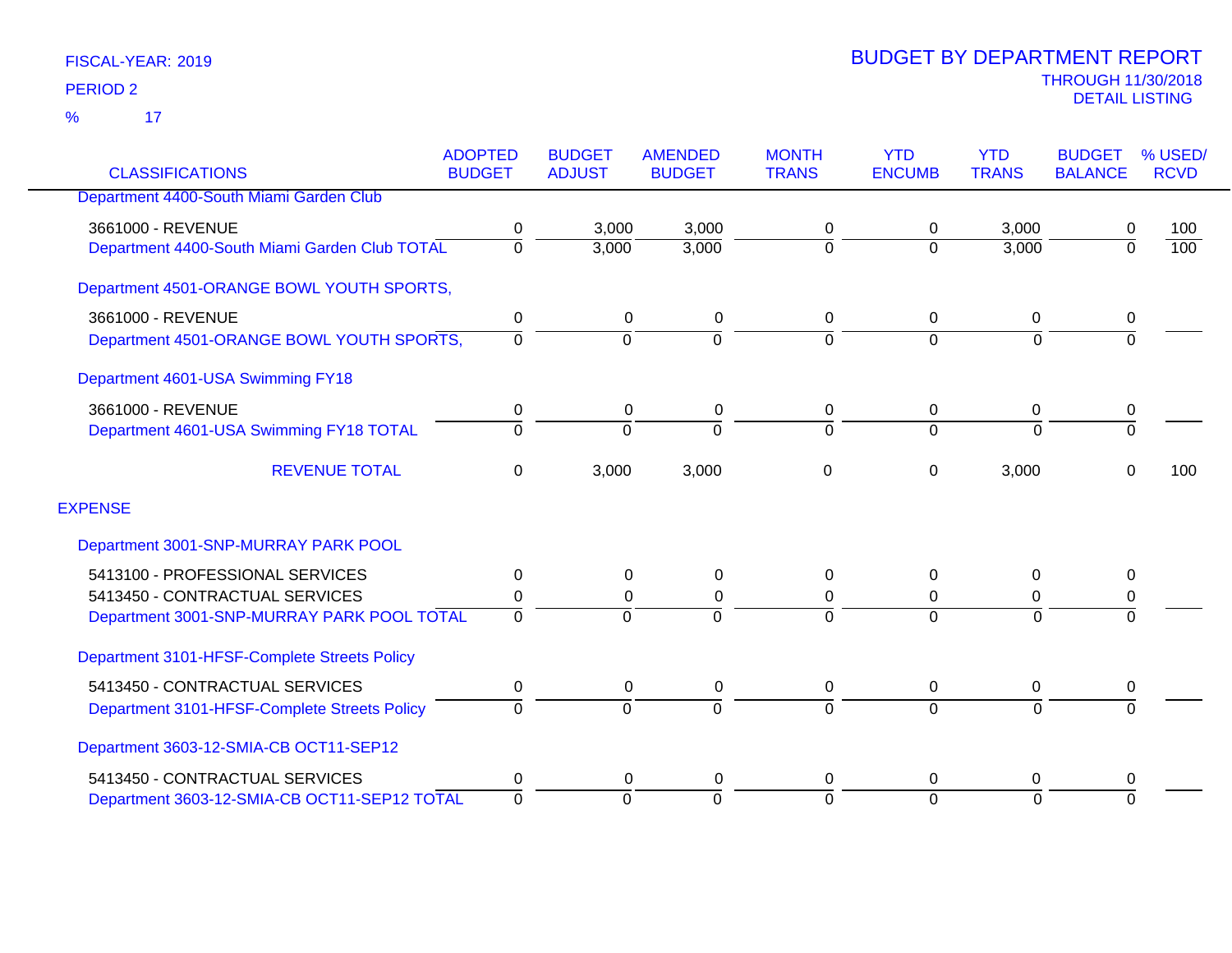17 %

|                                           | <b>ADOPTED</b> | <b>BUDGET</b>  | <b>AMENDED</b>                   | <b>MONTH</b>   | <b>YTD</b>     | <b>YTD</b>     | <b>BUDGET</b>  | % USED/     |
|-------------------------------------------|----------------|----------------|----------------------------------|----------------|----------------|----------------|----------------|-------------|
| <b>CLASSIFICATIONS</b>                    | <b>BUDGET</b>  | <b>ADJUST</b>  | <b>BUDGET</b>                    | <b>TRANS</b>   | <b>ENCUMB</b>  | <b>TRANS</b>   | <b>BALANCE</b> | <b>RCVD</b> |
| Department 3604-MDC SCHOOL & SR MEALS     |                |                |                                  |                |                |                |                |             |
| 5411310 - PART TIME                       | 0              |                | $\mathbf 0$<br>0                 | $\Omega$       | $\Omega$       | $\Omega$       | 0              |             |
| 5413450 - CONTRACTUAL SERVICES            | 0              |                | 0<br>0                           | 0              | $\Omega$       | 0              | 0              |             |
| Department 3604-MDC SCHOOL & SR MEALS     | $\overline{0}$ |                | $\overline{0}$<br>$\overline{0}$ | $\overline{0}$ | $\overline{0}$ | $\overline{0}$ | $\overline{0}$ |             |
| Department 3605-MDC SCHOOL & SR MEALS     |                |                |                                  |                |                |                |                |             |
| 5411310 - PART TIME                       | 0              |                | $\mathbf 0$<br>$\mathbf 0$       | $\Omega$       | 0              | 0              | 0              |             |
| 5413450 - CONTRACTUAL SERVICES            | 0              |                | $\pmb{0}$<br>0                   | 0              | 0              | 0              | 0              |             |
| Department 3605-MDC SCHOOL & SR MEALS     | $\Omega$       |                | $\Omega$<br>$\Omega$             | $\mathbf{0}$   | $\Omega$       | $\Omega$       | $\Omega$       |             |
| Department 3606-MDC SCHOOL & SR MEALS     |                |                |                                  |                |                |                |                |             |
| 5411310 - PART TIME                       | 0              |                | 0<br>0                           | $\Omega$       | 0              | 0              | 0              |             |
| 5413450 - CONTRACTUAL SERVICES            | 0              |                | $\mathbf{0}$<br>$\mathbf 0$      | $\Omega$       | $\Omega$       | 0              | 0              |             |
| Department 3606-MDC SCHOOL & SR MEALS     | $\Omega$       | $\overline{0}$ | $\overline{0}$                   | $\Omega$       | $\Omega$       | $\Omega$       | $\overline{0}$ |             |
| Department 3607-SR MEAL AMENDMENT TO JUNE |                |                |                                  |                |                |                |                |             |
| 5411310 - PART TIME                       | $\mathbf{0}$   |                | 0<br>$\mathbf{0}$                | $\Omega$       | 0              | $\Omega$       | $\Omega$       |             |
| 5413450 - CONTRACTUAL SERVICES            | 0              |                | $\Omega$<br>0                    | $\Omega$       | $\Omega$       | $\Omega$       | 0              |             |
| Department 3607-SR MEAL AMENDMENT TO JUNE | $\overline{0}$ | $\Omega$       | $\Omega$                         | $\Omega$       | $\Omega$       | $\Omega$       | $\Omega$       |             |
| Department 3608-SR MEAL & AFTER SCHOOL    |                |                |                                  |                |                |                |                |             |
| 5411310 - PART TIME                       | 0              |                | 0<br>0                           | 0              | 0              | 0              | 0              |             |
| 5413450 - CONTRACTUAL SERVICES            | 0              |                | 0<br>0                           | 0              | 0              | 0              | 0              |             |
| Department 3608-SR MEAL & AFTER SCHOOL    | $\Omega$       | $\overline{0}$ | $\overline{0}$                   | $\Omega$       | $\overline{0}$ | $\overline{0}$ | $\Omega$       |             |
| Department 3609-SR MEAL&AFTER SCH #2 JUL- |                |                |                                  |                |                |                |                |             |
| 5411310 - PART TIME                       | $\mathbf 0$    |                | $\Omega$<br>$\Omega$             | 0              | $\Omega$       | 0              | $\Omega$       |             |
| 5413450 - CONTRACTUAL SERVICES            | $\Omega$       |                | 0<br>$\Omega$                    | $\Omega$       | $\Omega$       | $\Omega$       | $\Omega$       |             |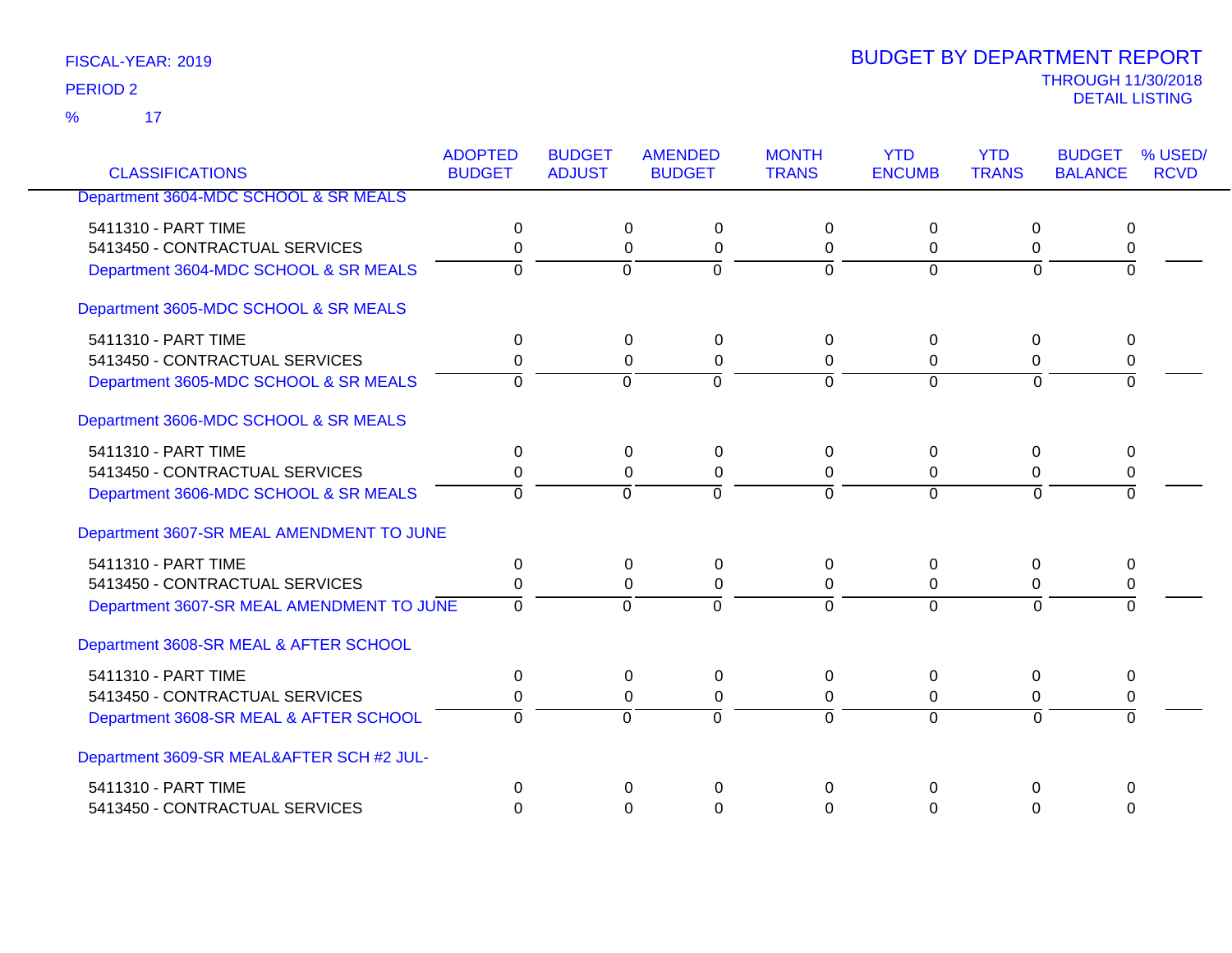17 %

| <b>CLASSIFICATIONS</b>                    | <b>ADOPTED</b><br><b>BUDGET</b> | <b>BUDGET</b><br><b>ADJUST</b> | <b>AMENDED</b><br><b>BUDGET</b> | <b>MONTH</b><br><b>TRANS</b> | <b>YTD</b><br><b>ENCUMB</b> | <b>YTD</b><br><b>TRANS</b> | <b>BUDGET</b><br><b>BALANCE</b> | % USED/<br><b>RCVD</b> |
|-------------------------------------------|---------------------------------|--------------------------------|---------------------------------|------------------------------|-----------------------------|----------------------------|---------------------------------|------------------------|
| Department 3609-SR MEAL&AFTER SCH #2 JUL- | $\overline{\mathfrak{o}}$       | $\overline{0}$                 | $\overline{0}$                  | $\overline{\mathfrak{o}}$    | $\overline{0}$              | $\overline{\mathfrak{o}}$  | $\overline{0}$                  |                        |
| Department 3610-SR MEAL&AFTER SCH         |                                 |                                |                                 |                              |                             |                            |                                 |                        |
| 5411310 - PART TIME                       | 0                               | $\Omega$                       | 0                               | $\overline{0}$               | $\Omega$                    | 0                          | 0                               |                        |
| 5413450 - CONTRACTUAL SERVICES            | 0                               | 0                              | 0                               | 0                            | $\Omega$                    | 0                          | 0                               |                        |
| Department 3610-SR MEAL&AFTER SCH         | $\overline{0}$                  | $\overline{0}$                 | 0                               | $\Omega$                     | $\Omega$                    | $\Omega$                   | $\overline{0}$                  |                        |
| Department 3801-ADA-FY2010                |                                 |                                |                                 |                              |                             |                            |                                 |                        |
| 5453450 - CONTRACTUAL                     | 0                               | 0                              | $\pmb{0}$                       | $\mathbf 0$                  | 0                           | $\mathbf 0$                | 0                               |                        |
| Department 3801-ADA-FY2010 TOTAL          | $\overline{0}$                  | $\overline{0}$                 | $\overline{0}$                  | $\Omega$                     | $\Omega$                    | $\Omega$                   | $\overline{0}$                  |                        |
| Department 3802-ADA FY 2011               |                                 |                                |                                 |                              |                             |                            |                                 |                        |
| 5453450 - CONTRACTUAL                     | $\pmb{0}$                       | 0                              | $\pmb{0}$                       | $\mathbf 0$                  | $\mathbf 0$                 | $\mathbf 0$                | $\pmb{0}$                       |                        |
| Department 3802-ADA FY 2011 TOTAL         | $\overline{0}$                  | $\Omega$                       | $\overline{0}$                  | $\Omega$                     | $\Omega$                    | $\Omega$                   | $\overline{0}$                  |                        |
| Department 3803-ADA FY 2012               |                                 |                                |                                 |                              |                             |                            |                                 |                        |
| 5453450 - CONTRACTUAL                     | 0                               | 0                              | $\pmb{0}$                       | 0                            | $\mathbf 0$                 | $\mathbf 0$                | 0                               |                        |
| Department 3803-ADA FY 2012 TOTAL         | $\overline{0}$                  | $\overline{0}$                 | $\overline{0}$                  | $\overline{0}$               | $\overline{0}$              | $\overline{0}$             | $\overline{0}$                  |                        |
| Department 3804-ADA FY 2013               |                                 |                                |                                 |                              |                             |                            |                                 |                        |
| 5453450 - CONTRACTUAL                     | 0                               | 0                              | 0                               | 0                            | 0                           | 0                          | 0                               |                        |
| Department 3804-ADA FY 2013 TOTAL         | $\overline{0}$                  | $\overline{0}$                 | $\overline{0}$                  | $\overline{0}$               | $\overline{0}$              | $\Omega$                   | $\overline{0}$                  |                        |
| Department 3805-ADA FY 2013               |                                 |                                |                                 |                              |                             |                            |                                 |                        |
| 5453450 - CONTRACTUAL                     | 0                               | 0                              | $\pmb{0}$                       | $\mathbf 0$                  | $\mathbf 0$                 | $\mathbf 0$                | $\pmb{0}$                       |                        |
| Department 3805-ADA FY 2013 TOTAL         | $\overline{0}$                  | $\overline{0}$                 | $\overline{0}$                  | $\overline{0}$               | $\overline{0}$              | $\overline{0}$             | $\overline{0}$                  |                        |
| Department 3806-ADA FY 2015               |                                 |                                |                                 |                              |                             |                            |                                 |                        |
| 5453450 - CONTRACTUAL                     | 0                               | $\mathbf 0$                    | $\mathbf 0$                     | 0                            | $\mathbf 0$                 | $\mathbf 0$                | $\mathbf 0$                     |                        |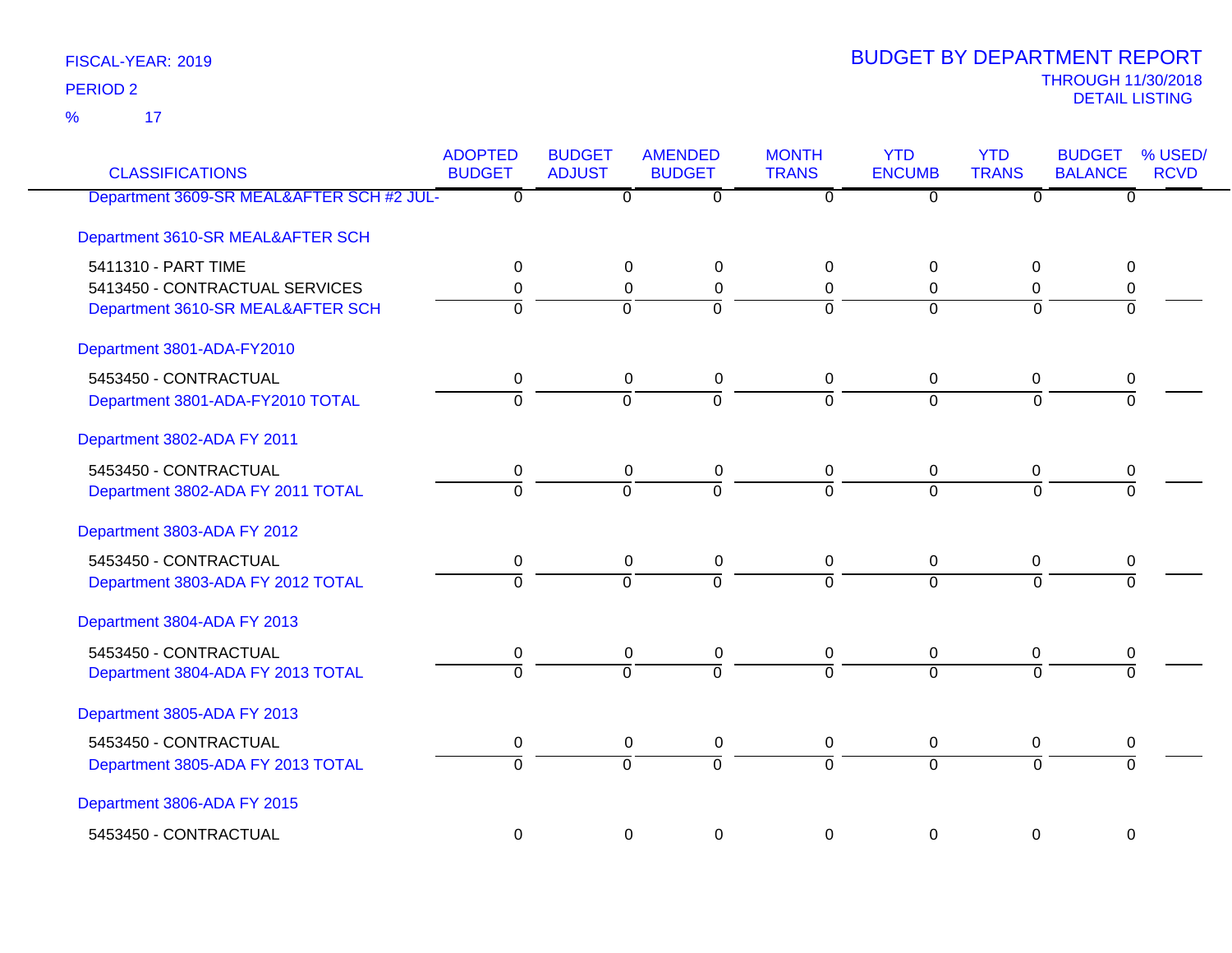17 %

| <b>CLASSIFICATIONS</b>                         | <b>ADOPTED</b><br><b>BUDGET</b> | <b>BUDGET</b><br><b>ADJUST</b> | <b>AMENDED</b><br><b>BUDGET</b>  | <b>MONTH</b><br><b>TRANS</b> | <b>YTD</b><br><b>ENCUMB</b> | <b>YTD</b><br><b>TRANS</b> | <b>BUDGET</b><br><b>BALANCE</b> | % USED/<br><b>RCVD</b> |
|------------------------------------------------|---------------------------------|--------------------------------|----------------------------------|------------------------------|-----------------------------|----------------------------|---------------------------------|------------------------|
| Department 3806-ADA FY 2015 TOTAL              | $\overline{0}$                  |                                | $\overline{0}$<br>$\overline{0}$ | $\overline{0}$               | $\overline{0}$              | $\overline{0}$             | $\overline{0}$                  |                        |
| Department 3807-ADA FY 2016                    |                                 |                                |                                  |                              |                             |                            |                                 |                        |
| 5453450 - CONTRACTUAL                          | 0                               |                                | $\boldsymbol{0}$<br>0            | 0                            | 0                           | 0                          | 0                               |                        |
| Department 3807-ADA FY 2016 TOTAL              | $\overline{0}$                  |                                | $\overline{0}$<br>$\overline{0}$ | $\Omega$                     | $\overline{0}$              | $\Omega$                   | 0                               |                        |
| Department 3808-ADA FY 2017                    |                                 |                                |                                  |                              |                             |                            |                                 |                        |
| 5453450 - CONTRACTUAL                          | 0                               |                                | $\mathbf 0$<br>$\pmb{0}$         | $\mathbf 0$                  | $\pmb{0}$                   | 0                          | 0                               |                        |
| Department 3808-ADA FY 2017 TOTAL              | $\Omega$                        |                                | $\Omega$<br>$\Omega$             | $\Omega$                     | $\Omega$                    | $\Omega$                   | $\Omega$                        |                        |
| Department 4000-WATER DIST SYS EXTENSION       |                                 |                                |                                  |                              |                             |                            |                                 |                        |
| 5416490 - CONSTRUCTIONS PROJECTS               | 0                               |                                | $\mathbf 0$<br>$\pmb{0}$         | $\mathbf 0$                  | $\pmb{0}$                   | 0                          | 0                               |                        |
| Department 4000-WATER DIST SYS EXTENSION       | $\Omega$                        |                                | $\overline{0}$<br>$\overline{0}$ | $\Omega$                     | $\Omega$                    | $\Omega$                   | $\overline{0}$                  |                        |
| Department 4010-GOB-WATER & SEWER              |                                 |                                |                                  |                              |                             |                            |                                 |                        |
| 5413100 - PROFESSIONAL SERVICES                | 0                               |                                | 0<br>$\mathbf{0}$                | $\Omega$                     | 0                           | $\Omega$                   | 0                               |                        |
| 5413450 - CONTRACTUAL SERVICES                 | 0                               |                                | $\pmb{0}$<br>$\boldsymbol{0}$    | $\mathbf 0$                  | $\mathbf 0$                 | 0                          | 0                               |                        |
| Department 4010-GOB-WATER & SEWER              | $\Omega$                        |                                | $\Omega$<br>$\Omega$             | $\Omega$                     | $\Omega$                    | $\Omega$                   | 0                               |                        |
| Department 4011-GOB-Sanitary Sewer Master Plan |                                 |                                |                                  |                              |                             |                            |                                 |                        |
| 5413100 - PROFESSIONAL SERVICES                | 0                               |                                | 0<br>0                           | 0                            | 0                           | 0                          | 0                               |                        |
| Department 4011-GOB-Sanitary Sewer Master Plan | $\overline{0}$                  |                                | $\overline{0}$<br>$\Omega$       | $\Omega$                     | $\overline{0}$              | $\Omega$                   | $\overline{0}$                  |                        |
| Department 4100-VILLAGERS GRANT-               |                                 |                                |                                  |                              |                             |                            |                                 |                        |
| 5196450 - CAPITAL OUTLAY                       | 0                               |                                | 0<br>0                           | 0                            | 0                           | 0                          | 0                               |                        |
| Department 4100-VILLAGERS GRANT-               | $\overline{0}$                  |                                | $\overline{0}$<br>$\overline{0}$ | $\overline{0}$               | $\overline{0}$              | $\Omega$                   | $\overline{0}$                  |                        |
| Department 4101-VILLAGERS GRANT-               |                                 |                                |                                  |                              |                             |                            |                                 |                        |
| 5196450 - CAPITAL OUTLAY                       | $\mathbf 0$                     |                                | $\mathbf 0$<br>$\mathbf 0$       | $\Omega$                     | 0                           | $\mathbf 0$                | $\mathbf 0$                     |                        |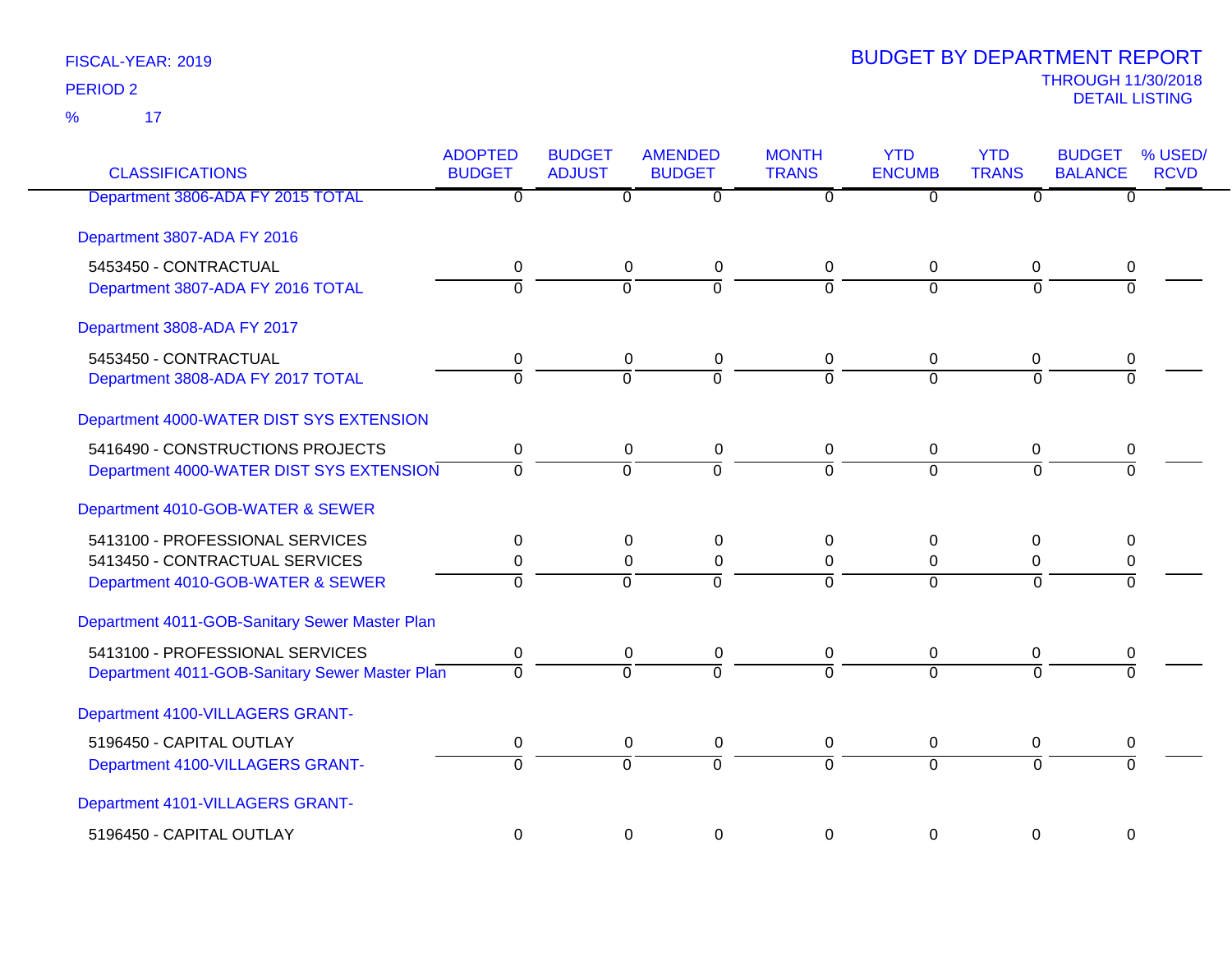| <b>CLASSIFICATIONS</b>                           | <b>ADOPTED</b><br><b>BUDGET</b> | <b>BUDGET</b><br><b>ADJUST</b> | <b>AMENDED</b><br><b>BUDGET</b> | <b>MONTH</b><br><b>TRANS</b> | <b>YTD</b><br><b>ENCUMB</b> | <b>YTD</b><br><b>TRANS</b> | <b>BUDGET</b><br><b>BALANCE</b> | % USED/<br><b>RCVD</b> |
|--------------------------------------------------|---------------------------------|--------------------------------|---------------------------------|------------------------------|-----------------------------|----------------------------|---------------------------------|------------------------|
| Department 4101-VILLAGERS GRANT-                 | $\overline{0}$                  | 0                              | $\overline{0}$                  | 0                            | $\overline{0}$              | $\overline{0}$             | $\overline{0}$                  |                        |
| Department 4200-MPO                              |                                 |                                |                                 |                              |                             |                            |                                 |                        |
| 5416490 - CONSTRUCTIONS PROJECTS                 | $\mathbf 0$                     | $\mathbf 0$                    | 0                               | 0                            | $\mathbf 0$                 | $\mathbf 0$                | 0                               |                        |
| Department 4200-MPO TOTAL                        | $\overline{0}$                  | $\overline{0}$                 | $\overline{0}$                  | $\overline{0}$               | $\overline{0}$              | $\Omega$                   | $\Omega$                        |                        |
| Department 4201-MPO-Complete Street Policy       |                                 |                                |                                 |                              |                             |                            |                                 |                        |
| 5413450 - CONTRACTUAL SERVICES                   | 0                               | 0                              | 0                               | 0                            | $\mathbf 0$                 | $\mathbf 0$                | 0                               |                        |
| Department 4201-MPO-Complete Street Policy TOTAL | $\overline{0}$                  | $\overline{0}$                 | $\mathbf 0$                     | $\Omega$                     | $\overline{0}$              | $\Omega$                   | $\Omega$                        |                        |
| Department 4300-MDC-NEAT STREETS-CRA TREE        |                                 |                                |                                 |                              |                             |                            |                                 |                        |
| 5413450 - CONTRACTUAL SERVICES                   | $\pmb{0}$                       | $\mathsf 0$                    | 0                               | 0                            | $\boldsymbol{0}$            | $\mathbf 0$                | 0                               |                        |
| Department 4300-MDC-NEAT STREETS-CRA TREE        | $\overline{0}$                  | $\overline{0}$                 | $\overline{0}$                  | $\overline{0}$               | $\overline{0}$              | $\Omega$                   | $\Omega$                        |                        |
| Department 4301-MDC Neat Streets-Tree Planting   |                                 |                                |                                 |                              |                             |                            |                                 |                        |
| 5413450 - CONTRACTUAL SERVICES                   | $\pmb{0}$                       | $\mathbf 0$                    | $\pmb{0}$                       | 0                            | 0                           | 0                          | 0                               |                        |
| Department 4301-MDC Neat Streets-Tree Planting   | $\mathbf 0$                     | ō                              | $\overline{0}$                  | ō                            | $\overline{0}$              | $\Omega$                   | $\Omega$                        |                        |
| Department 4400-South Miami Garden Club          |                                 |                                |                                 |                              |                             |                            |                                 |                        |
| 5193450 - CONT. SVCS.                            | $\pmb{0}$                       | 3,000                          | 3,000                           | 0                            | $\mathbf 0$                 | $\mathbf 0$                | 3,000                           |                        |
| Department 4400-South Miami Garden Club TOTAL    | $\Omega$                        | 3,000                          | 3,000                           | $\overline{0}$               | $\mathbf 0$                 | $\Omega$                   | 3,000                           |                        |
| Department 4501-ORANGE BOWL YOUTH SPORTS,        |                                 |                                |                                 |                              |                             |                            |                                 |                        |
| 5723450 - CONTRACTUAL                            | $\pmb{0}$                       | 0                              | $\pmb{0}$                       | 0                            | $\mathbf 0$                 | 0                          | 0                               |                        |
| Department 4501-ORANGE BOWL YOUTH SPORTS,        | $\overline{0}$                  | ō                              | $\Omega$                        | $\overline{0}$               | $\overline{0}$              | $\Omega$                   | $\Omega$                        |                        |
| Department 4601-USA Swimming FY18                |                                 |                                |                                 |                              |                             |                            |                                 |                        |
| 5723450 - CONTRACTUAL                            | $\pmb{0}$                       | $\mathbf 0$                    | $\pmb{0}$                       | 0                            | 0                           | 0                          | $\mathbf 0$                     |                        |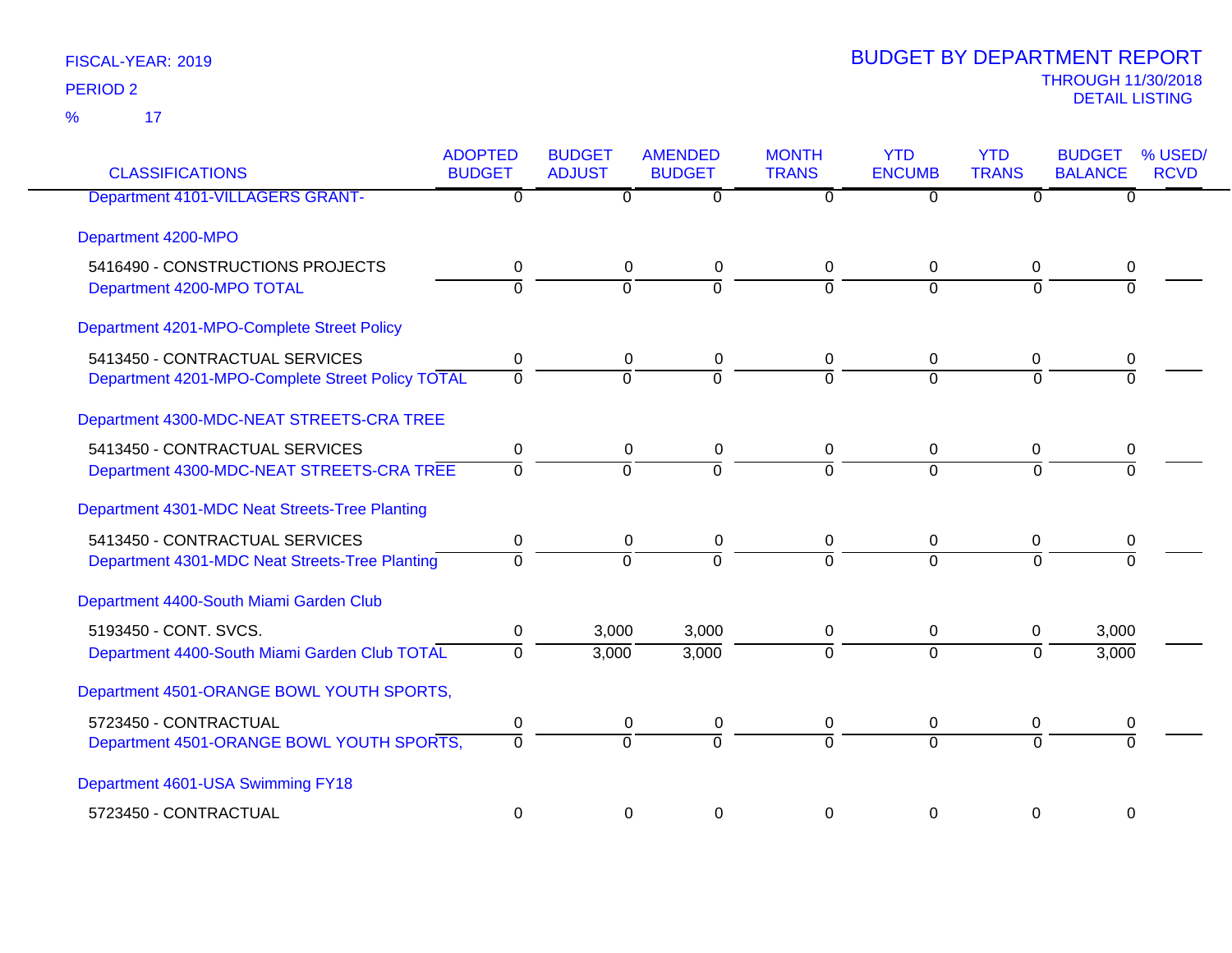| <b>CLASSIFICATIONS</b>                   | <b>ADOPTED</b><br><b>BUDGET</b> | <b>BUDGET</b><br><b>ADJUST</b> | <b>AMENDED</b><br><b>BUDGET</b> | <b>MONTH</b><br><b>TRANS</b> | <b>YTD</b><br><b>ENCUMB</b> | <b>YTD</b><br><b>TRANS</b> | <b>BUDGET</b><br><b>BALANCE</b> | % USED/<br><b>RCVD</b> |
|------------------------------------------|---------------------------------|--------------------------------|---------------------------------|------------------------------|-----------------------------|----------------------------|---------------------------------|------------------------|
| Department 4601-USA Swimming FY18 TOTAL  | 0                               | $\overline{0}$                 | $\overline{0}$                  | $\overline{0}$               | $\overline{0}$              | $\overline{0}$             | $\overline{0}$                  |                        |
| <b>EXPENSE TOTAL</b>                     | 0                               | 3,000                          | 3,000                           | $\mathsf 0$                  | $\mathbf 0$                 | $\mathbf 0$                | 3,000                           |                        |
| Fund 114-LOCAL GRANTS FUND TOTAL         |                                 |                                |                                 |                              |                             |                            |                                 |                        |
| <b>REVENUE</b>                           | 0                               | 3,000                          | 3,000                           | 0                            | $\mathbf 0$                 | 3,000                      | 0                               | 100                    |
| <b>EXPENSE</b>                           | $\mathbf 0$                     | 3,000                          | 3,000                           | 0                            | 0                           | 0                          | 3,000                           |                        |
| Fund 114-LOCAL GRANTS FUND TOTAL         | $\mathbf 0$                     | $\mathbf 0$                    | $\mathbf 0$                     | $\mathbf 0$                  | $\Omega$                    | 3,000                      | $-3,000$                        |                        |
| Fund 116-HOMETOWN DIST. IMPROVMENT       |                                 |                                |                                 |                              |                             |                            |                                 |                        |
| <b>REVENUE</b>                           |                                 |                                |                                 |                              |                             |                            |                                 |                        |
| Department 0000-Description N/A          |                                 |                                |                                 |                              |                             |                            |                                 |                        |
| 3419060 - PARKING EXCEPTION              | 28,000                          | $\mathbf 0$                    | 28,000                          | $\mathbf 0$                  | 0                           | 4,250                      | 23,750                          | 15                     |
| 3612000 - INTEREST INCOME                | 100                             | $\mathbf 0$                    | 100                             | 0                            | 0                           | $\Omega$                   | 100                             |                        |
| Department 0000-Description N/A TOTAL    | 28,100                          | $\overline{0}$                 | 28,100                          | ᅙ                            | $\overline{0}$              | 4,250                      | 23,850                          | $\overline{15}$        |
| <b>REVENUE TOTAL</b>                     | 28,100                          | $\mathsf 0$                    | 28,100                          | $\mathsf 0$                  | $\pmb{0}$                   | 4,250                      | 23,850                          | 15                     |
| <b>EXPENSE</b>                           |                                 |                                |                                 |                              |                             |                            |                                 |                        |
| <b>Department 1410-FINANCE</b>           |                                 |                                |                                 |                              |                             |                            |                                 |                        |
| 5819120 - INTRA-GOV TRANSFER-DEBT SERVIC | 25,000                          | 0                              | 25,000                          | 0                            | 0                           | $\mathbf 0$                | 25,000                          |                        |
| Department 1410-FINANCE TOTAL            | 25,000                          | $\mathbf 0$                    | 25,000                          | $\overline{0}$               | $\overline{0}$              | $\Omega$                   | 25,000                          |                        |
| <b>EXPENSE TOTAL</b>                     | 25,000                          | 0                              | 25,000                          | $\mathbf 0$                  | 0                           | 0                          | 25,000                          |                        |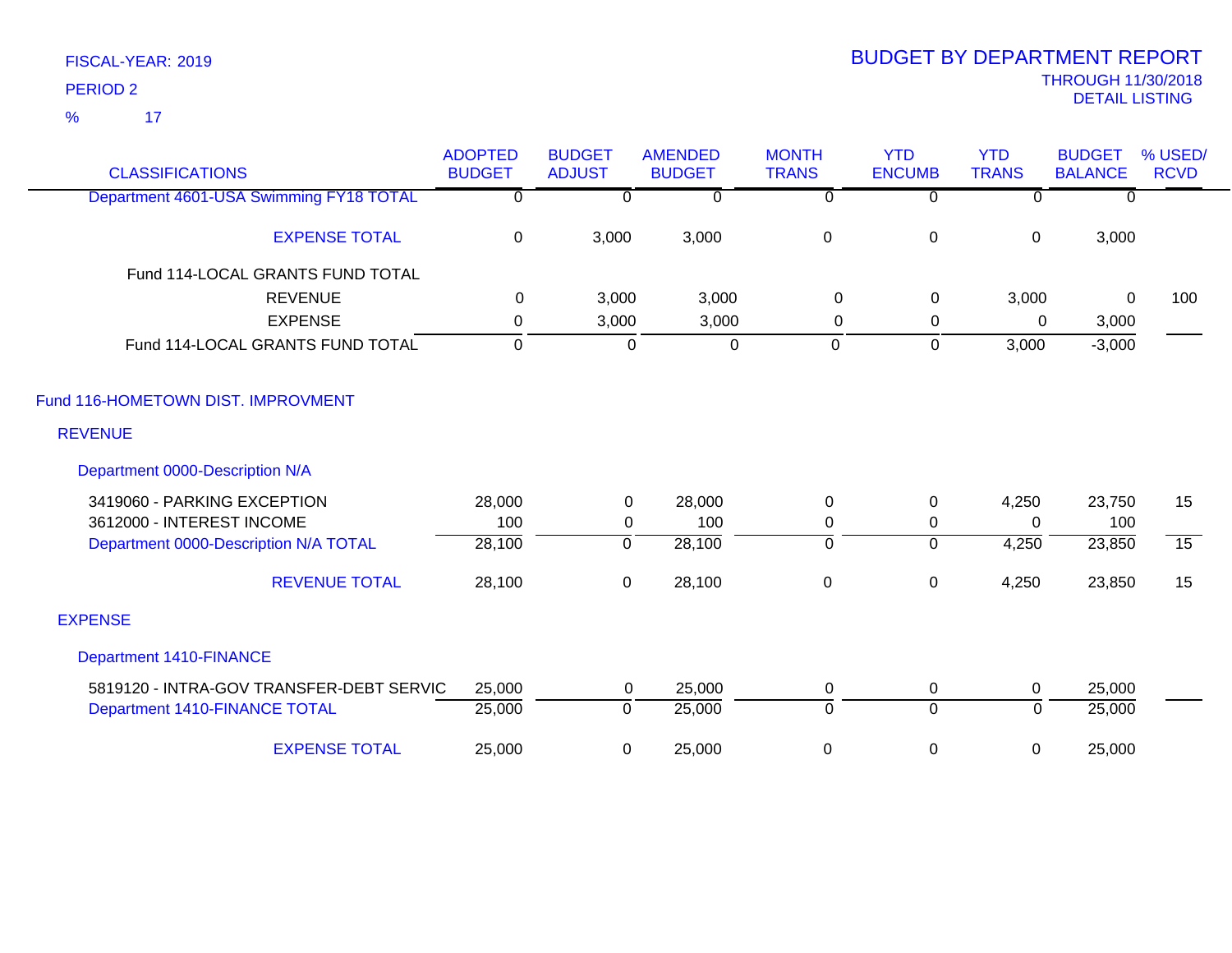| <b>PERIOD 2</b>                              |                                 |                                |                  |                                 |                              |                             |                            | <b>THROUGH 11/30/2018</b><br><b>DETAIL LISTING</b> |                        |
|----------------------------------------------|---------------------------------|--------------------------------|------------------|---------------------------------|------------------------------|-----------------------------|----------------------------|----------------------------------------------------|------------------------|
| 17<br>$\frac{9}{6}$                          |                                 |                                |                  |                                 |                              |                             |                            |                                                    |                        |
| <b>CLASSIFICATIONS</b>                       | <b>ADOPTED</b><br><b>BUDGET</b> | <b>BUDGET</b><br><b>ADJUST</b> |                  | <b>AMENDED</b><br><b>BUDGET</b> | <b>MONTH</b><br><b>TRANS</b> | <b>YTD</b><br><b>ENCUMB</b> | <b>YTD</b><br><b>TRANS</b> | <b>BUDGET</b><br><b>BALANCE</b>                    | % USED/<br><b>RCVD</b> |
| Fund 116-HOMETOWN DIST. IMPROVMENT TOTAL     |                                 |                                |                  |                                 |                              |                             |                            |                                                    |                        |
| <b>REVENUE</b>                               | 28,100                          |                                | 0                | 28,100                          | 0                            | 0                           | 4,250                      | 23,850                                             | 15                     |
| <b>EXPENSE</b>                               | 25,000                          |                                | 0                | 25,000                          | $\Omega$                     | 0                           | $\Omega$                   | 25,000                                             |                        |
| Fund 116-HOMETOWN DIST. IMPROVMENT TOTAL     | 3,100                           |                                | $\Omega$         | 3,100                           | $\Omega$                     | $\mathbf 0$                 | 4,250                      | $-1,150$                                           |                        |
| <b>Fund 117-Parks Facilities Impact Fees</b> |                                 |                                |                  |                                 |                              |                             |                            |                                                    |                        |
| <b>REVENUE</b>                               |                                 |                                |                  |                                 |                              |                             |                            |                                                    |                        |
| Department 0000-Description N/A              |                                 |                                |                  |                                 |                              |                             |                            |                                                    |                        |
| 3246100 - Impact Fees-Residential            | $\mathbf 0$                     |                                | $\Omega$         | 0                               | $\pmb{0}$                    | 0                           | 3,519                      | $-3,519$                                           |                        |
| 3246200 - Impact Fees-Commercial             | 0                               |                                | 0                | 0                               | $\mathbf 0$                  | 0                           | $\mathbf 0$                | 0                                                  |                        |
| 3612000 - INTEREST INCOME                    | 0                               |                                | $\boldsymbol{0}$ | $\pmb{0}$                       | 178                          | 0                           | 361                        | $-361$                                             |                        |
| Department 0000-Description N/A TOTAL        | $\overline{0}$                  |                                | 0                | $\overline{0}$                  | $\overline{178}$             | $\overline{0}$              | 3,880                      | $-3,880$                                           |                        |
| <b>REVENUE TOTAL</b>                         | $\mathbf 0$                     |                                | $\mathbf 0$      | $\pmb{0}$                       | 178                          | 0                           | 3,880                      | $-3,880$                                           |                        |
| <b>EXPENSE</b>                               |                                 |                                |                  |                                 |                              |                             |                            |                                                    |                        |
| Department 2000-PARKS & RECREATION           |                                 |                                |                  |                                 |                              |                             |                            |                                                    |                        |
| 5726110 - FRDAP 200K DISON PURCHASE          | 206,093                         |                                | 0                | 206,093                         | 0                            | 0                           | $\pmb{0}$                  | 206,093                                            |                        |
| Department 2000-PARKS & RECREATION TOTAL     | 206,093                         |                                | $\overline{0}$   | 206,093                         | $\overline{0}$               | $\overline{0}$              | $\overline{0}$             | 206,093                                            |                        |
| <b>EXPENSE TOTAL</b>                         | 206,093                         |                                | $\pmb{0}$        | 206,093                         | $\pmb{0}$                    | $\boldsymbol{0}$            | $\pmb{0}$                  | 206,093                                            |                        |
| Fund 117-Parks Facilities Impact Fees TOTAL  |                                 |                                |                  |                                 |                              |                             |                            |                                                    |                        |
| <b>REVENUE</b>                               | $\Omega$                        |                                | 0                | $\mathbf 0$                     | 178                          | 0                           | 3,880                      | $-3,880$                                           |                        |
| <b>EXPENSE</b>                               | 206,093                         |                                | 0                | 206,093                         | $\mathbf 0$                  | 0                           | 0                          | 206,093                                            |                        |
| Fund 117-Parks Facilities Impact Fees TOTAL  | $-206,093$                      |                                | $\Omega$         | $-206,093$                      | 178                          | $\mathbf{0}$                | 3,880                      | $-209,973$                                         |                        |

BUDGET BY DEPARTMENT REPORT

FISCAL-YEAR: 2019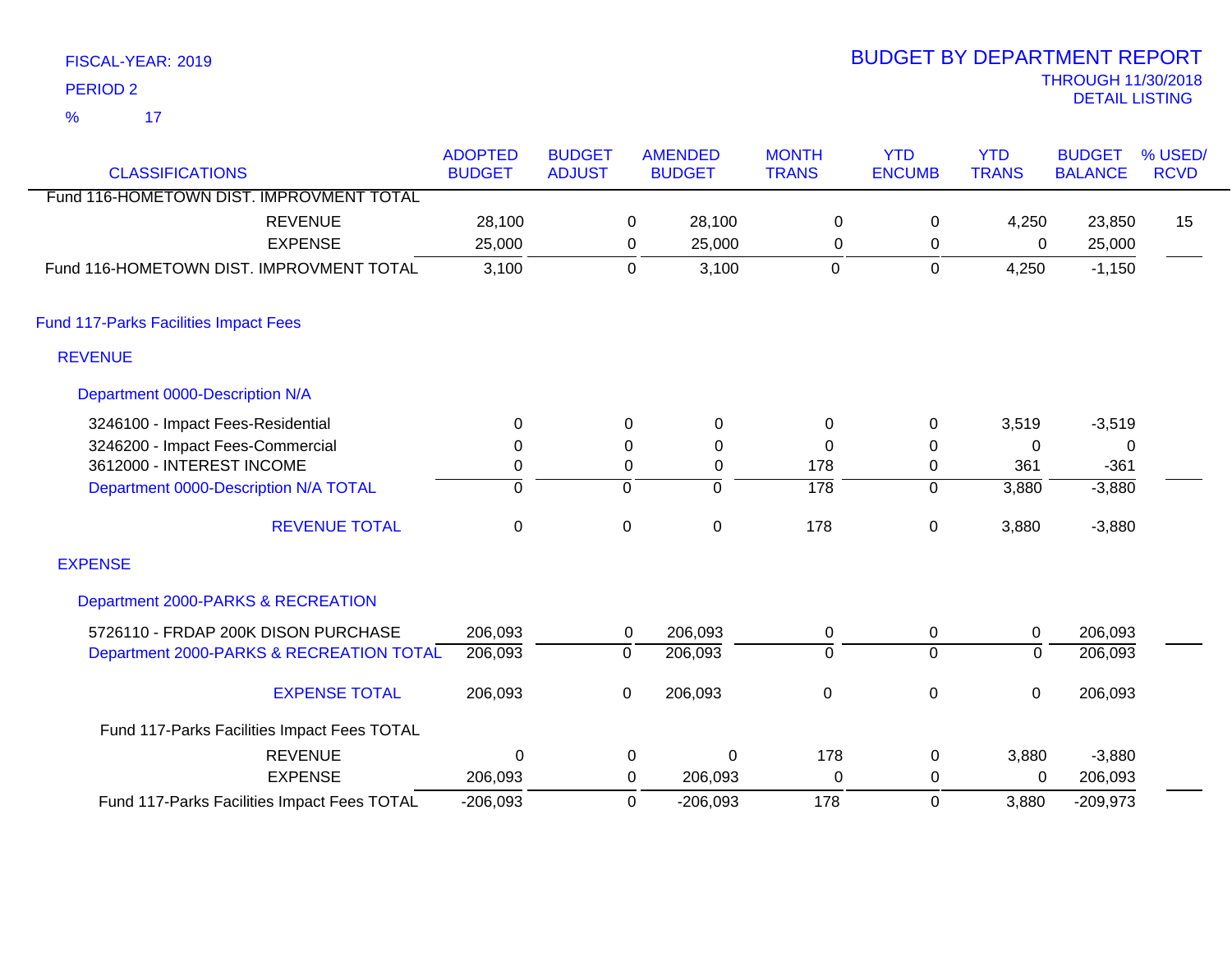| FISCAL-YEAR: 2019 |  |
|-------------------|--|
| <b>PERIOD 2</b>   |  |

| <b>CLASSIFICATIONS</b>                                          | <b>ADOPTED</b><br><b>BUDGET</b> | <b>BUDGET</b><br><b>ADJUST</b> | <b>AMENDED</b><br><b>BUDGET</b>                        | <b>MONTH</b><br><b>TRANS</b>    | <b>YTD</b><br><b>ENCUMB</b>   | <b>YTD</b><br><b>TRANS</b>    | <b>BUDGET</b><br>% USED/<br><b>RCVD</b><br><b>BALANCE</b> |  |
|-----------------------------------------------------------------|---------------------------------|--------------------------------|--------------------------------------------------------|---------------------------------|-------------------------------|-------------------------------|-----------------------------------------------------------|--|
| Fund 118-TREE TRUST FUND                                        |                                 |                                |                                                        |                                 |                               |                               |                                                           |  |
| <b>REVENUE</b>                                                  |                                 |                                |                                                        |                                 |                               |                               |                                                           |  |
| Department 0000-Description N/A                                 |                                 |                                |                                                        |                                 |                               |                               |                                                           |  |
| 3430000 - Tree Trust Fund<br>3437000 - CONSERV & RESC MGMT FEES | $\pmb{0}$<br>$\mathbf 0$        |                                | $\mathsf 0$<br>$\pmb{0}$<br>$\mathbf 0$<br>$\mathbf 0$ | $\pmb{0}$<br>$\mathbf 0$        | $\pmb{0}$<br>$\boldsymbol{0}$ | $\boldsymbol{0}$<br>$\pmb{0}$ | $\pmb{0}$<br>$\pmb{0}$                                    |  |
| Department 0000-Description N/A TOTAL<br><b>REVENUE TOTAL</b>   | $\mathbf{0}$<br>$\mathbf 0$     | 0<br>$\pmb{0}$                 | ō<br>$\mathbf 0$                                       | $\mathbf 0$<br>$\mathbf 0$      | $\overline{0}$<br>$\pmb{0}$   | 0<br>$\pmb{0}$                | 0<br>$\pmb{0}$                                            |  |
| <b>EXPENSE</b>                                                  |                                 |                                |                                                        |                                 |                               |                               |                                                           |  |
| Department 1750-LANSCAPE MAINTENANCE                            |                                 |                                |                                                        |                                 |                               |                               |                                                           |  |
| 5193450 - CONT. SVCS.<br>Department 1750-LANSCAPE MAINTENANCE   | 20,000<br>20,000                | $\overline{0}$                 | 20,000<br>$\mathbf 0$<br>20,000                        | 0<br>$\mathbf 0$                | $\mathbf 0$<br>$\overline{0}$ | $\pmb{0}$<br>$\Omega$         | 20,000<br>20,000                                          |  |
| <b>EXPENSE TOTAL</b>                                            | 20,000                          | $\pmb{0}$                      | 20,000                                                 | $\mathbf 0$                     | $\pmb{0}$                     | $\mathbf 0$                   | 20,000                                                    |  |
| Fund 118-TREE TRUST FUND TOTAL                                  |                                 |                                |                                                        |                                 |                               |                               |                                                           |  |
| <b>REVENUE</b><br><b>EXPENSE</b>                                | $\mathbf 0$<br>20,000           |                                | $\pmb{0}$<br>$\mathbf 0$<br>20,000<br>0                | $\boldsymbol{0}$<br>$\mathbf 0$ | $\mathbf 0$<br>0              | $\mathbf 0$<br>$\mathbf 0$    | $\Omega$<br>20,000                                        |  |
| Fund 118-TREE TRUST FUND TOTAL                                  | $-20,000$                       |                                | $\mathbf 0$<br>$-20,000$                               | $\mathbf 0$                     | $\pmb{0}$                     | $\pmb{0}$                     | $-20,000$                                                 |  |
| Fund 120-FEDERAL GRANT FUND                                     |                                 |                                |                                                        |                                 |                               |                               |                                                           |  |
| <b>REVENUE</b>                                                  |                                 |                                |                                                        |                                 |                               |                               |                                                           |  |
| Department 0000-Description N/A                                 |                                 |                                |                                                        |                                 |                               |                               |                                                           |  |
| 3311000 - REVENUE                                               | 0                               |                                | 0<br>0                                                 | 0                               | 0                             | 0                             | 0                                                         |  |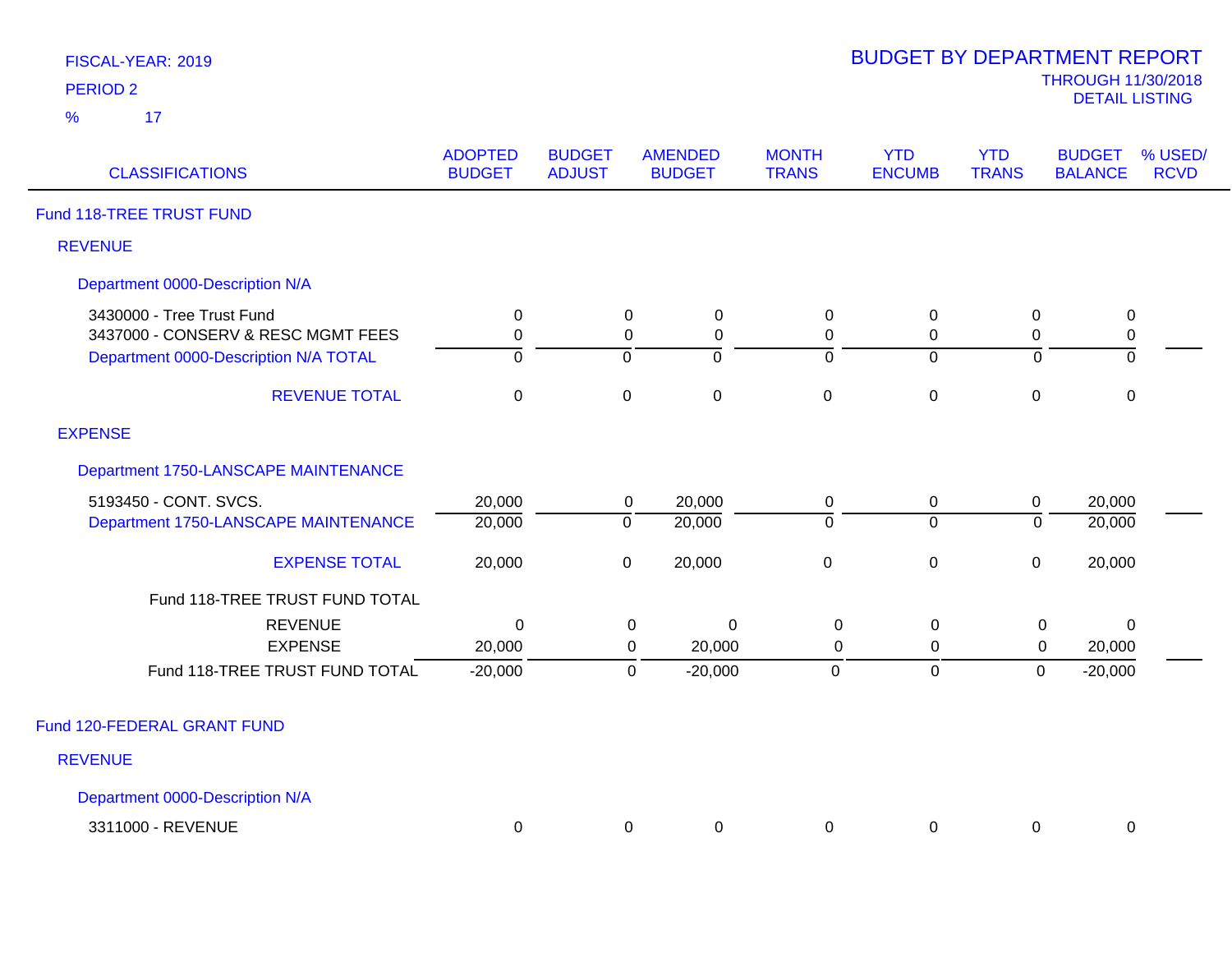| <b>CLASSIFICATIONS</b>                        | <b>ADOPTED</b><br><b>BUDGET</b> | <b>BUDGET</b><br><b>ADJUST</b> | <b>AMENDED</b><br><b>BUDGET</b> | <b>MONTH</b><br><b>TRANS</b> | <b>YTD</b><br><b>ENCUMB</b> | <b>YTD</b><br><b>TRANS</b> | <b>BUDGET</b><br><b>BALANCE</b> | % USED/<br><b>RCVD</b> |
|-----------------------------------------------|---------------------------------|--------------------------------|---------------------------------|------------------------------|-----------------------------|----------------------------|---------------------------------|------------------------|
| 3699201 - MISC. OTHERS                        | $\overline{0}$                  | $\overline{0}$                 | $\overline{0}$                  | $\overline{0}$               | $\overline{0}$              | $\Omega$                   | $\overline{0}$                  |                        |
| 3699294 - PRIOR YEAR ENCUMBRANCES             |                                 | 0                              | 0                               | 0                            | $\mathbf 0$                 |                            |                                 |                        |
| Department 0000-Description N/A TOTAL         | $\Omega$                        | $\overline{0}$                 | $\Omega$                        | $\Omega$                     | $\Omega$                    | $\Omega$                   |                                 |                        |
| Department 3301-CDBG MURRAY PARK POOL         |                                 |                                |                                 |                              |                             |                            |                                 |                        |
| 3311000 - REVENUE                             | 0                               | 0                              | $\pmb{0}$                       | 0                            | 0                           | 0                          | 0                               |                        |
| Department 3301-CDBG MURRAY PARK POOL         | $\Omega$                        | $\overline{0}$                 | $\overline{0}$                  | $\overline{0}$               | $\Omega$                    | $\Omega$                   |                                 |                        |
| Department 3302-CDBG STREET LIGHTING          |                                 |                                |                                 |                              |                             |                            |                                 |                        |
| 3311000 - REVENUE                             | 0                               | 0                              | 0                               | 0                            | 0                           | 0                          | 0                               |                        |
| Department 3302-CDBG STREET LIGHTING TOTAL    | $\overline{0}$                  | $\mathbf 0$                    | $\Omega$                        | $\Omega$                     | $\Omega$                    | $\Omega$                   | $\Omega$                        |                        |
| Department 3303-CDBG SW 66 ST IMPROV PHASE    |                                 |                                |                                 |                              |                             |                            |                                 |                        |
| 3311000 - REVENUE                             | 0                               | $\mathbf 0$                    | $\pmb{0}$                       | 0                            | 0                           | 0                          | 0                               |                        |
| Department 3303-CDBG SW 66 ST IMPROV PHASE    | $\Omega$                        | $\Omega$                       | $\Omega$                        | $\Omega$                     | $\Omega$                    | $\Omega$                   | $\Omega$                        |                        |
| Department 3304-CDBG MARSHALL WILLIAMSON      |                                 |                                |                                 |                              |                             |                            |                                 |                        |
| 3311000 - REVENUE                             | 0                               | 0                              | 0                               | 0                            | 0                           | 0                          | 0                               |                        |
| Department 3304-CDBG MARSHALL WILLIAMSON      | $\Omega$                        | $\Omega$                       | $\Omega$                        | $\Omega$                     | $\Omega$                    | $\Omega$                   | $\Omega$                        |                        |
| Department 3305-CDBG MURRAY PARK FIELD        |                                 |                                |                                 |                              |                             |                            |                                 |                        |
| 3311000 - REVENUE                             | 0                               | 0                              | 0                               | 0                            | $\mathbf 0$                 | 0                          | 0                               |                        |
| Department 3305-CDBG MURRAY PARK FIELD        | $\Omega$                        | $\overline{0}$                 | $\Omega$                        | $\Omega$                     | $\Omega$                    | $\Omega$                   |                                 |                        |
| Department 3306-CDBG SW 64 BIKE LANE & ST IMP |                                 |                                |                                 |                              |                             |                            |                                 |                        |
| 3311000 - REVENUE                             | 0                               | 294,916                        | 294,916                         | 0                            | $\mathbf 0$                 | 0                          | 294,916                         |                        |
| Department 3306-CDBG SW 64 BIKE LANE & ST IMP | $\Omega$                        | 294,916                        | 294,916                         | $\overline{0}$               | $\mathbf 0$                 | $\Omega$                   | 294,916                         |                        |

Department 3307-CDBG-AFTER SCHOOL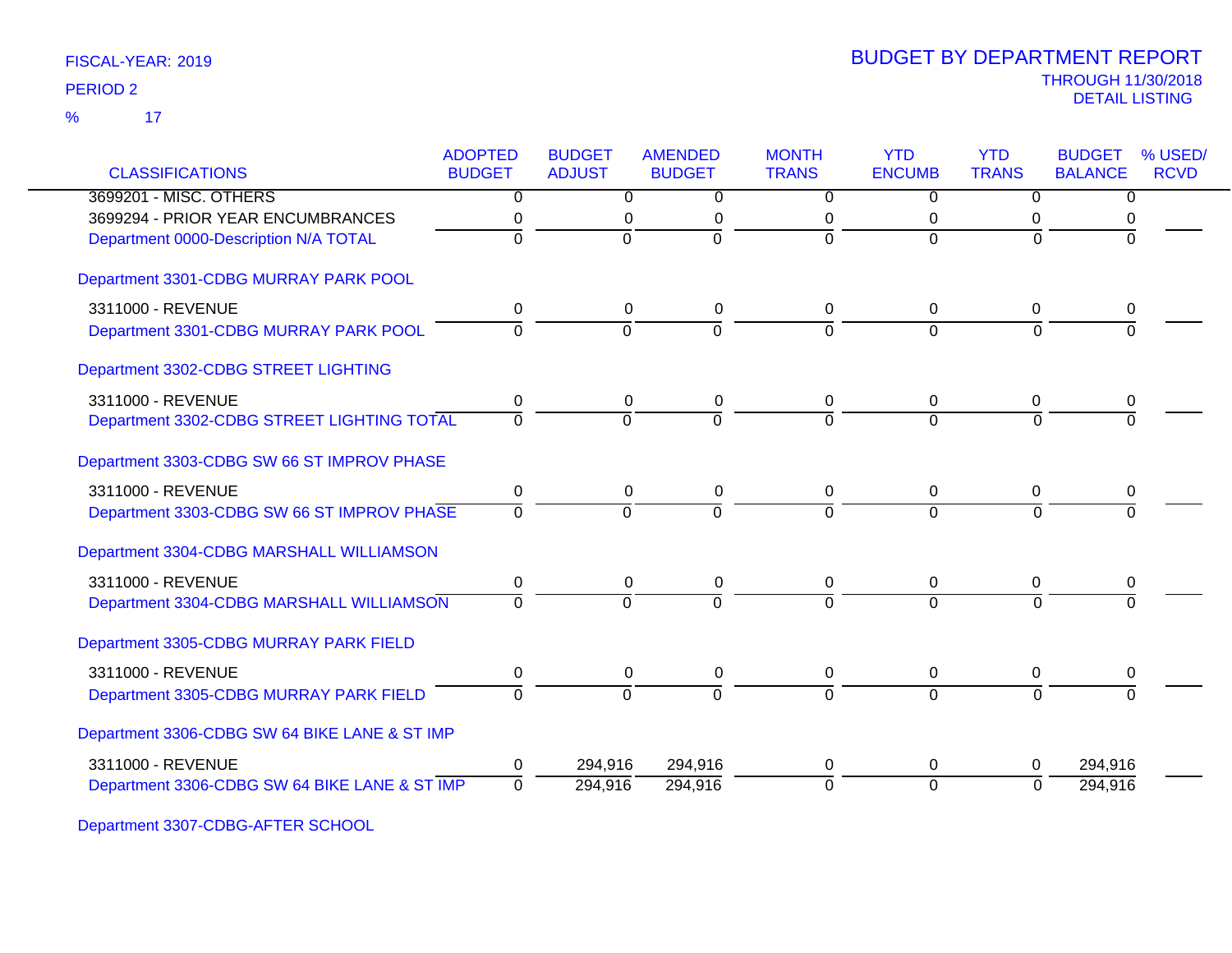| <b>CLASSIFICATIONS</b>                         | <b>ADOPTED</b><br><b>BUDGET</b> | <b>BUDGET</b><br><b>ADJUST</b> | <b>AMENDED</b><br><b>BUDGET</b> | <b>MONTH</b><br><b>TRANS</b> | <b>YTD</b><br><b>ENCUMB</b> | <b>YTD</b><br><b>TRANS</b> | <b>BUDGET</b><br><b>BALANCE</b> | % USED/<br><b>RCVD</b> |
|------------------------------------------------|---------------------------------|--------------------------------|---------------------------------|------------------------------|-----------------------------|----------------------------|---------------------------------|------------------------|
| 3311000 - REVENUE                              | $\overline{0}$                  | $\overline{0}$                 | 0                               | $\overline{0}$               | $\overline{0}$              | $\overline{0}$             | 0                               |                        |
| Department 3307-CDBG-AFTER SCHOOL              | $\overline{0}$                  | $\overline{0}$                 | $\overline{0}$                  | $\overline{0}$               | $\overline{0}$              | $\Omega$                   | $\Omega$                        |                        |
| Department 3308-CDBG-TENNIS LESSONS            |                                 |                                |                                 |                              |                             |                            |                                 |                        |
| 3311000 - REVENUE                              | 0                               | 0                              | 0                               | 0                            | 0                           | 0                          | 0                               |                        |
| Department 3308-CDBG-TENNIS LESSONS TOTAL      | $\overline{0}$                  | $\overline{0}$                 | $\Omega$                        | $\overline{0}$               | $\Omega$                    | $\Omega$                   | $\Omega$                        |                        |
| Department 3309-CDBG BREWER PARK               |                                 |                                |                                 |                              |                             |                            |                                 |                        |
| 3311000 - REVENUE                              | 0                               | 30,659                         | 30,659                          | 0                            | 0                           | 0                          | 30,659                          |                        |
| Department 3309-CDBG BREWER PARK               | $\overline{0}$                  | 30,659                         | 30,659                          | $\overline{0}$               | $\overline{0}$              | $\overline{0}$             | 30,659                          |                        |
| Department 3310-CDBG COMM CTR RESTROOM         |                                 |                                |                                 |                              |                             |                            |                                 |                        |
| 3311000 - REVENUE                              | 0                               | 70,846                         | 70,846                          | 0                            | 0                           | 0                          | 70,846                          |                        |
| Department 3310-CDBG COMM CTR RESTROOM         | $\mathbf 0$                     | 70,846                         | 70,846                          | $\Omega$                     | $\Omega$                    | $\Omega$                   | 70,846                          |                        |
| Department 3311-CDBG-SENIOR MEALS PROGRAM      |                                 |                                |                                 |                              |                             |                            |                                 |                        |
| 3311000 - REVENUE                              | $\mathbf 0$                     | $\mathbf 0$                    | $\pmb{0}$                       | $\mathbf 0$                  | $\mathbf 0$                 | 0                          | 0                               |                        |
| Department 3311-CDBG-SENIOR MEALS PROGRAM      | $\mathbf 0$                     | $\overline{0}$                 | $\Omega$                        | $\Omega$                     | $\Omega$                    | $\Omega$                   | 0                               |                        |
| Department 3405-2013 JAG A-Form Interface Cont |                                 |                                |                                 |                              |                             |                            |                                 |                        |
| 3311000 - REVENUE                              | 0                               | 0                              | 0                               | 0                            | 0                           | 0                          | 0                               |                        |
| Department 3405-2013 JAG A-Form Interface Cont | $\Omega$                        | $\Omega$                       | $\overline{0}$                  | $\overline{0}$               | $\Omega$                    | $\Omega$                   |                                 |                        |
| Department 3406-BYRNE-JAG 2013                 |                                 |                                |                                 |                              |                             |                            |                                 |                        |
| 3311000 - REVENUE                              | 0                               | $\pmb{0}$                      | $\pmb{0}$                       | $\mathbf 0$                  | $\pmb{0}$                   | 0                          | 0                               |                        |
| Department 3406-BYRNE-JAG 2013 TOTAL           | $\Omega$                        | $\mathbf 0$                    | $\Omega$                        | $\Omega$                     | $\Omega$                    | $\Omega$                   | $\Omega$                        |                        |
| Department 3407-BYRNE-JAG VEH BURGLARY         |                                 |                                |                                 |                              |                             |                            |                                 |                        |
| 3311000 - REVENUE                              | $\mathbf 0$                     | $\mathbf 0$                    | 0                               | $\Omega$                     | $\mathbf 0$                 | $\mathbf 0$                | 0                               |                        |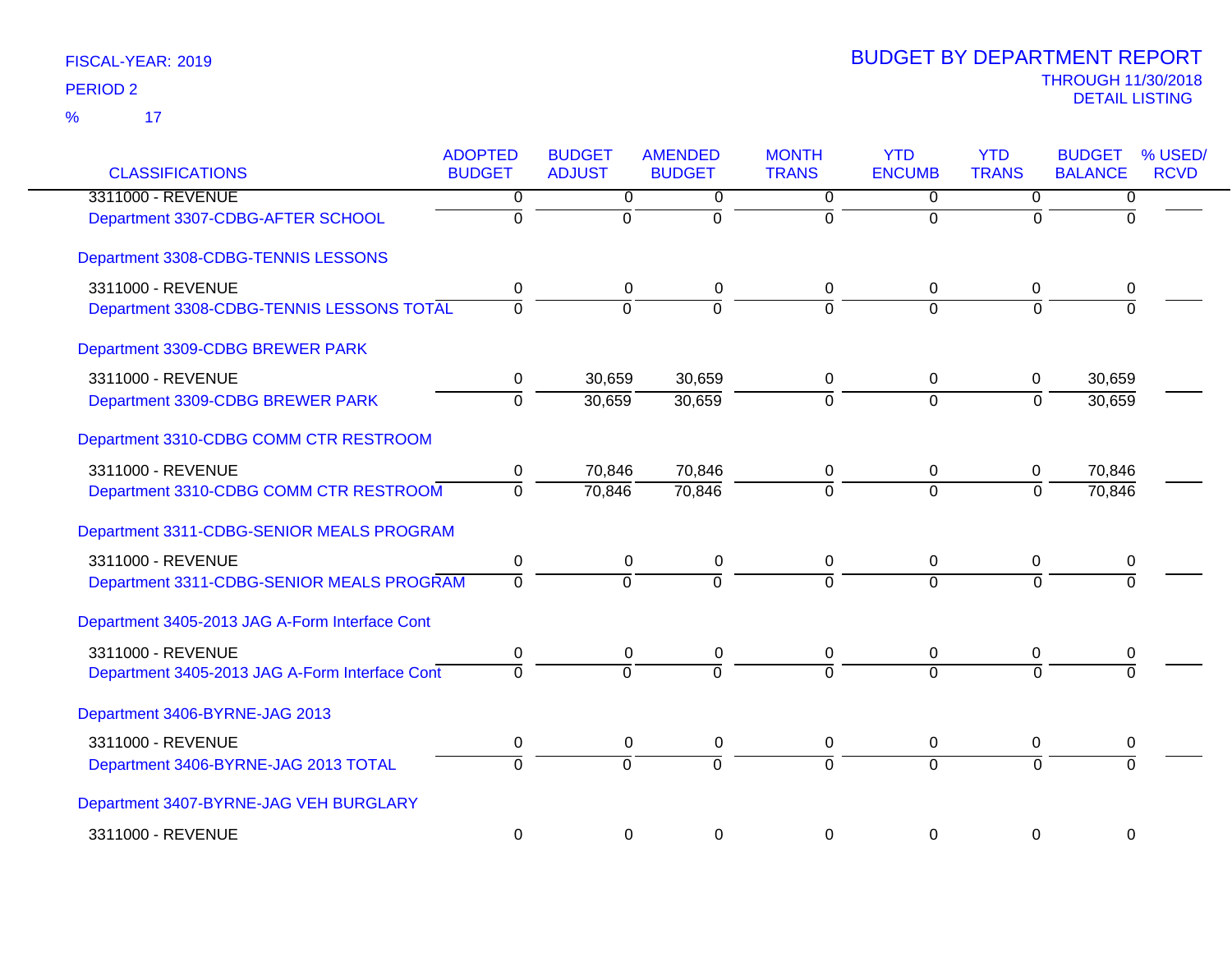17 %

| <b>CLASSIFICATIONS</b>                      | <b>ADOPTED</b><br><b>BUDGET</b> | <b>BUDGET</b><br><b>ADJUST</b> | <b>AMENDED</b><br><b>BUDGET</b> | <b>MONTH</b><br><b>TRANS</b> | <b>YTD</b><br><b>ENCUMB</b> | <b>YTD</b><br><b>TRANS</b> | <b>BUDGET</b><br><b>BALANCE</b> | % USED/<br><b>RCVD</b> |
|---------------------------------------------|---------------------------------|--------------------------------|---------------------------------|------------------------------|-----------------------------|----------------------------|---------------------------------|------------------------|
| Department 3407-BYRNE-JAG VEH BURGLARY 2013 | 0                               | $\Omega$                       | $\overline{0}$                  | $\Omega$                     | 0                           | $\Omega$                   | $\Omega$                        |                        |
| Department 3408-BYRNE-JAG 2014              |                                 |                                |                                 |                              |                             |                            |                                 |                        |
| 3311000 - REVENUE                           | 0                               | $\mathbf 0$                    | $\mathbf 0$                     | 0                            | 0                           | 0                          | 0                               |                        |
| Department 3408-BYRNE-JAG 2014 TOTAL        | $\mathbf 0$                     | $\overline{0}$                 | $\overline{0}$                  | $\overline{0}$               | $\overline{0}$              | $\overline{0}$             | $\overline{0}$                  |                        |
| Department 3409-BYRNE-JAG 2014              |                                 |                                |                                 |                              |                             |                            |                                 |                        |
| 3311000 - REVENUE                           | 0                               | 0                              | 0                               | 0                            | 0                           | 0                          | 0                               |                        |
| Department 3409-BYRNE-JAG 2014 TOTAL        | $\overline{0}$                  | $\overline{0}$                 | $\overline{\mathfrak{o}}$       | $\overline{0}$               | $\overline{0}$              | $\overline{0}$             | 0                               |                        |
| Department 3410-BYRNE-JAG FY15              |                                 |                                |                                 |                              |                             |                            |                                 |                        |
| 3311000 - REVENUE                           | 0                               | 0                              | $\mathbf 0$                     | 0                            | 0                           | 0                          | 0                               |                        |
| Department 3410-BYRNE-JAG FY15 TOTAL        | $\overline{0}$                  | $\overline{0}$                 | $\overline{0}$                  | $\overline{0}$               | $\overline{0}$              | $\overline{0}$             | $\overline{0}$                  |                        |
| Department 3411-BYRNE-JAG FY15-2            |                                 |                                |                                 |                              |                             |                            |                                 |                        |
| 3311000 - REVENUE                           | 0                               | 0                              | 0                               | 0                            | 0                           | 0                          | 0                               |                        |
| Department 3411-BYRNE-JAG FY15-2 TOTAL      | $\overline{0}$                  | $\overline{0}$                 | $\overline{0}$                  | $\overline{0}$               | $\overline{0}$              | $\overline{0}$             | $\overline{0}$                  |                        |
| Department 3412-BYRNE-JAG FY16 2 TABLETS    |                                 |                                |                                 |                              |                             |                            |                                 |                        |
| 3311000 - REVENUE                           | 0                               | 0                              | 0                               | 0                            | 0                           | 0                          | 0                               |                        |
| Department 3412-BYRNE-JAG FY16 2 TABLETS    | $\overline{0}$                  | $\overline{0}$                 | $\overline{0}$                  | $\overline{0}$               | $\overline{0}$              | $\overline{0}$             | $\overline{0}$                  |                        |
| Department 3413-BYRNE-JAG FY16              |                                 |                                |                                 |                              |                             |                            |                                 |                        |
| 3311000 - REVENUE                           | 0                               | 0                              | 0                               | 0                            | 0                           | 0                          | 0                               |                        |
| Department 3413-BYRNE-JAG FY16 TOTAL        | $\overline{0}$                  | $\overline{0}$                 | $\overline{0}$                  | $\overline{0}$               | $\overline{0}$              | $\overline{0}$             | $\overline{0}$                  |                        |
| Department 3414-BYRNE JAG-FY17              |                                 |                                |                                 |                              |                             |                            |                                 |                        |
| 3311000 - REVENUE                           | $\mathbf 0$                     | 0                              | $\pmb{0}$                       | 0                            | 0                           | 0                          | 0                               |                        |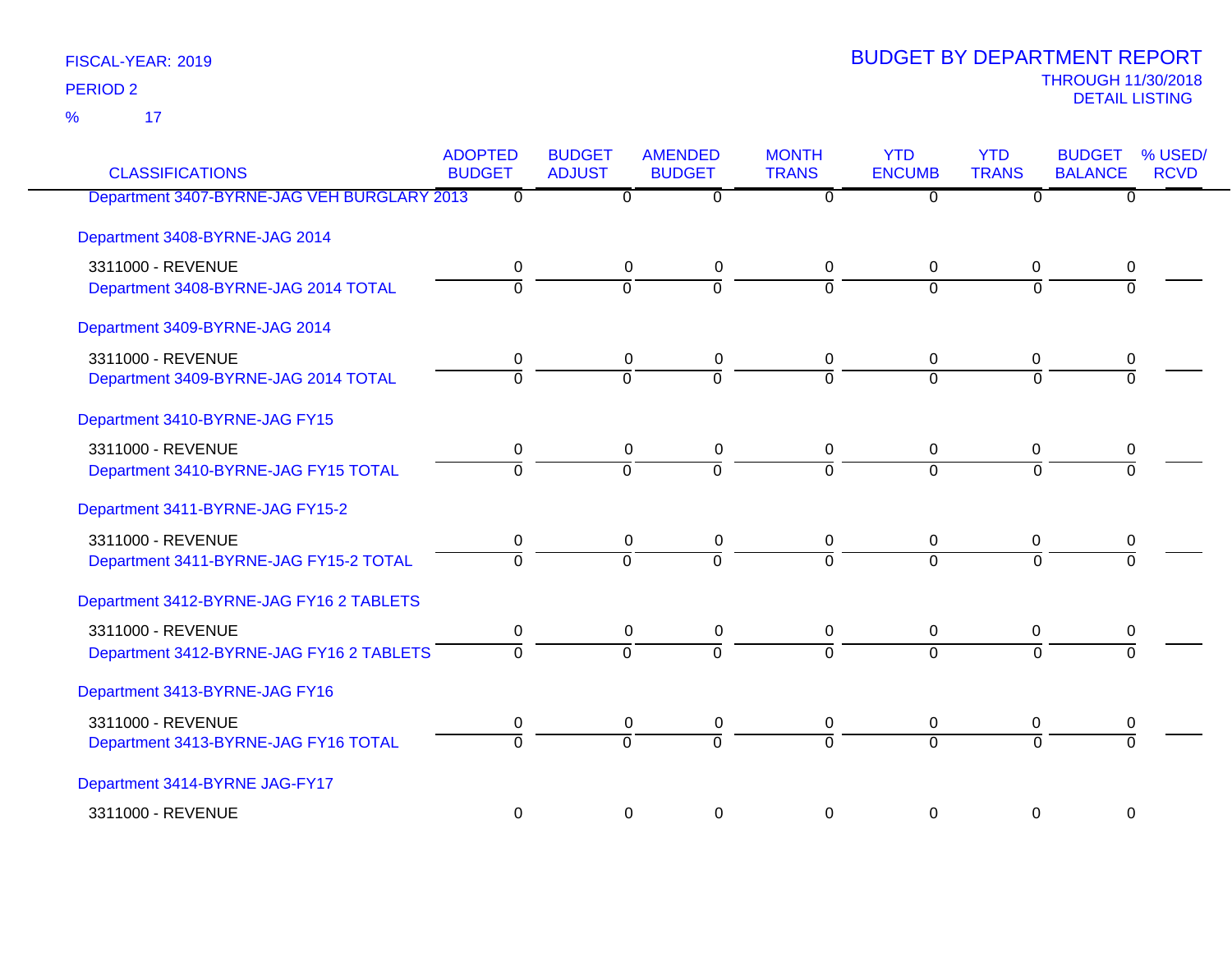| <b>CLASSIFICATIONS</b>                     | <b>ADOPTED</b><br><b>BUDGET</b> | <b>BUDGET</b><br><b>ADJUST</b> | <b>AMENDED</b><br><b>BUDGET</b> | <b>MONTH</b><br><b>TRANS</b> | <b>YTD</b><br><b>ENCUMB</b> | <b>YTD</b><br><b>TRANS</b> | <b>BUDGET</b><br><b>BALANCE</b> | % USED/<br><b>RCVD</b> |
|--------------------------------------------|---------------------------------|--------------------------------|---------------------------------|------------------------------|-----------------------------|----------------------------|---------------------------------|------------------------|
| Department 3414-BYRNE JAG-FY17 TOTAL       | $\overline{\mathfrak{o}}$       | $\overline{0}$                 | $\overline{0}$                  | $\overline{\mathfrak{o}}$    | $\overline{0}$              | $\overline{0}$             | $\overline{0}$                  |                        |
| Department 3415-BYRNE JAG- FY17            |                                 |                                |                                 |                              |                             |                            |                                 |                        |
| 3311000 - REVENUE                          | 0                               | 0                              | 0                               | 0                            | $\mathbf 0$                 | 0                          | 0                               |                        |
| Department 3415-BYRNE JAG- FY17 TOTAL      | $\overline{0}$                  | $\overline{0}$                 | $\overline{0}$                  | $\Omega$                     | $\Omega$                    | $\Omega$                   | $\Omega$                        |                        |
| Department 5001-POLICE VESTS GRANT FY11    |                                 |                                |                                 |                              |                             |                            |                                 |                        |
| 3311000 - REVENUE                          | 0                               | 0                              | 0                               | 0                            | 0                           | 0                          | 0                               |                        |
| Department 5001-POLICE VESTS GRANT FY11    | $\overline{0}$                  | $\overline{0}$                 | $\overline{0}$                  | 7                            | $\overline{0}$              | $\Omega$                   | $\overline{0}$                  |                        |
| Department 5002-POLICE VESTS GRANT FY12    |                                 |                                |                                 |                              |                             |                            |                                 |                        |
| 3311000 - REVENUE                          | 0                               | 0                              | 0                               | 0                            | 0                           | 0                          | 0                               |                        |
| Department 5002-POLICE VESTS GRANT FY12    | $\overline{0}$                  | $\overline{0}$                 | $\overline{0}$                  | $\overline{0}$               | $\overline{0}$              | $\Omega$                   | $\Omega$                        |                        |
| Department 5003-BVP-POLICE VEST GRANT FY17 |                                 |                                |                                 |                              |                             |                            |                                 |                        |
| 3311000 - REVENUE                          | 0                               | 0                              | 0                               | 0                            | 0                           | 0                          | 0                               |                        |
| Department 5003-BVP-POLICE VEST GRANT FY17 | $\overline{0}$                  | $\Omega$                       | $\Omega$                        | $\Omega$                     | $\overline{0}$              | $\Omega$                   | $\Omega$                        |                        |
| Department 6000-SFLHIDTA-FY12              |                                 |                                |                                 |                              |                             |                            |                                 |                        |
| 3311000 - REVENUE                          | 0                               | 0                              | 0                               | $\Omega$                     | 0                           | $\Omega$                   | 0                               |                        |
| 3811000 - CONTRIB. FROM OTHER FUNDS        | 0                               | 0                              | 0                               | 0                            | $\Omega$                    | $\Omega$                   | 0                               |                        |
| Department 6000-SFLHIDTA-FY12 TOTAL        | $\overline{0}$                  | $\Omega$                       | $\overline{0}$                  | $\overline{0}$               | $\Omega$                    | $\Omega$                   | $\Omega$                        |                        |
| Department 6001-SFLHIDTA-FY13MAY-SEP       |                                 |                                |                                 |                              |                             |                            |                                 |                        |
| 3311000 - REVENUE                          | 0                               | 0                              | 0                               | $\Omega$                     | 0                           | $\Omega$                   | 0                               |                        |
| 3811000 - CONTRIB. FROM OTHER FUNDS        | 0                               | 0                              | 0                               | 0                            | 0                           | 0                          | 0                               |                        |
| Department 6001-SFLHIDTA-FY13MAY-SEP TOTAL | $\overline{0}$                  | $\overline{0}$                 | $\Omega$                        | $\overline{0}$               | $\Omega$                    | $\Omega$                   | $\Omega$                        |                        |
| <b>REVENUE TOTAL</b>                       | 0                               | 396,421                        | 396,421                         | 0                            | $\mathbf 0$                 | $\mathbf 0$                | 396,421                         |                        |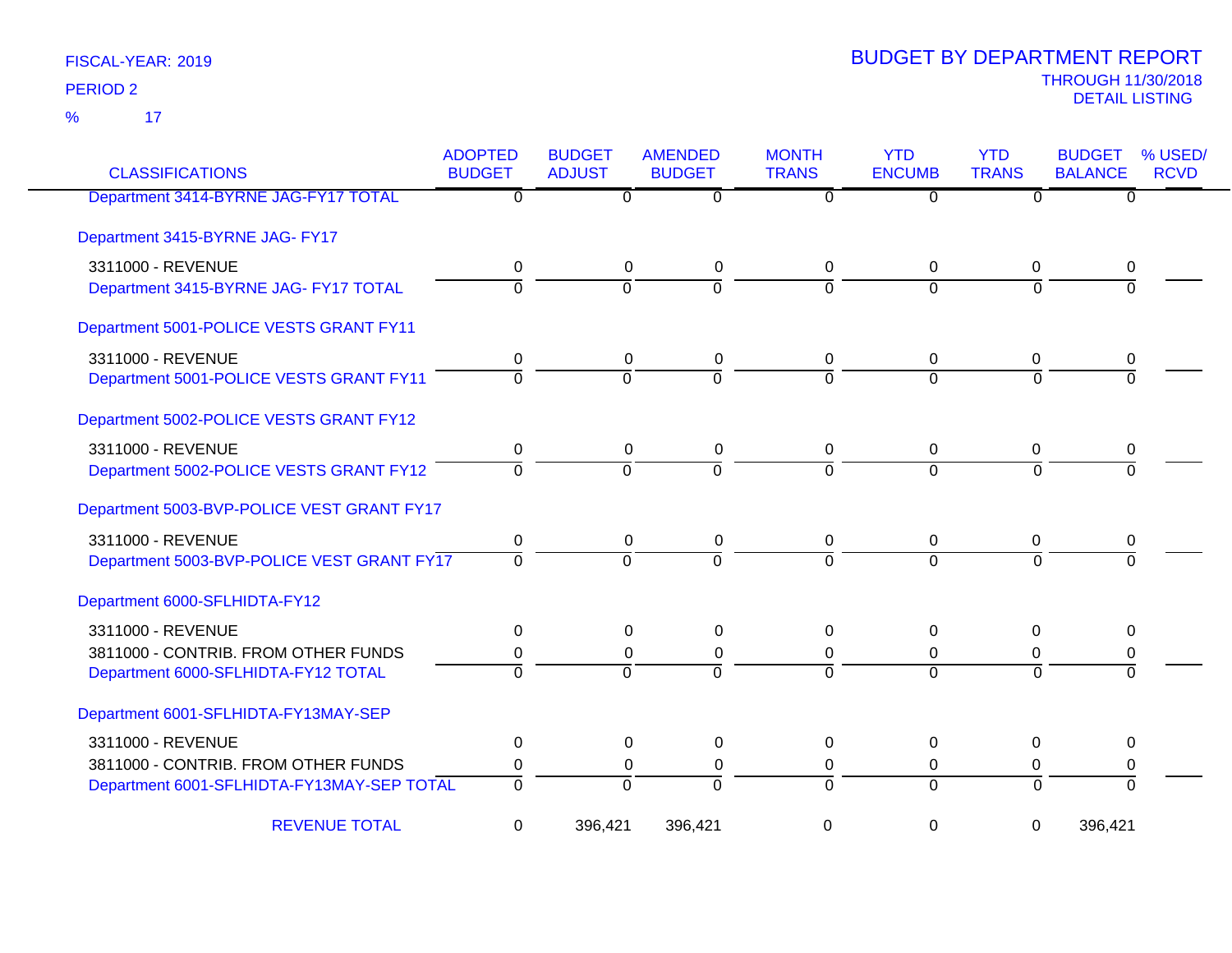| <b>CLASSIFICATIONS</b>                        | <b>ADOPTED</b><br><b>BUDGET</b> | <b>BUDGET</b><br><b>ADJUST</b> | <b>AMENDED</b><br><b>BUDGET</b> | <b>MONTH</b><br><b>TRANS</b> | <b>YTD</b><br><b>ENCUMB</b> | <b>YTD</b><br><b>TRANS</b> | <b>BUDGET</b><br><b>BALANCE</b> | % USED/<br><b>RCVD</b> |
|-----------------------------------------------|---------------------------------|--------------------------------|---------------------------------|------------------------------|-----------------------------|----------------------------|---------------------------------|------------------------|
| <b>EXPENSE</b>                                |                                 |                                |                                 |                              |                             |                            |                                 |                        |
| Department 3301-CDBG MURRAY PARK POOL         |                                 |                                |                                 |                              |                             |                            |                                 |                        |
| 5726550 - CONSTRUCTION                        | 0                               | $\Omega$                       | 0                               | 0                            | $\Omega$                    | 0                          | 0                               |                        |
| Department 3301-CDBG MURRAY PARK POOL         | $\Omega$                        | $\Omega$                       | $\Omega$                        | $\Omega$                     | $\Omega$                    | $\overline{0}$             | $\Omega$                        |                        |
| Department 3302-CDBG STREET LIGHTING          |                                 |                                |                                 |                              |                             |                            |                                 |                        |
| 5416550 - CONSTRUCTION                        | 0                               | 0                              | 0                               | 0                            | 0                           | 0                          | 0                               |                        |
| Department 3302-CDBG STREET LIGHTING TOTAL    | $\Omega$                        | $\Omega$                       | $\Omega$                        | $\overline{0}$               | $\Omega$                    | $\overline{0}$             | $\Omega$                        |                        |
| Department 3303-CDBG SW 66 ST IMPROV PHASE    |                                 |                                |                                 |                              |                             |                            |                                 |                        |
| 5411210 - REGULAR                             | 0                               | $\Omega$                       | 0                               | 0                            | 0                           | 0                          | $\Omega$                        |                        |
| 5413450 - CONTRACTUAL SERVICES                | $\Omega$                        | $\Omega$                       | $\Omega$                        | $\Omega$                     | $\Omega$                    | $\Omega$                   | $\Omega$                        |                        |
| 5416440 - CAPITAL IMPROVEMENTS                | 0                               | $\Omega$                       | 0                               | 0                            | $\Omega$                    | 0                          | $\mathbf 0$                     |                        |
| Department 3303-CDBG SW 66 ST IMPROV PHASE    | $\Omega$                        | $\Omega$                       | $\Omega$                        | $\Omega$                     | $\Omega$                    | $\overline{0}$             | $\Omega$                        |                        |
| Department 3304-CDBG MARSHALL WILLIAMSON      |                                 |                                |                                 |                              |                             |                            |                                 |                        |
| 5726550 - CONSTRUCTION                        | 0                               | $\pmb{0}$                      | 0                               | 0                            | $\mathbf 0$                 | $\boldsymbol{0}$           | $\mathbf 0$                     |                        |
| Department 3304-CDBG MARSHALL WILLIAMSON      | $\Omega$                        | $\Omega$                       | $\Omega$                        | $\Omega$                     | $\Omega$                    | $\Omega$                   | $\Omega$                        |                        |
| Department 3305-CDBG MURRAY PARK FIELD        |                                 |                                |                                 |                              |                             |                            |                                 |                        |
| 5726302 - IMPROVEMENT OTHER THAN BLDG         | 0                               | 0                              | 0                               | 0                            | 0                           | $\mathbf 0$                | 0                               |                        |
| Department 3305-CDBG MURRAY PARK FIELD        | $\Omega$                        | $\Omega$                       | $\Omega$                        | $\Omega$                     | $\Omega$                    | $\Omega$                   | $\Omega$                        |                        |
| Department 3306-CDBG SW 64 BIKE LANE & ST IMP |                                 |                                |                                 |                              |                             |                            |                                 |                        |
| 5413120 - PROFESSIONAL SERVS-ST BEA           | $\Omega$                        | 0                              | 0                               | 0                            | 0                           | 0                          | $\Omega$                        |                        |
| 5413450 - CONTRACTUAL SERVICES                | 0                               | 1,000                          | 1,000                           | 0                            | 0                           | 0                          | 1,000                           |                        |
| 5416450 - SUNSET DR & ST LIGHTING             | $\Omega$                        | 293,916                        | 293,916                         | 0                            | $\Omega$                    | 0                          | 293,916                         |                        |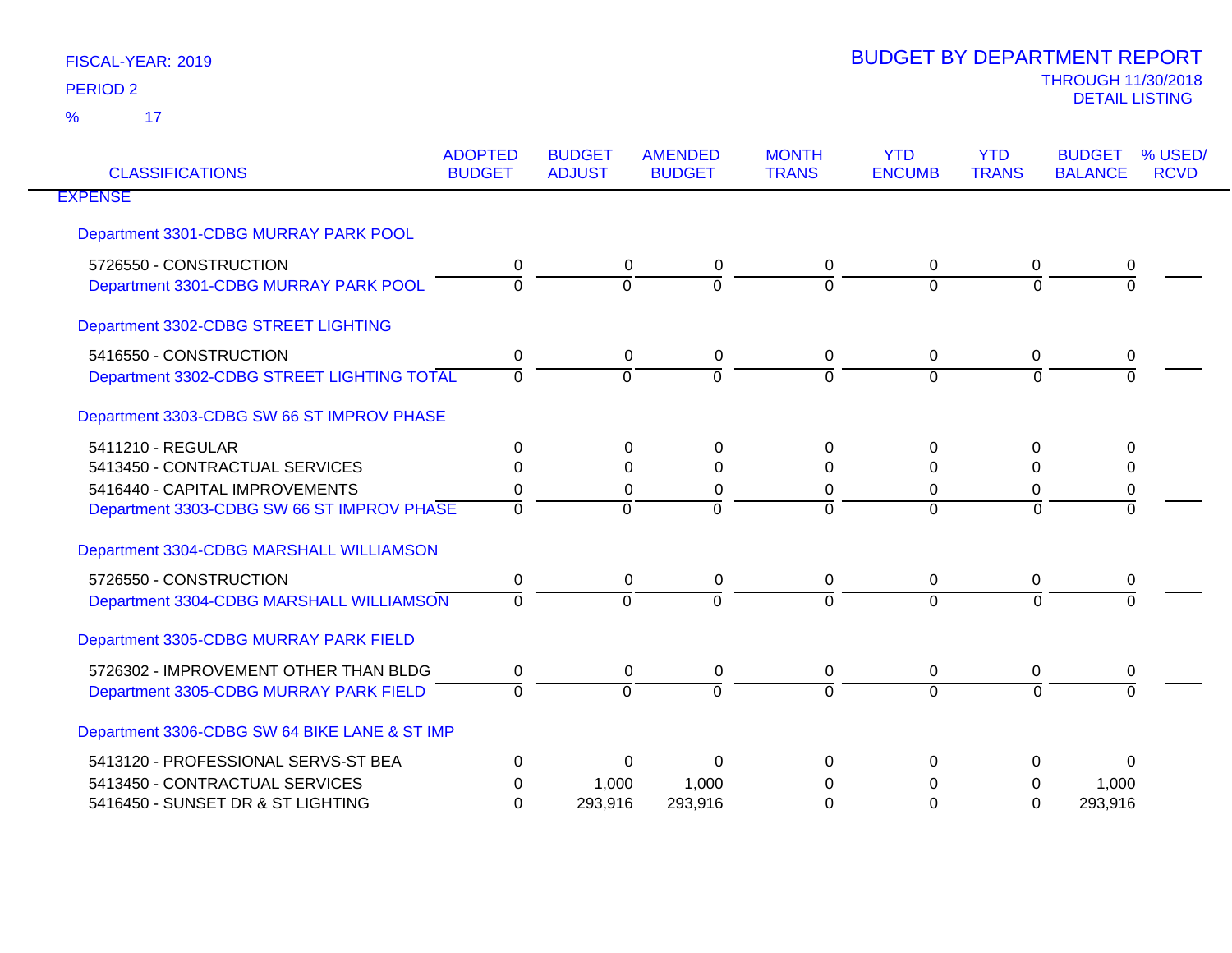17 %

| <b>CLASSIFICATIONS</b>                         | <b>ADOPTED</b><br><b>BUDGET</b> | <b>BUDGET</b><br><b>ADJUST</b> | <b>AMENDED</b><br><b>BUDGET</b> | <b>MONTH</b><br><b>TRANS</b> | <b>YTD</b><br><b>ENCUMB</b> | <b>YTD</b><br><b>TRANS</b> | <b>BUDGET</b><br><b>BALANCE</b> | % USED/<br><b>RCVD</b> |
|------------------------------------------------|---------------------------------|--------------------------------|---------------------------------|------------------------------|-----------------------------|----------------------------|---------------------------------|------------------------|
| Department 3306-CDBG SW 64 BIKE LANE & ST IMP  | $\overline{0}$                  | 294,916                        | 294,916                         | $\overline{0}$               | $\overline{0}$              | $\overline{0}$             | 294,916                         |                        |
|                                                |                                 |                                |                                 |                              |                             |                            |                                 |                        |
| Department 3307-CDBG-AFTER SCHOOL              |                                 |                                |                                 |                              |                             |                            |                                 |                        |
| 5725210 - SUPPLIES                             | 0                               | 0                              | 0                               | 0                            | 0                           | 0                          | 0                               |                        |
| Department 3307-CDBG-AFTER SCHOOL              | $\overline{0}$                  | $\overline{0}$                 | ō                               | $\overline{0}$               | $\overline{0}$              | $\overline{0}$             | $\overline{0}$                  |                        |
| Department 3308-CDBG-TENNIS LESSONS            |                                 |                                |                                 |                              |                             |                            |                                 |                        |
| 5721210 - FULL-TIME                            | 0                               | $\Omega$                       | $\Omega$                        | $\Omega$                     | $\Omega$                    | $\Omega$                   | $\Omega$                        |                        |
| 5722110 - F.I.C.A.                             | 0                               | 0                              | $\Omega$                        | $\Omega$                     | 0                           | $\Omega$                   | $\Omega$                        |                        |
| 5725205 - COMPUTER EQUIPMENT                   | 0                               | 0                              | 0                               | 0                            | $\Omega$                    | 0                          | 0                               |                        |
| Department 3308-CDBG-TENNIS LESSONS TOTAL      | $\overline{0}$                  | $\overline{0}$                 | ō                               | $\overline{0}$               | $\Omega$                    | $\Omega$                   | $\overline{0}$                  |                        |
| Department 3309-CDBG BREWER PARK               |                                 |                                |                                 |                              |                             |                            |                                 |                        |
| 5726302 - IMPROVEMENT OTHER THAN BLDG          | 0                               | 30,659                         | 30,659                          | 0                            | 0                           | 0                          | 30,659                          |                        |
| Department 3309-CDBG BREWER PARK               | $\Omega$                        | 30,659                         | 30,659                          | $\Omega$                     | $\Omega$                    | $\Omega$                   | 30,659                          |                        |
| Department 3310-CDBG COMM CTR RESTROOM         |                                 |                                |                                 |                              |                             |                            |                                 |                        |
| 5726550 - CONSTRUCTION                         | 0                               | 70,846                         | 70,846                          | 845                          | 34,200                      | 35,045                     | 35,801                          | 49                     |
| Department 3310-CDBG COMM CTR RESTROOM         | $\Omega$                        | 70,846                         | 70,846                          | 845                          | 34,200                      | 35,045                     | 35,801                          | $\overline{49}$        |
| Department 3311-CDBG-SENIOR MEALS PROGRAM      |                                 |                                |                                 |                              |                             |                            |                                 |                        |
| 5721210 - FULL-TIME                            | 0                               | $\mathbf 0$                    | $\mathbf 0$                     | 0                            | $\Omega$                    | 0                          | $\Omega$                        |                        |
| 5723450 - CONTRACTUAL                          | 0                               | 0                              | 0                               | $\Omega$                     | 0                           | 0                          | 0                               |                        |
| Department 3311-CDBG-SENIOR MEALS PROGRAM      | $\overline{0}$                  | $\overline{0}$                 | $\overline{0}$                  | $\overline{0}$               | $\Omega$                    | $\Omega$                   | $\overline{0}$                  |                        |
| Department 3405-2013 JAG A-Form Interface Cont |                                 |                                |                                 |                              |                             |                            |                                 |                        |
| 5214634 - MAINTENANCE-INTERNET SFTW            | 0                               | 0                              | 0                               | $\Omega$                     | $\Omega$                    | $\Omega$                   | 0                               |                        |
| Department 3405-2013 JAG A-Form Interface Cont | $\mathbf 0$                     | $\mathbf 0$                    | $\Omega$                        | $\Omega$                     | $\Omega$                    | $\Omega$                   | $\Omega$                        |                        |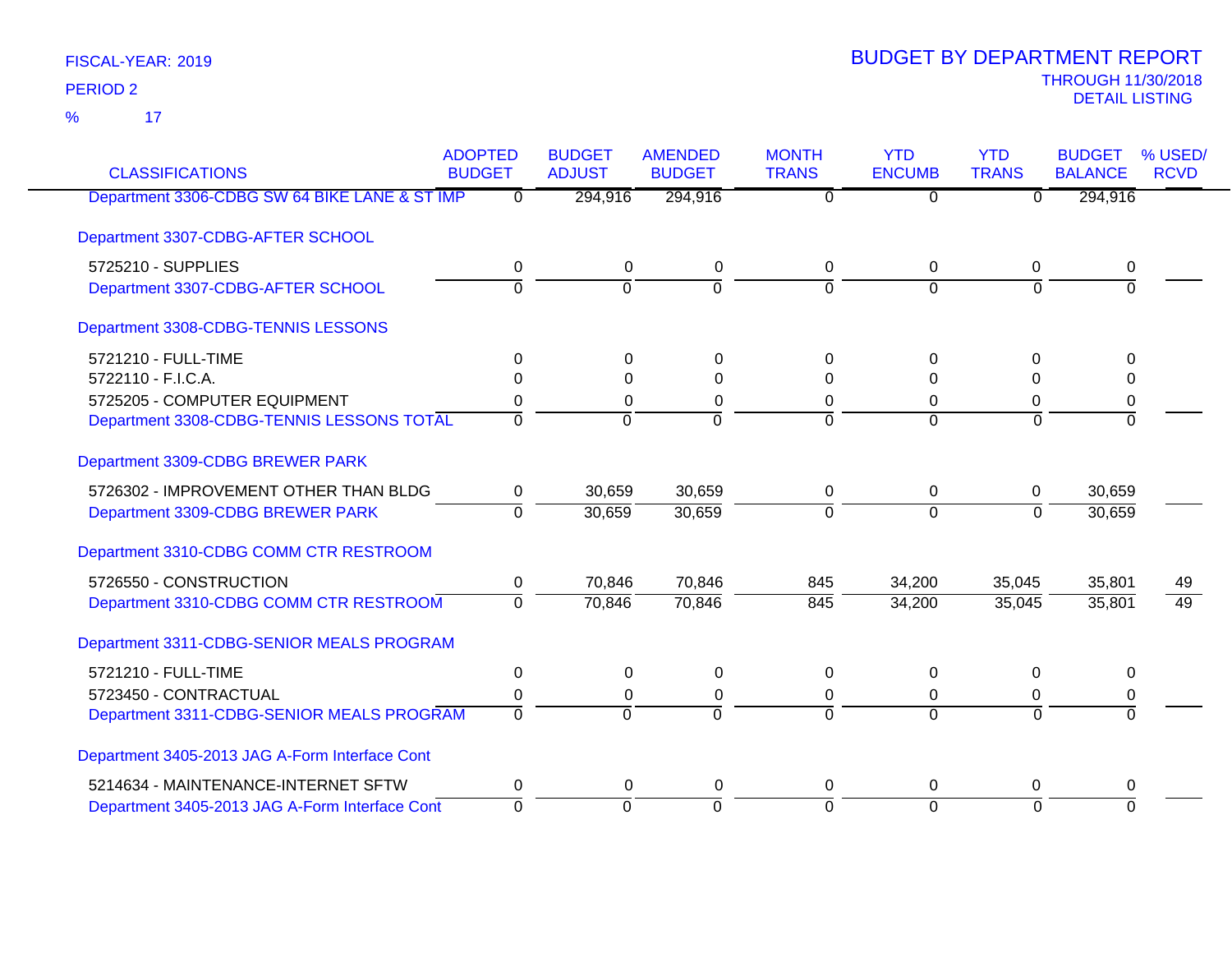|                                             | <b>ADOPTED</b> | <b>BUDGET</b>  | <b>AMENDED</b> | <b>MONTH</b>   | <b>YTD</b>     | <b>YTD</b>     | <b>BUDGET</b>  | % USED/     |
|---------------------------------------------|----------------|----------------|----------------|----------------|----------------|----------------|----------------|-------------|
| <b>CLASSIFICATIONS</b>                      | <b>BUDGET</b>  | <b>ADJUST</b>  | <b>BUDGET</b>  | <b>TRANS</b>   | <b>ENCUMB</b>  | <b>TRANS</b>   | <b>BALANCE</b> | <b>RCVD</b> |
| Department 3406-BYRNE-JAG 2013              |                |                |                |                |                |                |                |             |
| 5215205 - COMPUTER SUPPLIES                 | 0              | 0              | 0              | 0              | 0              | 0              | 0              |             |
| Department 3406-BYRNE-JAG 2013 TOTAL        | $\overline{0}$ | $\overline{0}$ | $\overline{0}$ | $\overline{0}$ | $\overline{0}$ | $\overline{0}$ | ō              |             |
| Department 3407-BYRNE-JAG VEH BURGLARY      |                |                |                |                |                |                |                |             |
| 5215205 - COMPUTER SUPPLIES                 | 0              | 0              | 0              | 0              | $\mathbf 0$    | 0              | 0              |             |
| Department 3407-BYRNE-JAG VEH BURGLARY 2013 | $\overline{0}$ | $\overline{0}$ | $\overline{0}$ | $\overline{0}$ | $\overline{0}$ | $\Omega$       | 0              |             |
| Department 3408-BYRNE-JAG 2014              |                |                |                |                |                |                |                |             |
| 5215205 - COMPUTER SUPPLIES                 | 0              | 0              | 0              | 0              | 0              | 0              |                |             |
| Department 3408-BYRNE-JAG 2014 TOTAL        | $\overline{0}$ | $\overline{0}$ | $\overline{0}$ | $\Omega$       | $\Omega$       | $\Omega$       | $\Omega$       |             |
| Department 3409-BYRNE-JAG 2014              |                |                |                |                |                |                |                |             |
| 5215205 - COMPUTER SUPPLIES                 | $\mathbf 0$    | $\mathbf 0$    | $\pmb{0}$      | 0              | $\pmb{0}$      | $\mathbf 0$    | 0              |             |
| Department 3409-BYRNE-JAG 2014 TOTAL        | $\overline{0}$ | $\overline{0}$ | $\overline{0}$ | $\overline{0}$ | $\overline{0}$ | $\overline{0}$ | $\overline{0}$ |             |
| Department 3410-BYRNE-JAG FY15              |                |                |                |                |                |                |                |             |
| 5215205 - COMPUTER SUPPLIES                 | 0              | 0              | 0              | 0              | $\mathbf 0$    | 0              | 0              |             |
| Department 3410-BYRNE-JAG FY15 TOTAL        | $\Omega$       | $\Omega$       | $\overline{0}$ | $\overline{0}$ | $\overline{0}$ | $\Omega$       |                |             |
| Department 3411-BYRNE-JAG FY15-2            |                |                |                |                |                |                |                |             |
| 5215205 - COMPUTER SUPPLIES                 | 0              | 0              | $\pmb{0}$      | 0              | $\pmb{0}$      | $\mathbf 0$    | 0              |             |
| Department 3411-BYRNE-JAG FY15-2 TOTAL      | $\Omega$       | $\overline{0}$ | $\Omega$       | $\Omega$       | $\overline{0}$ | $\Omega$       | $\Omega$       |             |
| Department 3412-BYRNE-JAG FY16 2 TABLETS    |                |                |                |                |                |                |                |             |
| 5215205 - COMPUTER SUPPLIES                 | 0              | 0              | 0              | 0              | $\mathbf 0$    | 0              | 0              |             |
| Department 3412-BYRNE-JAG FY16 2 TABLETS    | $\overline{0}$ | $\overline{0}$ | $\Omega$       | $\overline{0}$ | $\overline{0}$ | $\Omega$       | $\Omega$       |             |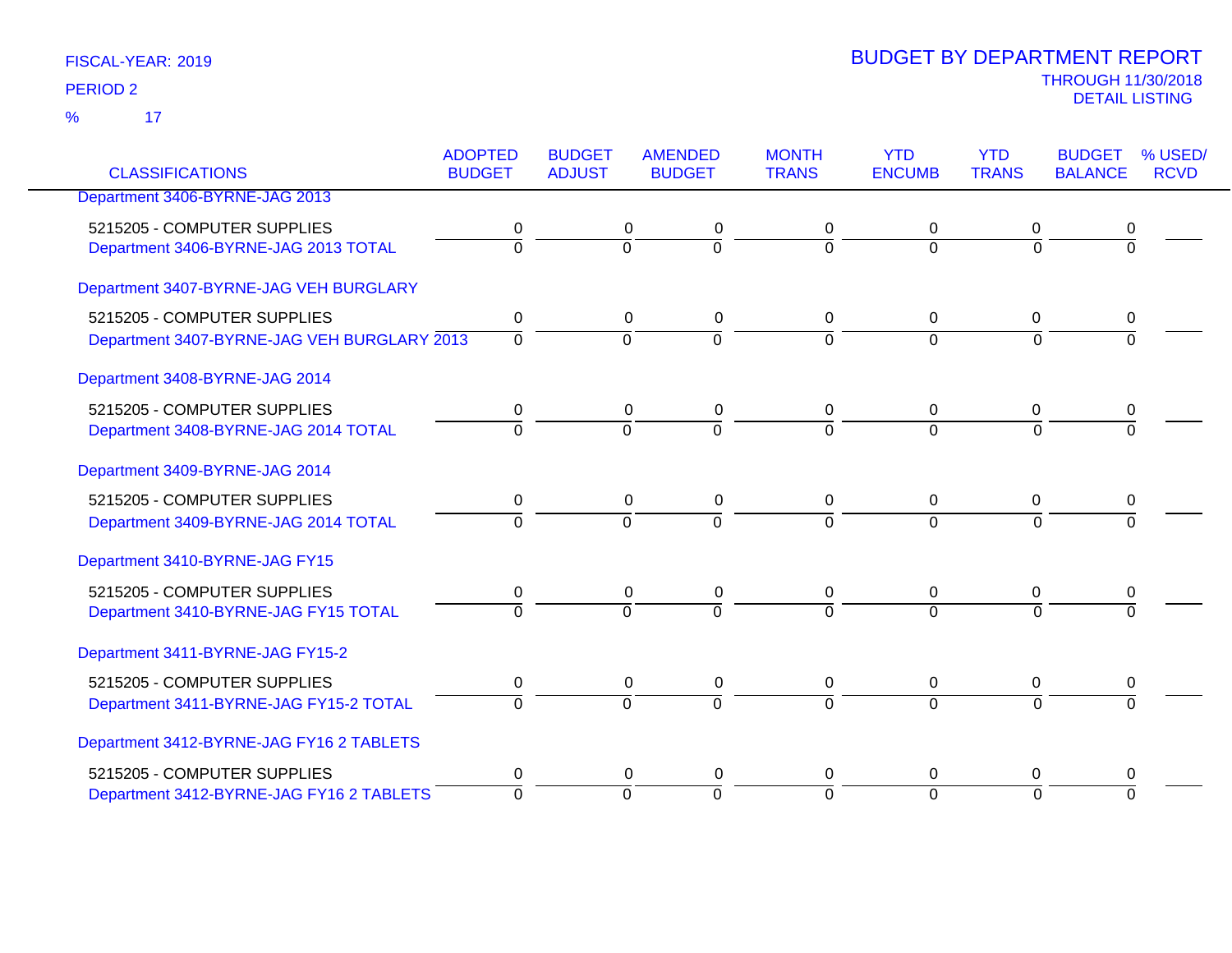| <b>CLASSIFICATIONS</b>                     | <b>ADOPTED</b><br><b>BUDGET</b> | <b>BUDGET</b><br><b>ADJUST</b> | <b>AMENDED</b><br><b>BUDGET</b> | <b>MONTH</b><br><b>TRANS</b> | <b>YTD</b><br><b>ENCUMB</b> | <b>YTD</b><br><b>TRANS</b> | <b>BUDGET</b><br><b>BALANCE</b> | % USED/<br><b>RCVD</b> |
|--------------------------------------------|---------------------------------|--------------------------------|---------------------------------|------------------------------|-----------------------------|----------------------------|---------------------------------|------------------------|
| Department 3413-BYRNE-JAG FY16             |                                 |                                |                                 |                              |                             |                            |                                 |                        |
| 5215205 - COMPUTER SUPPLIES                | 0                               | $\mathbf 0$                    | $\mathbf 0$                     | $\mathbf 0$                  | 0                           | 0                          | 0                               |                        |
| Department 3413-BYRNE-JAG FY16 TOTAL       | $\overline{0}$                  | $\Omega$                       | $\overline{0}$                  | $\Omega$                     | $\Omega$                    | $\Omega$                   | $\Omega$                        |                        |
| Department 3414-BYRNE JAG-FY17             |                                 |                                |                                 |                              |                             |                            |                                 |                        |
| 5215205 - COMPUTER SUPPLIES                | 0                               | $\mathbf 0$                    | $\mathbf 0$                     | $\mathbf 0$                  | $\pmb{0}$                   | $\mathbf 0$                | 0                               |                        |
| Department 3414-BYRNE JAG-FY17 TOTAL       | $\overline{0}$                  | $\overline{0}$                 | $\overline{0}$                  | $\Omega$                     | $\Omega$                    | $\overline{0}$             | $\overline{0}$                  |                        |
| Department 3415-BYRNE JAG- FY17            |                                 |                                |                                 |                              |                             |                            |                                 |                        |
| 5215205 - COMPUTER SUPPLIES                | 0                               | 0                              | 0                               | 0                            | 0                           | 0                          | 0                               |                        |
| Department 3415-BYRNE JAG- FY17 TOTAL      | $\Omega$                        | $\Omega$                       | $\overline{0}$                  | $\Omega$                     | $\overline{0}$              | $\Omega$                   | $\Omega$                        |                        |
| Department 5001-POLICE VESTS GRANT FY11    |                                 |                                |                                 |                              |                             |                            |                                 |                        |
| 5215220 - UNIFORMS                         | 0                               | $\mathbf 0$                    | $\pmb{0}$                       | $\overline{0}$               | 0                           | $\overline{0}$             | 0                               |                        |
| Department 5001-POLICE VESTS GRANT FY11    | $\overline{0}$                  | $\overline{0}$                 | $\overline{0}$                  | $\Omega$                     | $\Omega$                    | $\Omega$                   | $\Omega$                        |                        |
| Department 5002-POLICE VESTS GRANT FY12    |                                 |                                |                                 |                              |                             |                            |                                 |                        |
| 5215220 - UNIFORMS                         | 0                               | 0                              | 0                               | $\mathbf 0$                  | 0                           | 0                          | 0                               |                        |
| Department 5002-POLICE VESTS GRANT FY12    | $\Omega$                        | $\overline{0}$                 | $\overline{0}$                  | $\Omega$                     | $\overline{0}$              | $\Omega$                   | $\Omega$                        |                        |
| Department 5003-BVP-POLICE VEST GRANT FY17 |                                 |                                |                                 |                              |                             |                            |                                 |                        |
| 5215220 - UNIFORMS                         | 0                               | 0                              | $\pmb{0}$                       | $\mathbf 0$                  | 0                           | 0                          | 0                               |                        |
| Department 5003-BVP-POLICE VEST GRANT FY17 | $\overline{0}$                  | $\overline{0}$                 | $\overline{0}$                  | $\overline{0}$               | $\overline{0}$              | $\Omega$                   | $\overline{0}$                  |                        |
| Department 6000-SFLHIDTA-FY12              |                                 |                                |                                 |                              |                             |                            |                                 |                        |
| 5213450 - CONTRACTUAL SERVICES             | 0                               | 0                              | 0                               | $\Omega$                     | $\Omega$                    | 0                          | 0                               |                        |
| 5214060 - AUTO ALLOWANCE                   | 0                               | 0                              | $\mathbf{0}$                    | $\Omega$                     | $\Omega$                    | $\mathbf{0}$               | 0                               |                        |
| 5819900 - INTER-FUND TRANSFER              | $\Omega$                        | 0                              | $\Omega$                        | $\Omega$                     | 0                           | $\Omega$                   | 0                               |                        |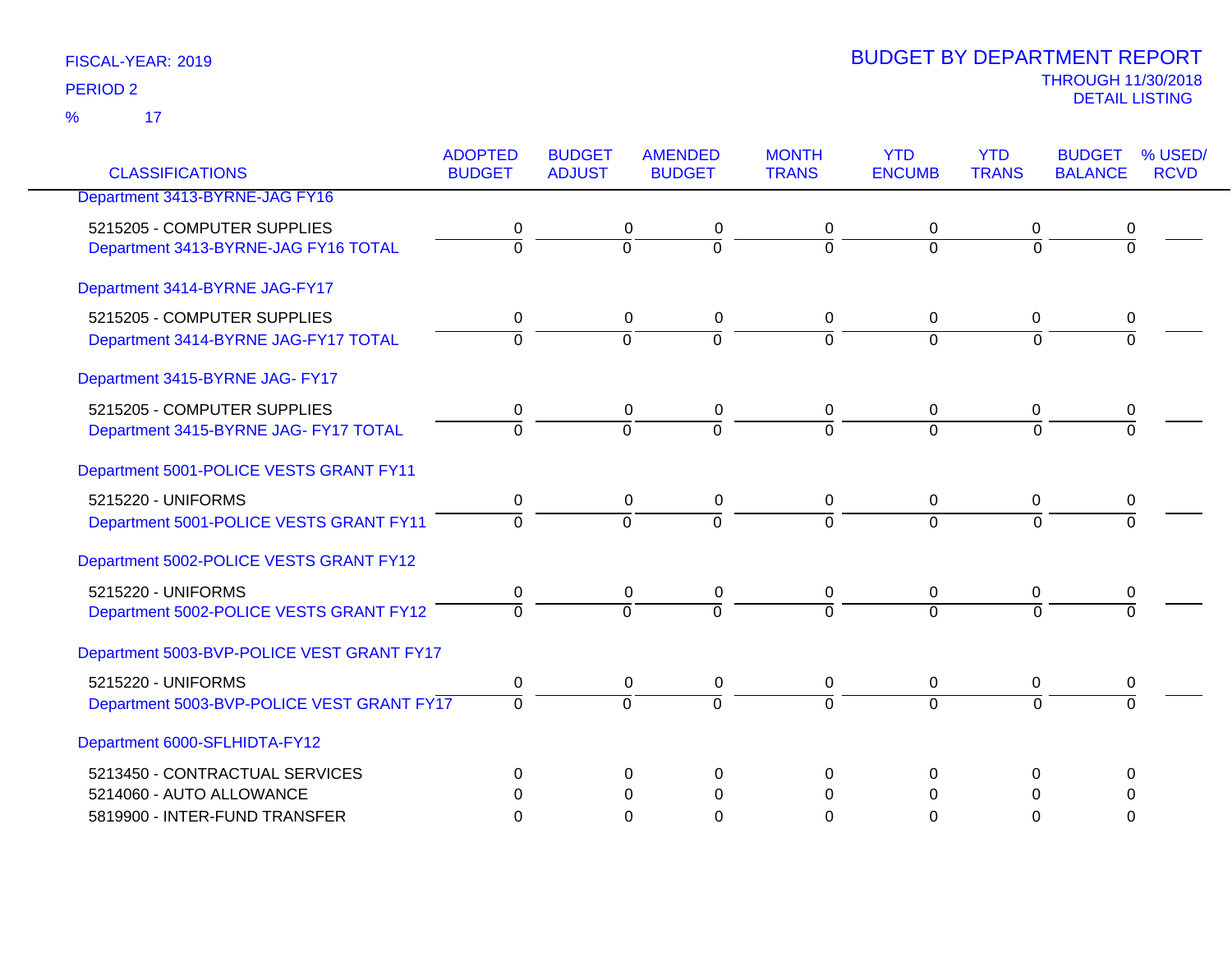| <b>CLASSIFICATIONS</b>                            | <b>ADOPTED</b><br><b>BUDGET</b> | <b>BUDGET</b><br><b>ADJUST</b> | <b>AMENDED</b><br><b>BUDGET</b> | <b>MONTH</b><br><b>TRANS</b> | <b>YTD</b><br><b>ENCUMB</b> | <b>YTD</b><br><b>TRANS</b> | <b>BUDGET</b><br><b>BALANCE</b> | % USED/<br><b>RCVD</b> |
|---------------------------------------------------|---------------------------------|--------------------------------|---------------------------------|------------------------------|-----------------------------|----------------------------|---------------------------------|------------------------|
| Department 6000-SFLHIDTA-FY12 TOTAL               | $\overline{\mathfrak{o}}$       | $\overline{0}$                 | $\overline{0}$                  | $\overline{\mathfrak{o}}$    | $\overline{\mathfrak{o}}$   | $\overline{0}$             | $\overline{0}$                  |                        |
| Department 6001-SFLHIDTA-FY13MAY-SEP              |                                 |                                |                                 |                              |                             |                            |                                 |                        |
| 5213450 - CONTRACTUAL SERVICES                    | 0                               | 0                              | $\pmb{0}$                       | 0                            | 0                           | 0                          | $\mathbf 0$                     |                        |
| 5214060 - AUTO ALLOWANCE                          | 0                               | $\Omega$                       | $\Omega$                        | $\Omega$                     | 0                           | $\Omega$                   | $\Omega$                        |                        |
| 5819900 - INTER-FUND TRANSFER                     | $\pmb{0}$                       | $\pmb{0}$                      | 0                               | 0                            | 0                           | $\mathbf 0$                | 0                               |                        |
| Department 6001-SFLHIDTA-FY13MAY-SEP TOTAL        | $\overline{0}$                  | $\overline{0}$                 | $\overline{0}$                  | $\overline{0}$               | $\overline{0}$              | $\overline{0}$             | $\overline{0}$                  |                        |
| <b>EXPENSE TOTAL</b>                              | $\pmb{0}$                       | 396,421                        | 396,421                         | 845                          | 34,200                      | 35,045                     | 361,376                         | 8                      |
| Fund 120-FEDERAL GRANT FUND TOTAL                 |                                 |                                |                                 |                              |                             |                            |                                 |                        |
| <b>REVENUE</b>                                    | 0                               | 396,421                        | 396,421                         | 0                            | $\mathbf 0$                 | 0                          | 396,421                         |                        |
| <b>EXPENSE</b>                                    | $\mathbf 0$                     | 396,421                        | 396,421                         | 845                          | 34,200                      | 35,045                     | 361,376                         | 8                      |
| Fund 120-FEDERAL GRANT FUND TOTAL                 | 0                               | 0                              | 0                               | $-845$                       | $-34,200$                   | $-35,045$                  | 35,045                          |                        |
| Fund 124-PTP TAX-TRANSPORTATION<br><b>REVENUE</b> |                                 |                                |                                 |                              |                             |                            |                                 |                        |
|                                                   |                                 |                                |                                 |                              |                             |                            |                                 |                        |
| Department 0000-Description N/A                   |                                 |                                |                                 |                              |                             |                            |                                 |                        |
| 3126000 - DISCRETIONARY SALES S/TAX               | 440,000                         | 0                              | 440,000                         | $\pmb{0}$                    | $\pmb{0}$                   | $\pmb{0}$                  | 440,000                         |                        |
| 3301000 - INTERGOVERNMENTAL REVENUE               | $\Omega$                        | 0                              | $\Omega$                        | 0                            | 0                           | $\Omega$                   | 0                               |                        |
| 3612000 - INTEREST INCOME                         | 10,000                          | 0                              | 10,000                          | 756                          | 0                           | 1,562                      | 8,438                           | 15                     |
| Department 0000-Description N/A TOTAL             | 450,000                         | $\overline{0}$                 | 450,000                         | 756                          | $\mathbf 0$                 | 1,562                      | 448,438                         |                        |
| <b>REVENUE TOTAL</b>                              | 450,000                         | $\mathbf 0$                    | 450,000                         | 756                          | 0                           | 1,562                      | 448,438                         |                        |
| <b>EXPENSE</b>                                    |                                 |                                |                                 |                              |                             |                            |                                 |                        |
| Department 1730-STREET MAINTENANCE                |                                 |                                |                                 |                              |                             |                            |                                 |                        |
| 5413450 - CONTRACTUAL SERVICES                    | 0                               | $\Omega$                       | $\mathbf 0$                     | $\mathbf 0$                  | 0                           | 0                          | 0                               |                        |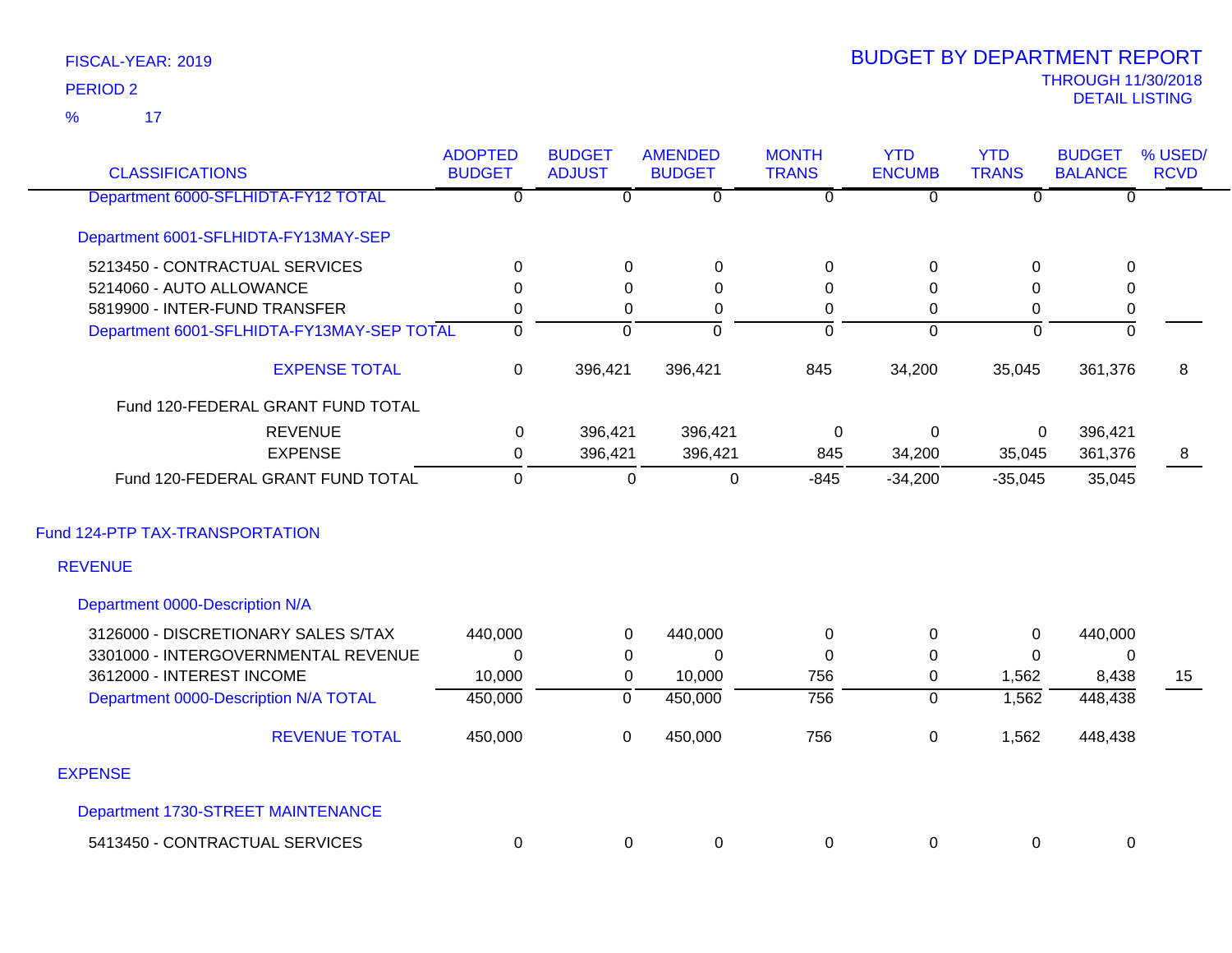|                                          | <b>ADOPTED</b> | <b>BUDGET</b>  | <b>AMENDED</b> | <b>MONTH</b>   | <b>YTD</b>     | <b>YTD</b>   | <b>BUDGET</b>  | % USED/         |
|------------------------------------------|----------------|----------------|----------------|----------------|----------------|--------------|----------------|-----------------|
| <b>CLASSIFICATIONS</b>                   | <b>BUDGET</b>  | <b>ADJUST</b>  | <b>BUDGET</b>  | <b>TRANS</b>   | <b>ENCUMB</b>  | <b>TRANS</b> | <b>BALANCE</b> | <b>RCVD</b>     |
| 5416490 - CONSTRUCTIONS PROJECTS         | 606,500        | 473,144        | 1,079,644      | $\overline{0}$ | 511,551        | 506,187      | 573,457        | 46              |
| Department 1730-STREET MAINTENANCE TOTAL | 606,500        | 473,144        | 1,079,644      | $\mathbf 0$    | 511,551        | 506,187      | 573,457        | 46              |
| <b>EXPENSE TOTAL</b>                     | 606,500        | 473,144        | 1,079,644      | 0              | 511,551        | 506,187      | 573,457        | 46              |
| Fund 124-PTP TAX-TRANSPORTATION TOTAL    |                |                |                |                |                |              |                |                 |
| <b>REVENUE</b>                           | 450,000        | 0              | 450,000        | 756            | 0              | 1,562        | 448,438        |                 |
| <b>EXPENSE</b>                           | 606,500        | 473,144        | 1,079,644      | 0              | 511,551        | 506,187      | 573,457        | 46              |
| Fund 124-PTP TAX-TRANSPORTATION TOTAL    | $-156,500$     | $-473,144$     | $-629,644$     | 756            | $-511,551$     | $-504,625$   | $-125,019$     |                 |
| Fund 125-PTP TAX FUND-DIRECT TRANSIT     |                |                |                |                |                |              |                |                 |
| <b>REVENUE</b>                           |                |                |                |                |                |              |                |                 |
| Department 0000-Description N/A          |                |                |                |                |                |              |                |                 |
| 3126000 - DISCRETIONARY SALES S/TAX      | 110,000        | 0              | 110,000        | 0              | 0              | $\mathbf 0$  | 110,000        |                 |
| Department 0000-Description N/A TOTAL    | 110,000        | 0              | 110,000        | 0              | $\overline{0}$ | $\Omega$     | 110,000        |                 |
| <b>REVENUE TOTAL</b>                     | 110,000        | 0              | 110,000        | $\,0\,$        | $\pmb{0}$      | $\mathbf 0$  | 110,000        |                 |
| <b>EXPENSE</b>                           |                |                |                |                |                |              |                |                 |
| Department 1730-STREET MAINTENANCE       |                |                |                |                |                |              |                |                 |
| 5413450 - CONTRACTUAL SERVICES           | 277,748        | 0              | 277,748        | 22,984         | 249,876        | 273,120      | 4,628          | 98              |
| 5416490 - CONSTRUCTIONS PROJECTS         | 0              | 0              | 0              | 0              | 0              | $\Omega$     | 0              |                 |
| Department 1730-STREET MAINTENANCE TOTAL | 277,748        | $\overline{0}$ | 277,748        | 22,984         | 249,876        | 273,120      | 4,628          | $\overline{98}$ |
| <b>EXPENSE TOTAL</b>                     | 277,748        | 0              | 277,748        | 22,984         | 249,876        | 273,120      | 4,628          | 98              |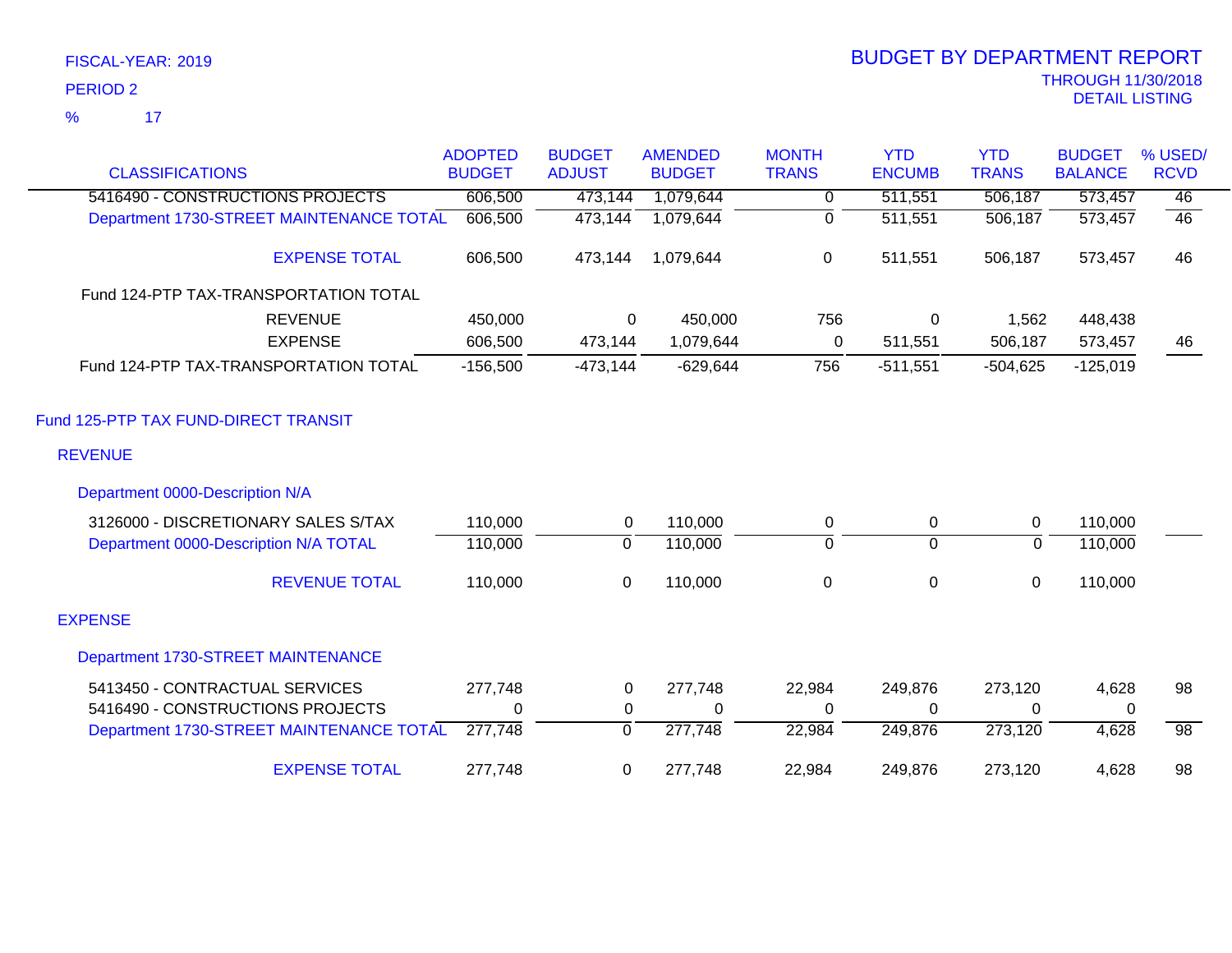| <b>PERIOD 2</b>                                                              |                                 |                                |                     |                                 |                              |                             |                            | <b>THROUGH 11/30/2018</b><br><b>DETAIL LISTING</b> |                        |
|------------------------------------------------------------------------------|---------------------------------|--------------------------------|---------------------|---------------------------------|------------------------------|-----------------------------|----------------------------|----------------------------------------------------|------------------------|
| $\frac{9}{6}$<br>17                                                          |                                 |                                |                     |                                 |                              |                             |                            |                                                    |                        |
| <b>CLASSIFICATIONS</b>                                                       | <b>ADOPTED</b><br><b>BUDGET</b> | <b>BUDGET</b><br><b>ADJUST</b> |                     | <b>AMENDED</b><br><b>BUDGET</b> | <b>MONTH</b><br><b>TRANS</b> | <b>YTD</b><br><b>ENCUMB</b> | <b>YTD</b><br><b>TRANS</b> | <b>BUDGET</b><br><b>BALANCE</b>                    | % USED/<br><b>RCVD</b> |
| Fund 125-PTP TAX FUND-DIRECT TRANSIT TOTAL                                   |                                 |                                |                     |                                 |                              |                             |                            |                                                    |                        |
| <b>REVENUE</b><br><b>EXPENSE</b>                                             | 110,000<br>277,748              |                                | 0<br>0              | 110,000<br>277,748              | 0<br>22,984                  | $\mathbf 0$<br>249,876      | 0<br>273,120               | 110,000<br>4,628                                   | 98                     |
| Fund 125-PTP TAX FUND-DIRECT TRANSIT TOTAL                                   | $-167,748$                      |                                | $\mathbf 0$         | $-167,748$                      | $-22,984$                    | $-249,876$                  | $-273,120$                 | 105,372                                            |                        |
| Fund 150-REVENUE STABILIZATION FUND                                          |                                 |                                |                     |                                 |                              |                             |                            |                                                    |                        |
| <b>REVENUE</b>                                                               |                                 |                                |                     |                                 |                              |                             |                            |                                                    |                        |
| Department 0000-Description N/A                                              |                                 |                                |                     |                                 |                              |                             |                            |                                                    |                        |
| 3811000 - CONTRIB. FROM OTHER FUNDS<br>Department 0000-Description N/A TOTAL | 0<br>ō                          |                                | 0<br>$\overline{0}$ | 0<br>$\overline{0}$             | 0<br>$\overline{0}$          | 0<br>$\overline{0}$         | 0<br>$\overline{0}$        | 0<br>$\overline{0}$                                |                        |
| <b>REVENUE TOTAL</b>                                                         | $\mathbf 0$                     |                                | $\mathbf 0$         | $\pmb{0}$                       | $\pmb{0}$                    | $\pmb{0}$                   | $\pmb{0}$                  | $\mathsf 0$                                        |                        |
| <b>EXPENSE</b>                                                               |                                 |                                |                     |                                 |                              |                             |                            |                                                    |                        |
| <b>Department 1410-FINANCE</b>                                               |                                 |                                |                     |                                 |                              |                             |                            |                                                    |                        |
| 5819120 - INTRA-GOV TRANSFER-DEBT SERVIC<br>Department 1410-FINANCE TOTAL    | 0<br>$\overline{0}$             |                                | 0<br>$\overline{0}$ | 0<br>$\overline{0}$             | 0<br>$\Omega$                | 0<br>$\overline{0}$         | 0<br>$\Omega$              | 0<br>$\overline{0}$                                |                        |
| <b>EXPENSE TOTAL</b>                                                         | $\mathbf 0$                     |                                | $\mathbf 0$         | $\mathbf 0$                     | $\mathsf 0$                  | $\mathbf 0$                 | $\mathbf 0$                | $\mathbf 0$                                        |                        |
| Fund 150-REVENUE STABILIZATION FUND TOTAL                                    |                                 |                                |                     |                                 |                              |                             |                            |                                                    |                        |
| <b>REVENUE</b>                                                               | 0                               |                                | $\mathbf 0$         | $\boldsymbol{0}$                | 0                            | 0                           | 0                          | $\pmb{0}$                                          |                        |
| <b>EXPENSE</b>                                                               | 0                               |                                | 0                   | 0                               | 0                            | 0                           | 0                          | $\pmb{0}$                                          | 98                     |
| Fund 150-REVENUE STABILIZATION FUND TOTAL                                    | $\mathbf 0$                     |                                | $\mathbf 0$         | $\mathbf 0$                     | $\Omega$                     | $\overline{0}$              | $\mathbf{0}$               | $\mathbf 0$                                        |                        |

BUDGET BY DEPARTMENT REPORT

Fund 151-GRANT MATCH RESERVE FUND

FISCAL-YEAR: 2019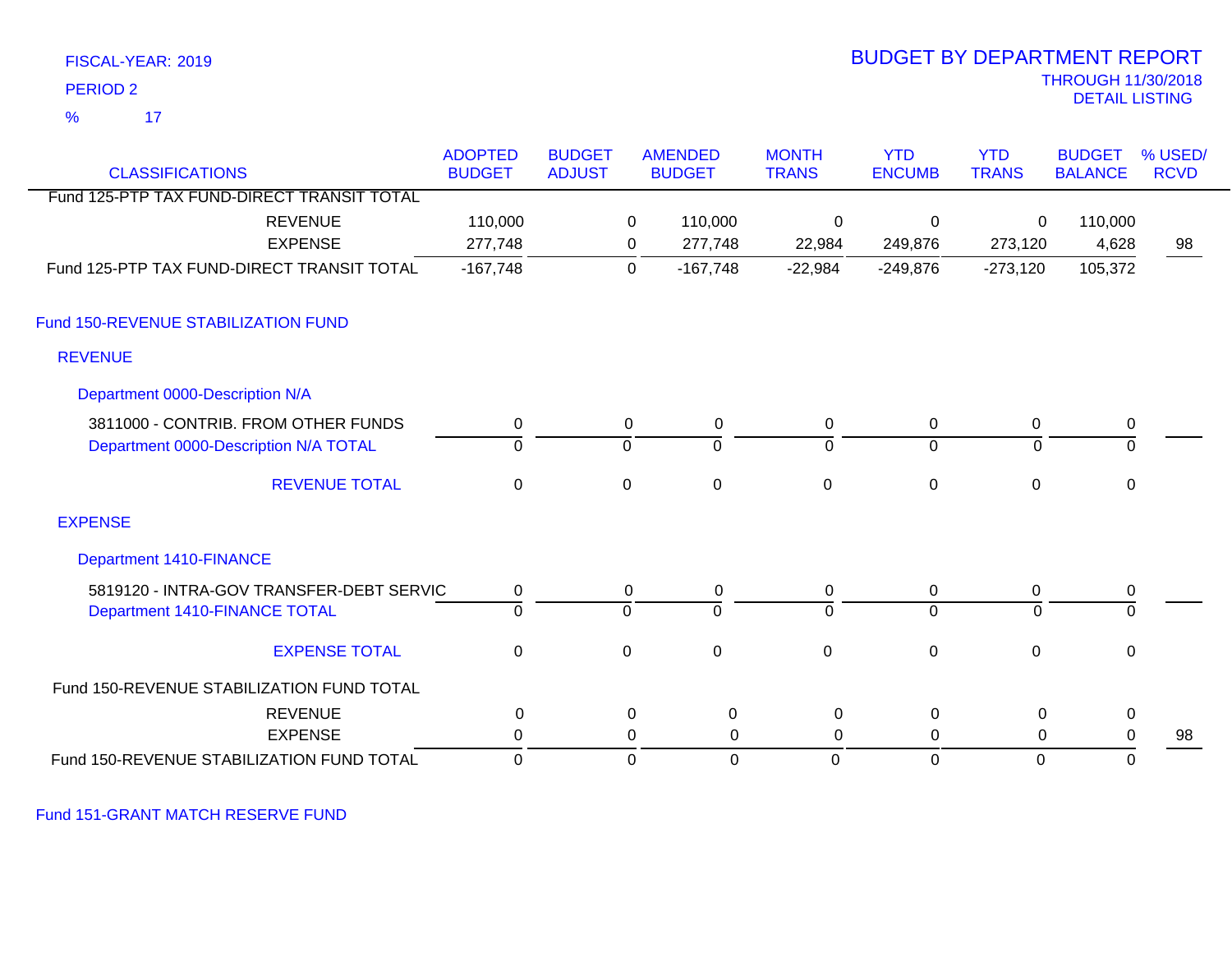| <b>CLASSIFICATIONS</b>                                                       | <b>ADOPTED</b><br><b>BUDGET</b> | <b>BUDGET</b><br><b>ADJUST</b> | <b>AMENDED</b><br><b>BUDGET</b>      | <b>MONTH</b><br><b>TRANS</b>  | <b>YTD</b><br><b>ENCUMB</b>   | <b>YTD</b><br><b>TRANS</b>    | <b>BUDGET</b><br><b>BALANCE</b> | % USED/<br><b>RCVD</b> |
|------------------------------------------------------------------------------|---------------------------------|--------------------------------|--------------------------------------|-------------------------------|-------------------------------|-------------------------------|---------------------------------|------------------------|
| <b>REVENUE</b>                                                               |                                 |                                |                                      |                               |                               |                               |                                 |                        |
| Department 0000-Description N/A                                              |                                 |                                |                                      |                               |                               |                               |                                 |                        |
| 3811000 - CONTRIB. FROM OTHER FUNDS<br>Department 0000-Description N/A TOTAL | 0<br>$\overline{0}$             | $\overline{0}$                 | 0<br>0<br>ō                          | 0<br>$\overline{0}$           | 0<br>$\overline{0}$           | $\mathbf 0$<br>$\mathbf 0$    | 0<br>$\overline{0}$             |                        |
| <b>REVENUE TOTAL</b>                                                         | $\pmb{0}$                       | $\mathsf 0$                    | $\pmb{0}$                            | $\pmb{0}$                     | $\mathbf 0$                   | $\mathbf 0$                   | $\mathbf 0$                     |                        |
| <b>EXPENSE</b>                                                               |                                 |                                |                                      |                               |                               |                               |                                 |                        |
| <b>Department 1410-FINANCE</b>                                               |                                 |                                |                                      |                               |                               |                               |                                 |                        |
| 5819120 - INTRA-GOV TRANSFER-DEBT SERVIC<br>Department 1410-FINANCE TOTAL    | $\mathbf 0$<br>$\overline{0}$   | $\overline{0}$                 | $\mathbf 0$<br>$\pmb{0}$<br>ō        | $\mathbf 0$<br>$\overline{0}$ | $\mathbf 0$<br>$\overline{0}$ | $\mathbf 0$<br>$\overline{0}$ | $\pmb{0}$<br>$\overline{0}$     |                        |
| <b>EXPENSE TOTAL</b>                                                         | $\mathbf 0$                     | $\mathbf 0$                    | $\mathbf 0$                          | $\mathbf 0$                   | $\mathbf 0$                   | $\mathbf 0$                   | $\mathbf 0$                     |                        |
| Fund 151-GRANT MATCH RESERVE FUND TOTAL                                      |                                 |                                |                                      |                               |                               |                               |                                 |                        |
| <b>REVENUE</b>                                                               | $\mathbf 0$                     |                                | $\mathbf 0$<br>$\boldsymbol{0}$      | $\mathbf 0$                   | $\mathbf 0$                   | $\mathsf 0$                   | $\pmb{0}$                       |                        |
| <b>EXPENSE</b><br>Fund 151-GRANT MATCH RESERVE FUND TOTAL                    | $\mathbf 0$<br>$\mathbf{0}$     |                                | 0<br>0<br>$\mathbf 0$<br>$\mathbf 0$ | 0<br>$\Omega$                 | 0<br>$\overline{0}$           | 0<br>$\mathbf{0}$             | $\pmb{0}$<br>$\Omega$           | 98                     |
| Fund 152-INSURANCE RESERVE FUND                                              |                                 |                                |                                      |                               |                               |                               |                                 |                        |
| <b>REVENUE</b>                                                               |                                 |                                |                                      |                               |                               |                               |                                 |                        |
| Department 0000-Description N/A                                              |                                 |                                |                                      |                               |                               |                               |                                 |                        |
| 3811000 - CONTRIB. FROM OTHER FUNDS<br>Department 0000-Description N/A TOTAL | 0<br>$\overline{0}$             | $\overline{0}$                 | $\mathbf 0$<br>0<br>$\overline{0}$   | $\mathbf 0$<br>$\overline{0}$ | $\mathbf 0$<br>$\overline{0}$ | $\mathbf 0$<br>$\mathbf 0$    | 0<br>$\overline{0}$             |                        |
| <b>REVENUE TOTAL</b>                                                         | $\pmb{0}$                       | $\mathsf 0$                    | $\pmb{0}$                            | $\mathsf 0$                   | $\mathbf 0$                   | 0                             | $\mathbf 0$                     |                        |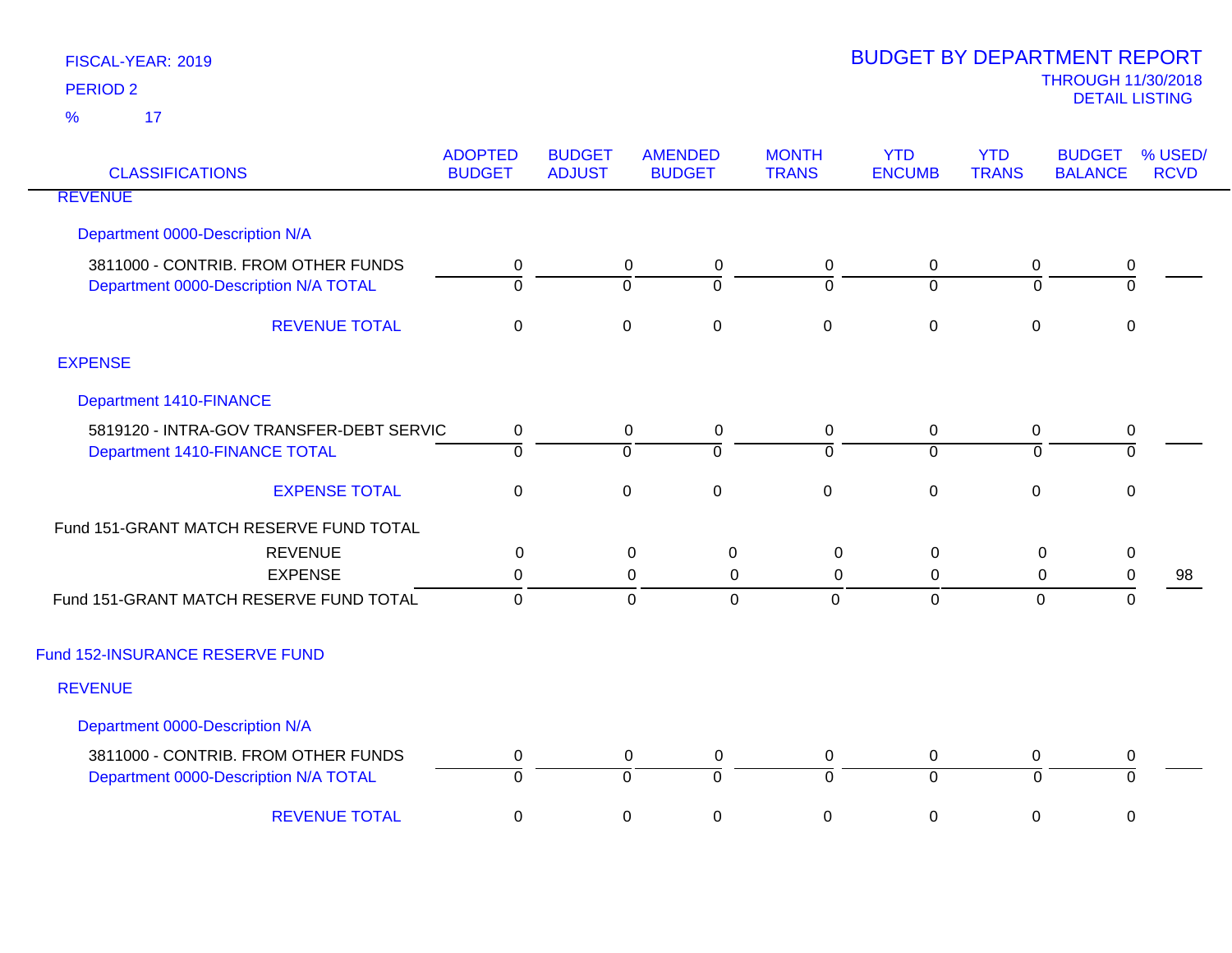| <b>CLASSIFICATIONS</b>                   | <b>ADOPTED</b><br><b>BUDGET</b> | <b>BUDGET</b><br><b>ADJUST</b> | <b>AMENDED</b><br><b>BUDGET</b> | <b>MONTH</b><br><b>TRANS</b> | <b>YTD</b><br><b>ENCUMB</b> | <b>YTD</b><br><b>TRANS</b> | <b>BUDGET</b><br><b>BALANCE</b> | % USED/<br><b>RCVD</b> |
|------------------------------------------|---------------------------------|--------------------------------|---------------------------------|------------------------------|-----------------------------|----------------------------|---------------------------------|------------------------|
| <b>EXPENSE</b>                           |                                 |                                |                                 |                              |                             |                            |                                 |                        |
| <b>Department 1410-FINANCE</b>           |                                 |                                |                                 |                              |                             |                            |                                 |                        |
| 5819120 - INTRA-GOV TRANSFER-DEBT SERVIC | $\mathbf 0$                     |                                | $\overline{0}$<br>$\pmb{0}$     | $\mathbf 0$                  | $\mathbf 0$                 | $\mathbf 0$                | $\pmb{0}$                       |                        |
| Department 1410-FINANCE TOTAL            | $\mathbf 0$                     | $\overline{0}$                 | $\overline{0}$                  | $\Omega$                     | $\overline{0}$              | $\Omega$                   | $\overline{0}$                  |                        |
| <b>EXPENSE TOTAL</b>                     | $\pmb{0}$                       | $\pmb{0}$                      | $\pmb{0}$                       | $\boldsymbol{0}$             | $\pmb{0}$                   | $\pmb{0}$                  | $\pmb{0}$                       |                        |
| Fund 152-INSURANCE RESERVE FUND TOTAL    |                                 |                                |                                 |                              |                             |                            |                                 |                        |
| <b>REVENUE</b>                           | 0                               |                                | 0<br>0                          | $\boldsymbol{0}$             | 0                           | $\mathbf 0$                | $\mathbf 0$                     |                        |
| <b>EXPENSE</b>                           | 0                               |                                | 0<br>0                          | 0                            | 0                           | $\mathbf 0$                | $\pmb{0}$                       | 98                     |
| Fund 152-INSURANCE RESERVE FUND TOTAL    | $\mathbf 0$                     |                                | $\mathbf 0$<br>$\mathbf 0$      | $\overline{0}$               | $\mathbf 0$                 | $\mathbf{0}$               | $\mathbf 0$                     |                        |
| Fund 153-TAX EQUALIZATION RESERVE FUND   |                                 |                                |                                 |                              |                             |                            |                                 |                        |
| <b>REVENUE</b>                           |                                 |                                |                                 |                              |                             |                            |                                 |                        |
| Department 0000-Description N/A          |                                 |                                |                                 |                              |                             |                            |                                 |                        |
| 3811000 - CONTRIB. FROM OTHER FUNDS      | 0                               |                                | $\mathbf 0$<br>$\pmb{0}$        | $\mathbf 0$                  | $\pmb{0}$                   | 0                          | $\pmb{0}$                       |                        |
| Department 0000-Description N/A TOTAL    | $\Omega$                        | $\mathbf 0$                    | $\Omega$                        | $\Omega$                     | $\overline{0}$              | $\Omega$                   | $\Omega$                        |                        |
| <b>REVENUE TOTAL</b>                     | $\mathbf 0$                     | $\pmb{0}$                      | $\mathbf 0$                     | $\mathbf 0$                  | $\pmb{0}$                   | $\mathbf 0$                | $\mathsf 0$                     |                        |
| <b>EXPENSE</b>                           |                                 |                                |                                 |                              |                             |                            |                                 |                        |
| Department 1410-FINANCE                  |                                 |                                |                                 |                              |                             |                            |                                 |                        |
| 5819120 - INTRA-GOV TRANSFER-DEBT SERVIC | $\mathbf 0$                     |                                | $\mathbf 0$<br>$\mathbf 0$      | $\mathbf 0$                  | $\mathbf 0$                 | 0                          | $\pmb{0}$                       |                        |
| Department 1410-FINANCE TOTAL            | $\overline{0}$                  | $\overline{0}$                 | $\overline{0}$                  | $\overline{0}$               | $\overline{0}$              | $\overline{0}$             | 0                               |                        |
| <b>EXPENSE TOTAL</b>                     | $\mathbf 0$                     | $\pmb{0}$                      | $\boldsymbol{0}$                | 0                            | $\pmb{0}$                   | 0                          | $\mathbf 0$                     |                        |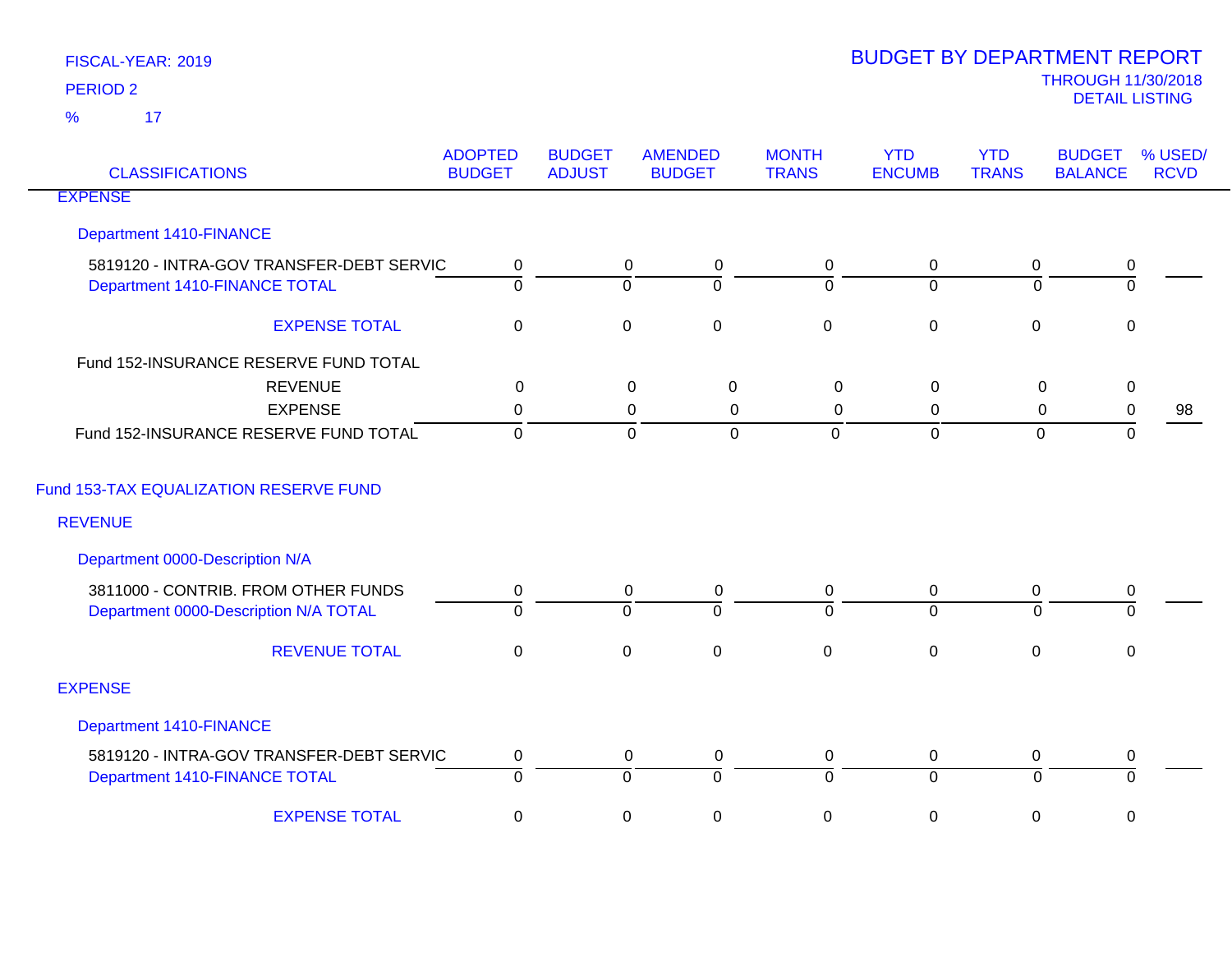|                 | FISCAL-YEAR: 2019 |
|-----------------|-------------------|
| <b>PERIOD 2</b> |                   |
| $\%$            | 17                |

## THROUGH 11/30/2018 DETAIL LISTING PERIOD <sup>2</sup> BUDGET BY DEPARTMENT REPORT

| <b>CLASSIFICATIONS</b>                       | <b>ADOPTED</b><br><b>BUDGET</b> | <b>BUDGET</b><br><b>ADJUST</b> | <b>AMENDED</b><br><b>BUDGET</b> |             | <b>MONTH</b><br><b>TRANS</b> | <b>YTD</b><br><b>ENCUMB</b> | <b>YTD</b><br><b>TRANS</b> | <b>BUDGET</b><br><b>BALANCE</b> | % USED/<br><b>RCVD</b> |
|----------------------------------------------|---------------------------------|--------------------------------|---------------------------------|-------------|------------------------------|-----------------------------|----------------------------|---------------------------------|------------------------|
| Fund 153-TAX EQUALIZATION RESERVE FUND TOTAL |                                 |                                |                                 |             |                              |                             |                            |                                 |                        |
| <b>REVENUE</b>                               | $\Omega$                        |                                | 0                               | 0           | 0                            | 0                           |                            | $\mathbf 0$<br>$\mathbf 0$      |                        |
| <b>EXPENSE</b>                               | 0                               |                                | 0                               | 0           | 0                            | 0                           |                            | 0<br>$\mathbf 0$                | 98                     |
| Fund 153-TAX EQUALIZATION RESERVE FUND TOTAL | $\mathbf 0$                     |                                | $\mathbf 0$                     | 0           | $\mathbf 0$                  | $\mathbf 0$                 | $\mathbf 0$                | 0                               |                        |
| Fund 154-BUILDING CAPITAL RESERVE FUND       |                                 |                                |                                 |             |                              |                             |                            |                                 |                        |
| <b>REVENUE</b>                               |                                 |                                |                                 |             |                              |                             |                            |                                 |                        |
| Department 0000-Description N/A              |                                 |                                |                                 |             |                              |                             |                            |                                 |                        |
| 3811000 - CONTRIB. FROM OTHER FUNDS          | 0                               |                                | $\overline{0}$                  | 0           | 0                            | 0                           | 0                          | 0                               |                        |
| Department 0000-Description N/A TOTAL        | $\mathbf 0$                     |                                | ᅙ                               | $\Omega$    | $\Omega$                     | $\mathbf 0$                 | $\Omega$                   | $\mathbf{0}$                    |                        |
| <b>REVENUE TOTAL</b>                         | $\mathbf 0$                     |                                | $\mathsf 0$                     | $\mathbf 0$ | $\mathbf 0$                  | $\pmb{0}$                   | $\mathbf 0$                | $\mathbf 0$                     |                        |
| <b>EXPENSE</b>                               |                                 |                                |                                 |             |                              |                             |                            |                                 |                        |
| <b>Department 1410-FINANCE</b>               |                                 |                                |                                 |             |                              |                             |                            |                                 |                        |
| 5819120 - INTRA-GOV TRANSFER-DEBT SERVIC     | 0                               |                                | 0                               | 0           | 0                            | 0                           | 0                          | 0                               |                        |
| Department 1410-FINANCE TOTAL                | $\overline{0}$                  |                                | $\overline{0}$                  | $\Omega$    | $\Omega$                     | $\overline{0}$              | $\overline{0}$             | $\mathbf 0$                     |                        |
| <b>EXPENSE TOTAL</b>                         | $\mathbf 0$                     |                                | $\mathsf 0$                     | $\mathbf 0$ | $\mathbf 0$                  | $\mathbf 0$                 | $\mathbf 0$                | 0                               |                        |
| Fund 154-BUILDING CAPITAL RESERVE FUND TOTAL |                                 |                                |                                 |             |                              |                             |                            |                                 |                        |
| <b>REVENUE</b>                               | 0                               |                                | $\pmb{0}$                       | $\mathbf 0$ | $\pmb{0}$                    | $\mathbf 0$                 |                            | 0<br>$\pmb{0}$                  |                        |
| <b>EXPENSE</b>                               | 0                               |                                | 0                               | 0           | $\Omega$                     | 0                           |                            | 0<br>0                          | 98                     |
| Fund 154-BUILDING CAPITAL RESERVE FUND TOTAL | 0                               |                                | $\mathbf 0$                     | 0           | 0                            | 0                           | $\mathbf 0$                | 0                               |                        |

Fund 155-CITY PARKS ACQUI DEV OPERATION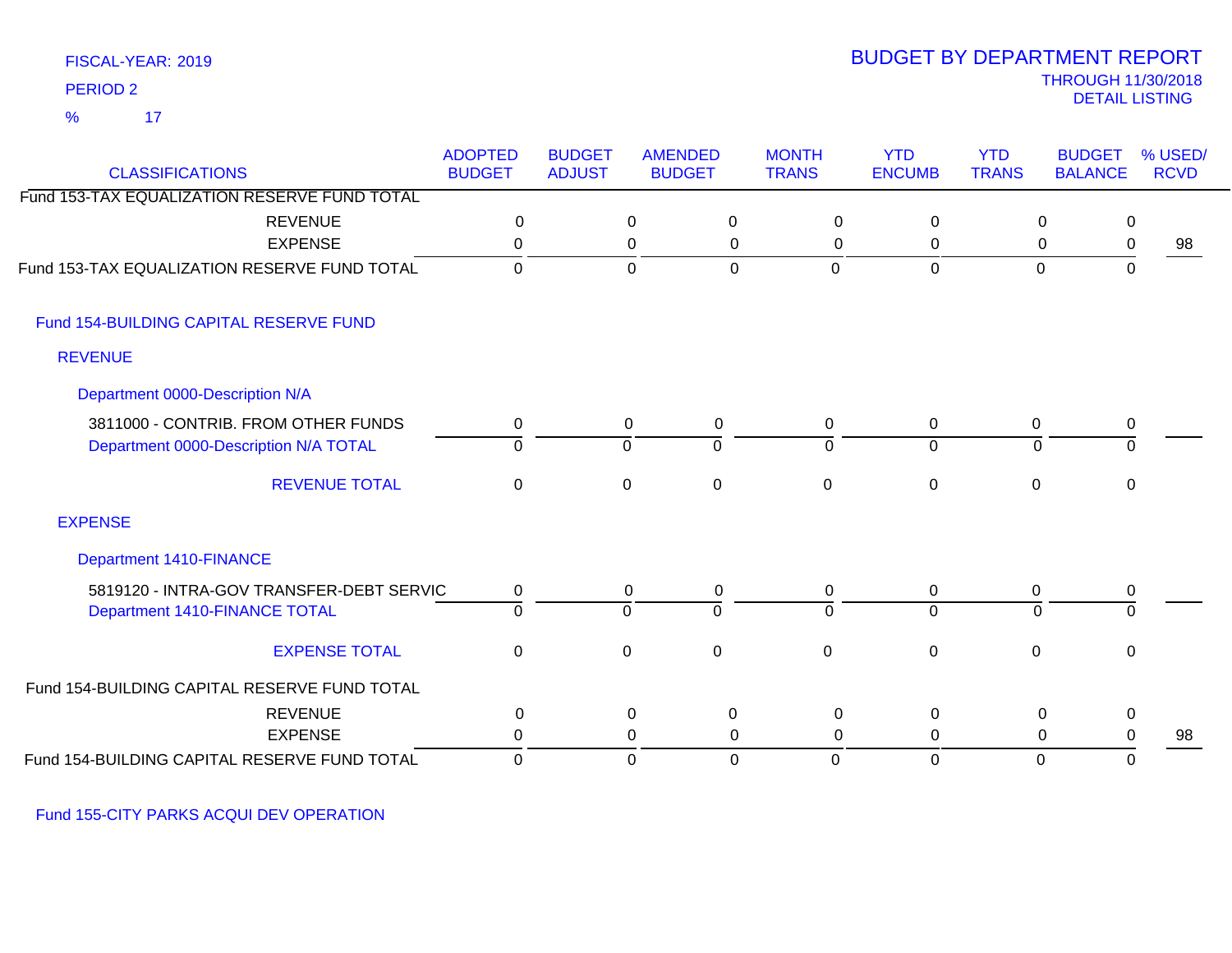17 %

| <b>CLASSIFICATIONS</b>                                                                                 | <b>ADOPTED</b><br><b>BUDGET</b> | <b>BUDGET</b><br><b>ADJUST</b> | <b>AMENDED</b><br><b>BUDGET</b>   | <b>MONTH</b><br><b>TRANS</b> | <b>YTD</b><br><b>ENCUMB</b> | <b>YTD</b><br><b>TRANS</b>    | <b>BUDGET</b><br><b>BALANCE</b> | % USED/<br><b>RCVD</b> |
|--------------------------------------------------------------------------------------------------------|---------------------------------|--------------------------------|-----------------------------------|------------------------------|-----------------------------|-------------------------------|---------------------------------|------------------------|
| <b>REVENUE</b>                                                                                         |                                 |                                |                                   |                              |                             |                               |                                 |                        |
| Department 0000-Description N/A                                                                        |                                 |                                |                                   |                              |                             |                               |                                 |                        |
| 3699201 - MISC. OTHERS<br>3811000 - CONTRIB. FROM OTHER FUNDS<br>Department 0000-Description N/A TOTAL | 0<br>0<br>0                     | $\mathbf 0$<br>0               | 0<br>$\mathbf 0$<br>0<br>$\Omega$ | 0<br>0<br>$\Omega$           | 0<br>0<br>$\mathbf 0$       | $\mathbf 0$<br>0<br>0         | 0<br>0<br>0                     |                        |
| <b>REVENUE TOTAL</b>                                                                                   | $\mathbf 0$                     | $\mathsf 0$                    | $\mathbf 0$                       | $\Omega$                     | $\mathbf 0$                 | 0                             | 0                               |                        |
| <b>EXPENSE</b>                                                                                         |                                 |                                |                                   |                              |                             |                               |                                 |                        |
| <b>Department 1410-FINANCE</b>                                                                         |                                 |                                |                                   |                              |                             |                               |                                 |                        |
| 5819120 - INTRA-GOV TRANSFER-DEBT SERVIC<br>Department 1410-FINANCE TOTAL                              | $\mathbf 0$<br>$\Omega$         | $\mathbf 0$<br>$\mathbf 0$     | 0<br>$\Omega$                     | 0<br>$\Omega$                | $\mathbf 0$<br>$\Omega$     | 0<br>$\Omega$                 | 0<br>$\Omega$                   |                        |
| Department 2000-PARKS & RECREATION                                                                     |                                 |                                |                                   |                              |                             |                               |                                 |                        |
| 5726110 - FRDAP 200K DISON PURCHASE<br>Department 2000-PARKS & RECREATION TOTAL                        | 310,000<br>310,000              | $\overline{0}$                 | 310,000<br>0<br>310,000           | 0<br>$\Omega$                | 0<br>$\overline{0}$         | $\mathbf 0$<br>$\overline{0}$ | 310,000<br>310,000              |                        |
| <b>EXPENSE TOTAL</b>                                                                                   | 310,000                         | $\mathbf 0$                    | 310,000                           | $\mathbf 0$                  | $\boldsymbol{0}$            | $\mathbf 0$                   | 310,000                         |                        |
| Fund 155-CITY PARKS ACQUI DEV OPERATION TOTAL                                                          |                                 |                                |                                   |                              |                             |                               |                                 |                        |
| <b>REVENUE</b>                                                                                         | $\Omega$                        |                                | 0<br>$\Omega$                     | $\Omega$                     | $\Omega$                    | $\mathbf 0$                   | $\mathbf{0}$                    |                        |
| <b>EXPENSE</b>                                                                                         | 310,000                         |                                | 0<br>310,000                      | 0                            | 0                           | $\overline{0}$                | 310,000                         |                        |
| Fund 155-CITY PARKS ACQUI DEV OPERATION                                                                | $-310,000$                      |                                | $-310,000$<br>0                   | 0                            | $\mathbf 0$                 | $\mathbf 0$                   | $-310,000$                      |                        |

Fund 156-PEDESTRIAN CROSSING ACQUISITIO

REVENUE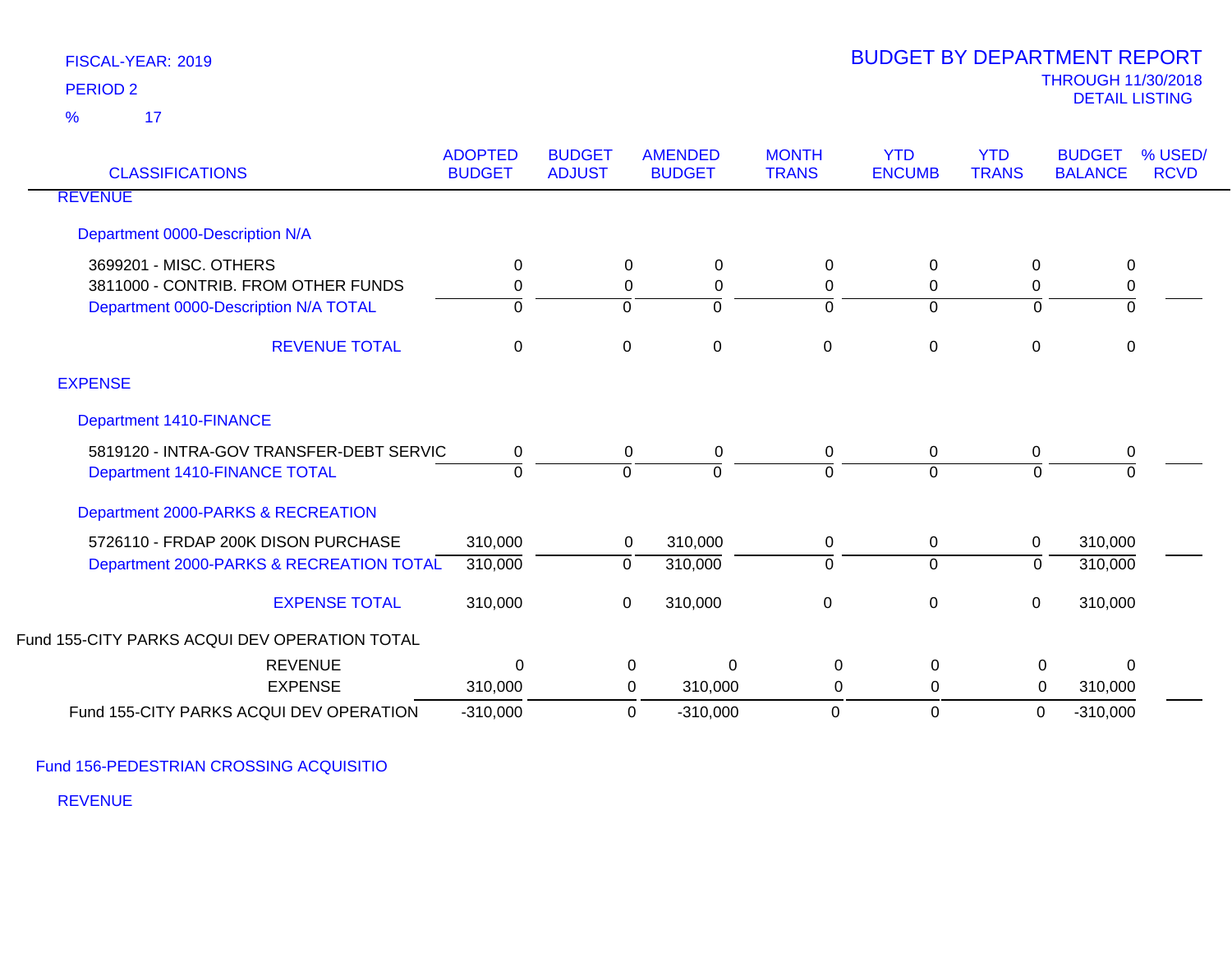17 %

| <b>CLASSIFICATIONS</b>                   | <b>ADOPTED</b><br><b>BUDGET</b> | <b>BUDGET</b><br><b>ADJUST</b> | <b>AMENDED</b><br><b>BUDGET</b> | <b>MONTH</b><br><b>TRANS</b> | <b>YTD</b><br><b>ENCUMB</b> | <b>YTD</b><br><b>TRANS</b> | <b>BUDGET</b><br><b>BALANCE</b> | % USED/<br><b>RCVD</b> |
|------------------------------------------|---------------------------------|--------------------------------|---------------------------------|------------------------------|-----------------------------|----------------------------|---------------------------------|------------------------|
| Department 0000-Description N/A          |                                 |                                |                                 |                              |                             |                            |                                 |                        |
| 3699201 - MISC. OTHERS                   | 0                               | $\Omega$                       | 0                               | 0                            | 0                           | $\Omega$                   | 0                               |                        |
| 3811000 - CONTRIB. FROM OTHER FUNDS      | 0                               | 0                              | 0                               | 0                            | 0                           | 0                          | $\pmb{0}$                       |                        |
| Department 0000-Description N/A TOTAL    | $\overline{0}$                  | $\Omega$                       | $\overline{0}$                  | $\overline{0}$               | $\Omega$                    | $\Omega$                   | $\overline{0}$                  |                        |
| <b>REVENUE TOTAL</b>                     | $\mathbf 0$                     | $\boldsymbol{0}$               | $\pmb{0}$                       | $\mathbf 0$                  | 0                           | $\mathbf 0$                | $\pmb{0}$                       |                        |
| <b>EXPENSE</b>                           |                                 |                                |                                 |                              |                             |                            |                                 |                        |
| Department 1790-ENGINEERING & CONSTRUCTN |                                 |                                |                                 |                              |                             |                            |                                 |                        |
| 5196490 - CONSTRUCTION PROJECTS          | 0                               | 0                              | 0                               | 0                            | 0                           | 0                          | 0                               |                        |
| Department 1790-ENGINEERING & CONSTRUCTN | $\overline{0}$                  | $\Omega$                       | $\Omega$                        | $\Omega$                     | $\Omega$                    | $\Omega$                   | $\overline{0}$                  |                        |
| <b>EXPENSE TOTAL</b>                     | $\mathbf 0$                     | $\mathbf 0$                    | $\pmb{0}$                       | $\mathsf 0$                  | $\mathbf 0$                 | $\mathbf 0$                | $\mathbf 0$                     |                        |
| Fund 156-PEDESTRIAN CROSSING ACQUISITIO  |                                 |                                |                                 |                              |                             |                            |                                 |                        |
| <b>REVENUE</b>                           | 0                               |                                | $\boldsymbol{0}$<br>0           | 0                            | $\pmb{0}$                   | 0                          | 0                               |                        |
| <b>EXPENSE</b>                           | 0                               |                                | 0<br>0                          | 0                            | 0                           | 0                          | 0                               |                        |
| Fund 156-PEDESTRIAN CROSSING ACQUISITIO  | $\mathbf 0$                     |                                | $\mathbf{0}$<br>$\mathbf 0$     | $\Omega$                     | $\mathbf{0}$                | $\mathbf 0$                | $\mathbf 0$                     |                        |
| Fund 201-DEBT SERVICE FUND               |                                 |                                |                                 |                              |                             |                            |                                 |                        |
| <b>REVENUE</b>                           |                                 |                                |                                 |                              |                             |                            |                                 |                        |
| Department 0000-Description N/A          |                                 |                                |                                 |                              |                             |                            |                                 |                        |
| 3612000 - INTEREST INCOME                | 2,000                           | 0                              | 2,000                           | 174                          | 0                           | 474                        | 1,526                           | 23                     |
| 3669000 - HOSPITAL LANDSCAPE REVENU      | 145,246                         | 0                              | 145,246                         | 0                            | 0                           | $\Omega$                   | 145,246                         |                        |
| 3669300 - RICHMAN PROPERTIES LN PMT      | 703,409                         | 0                              | 703,409                         | 47,967                       | 0                           | 363,366                    | 340,043                         | 51                     |
| 3699201 - MISC. OTHERS                   | $\Omega$                        | 0                              | 0                               | 0                            | $\Omega$                    | $-32$                      | 32                              |                        |
| 3811100 - TRANSFER IN FROM GEN FUND      | 329,345                         | 0                              | 329,345                         | 0                            | 0                           | 329,345                    | 0                               | 100                    |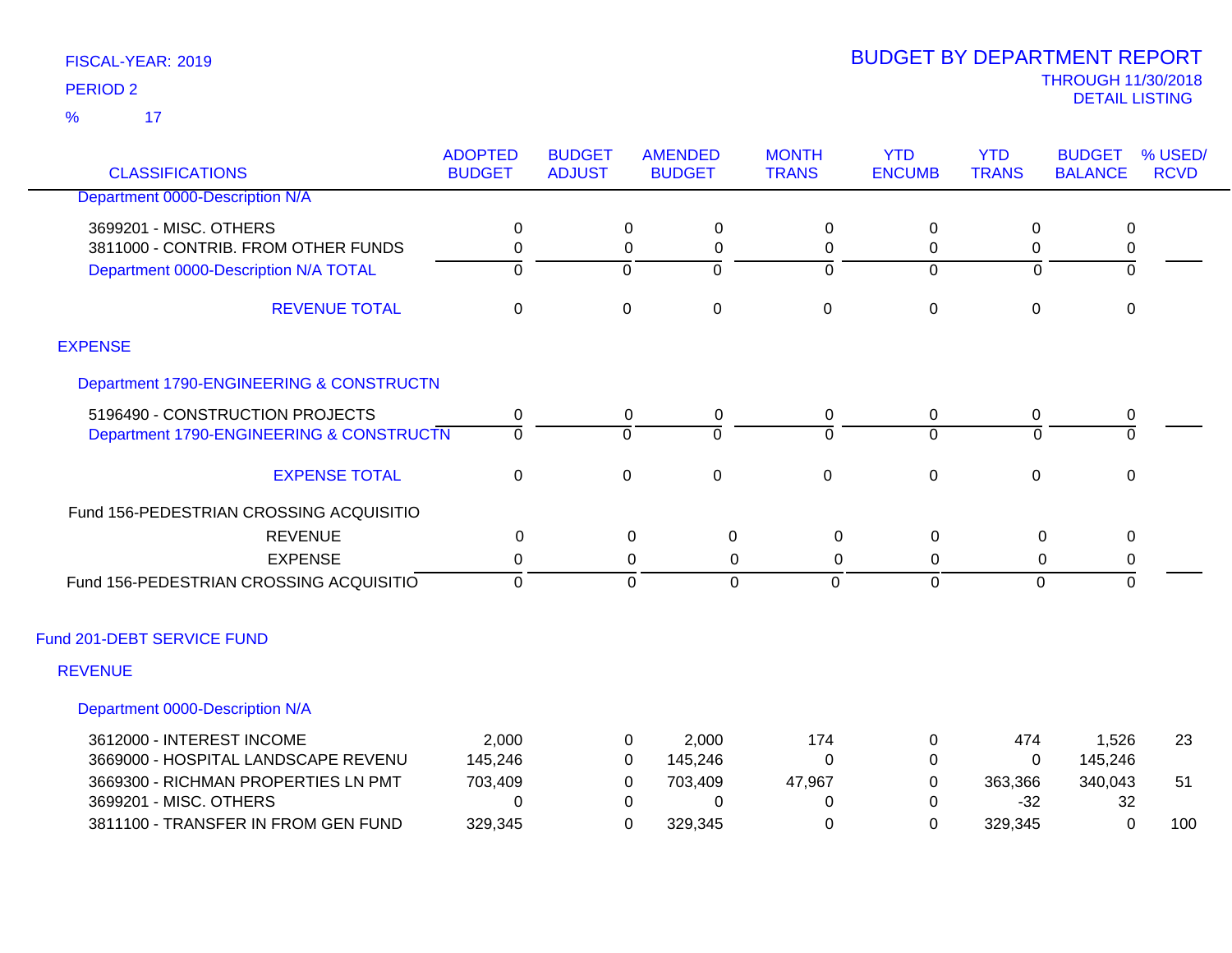17 %

| <b>CLASSIFICATIONS</b>                | <b>ADOPTED</b><br><b>BUDGET</b> | <b>BUDGET</b><br><b>ADJUST</b> | <b>AMENDED</b><br><b>BUDGET</b> | <b>MONTH</b><br><b>TRANS</b> | <b>YTD</b><br><b>ENCUMB</b>      | <b>YTD</b><br><b>TRANS</b> | <b>BUDGET</b><br><b>BALANCE</b> | % USED/<br><b>RCVD</b> |
|---------------------------------------|---------------------------------|--------------------------------|---------------------------------|------------------------------|----------------------------------|----------------------------|---------------------------------|------------------------|
| 3841100 - DEBT BB&T LOAN FY15         |                                 |                                |                                 |                              |                                  |                            |                                 |                        |
| Department 0000-Description N/A TOTAL | 0<br>1,180,000                  | $\overline{0}$<br>0            | $\mathbf 0$<br>1,180,000        | 0<br>48,141                  | $\overline{0}$<br>$\overline{0}$ | $\mathbf 0$<br>693,153     | 0<br>486,847                    | 58                     |
|                                       |                                 |                                |                                 |                              |                                  |                            |                                 |                        |
| <b>REVENUE TOTAL</b>                  | 1,180,000                       | 0                              | 1,180,000                       | 48,141                       | 0                                | 693,153                    | 486,847                         | 58                     |
| <b>EXPENSE</b>                        |                                 |                                |                                 |                              |                                  |                            |                                 |                        |
| <b>Department 1410-FINANCE</b>        |                                 |                                |                                 |                              |                                  |                            |                                 |                        |
| 5197110 - DEBT SERVICE- PRINCIPAL     | 774,000                         | 0                              | 774,000                         | 126,000                      | 0                                | 606,000                    | 168,000                         | 78                     |
| 5197210 - DEBT SERVICE-INTEREST       | 402,000                         | 0                              | 402,000                         | 59,178                       | 0                                | 178,062                    | 223,938                         | 44                     |
| 5197310 - DEBT OTHER COST             | 4,000                           | 0                              | 4,000                           | $\pmb{0}$                    | $\mathbf 0$                      | 0                          | 4,000                           |                        |
| Department 1410-FINANCE TOTAL         | 1,180,000                       | $\mathbf 0$                    | 1,180,000                       | 185,178                      | $\overline{0}$                   | 784,062                    | 395,938                         | 66                     |
| Department 1500-CITY ATTORNEY         |                                 |                                |                                 |                              |                                  |                            |                                 |                        |
| 5147310 - DEBT OTHER COST             | 0                               | 0                              | $\mathbf 0$                     | $\mathbf 0$                  | $\pmb{0}$                        | 0                          | $\mathbf 0$                     |                        |
| 5197310 - DEBT OTHER COST             | 0                               | 0                              | 0                               | 0                            | 0                                | 0                          | $\mathbf 0$                     |                        |
| Department 1500-CITY ATTORNEY TOTAL   | $\overline{0}$                  | $\overline{0}$                 | ō                               | ō                            | $\overline{0}$                   | $\mathbf 0$                | $\overline{0}$                  |                        |
| <b>EXPENSE TOTAL</b>                  | 1,180,000                       | 0                              | 1,180,000                       | 185,178                      | $\mathbf 0$                      | 784,062                    | 395,938                         | 66                     |
| Fund 201-DEBT SERVICE FUND TOTAL      |                                 |                                |                                 |                              |                                  |                            |                                 |                        |
| <b>REVENUE</b>                        | 1,180,000                       | 0                              | 1,180,000                       | 48,141                       | $\mathbf 0$                      | 693,153                    | 486,847                         | 58                     |
| <b>EXPENSE</b>                        | 1,180,000                       | $\mathbf 0$                    | 1,180,000                       | 185,178                      | 0                                | 784,062                    | 395,938                         | 66                     |
| Fund 201-DEBT SERVICE FUND TOTAL      | $\pmb{0}$                       | 0                              | $\mathsf 0$                     | $-137,037$                   | $\mathbf 0$                      | $-90,909$                  | 90,909                          |                        |
| Fund 301-CAPITAL IMPROVEMENT FUND     |                                 |                                |                                 |                              |                                  |                            |                                 |                        |
|                                       |                                 |                                |                                 |                              |                                  |                            |                                 |                        |
| <b>REVENUE</b>                        |                                 |                                |                                 |                              |                                  |                            |                                 |                        |
| Department 0000-Description N/A       |                                 |                                |                                 |                              |                                  |                            |                                 |                        |

3699294 - PRIOR YEAR ENCUMBRANCES 0 0 0 0 0 0 0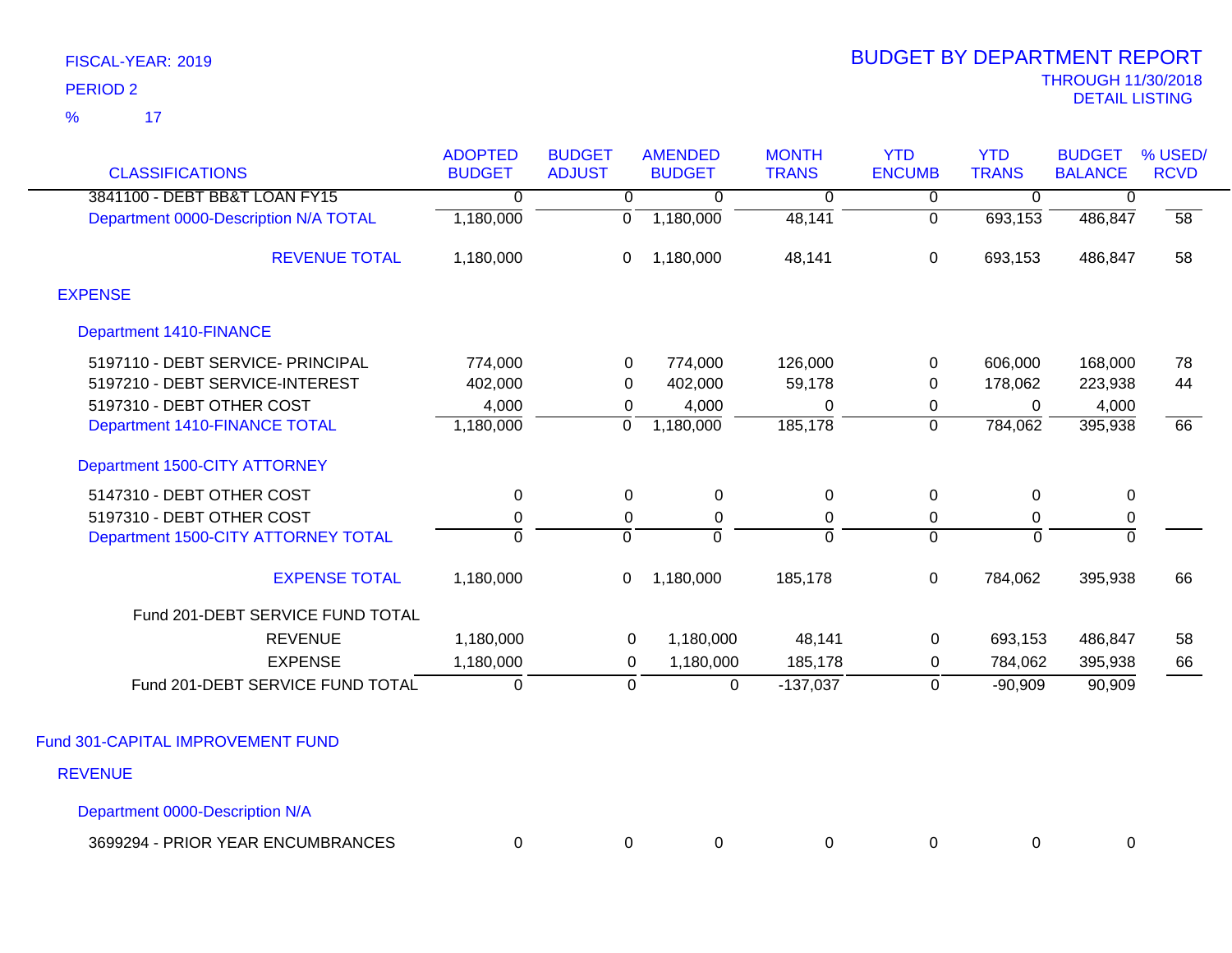$\overline{17}$ %

|                                            | <b>ADOPTED</b> | <b>BUDGET</b> | <b>AMENDED</b> | <b>MONTH</b>   | <b>YTD</b>    | <b>YTD</b>     | <b>BUDGET</b>   | % USED/         |
|--------------------------------------------|----------------|---------------|----------------|----------------|---------------|----------------|-----------------|-----------------|
| <b>CLASSIFICATIONS</b>                     | <b>BUDGET</b>  | <b>ADJUST</b> | <b>BUDGET</b>  | <b>TRANS</b>   | <b>ENCUMB</b> | <b>TRANS</b>   | <b>BALANCE</b>  | <b>RCVD</b>     |
| 3811000 - CONTRIB. FROM OTHER FUNDS        | 1,319,392      | 0             | 1,319,392      | 0              | $\Omega$      | $\Omega$       | 1,319,392       |                 |
| Department 0000-Description N/A TOTAL      | 1,319,392      | 0             | 1,319,392      | 0              | $\Omega$      | $\Omega$       | 1,319,392       |                 |
| <b>REVENUE TOTAL</b>                       | 1,319,392      | 0             | 1,319,392      | $\mathbf 0$    | $\mathbf 0$   | 0              | 1,319,392       |                 |
| <b>EXPENSE</b>                             |                |               |                |                |               |                |                 |                 |
| Department 1310-CITY MANAGER               |                |               |                |                |               |                |                 |                 |
| 5136450 - CAPITAL IMPROVEMENT              | 0              | 0             | $\Omega$       | 0              | $\Omega$      | $\Omega$       | 0               |                 |
| 5139920 - GENERAL CONTINGENCY              | 0              | 4,000         | 4,000          | 0              | 4,000         | 4,000          | 0               | 100             |
| Department 1310-CITY MANAGER TOTAL         | $\Omega$       | 4,000         | 4,000          | $\overline{0}$ | 4,000         | 4,000          | $\overline{0}$  | 100             |
| Department 1320-PROCUREMENT DIVISION       |                |               |                |                |               |                |                 |                 |
| 5136430 - EQUIPMENT-OPERATING              | 0              | $\mathbf 0$   | 0              | 0              | 0             | $\mathbf 0$    | 0               |                 |
| Department 1320-PROCUREMENT DIVISION TOTAL | $\Omega$       | $\Omega$      | $\Omega$       | $\overline{0}$ | $\Omega$      | $\Omega$       | $\overline{0}$  |                 |
| Department 1340-MANAGEMENT INFO. SYSTEMS   |                |               |                |                |               |                |                 |                 |
| 5133450 - CONTRACTUAL SERVCS-INFRA         | 0              | 0             | $\Omega$       | 0              | $\Omega$      | $\Omega$       | 0               |                 |
| 5136430 - EQUIPMENT-OPERATING              | 100,000        | 120,582       | 220,582        | 0              | 170,540       | 220,497        | 85              | 99              |
| Department 1340-MANAGEMENT INFO. SYSTEMS   | 100,000        | 120,582       | 220,582        | $\mathbf 0$    | 170,540       | 220,497        | $\overline{85}$ | $\overline{99}$ |
| <b>Department 1410-FINANCE</b>             |                |               |                |                |               |                |                 |                 |
| 5136430 - EQUIPMENT-OPERATING              | 50,000         | 7,690         | 57,690         | 6,016          | 7,690         | 13,706         | 43,984          | 23              |
| 5136440 - CAPITAL IMPROVEMENTS             | 0              | 0             | $\Omega$       | 0              | $\Omega$      | 0              | 0               |                 |
| Department 1410-FINANCE TOTAL              | 50,000         | 7,690         | 57,690         | 6,016          | 7,690         | 13,706         | 43,984          | $\overline{23}$ |
| Department 1610-BUILDING                   |                |               |                |                |               |                |                 |                 |
| 5246440 - CODE VEHICLES                    | 0              | 0             | 0              | 0              | 0             | 0              | 0               |                 |
| Department 1610-BUILDING TOTAL             | $\overline{0}$ | $\mathbf 0$   | $\Omega$       | $\overline{0}$ | $\Omega$      | $\overline{0}$ | $\overline{0}$  |                 |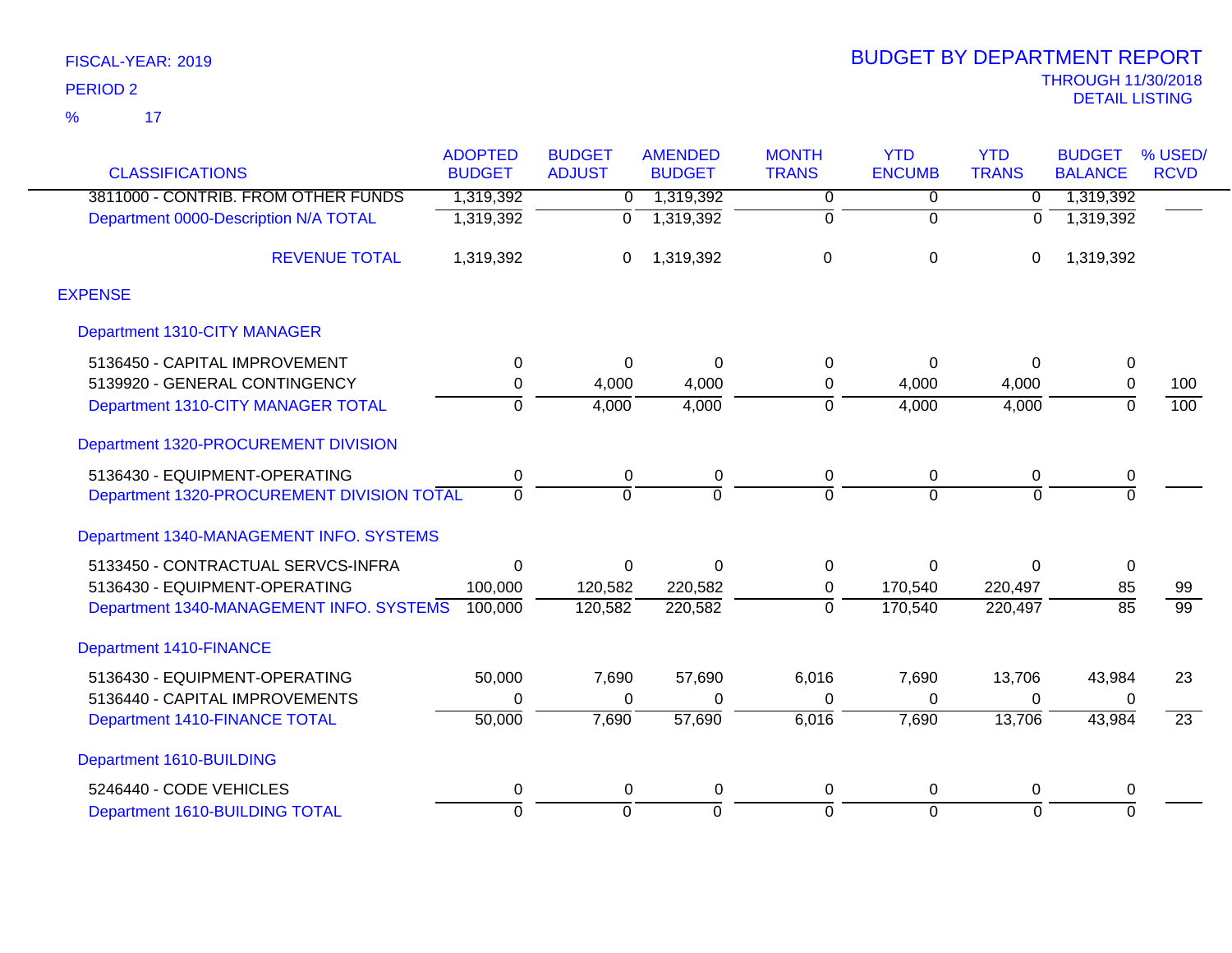17 %

| <b>CLASSIFICATIONS</b>                             | <b>ADOPTED</b><br><b>BUDGET</b> | <b>BUDGET</b><br><b>ADJUST</b> | <b>AMENDED</b><br><b>BUDGET</b> | <b>MONTH</b><br><b>TRANS</b> | <b>YTD</b><br><b>ENCUMB</b> | <b>YTD</b><br><b>TRANS</b> | <b>BUDGET</b><br><b>BALANCE</b> | % USED/<br><b>RCVD</b> |
|----------------------------------------------------|---------------------------------|--------------------------------|---------------------------------|------------------------------|-----------------------------|----------------------------|---------------------------------|------------------------|
| Department 1620-PLANNING & ZONING                  |                                 |                                |                                 |                              |                             |                            |                                 |                        |
| 5246430 - EQUIPMENT-OPERATING                      |                                 |                                |                                 | $\mathbf 0$                  |                             |                            |                                 |                        |
| 5246810 - SOFTWARE                                 | $\mathbf 0$<br>0                | $\mathbf 0$<br>0               | $\mathbf 0$<br>0                | 0                            | $\mathbf 0$<br>0            | 0<br>0                     | 0<br>0                          |                        |
| Department 1620-PLANNING & ZONING TOTAL            | $\Omega$                        | $\mathbf 0$                    | $\overline{0}$                  | $\Omega$                     | $\overline{0}$              | $\Omega$                   | $\overline{0}$                  |                        |
| Department 1640-CODE ENFORCEMENT                   |                                 |                                |                                 |                              |                             |                            |                                 |                        |
| 5246440 - CODE VEHICLES                            | 0                               | $\mathbf 0$                    | $\mathbf 0$                     | $\mathbf 0$                  | $\pmb{0}$                   | $\mathbf 0$                | 0                               |                        |
| Department 1640-CODE ENFORCEMENT TOTAL             | $\Omega$                        | $\Omega$                       | $\Omega$                        | $\Omega$                     | $\Omega$                    | $\Omega$                   | $\Omega$                        |                        |
| Department 1720-SOLID WASTE                        |                                 |                                |                                 |                              |                             |                            |                                 |                        |
| 5346430 - EQUIPMENT-OPERATING                      | $\Omega$                        | 0                              | $\Omega$                        | $\Omega$                     | 0                           | 0                          | 0                               |                        |
| 5346440 - SOLID WASTE VEHICLES                     | 288,000                         | 0                              | 288,000                         | $\mathbf 0$                  | 234,524                     | 234,524                    | 53,476                          | 81                     |
| Department 1720-SOLID WASTE TOTAL                  | 288,000                         | $\Omega$                       | 288,000                         | $\Omega$                     | 234,524                     | 234,524                    | 53,476                          | $\overline{81}$        |
| Department 1730-STREET MAINTENANCE                 |                                 |                                |                                 |                              |                             |                            |                                 |                        |
| 5414625 - LANDSCAPE MAINTENANCE                    | $\Omega$                        | 0                              | $\Omega$                        | $\Omega$                     | 0                           | 0                          | 0                               |                        |
| 5416450 - SUNSET DR & ST LIGHTING                  | 215,000                         | 30,103                         | 245,103                         | 0                            | 10,000                      | 10,000                     | 235,103                         |                        |
| Department 1730-STREET MAINTENANCE TOTAL           | 215,000                         | 30,103                         | 245,103                         | $\overline{0}$               | 10,000                      | 10,000                     | 235,103                         | $\overline{4}$         |
| Department 1760-MOTOR POOL                         |                                 |                                |                                 |                              |                             |                            |                                 |                        |
| 5196450 - CAPITAL OUTLAY                           | 0                               | $\mathbf 0$                    | $\mathbf 0$                     | $\mathbf 0$                  | $\mathbf 0$                 | 0                          | 0                               |                        |
| Department 1760-MOTOR POOL TOTAL                   | $\overline{0}$                  | $\overline{0}$                 | $\overline{0}$                  | $\Omega$                     | $\Omega$                    | $\overline{0}$             | $\overline{0}$                  |                        |
| Department 1790-ENGINEERING & CONSTRUCTN           |                                 |                                |                                 |                              |                             |                            |                                 |                        |
| 5196450 - CAPITAL OUTLAY                           | 1,200,000                       | 305,006                        | 1,505,006                       | 0                            | 334,584                     | 334,584                    | 1,170,422                       | 22                     |
| Department 1790-ENGINEERING & CONSTRUCTN 1,200,000 |                                 | 305,006                        | 1,505,006                       | $\mathbf 0$                  | 334,584                     | 334,584                    | 1,170,422                       | $\overline{22}$        |
| Department 1910-POLICE                             |                                 |                                |                                 |                              |                             |                            |                                 |                        |
| 5216440 - VEHICLES                                 | 332,000                         | 99,556                         | 431,556                         | $\Omega$                     | 99,556                      | 99,556                     | 332,000                         | 23                     |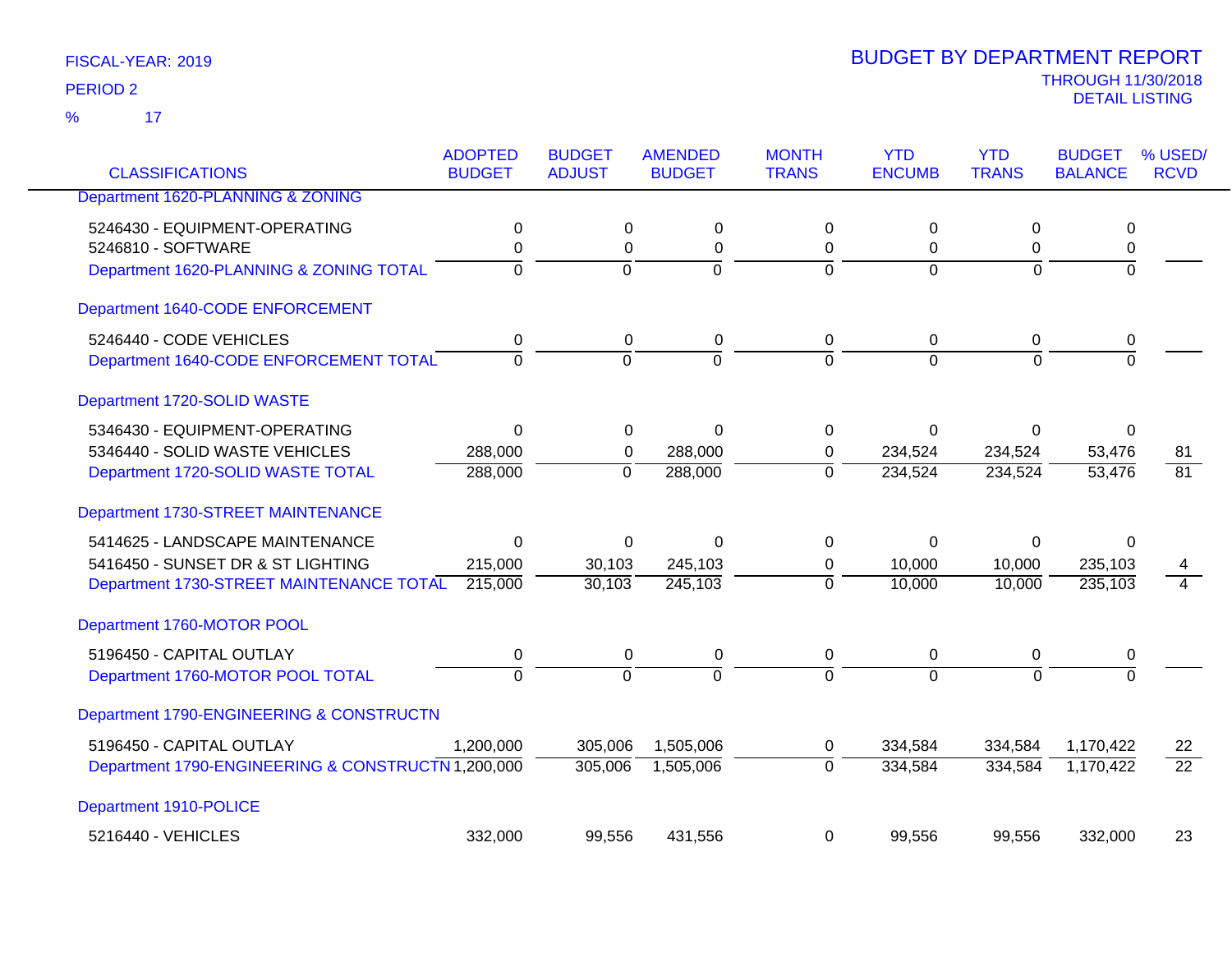|                                                    | <b>ADOPTED</b> | <b>BUDGET</b> | <b>AMENDED</b> | <b>MONTH</b> | <b>YTD</b>    | <b>YTD</b>   | <b>BUDGET</b>  | % USED/         |
|----------------------------------------------------|----------------|---------------|----------------|--------------|---------------|--------------|----------------|-----------------|
| <b>CLASSIFICATIONS</b>                             | <b>BUDGET</b>  | <b>ADJUST</b> | <b>BUDGET</b>  | <b>TRANS</b> | <b>ENCUMB</b> | <b>TRANS</b> | <b>BALANCE</b> | <b>RCVD</b>     |
| 5216450 - CAPITAL LEASE                            | 30,000         | $\mathbf{0}$  | 30,000         | 0            | 6,736         | 6,736        | 23,264         | $\overline{22}$ |
| Department 1910-POLICE TOTAL                       | 362,000        | 99,556        | 461,556        | 0            | 106,292       | 106,292      | 355,264        | $\overline{23}$ |
| Department 2000-PARKS & RECREATION                 |                |               |                |              |               |              |                |                 |
| 5196440 - VEHICLES                                 | $\Omega$       | $\Omega$      | 0              | 0            | 0             | 0            | $\Omega$       |                 |
| 5196450 - CAPITAL OUTLAY                           | ∩              | 0             | $\Omega$       | 0            | 0             | 0            | 0              |                 |
| 5726440 - CAPITAL IMPROVEMENTS                     | 73,000         | 0             | 73,000         | 0            | $\Omega$      | 0            | 73,000         |                 |
| 5726450 - MATCHING CONTRIBUTION                    | 1,347,000      | 308,564       | 1,655,564      | 18,925       | 314,997       | 333,922      | 1,321,642      | 20              |
| Department 2000-PARKS & RECREATION TOTAL 1,420,000 |                | 308,564       | 1,728,564      | 18,925       | 314,997       | 333,922      | 1,394,642      | 19              |
| Department 2010-RECREATION-TENNIS                  |                |               |                |              |               |              |                |                 |
| 5726450 - MATCHING CONTRIBUTION                    | 0              | 0             | 0              | 0            | 0             | 0            | 0              |                 |
| Department 2010-RECREATION-TENNIS TOTAL            | $\Omega$       | $\Omega$      | $\Omega$       | $\Omega$     | $\Omega$      | $\Omega$     | $\Omega$       |                 |
| Department 2020-MULTI PURPOSE CENTER               |                |               |                |              |               |              |                |                 |
| 5726450 - MATCHING CONTRIBUTION                    | 155,000        | 0             | 155,000        | 0            | 39,189        | 39,189       | 115,812        | 25              |
| Department 2020-MULTI PURPOSE CENTER TOTAL 155,000 |                | $\Omega$      | 155,000        | $\Omega$     | 39,189        | 39,189       | 115,812        | $\overline{25}$ |
| <b>EXPENSE TOTAL</b>                               | 3,790,000      | 875,501       | 4,665,501      | 24,941       | 1,221,816     | 1,296,714    | 3,368,788      | 27              |
| Fund 301-CAPITAL IMPROVEMENT FUND TOTAL            |                |               |                |              |               |              |                |                 |
| <b>REVENUE</b>                                     | 1,319,392      | 0             | 1,319,392      | 0            | 0             | 0            | 1,319,392      |                 |
| <b>EXPENSE</b>                                     | 3,790,000      | 875,501       | 4,665,501      | 24,941       | 1,221,816     | 1,296,714    | 3,368,788      | 27              |
| Fund 301-CAPITAL IMPROVEMENT FUND TOTAL            | $-2,470,608$   | $-875,501$    | $-3,346,109$   | $-24,941$    | $-1,221,816$  | $-1,296,714$ | $-2,049,396$   |                 |

Fund 608-STATE FORFEITURE FUND

REVENUE

Department 0000-Description N/A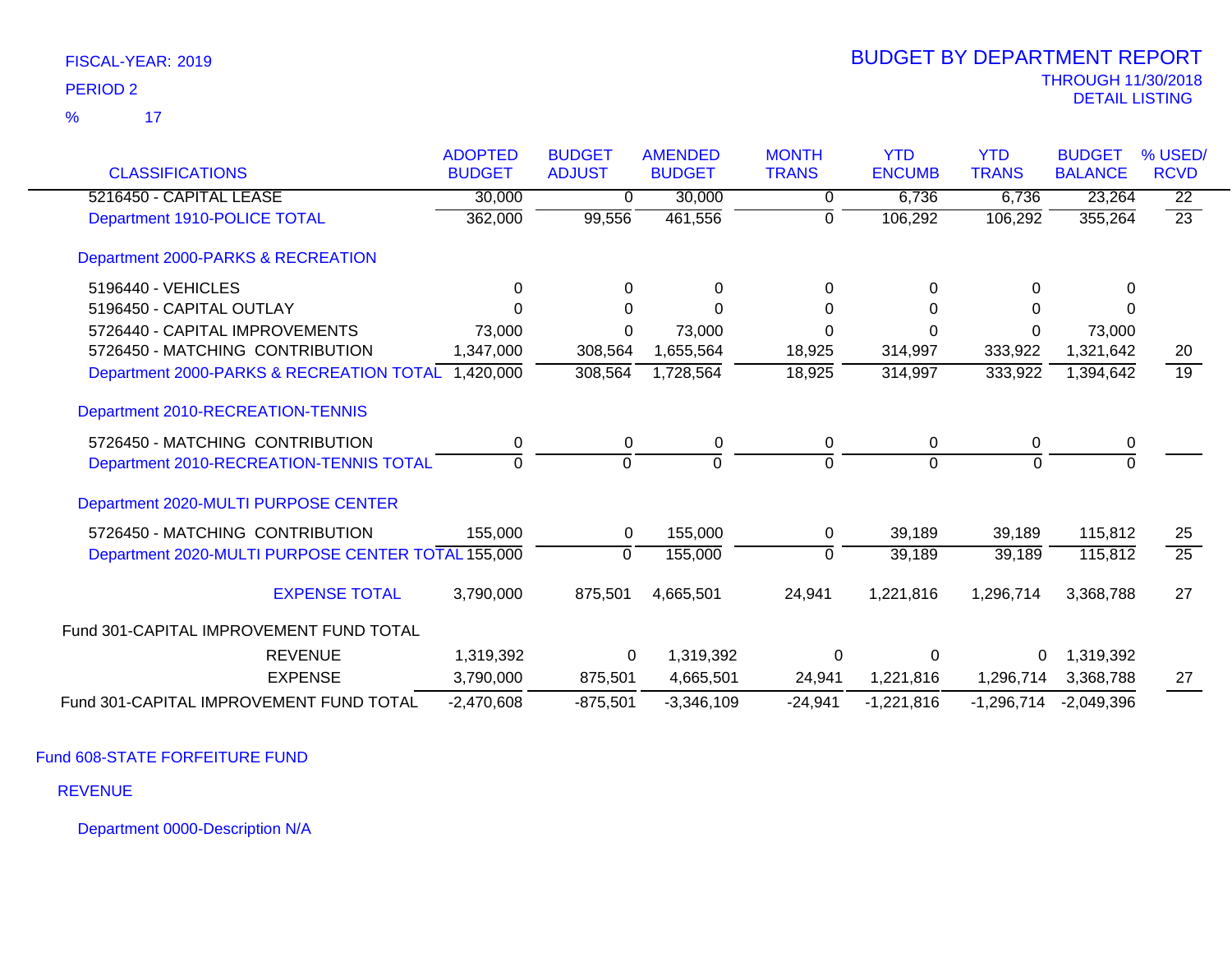| <b>CLASSIFICATIONS</b>                | <b>ADOPTED</b><br><b>BUDGET</b> | <b>BUDGET</b><br><b>ADJUST</b> | <b>AMENDED</b><br><b>BUDGET</b> | <b>MONTH</b><br><b>TRANS</b> | <b>YTD</b><br><b>ENCUMB</b> | <b>YTD</b><br><b>TRANS</b> | <b>BUDGET</b><br><b>BALANCE</b> | % USED/<br><b>RCVD</b> |
|---------------------------------------|---------------------------------|--------------------------------|---------------------------------|------------------------------|-----------------------------|----------------------------|---------------------------------|------------------------|
| 3511000 - CONFISCATED REVENUE         | 0                               | $\overline{0}$                 | $\overline{0}$                  | $\overline{0}$               | $\overline{0}$              | 0                          | $\overline{0}$                  |                        |
| 3612000 - INTEREST INCOME             | 0                               | 0                              | $\pmb{0}$                       | 68                           | 0                           | 138                        | $-138$                          |                        |
| Department 0000-Description N/A TOTAL | $\overline{0}$                  | $\overline{0}$                 | 0                               | $\overline{68}$              | $\overline{0}$              | $\overline{138}$           | $-138$                          |                        |
| <b>REVENUE TOTAL</b>                  | $\mathbf 0$                     | $\mathbf 0$                    | $\mathbf 0$                     | 68                           | 0                           | 138                        | $-138$                          |                        |
| <b>EXPENSE</b>                        |                                 |                                |                                 |                              |                             |                            |                                 |                        |
| Department 1910-POLICE                |                                 |                                |                                 |                              |                             |                            |                                 |                        |
| 5213450 - CONTRACTUAL SERVICES        | $\mathbf{0}$                    | 0                              | $\mathbf 0$                     | $\mathbf 0$                  | 0                           | $\mathbf 0$                | $\mathbf 0$                     |                        |
| 5213490 - CRIME PREVENTION PROGRAMS   | 0                               | $\Omega$                       | 0                               | $\Omega$                     | 0                           | 0                          | 0                               |                        |
| 5214070 - TRAVEL & CONFERENCE         | $\Omega$                        | $\Omega$                       | $\Omega$                        | $\Omega$                     | $\Omega$                    | 0                          | $\Omega$                        |                        |
| 5215210 - SUPPLIES                    | 30,000                          | $\pmb{0}$                      | 30,000                          | $\boldsymbol{0}$             | 0                           | 0                          | 30,000                          |                        |
| Department 1910-POLICE TOTAL          | 30,000                          | $\mathbf 0$                    | 30,000                          | $\mathbf 0$                  | 0                           | $\overline{0}$             | 30,000                          |                        |
| <b>EXPENSE TOTAL</b>                  | 30,000                          | $\mathbf 0$                    | 30,000                          | $\mathbf 0$                  | 0                           | $\mathbf 0$                | 30,000                          |                        |
| Fund 608-STATE FORFEITURE FUND TOTAL  |                                 |                                |                                 |                              |                             |                            |                                 |                        |
| <b>REVENUE</b>                        | $\Omega$                        | $\mathbf 0$                    | 0                               | 68                           | 0                           | 138                        | $-138$                          |                        |
| <b>EXPENSE</b>                        | 30,000                          | 0                              | 30,000                          | 0                            | 0                           | 0                          | 30,000                          |                        |
| Fund 608-STATE FORFEITURE FUND TOTAL  | $-30,000$                       | $\mathbf{0}$                   | $-30,000$                       | 68                           | $\Omega$                    | 138                        | $-30,138$                       |                        |
| Fund 610-CRA TRUST FUND               |                                 |                                |                                 |                              |                             |                            |                                 |                        |
| <b>REVENUE</b>                        |                                 |                                |                                 |                              |                             |                            |                                 |                        |
| Department 0000-Description N/A       |                                 |                                |                                 |                              |                             |                            |                                 |                        |
| 3111000 - OPERATING REVENUE           | 1,540,691                       | 0                              | 1,540,691                       | 0                            | 0                           | 0                          | 1,540,691                       |                        |
| 3612000 - INTEREST INCOME             | 0                               | 0                              | 0                               | $\Omega$                     | 0                           | 0                          | 0                               |                        |
| 3612100 - INTEREST INCOME-TIF         | 4,250                           | 0                              | 4,250                           | 274                          | 0                           | 582                        | 3,668                           | 13                     |
| 3625100 - RENTAL PROPERTIES           | 33,000                          | $\Omega$                       | 33,000                          | 1,728                        | 0                           | 4,201                      | 28,799                          | 12                     |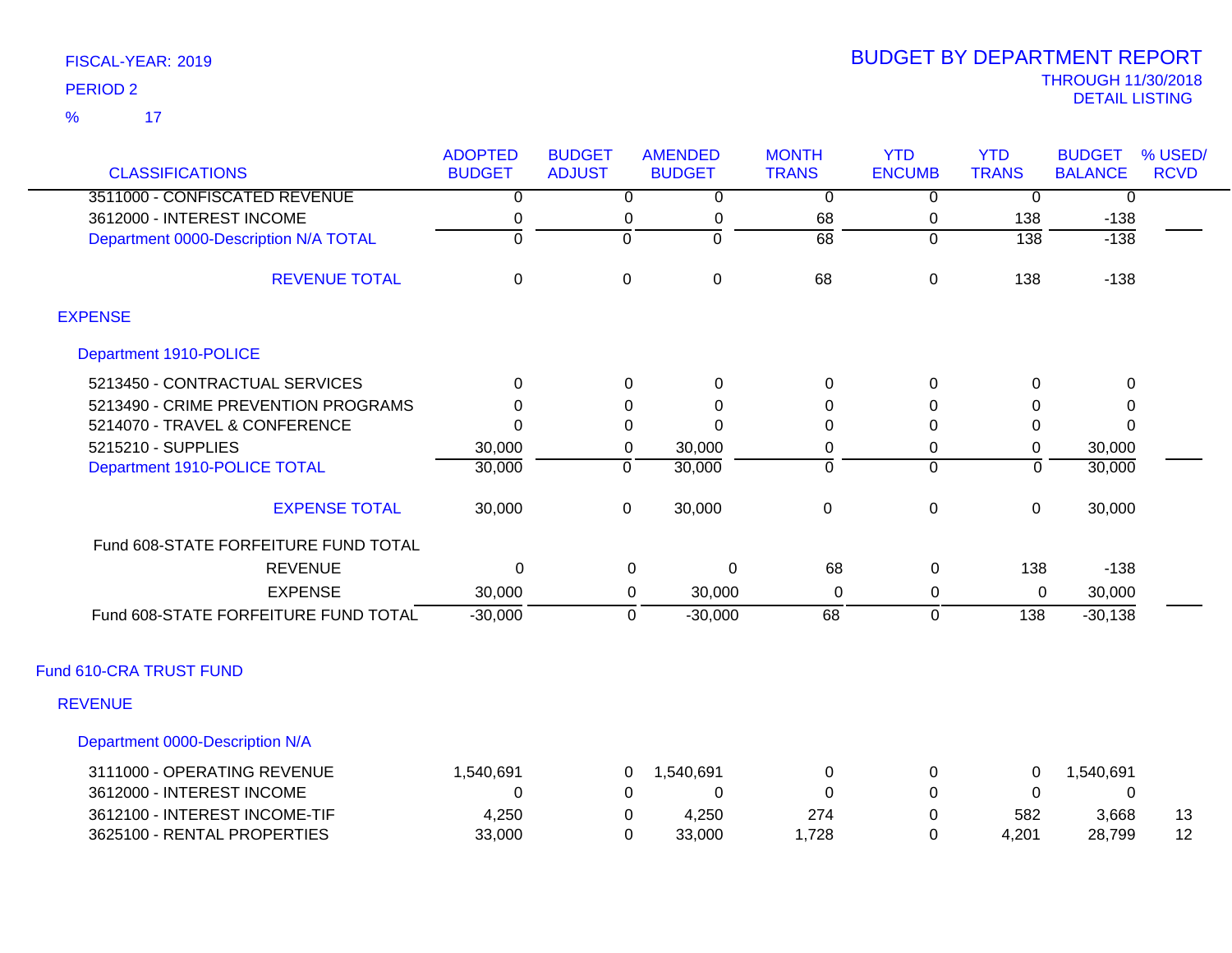|                                       | <b>ADOPTED</b> | <b>BUDGET</b>  | <b>AMENDED</b> | <b>MONTH</b>   | <b>YTD</b>     | <b>YTD</b>   | <b>BUDGET</b>  | % USED/           |
|---------------------------------------|----------------|----------------|----------------|----------------|----------------|--------------|----------------|-------------------|
| <b>CLASSIFICATIONS</b>                | <b>BUDGET</b>  | <b>ADJUST</b>  | <b>BUDGET</b>  | <b>TRANS</b>   | <b>ENCUMB</b>  | <b>TRANS</b> | <b>BALANCE</b> | <b>RCVD</b>       |
| 3699201 - MISC. OTHERS                | 0              | $\overline{0}$ | $\overline{0}$ | $\overline{0}$ | $\overline{0}$ | $-7$         |                |                   |
| 3811900 - TRANSFER FR GENERAL FUND    | 0              | 0              | 0              | 0              | 0              | 0            | 0              |                   |
| Department 0000-Description N/A TOTAL | 1,577,941      | $\Omega$       | 1,577,941      | 2,002          | $\Omega$       | 4,776        | 1,573,165      |                   |
| <b>REVENUE TOTAL</b>                  | 1,577,941      | 0              | 1,577,941      | 2,002          | 0              | 4,776        | 1,573,165      |                   |
| <b>EXPENSE</b>                        |                |                |                |                |                |              |                |                   |
| Department 1110-CRA BOARD FOR TIF     |                |                |                |                |                |              |                |                   |
| 5131210 - REGULAR                     | 143,945        | 0              | 143,945        | 10,459         | 0              | 18,305       | 125,640        | $12 \overline{ }$ |
| 5132110 - F.I.C.A.                    | 11,012         | $\Omega$       | 11,012         | 794            | 0              | 1,383        | 9,629          | 12                |
| 5132210 - PENSION PLAN CONTRIBUTION   | 1,633          | 0              | 1,633          | 0              | 0              | $\Omega$     | 1,633          |                   |
| 5132220 - DEFERRED COMP CONTRIB.      | 7,960          | 0              | 7,960          | 584            | 0              | 1,022        | 6,938          | $12 \overline{ }$ |
| 5132310 - GROUP HEALTH INSURANCE      | 17,194         | 0              | 17,194         | 591            | 0              | 903          | 16,291         | 5                 |
| 5132410 - WORKERS' COMPENSATION       | 432            | 0              | 432            | 23             | 0              | 92           | 340            | 21                |
| 5134060 - AUTO ALLOWANCE              | 4,010          | 0              | 4,010          | 325            | 0              | 488          | 3,523          | 12                |
| 5211210 - REGULAR                     | 134,591        | 0              | 134,591        | 6,825          | 0              | 13,580       | 121,011        | 10                |
| 5211410 - OVERTIME                    | 0              | 0              | 0              | 0              | 0              | $\mathbf{0}$ | 0              |                   |
| 5212110 - F.I.C.A.                    | 10,296         | 0              | 10,296         | 500            | 0              | 1,125        | 9,171          | 10                |
| 5212210 - PENSION PLAN CONTRIBUTION   | 20,323         | 0              | 20,323         | $\Omega$       | 0              | $\mathbf{0}$ | 20,323         |                   |
| 5212310 - GROUP HEALTH INSURANCE      | 17,194         | 0              | 17,194         | 1,151          | 0              | 1,756        | 15,438         | 10                |
| 5212410 - WORKERS' COMPENSATION       | 6,176          | 0              | 6,176          | 326            | 0              | 1,309        | 4,868          | 21                |
| 5215220 - UNIFORMS                    | 0              | 0              | 0              | 0              | $\Omega$       | 0            | 0              |                   |
| 5413120 - PROFESSIONAL SERVS-ST BEA   | 0              | 0              | 0              | 0              | 0              | 0            | 0              |                   |
| 5413450 - CONTRACTUAL SERVICES        | 70,000         | $\Omega$       | 70,000         | 0              | 0              | 0            | 70,000         |                   |
| 5414670 - MAINT & REP-GRDS & STRUCT   | 0              | 8,960          | 8,960          | 0              | 8,960          | 8,960        | 0              | 100               |
| 5414710 - PRINTING MATERIAL-INFRAST   | 0              | 0              | $\Omega$       | $\Omega$       | 0              | 0            | $\Omega$       |                   |
| 5416340 - CAPITAL IMPROVEMENTS        | 100,000        | 0              | 100,000        | 0              | 0              | 0            | 100,000        |                   |
| 5416450 - SUNSET DR & ST LIGHTING     | 0              | 0              | 0              | 0              | 0              | 0            | 0              |                   |
| 5419930 - STREET BEAUTIFICATION       | ი              | 0              | $\Omega$       | $\Omega$       | 0              | 0            |                |                   |
| 5511310 - PART TIME                   | 0              | 0              | 0              | 0              | 0              | 0            | 0              |                   |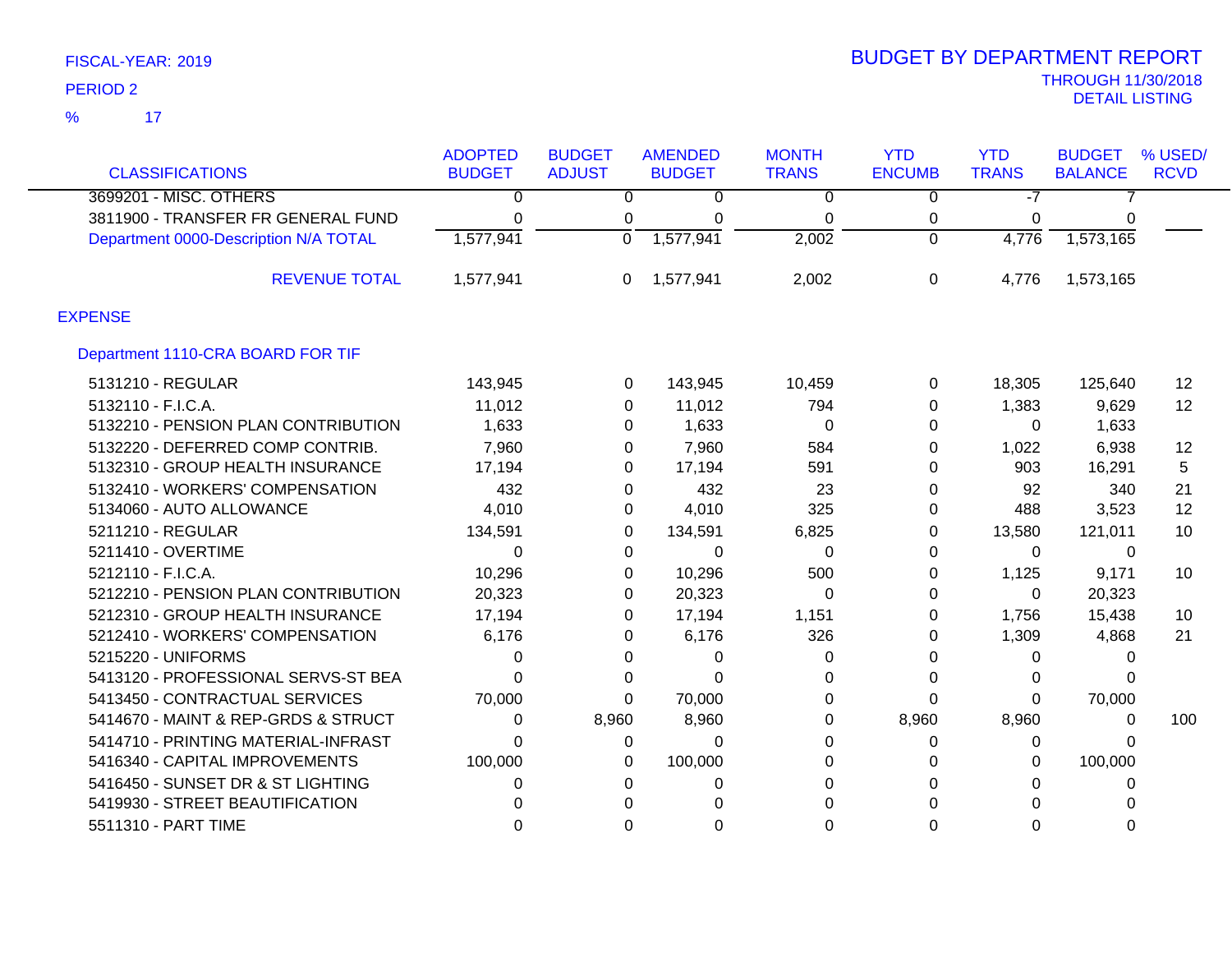|                                          | <b>ADOPTED</b> | <b>BUDGET</b> | <b>AMENDED</b> | <b>MONTH</b> | <b>YTD</b>    | <b>YTD</b>   | <b>BUDGET</b>  | % USED/     |
|------------------------------------------|----------------|---------------|----------------|--------------|---------------|--------------|----------------|-------------|
| <b>CLASSIFICATIONS</b>                   | <b>BUDGET</b>  | <b>ADJUST</b> | <b>BUDGET</b>  | <b>TRANS</b> | <b>ENCUMB</b> | <b>TRANS</b> | <b>BALANCE</b> | <b>RCVD</b> |
| 5512110 - FICA                           | 0              | 0             | 0              | 0            | 0             | 0            | 0              |             |
| 5512410 - WORKER'S COMPENSATION          | 0              | 0             | 0              | 0            | 0             | 0            | 0              |             |
| 5513120 - PROFF.SVC/ECONOMIC DEVLOP      |                | U             | 0              | 0            | 0             | 0            | 0              |             |
| 5514710 - PRINTING MATERIALS-ECO.DE      |                |               | $\Omega$       | 0            | $\Omega$      | 0            | 0              |             |
| 5515210 - Supplies                       |                | 0             | 0              | 0            | 0             | 0            | 0              |             |
| 5519932 - ECONOMIC DEVELOPMENT PRGM      |                | 0             | $\Omega$       | 0            | 0             | 0            | 0              |             |
| 5519933 - BUSINESS STARTUP ASSTNCE       | 20,000         | 0             | 20,000         | 0            | $\Omega$      | 0            | 20,000         |             |
| 5523120 - PROFF.SVC-COMM.BLDG REHAB      | 0              | 0             | 0              | 0            | 0             | 0            | 0              |             |
| 5523450 - CONTRACTUAL SRVCS-COMMERC      | 0              | 0             | 0              | 0            | 0             | 0            | 0              |             |
| 5524710 - PRINTING-MATERIALS-COMMER      | O              | 0             | 0              | 0            | 0             | 0            | 0              |             |
| 5541210 - REGULAR                        | 21,864         | 0             | 21,864         | 2,004        | 0             | 3,509        | 18,355         | 16          |
| 5542110 - FICA                           | 1,673          | 0             | 1,673          | 153          | 0             | 268          | 1,405          | 16          |
| 5542210 - PENSION PLAN                   | $\Omega$       | 0             | 0              | $\Omega$     | 0             | $\Omega$     | $\Omega$       |             |
| 5542220 - DEFERRED COMP CONTRIB.         | 1,530          | 0             | 1,530          | 40           | 0             | 70           | 1,460          | 4           |
| 5542310 - GROUP HEALTH INSURANCE         | 4,299          | 0             | 4,299          | 575          | 0             | 855          | 3,445          | 19          |
| 5542410 - WORKER'S COMPENSATION          | 66             | 0             | 66             | 3            | 0             | 14           | 52             | 21          |
| 5543120 - LEGAL SERVICES                 | 10,000         | 0             | 10,000         | 0            | 0             | 0            | 10,000         |             |
| 5543210 - AUDITOR'S FEES                 | 8,000          | 0             | 8,000          | 0            | 0             | 0            | 8,000          |             |
| 5543460 - Madison Land Adquisition & Dev | 2,300,218      | 0             | 2,300,218      | 15,000       | 0             | 15,450       | 2,284,768      |             |
| 5544070 - TRAVEL & CONFERENCE            | 1,300          | 0             | 1,300          | 480          | 0             | 480          | 820            | 36          |
| 5544080 - EMPLOYEE EDUCATION &TRAIN      | $\Omega$       | 0             | $\Omega$       | $\Omega$     | 0             | 0            | $\Omega$       |             |
| 5544631 - COMMUNICATION EQUIPMENT        | 1,250          | 0             | 1,250          | 0            | 0             | 0            | 1,250          |             |
| 5544710 - PRINTING, BINDING, PHOTOCOP    | 1,200          | 0             | 1,200          | $\Omega$     | 0             | 0            | 1,200          |             |
| 5544850 - NON-LEGAL ADVERTISING          | 0              | 0             | 0              | 0            | 0             | 0            | $\Omega$       |             |
| 5544910 - LEGAL ADS-NON TIF              | 0              |               | $\Omega$       | 0            | 0             | 0            | 0              |             |
| 5545210 - SUPPLIES                       | 2,500          | 0             | 2,500          | $\Omega$     | $\Omega$      | 0            | 2,500          |             |
| 5545410 - MEMBERSHIPS & SUBSCRIPTIO      | 1,250          | 0             | 1,250          | 85           | 0             | 85           | 1,165          | 6           |
| 5549140 - CRA SEC/GRNT ADM/MISC EXP      | $\Omega$       | 0             | $\Omega$       | $\Omega$     | 0             | 0            | $\Omega$       |             |
| 5549915 - MISCELLANEOUS-CITY CONTRB      | 12,027         | 0             | 12,027         | 0            | 0             | 0            | 12,027         |             |
| 5549920 - GENERAL CONTINGENCY            | 5,000          | 0             | 5,000          | $\Omega$     |               | 0            | 5,000          |             |
| 5549925 - CRA BOARD MEMBRS DISCRT F      | 7,000          | 0             | 7,000          | 147          | $\Omega$      | 147          | 6,853          | 2           |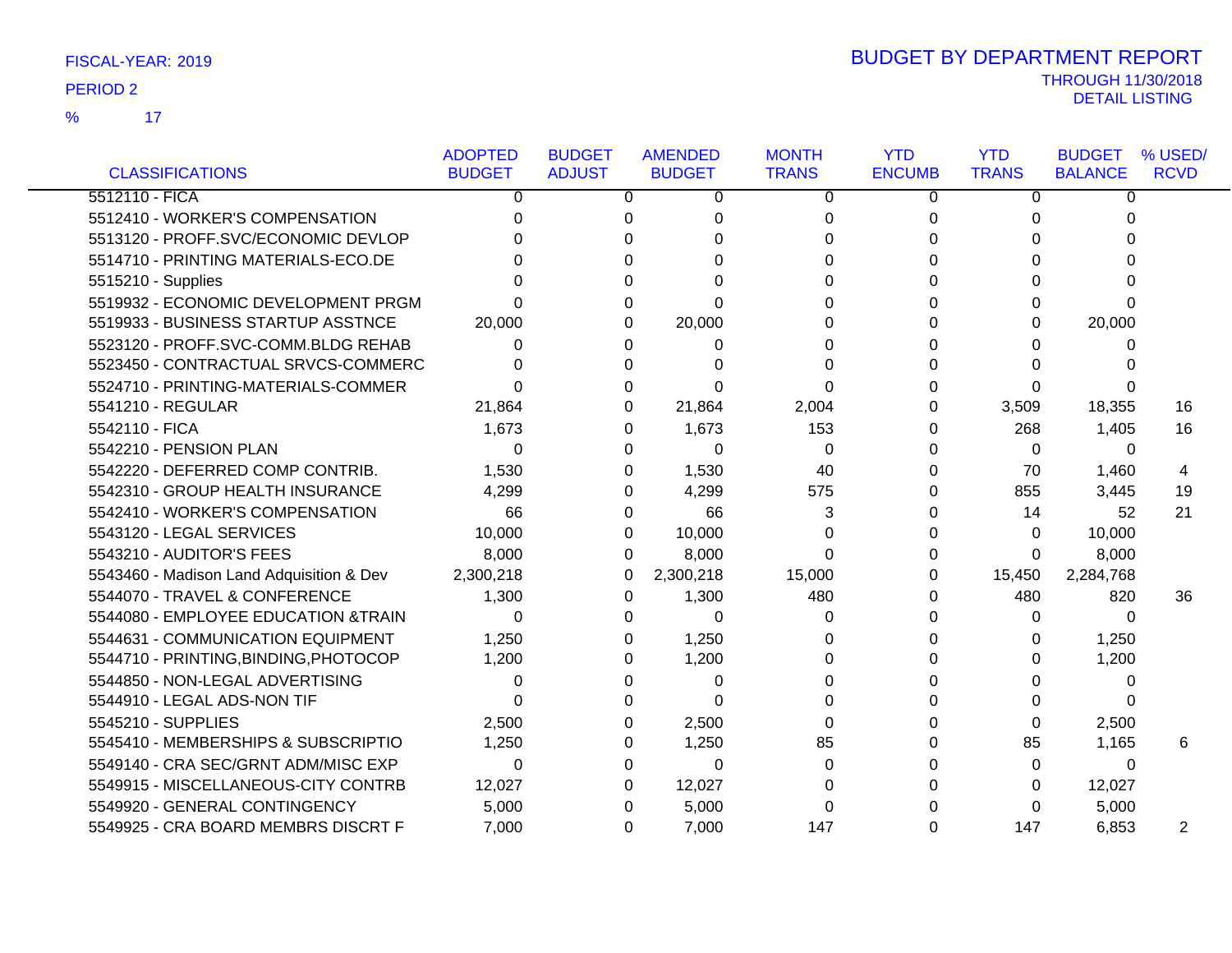17 %

| <b>CLASSIFICATIONS</b>                   | <b>ADOPTED</b><br><b>BUDGET</b> | <b>BUDGET</b><br><b>ADJUST</b> |   | <b>AMENDED</b><br><b>BUDGET</b> | <b>MONTH</b><br><b>TRANS</b> | <b>YTD</b><br><b>ENCUMB</b> | <b>YTD</b><br><b>TRANS</b> | <b>BUDGET</b><br><b>BALANCE</b> | % USED/<br><b>RCVD</b> |
|------------------------------------------|---------------------------------|--------------------------------|---|---------------------------------|------------------------------|-----------------------------|----------------------------|---------------------------------|------------------------|
| 5553120 - PROF SERVICES-INFILL PROG      | 0                               |                                | 0 |                                 |                              |                             |                            | 0                               |                        |
| 5593120 - PROFESSNL SERV-TECH ASSTC      |                                 |                                | O | 0                               | 0                            | 0                           | 0                          |                                 |                        |
| 5593450 - WORK STUDY PROGRAM             | <sup>0</sup>                    |                                |   | 0                               | $\Omega$<br>$\Omega$         | 0<br><sup>n</sup>           | 0                          | 0                               |                        |
|                                          | 15,000                          |                                | 0 | 15,000                          |                              |                             | 0                          | 15,000                          |                        |
| 5599931 - SUMMER YOUTH & AFTER SCHOOL    | 0                               |                                | 0 | 0                               |                              |                             | 0                          | $\Omega$                        |                        |
| 5599932 - SCHOOL ASSISTANCE PROGRAM      | <sup>0</sup>                    |                                | n | 0                               | <sup>0</sup>                 |                             | 0                          | 0                               |                        |
| 5643120 - PROFESSIONAL SERV-LEGAL S      | 5,000                           |                                | O | 5,000                           | 0                            |                             | 0                          | 5,000                           |                        |
| 5643450 - CONTRACTUAL                    |                                 |                                | O | 0                               |                              |                             | U                          | 0                               |                        |
| 5649921 - MULTI-FAMILY REHAB PROGRM      |                                 |                                | 0 | O                               | 0                            |                             | 0                          |                                 |                        |
| 5649930 - SINGLE FAMILY REHAB PRGRM      | 100,000                         |                                | 0 | 100,000                         | 6,122                        | 4,800                       | 10,922                     | 89,078                          | 10                     |
| 5649935 - ASSISTANCE PROGRAM             | 25,000                          |                                | 0 | 25,000                          | 0                            | 0                           | 0                          | 25,000                          |                        |
| 5691210 - REGULAR                        | 30,236                          |                                | 0 | 30,236                          | 2,549                        | 0                           | 4,460                      | 25,776                          | 14                     |
| 5692110 - FICA                           | 2,313                           |                                | 0 | 2,313                           | 195                          | 0                           | 341                        | 1,972                           | 14                     |
| 5692210 - PENSION PLAN                   | 1,633                           |                                | 0 | 1,633                           | 0                            | 0                           | $\Omega$                   | 1,633                           |                        |
| 5692310 - GROUP HEALTH INSURANCE         | 4,299                           |                                | 0 | 4,299                           | 580                          | 0                           | 859                        | 3,440                           | 19                     |
| 5692410 - WORKER'S COMPENSATION          | 91                              |                                | 0 | 91                              | 5                            | <sup>0</sup>                | 19                         | 72                              | 20                     |
| 5723120 - PROF. SVC-PARK IMPROVEMNT      | 0                               |                                | O | 0                               | 0                            |                             | $\Omega$                   | $\Omega$                        |                        |
| 5723450 - CONTRACTUAL                    |                                 |                                | n | 0                               | <sup>0</sup>                 |                             | $\Omega$                   | <sup>0</sup>                    |                        |
| 5726450 - MATCHING CONTRIBUTION          |                                 |                                |   | U                               | $\Omega$                     |                             | 0                          | U                               |                        |
| 5741210 - SPECIAL EVENTS PLANNING        |                                 |                                | U | O                               | U                            | U                           | $\Omega$                   |                                 |                        |
| 5742110 - FICA                           |                                 |                                |   |                                 | 0                            |                             | 0                          |                                 |                        |
| 5742210 - PENSION                        |                                 |                                |   | 0                               | <sup>0</sup>                 | <sup>n</sup>                | $\Omega$                   |                                 |                        |
| 5742310 - HEALTH INSURANCE               |                                 |                                | n | 0                               | $\Omega$                     |                             | 0                          |                                 |                        |
| 5742410 - WORKER'S COMPENSATION          |                                 |                                | O | 0                               |                              |                             | 0                          | $\Omega$                        |                        |
| 5743120 - PROFESSIONAL SERV-MRKTNG       | 25,500                          |                                | 0 | 25,500                          | 0                            |                             | 0                          | 25,500                          |                        |
| 5819120 - INTRA-GOV TRANSFER-DEBT SERVIC | 0                               |                                | 0 | 0                               | 0                            |                             | <sup>0</sup>               | $\Omega$                        |                        |
| 5819140 - INTRA GOV-CAPITAL IMP PROJ FUN | ∩                               |                                | 0 | 0                               | $\Omega$                     |                             | 0                          | 0                               |                        |
| 5819500 - REIMB CITY/MADISON SQUARE /EXP | 210,965                         |                                | 0 | 210,965                         | 0                            | 0                           | 110,965                    | 100,000                         | 52                     |
| 5833120 - - PROFESSIONAL SERVICES        | 0                               |                                | 0 | 0                               | 0                            | 0                           | $\Omega$                   | 0                               |                        |
| 5833125 - PROPERTY MANAGEMENT            | 40,000                          |                                | 0 | 40,000                          | 6,583                        | 0                           | 23,592                     | 16,408                          | 58                     |
| 5833455 - PROPERTY MAINTENANCE           | 40,000                          |                                | 0 | 40,000                          | 1,449                        | 0                           | 1,527                      | 38,473                          | 3                      |
| 5836110 - LAND ACQUISITION               | 0                               |                                | 0 | 0                               | 0                            | 0                           | 0                          | 0                               |                        |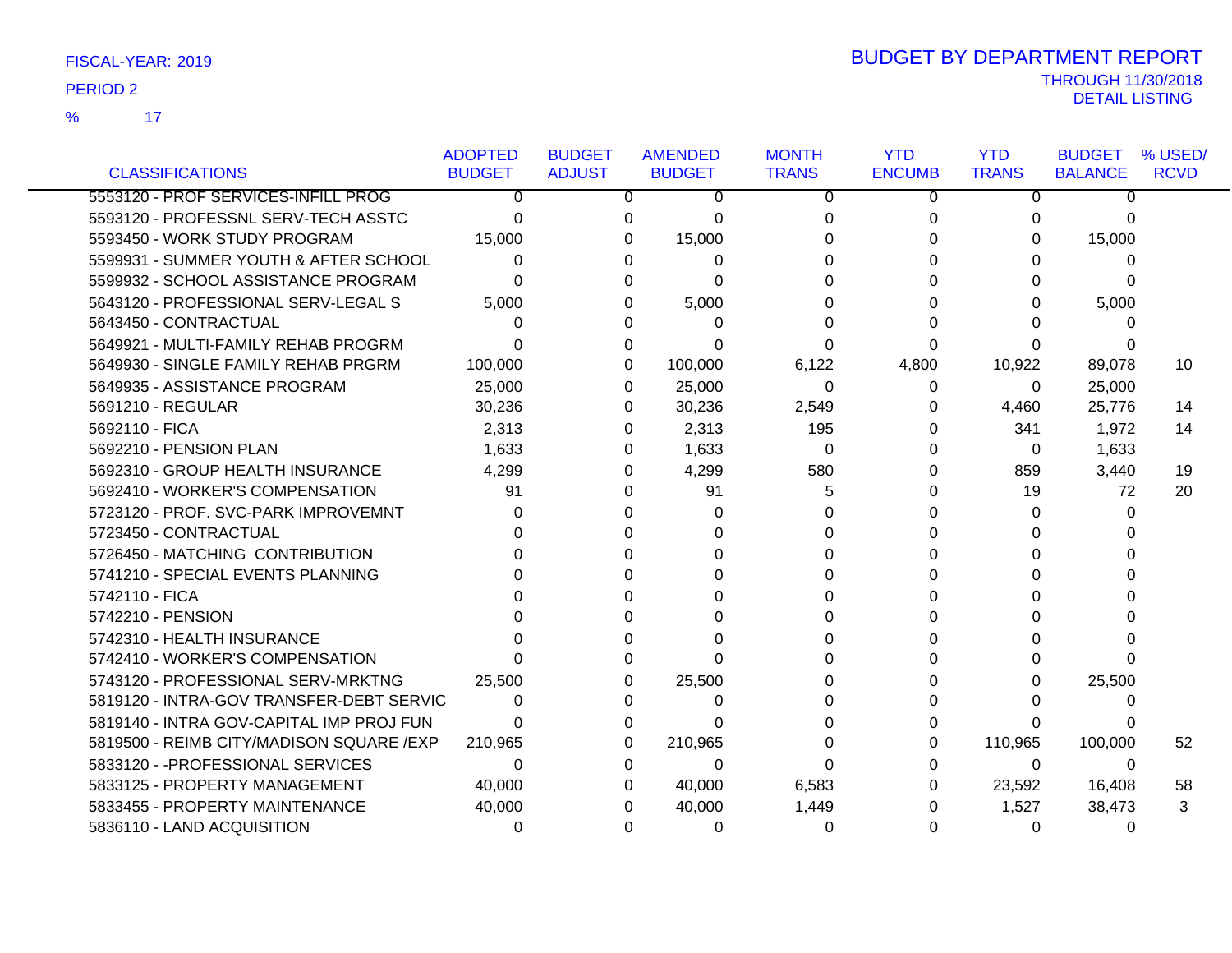| FISCAL-YEAR: 2019 |  |
|-------------------|--|
|                   |  |

| <b>CLASSIFICATIONS</b>                  | <b>ADOPTED</b><br><b>BUDGET</b> | <b>BUDGET</b><br><b>ADJUST</b> | <b>AMENDED</b><br><b>BUDGET</b> | <b>MONTH</b><br><b>TRANS</b> | <b>YTD</b><br><b>ENCUMB</b> | <b>YTD</b><br><b>TRANS</b> | <b>BUDGET</b><br><b>BALANCE</b> | % USED/<br><b>RCVD</b> |
|-----------------------------------------|---------------------------------|--------------------------------|---------------------------------|------------------------------|-----------------------------|----------------------------|---------------------------------|------------------------|
| 5837110 - REGIONS BANK LOAN \$2,730,    | $\overline{0}$                  | $\overline{0}$                 | 0                               | $\overline{0}$               | $\overline{0}$              | $\overline{0}$             | 0                               |                        |
| 5837210 - REGIONS LN 2006 - \$2,730M    | $\mathbf 0$                     | 0                              |                                 |                              | 0                           | 0                          | 0                               |                        |
| Department 1110-CRA BOARD FOR TIF TOTAL | 3,443,980                       | 8,960                          | 0<br>3,452,940                  | 0<br>$\overline{57,548}$     | 13,760                      | 222,486                    | 3,230,457                       | $\overline{6}$         |
|                                         |                                 |                                |                                 |                              |                             |                            |                                 |                        |
| <b>EXPENSE TOTAL</b>                    | 3,443,980                       | 8,960                          | 3,452,940                       | 57,548                       | 13,760                      | 222,486                    | 3,230,457                       | 6                      |
| Fund 610-CRA TRUST FUND TOTAL           |                                 |                                |                                 |                              |                             |                            |                                 |                        |
| <b>REVENUE</b>                          | 1,577,941                       | 0                              | 1,577,941                       | 2,002                        | 0                           | 4,776                      | 1,573,165                       |                        |
| <b>EXPENSE</b>                          | 3,443,980                       | 8,960                          | 3,452,940                       | 57,548                       | 13,760                      | 222,486                    | 3,230,457                       | 6                      |
| Fund 610-CRA TRUST FUND TOTAL           | $-1,866,039$                    | $-8,960$                       | $-1,874,999$                    | $-55,546$                    | $-13,760$                   | $-217,710$                 | $-1,657,292$                    |                        |
| Fund 615-FEDERAL FORFEITURE FUND        |                                 |                                |                                 |                              |                             |                            |                                 |                        |
| <b>REVENUE</b>                          |                                 |                                |                                 |                              |                             |                            |                                 |                        |
| Department 0000-Description N/A         |                                 |                                |                                 |                              |                             |                            |                                 |                        |
| 3511000 - CONFISCATED REVENUE           | $\Omega$                        | 0                              | $\mathbf 0$                     | $\Omega$                     | 0                           | $\Omega$                   | 0                               |                        |
| 3612000 - INTEREST INCOME               | 16,000                          | 0                              | 16,000                          | 1,561                        | 0                           | 3,174                      | 12,826                          | 19                     |
| 3699200 - MISC OTHERS                   | 30,000                          | 0                              | 30,000                          | 0                            | 0                           | 0                          | 30,000                          |                        |
| Department 0000-Description N/A TOTAL   | 46,000                          | $\overline{0}$                 | 46,000                          | 1,561                        | $\overline{0}$              | 3,174                      | 42,826                          | 6                      |
| <b>REVENUE TOTAL</b>                    | 46,000                          | $\mathsf 0$                    | 46,000                          | 1,561                        | 0                           | 3,174                      | 42,826                          | 6                      |
| <b>EXPENSE</b>                          |                                 |                                |                                 |                              |                             |                            |                                 |                        |
| Department 1910-POLICE                  |                                 |                                |                                 |                              |                             |                            |                                 |                        |
| 5211410 - OVERTIME                      | 50,000                          | 0                              | 50,000                          | 0                            | 0                           | 0                          | 50,000                          |                        |
| 5211414 - OVERTIME SPECIAL UNIT         | 50,000                          | 0                              | 50,000                          | 0                            | $\Omega$                    | $\Omega$                   | 50,000                          |                        |
| 5213450 - CONTRACTUAL SERVICES          | 82,224                          | $\Omega$                       | 82,224                          | 320                          | $\Omega$                    | 1,264                      | 80,960                          | $\mathbf{1}$           |
| 5214070 - TRAVEL & CONFERENCE           | 30,000                          | $\mathbf 0$                    | 30,000                          | 0                            | $\mathbf 0$                 | $\mathbf 0$                | 30,000                          |                        |
| 5214450 - LEASE - POL VEHCLE            | 50,000                          | $\Omega$                       | 50,000                          | 1,424                        | 48,576                      | 50,000                     | $\Omega$                        | 100                    |